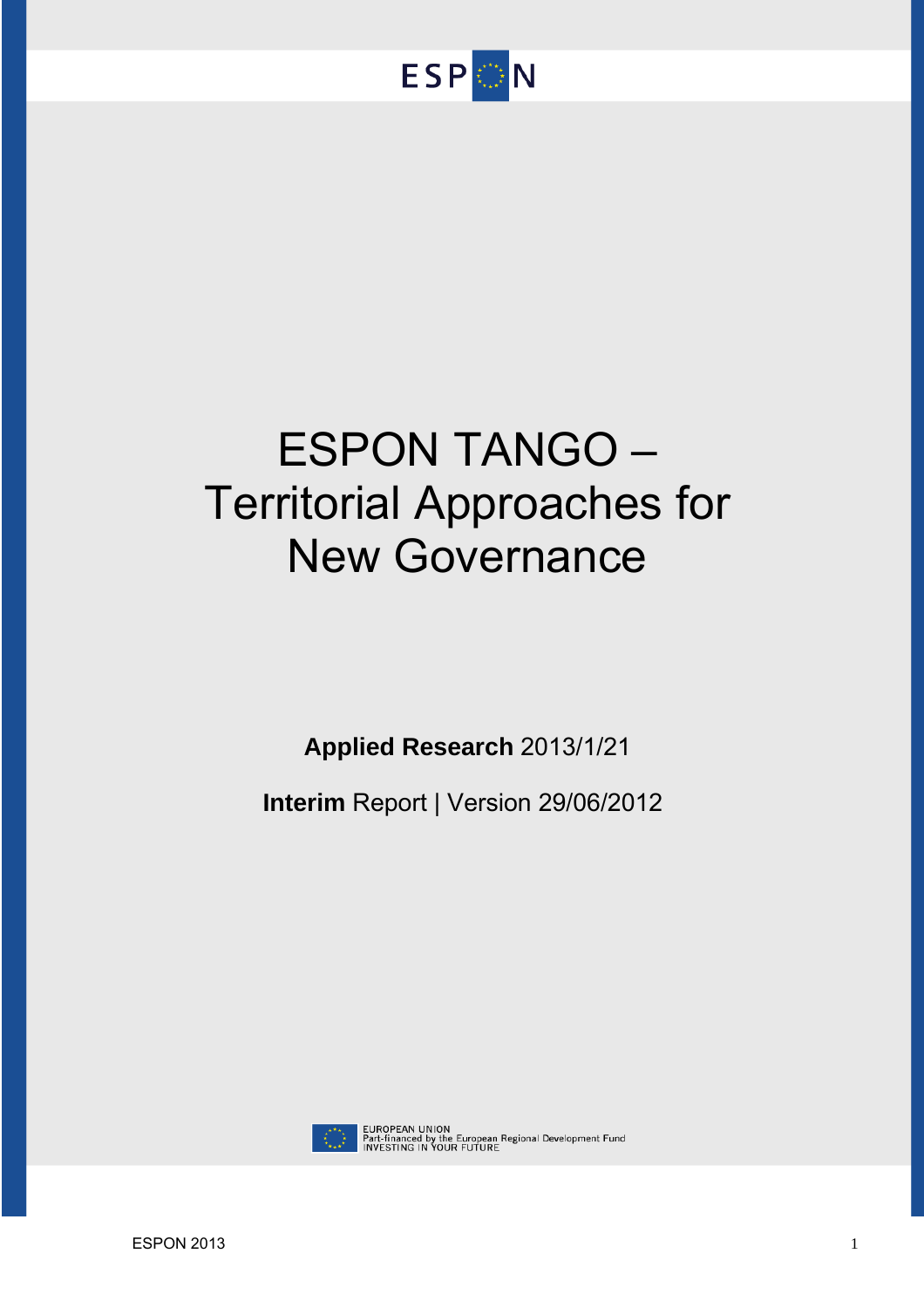This report presents a more detailed overview of the analytical approach to be applied by the project. This Applied Research Project is conducted within the framework of the ESPON 2013 Programme, partly financed by the European Regional Development Fund.

The partnership behind the ESPON Programme consists of the EU Commission and the Member States of the EU27, plus Iceland, Liechtenstein, Norway and Switzerland. Each partner is represented in the ESPON Monitoring Committee.

This report does not necessarily reflect the opinion of the members of the Monitoring Committee.

Information on the ESPON Programme and projects can be found on www.espon.eu

The web site provides the possibility to download and examine the most recent documents produced by finalised and ongoing ESPON projects.

This basic report exists only in an electronic version.

© ESPON & Nordregio 2012

Printing, reproduction or quotation is authorised provided the source is acknowledged and a copy is forwarded to the ESPON Coordination Unit in Luxembourg.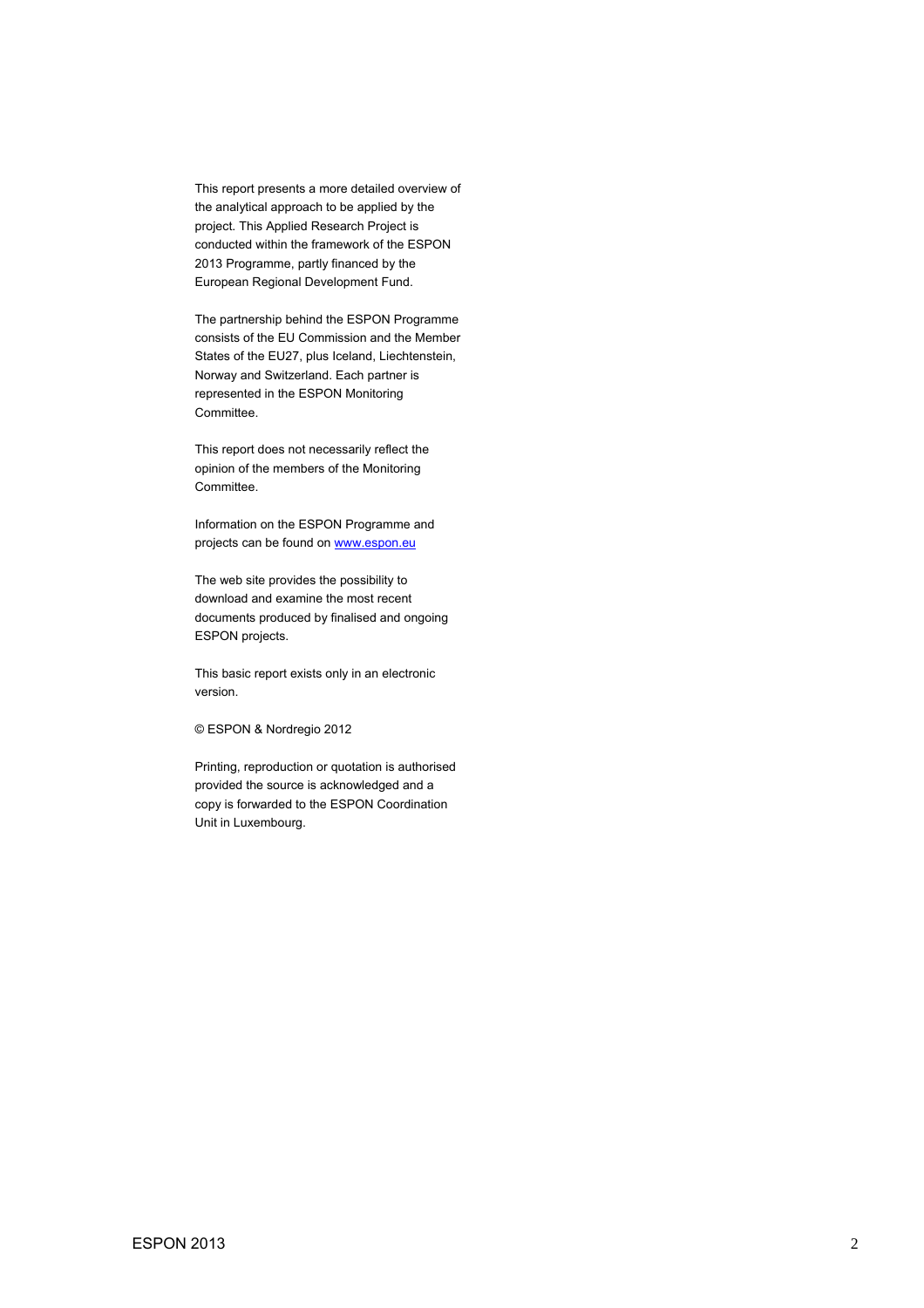## List of authors

## **Nordregio (Lead Partner)**

Peter Schmitt, Lisa van Well, Stefanie Lange, Mitchell Reardon, Lisa Hörnström,

## **Delft University of Technology / OTB Research (Partner 2)**

Dominic Stead, Marjolein Spaans, Wil Zonneveld, Alexander Wandl

## **Politecnico di Torino / POLITO (Partner 3)**

Alberta De Luca, Francesca Governa, Umberto Janin Rivolin, Marco Santangelo, Giancarlo Cotella

## **University of Newcastle upon Tyne (Partner 4)**

Simin Davoudi, Ali Madanipour, Geoff Vigar, Nicola Headlam

## **Centre for Regional Studies of the Hungarian Academy of Science (Partner 5)**

Ilona Pálné Kovács, Cecília Mezei, Zoltán Grünhut

## **University of Ljubljana, Faculty of Civil and Geodetic Engineering (Partner 6)**

Alma Zavodnik Lamovšek, Nataša Pichler-Milanović, Marko Peterlin, Maja Simoneti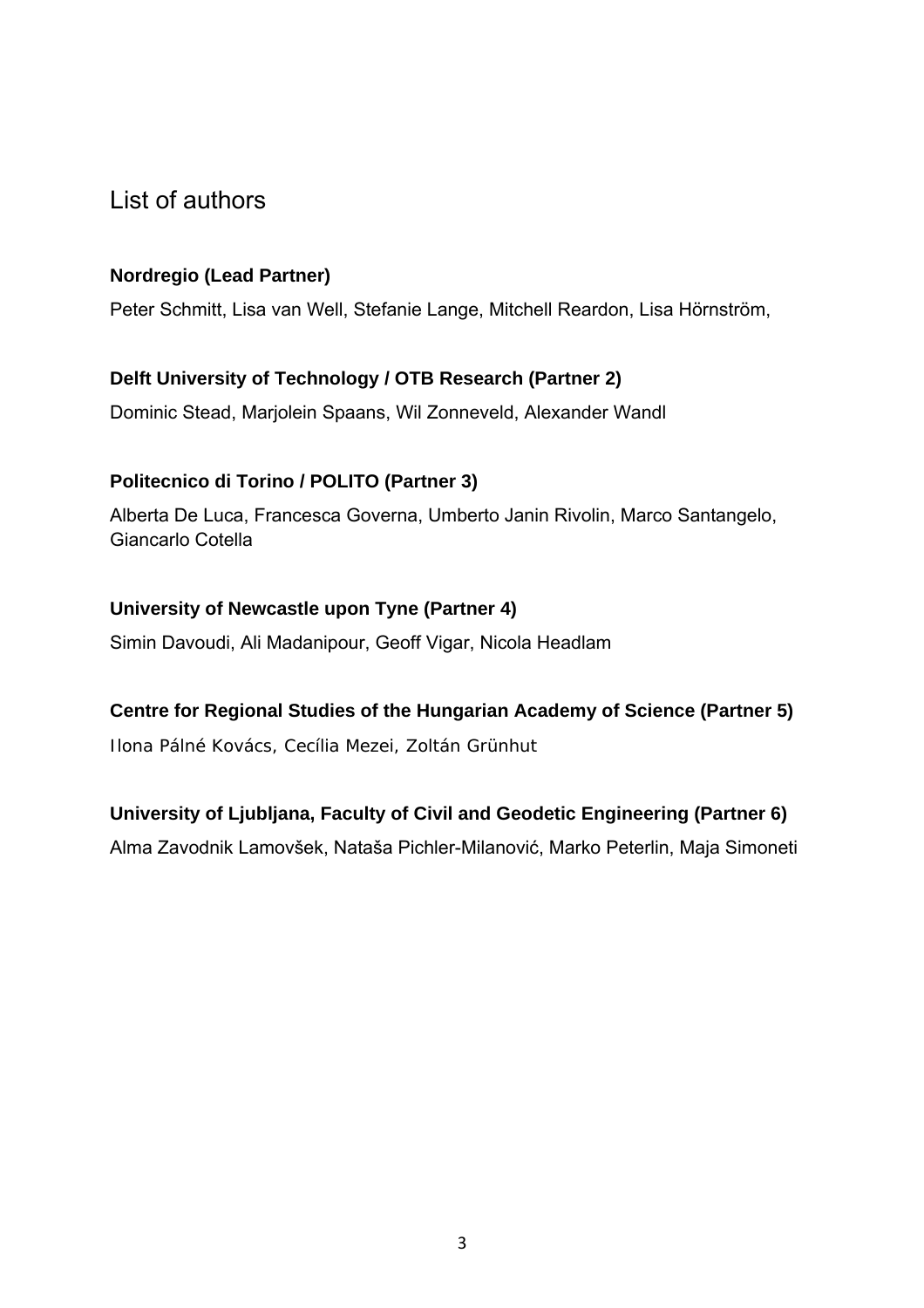## **Table of contents**

| Part A: |                                 |                                                                                                                                                                                                         |    |
|---------|---------------------------------|---------------------------------------------------------------------------------------------------------------------------------------------------------------------------------------------------------|----|
| 1.      | 1.1<br>1.2<br>1.3               | A deductive research approach: concepts and methodology  6<br>The ESPON TANGO definition of Territorial Governance  10                                                                                  |    |
| Part B: |                                 |                                                                                                                                                                                                         |    |
| 2.      | 2.1<br>2.2<br>2.3<br>2.4        | Developing a typology of territorial governance across Europe 15<br>Comparing existing typologies on governance: a literature review  15<br>Lessons from comparing existing typologies on governance 24 |    |
| 3.      | 3.1<br>3.2<br>3.3<br>3.4        | Framework, principles and indicators for 'good' Territorial Governance  31                                                                                                                              |    |
| 4.      | 4.1<br>4.2<br>4.3<br>4.4<br>4.5 |                                                                                                                                                                                                         |    |
| 5.      | 5.1<br>5.2<br>5.3<br>5.4        | Transferring and disseminating good Territorial Governance 62<br>Next steps                                                                                                                             | 75 |
|         |                                 |                                                                                                                                                                                                         |    |
| 6.      | 6.1<br>6.2                      | Preliminary considerations of policy relevant implications and outlook towards<br>the Draft Final Report.                                                                                               |    |
|         |                                 |                                                                                                                                                                                                         |    |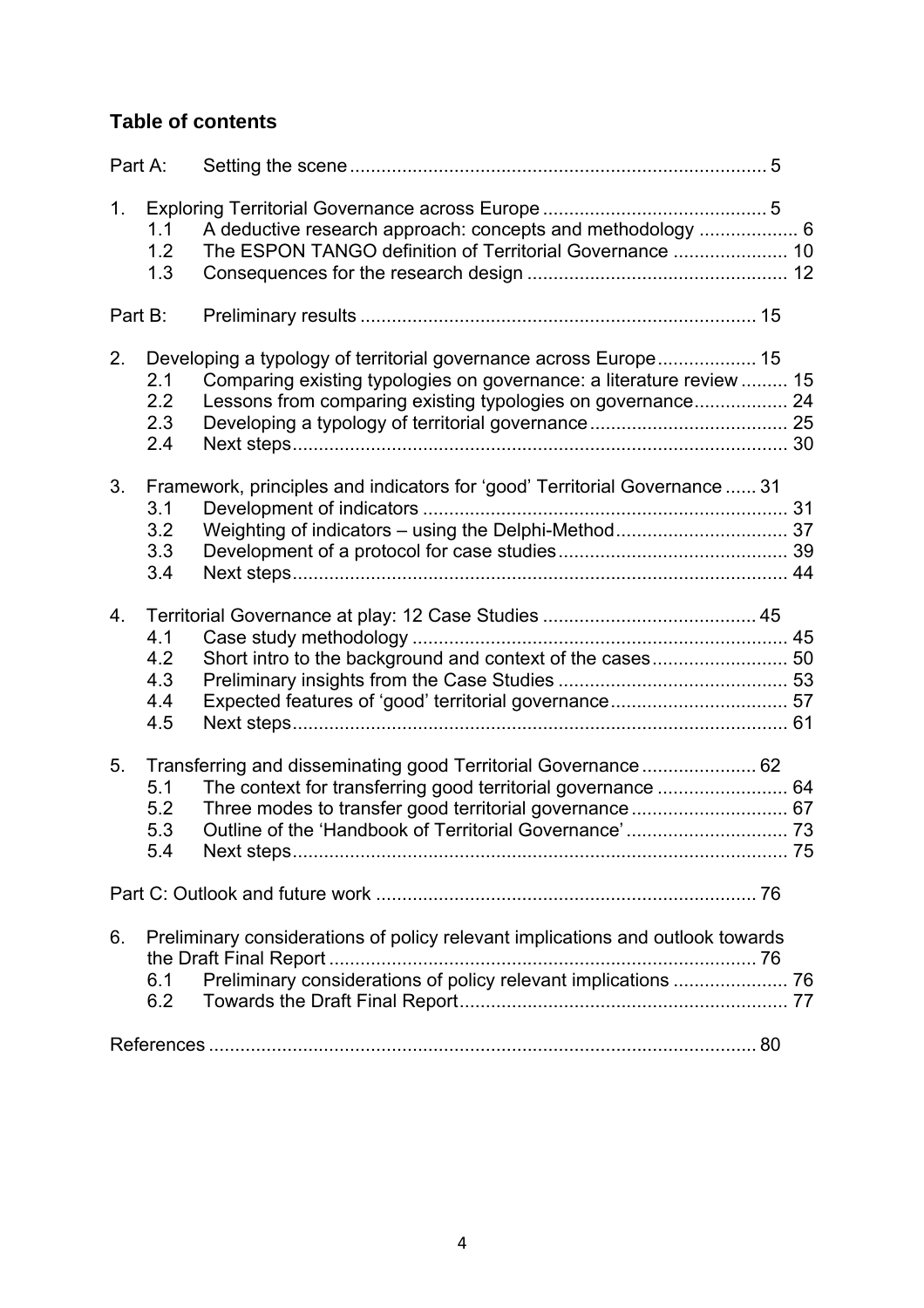# **Part A: Setting the scene**

The 'ESPON TANGO' (Territorial Approaches for New Governance) project delves deeply into the conceptualisation and operationalisation of territorial governance. The goal is to provide evidence to support future territorial development policies in general and Cohesion Policy that improves regional competitiveness, social inclusion and sustainable and balanced growth of the European territory in particular.

The project looks at territorial governance in order to understand how related practices and institutions can provide added value to achieving territorial cohesion. The following main results are envisaged:

- Evidence on recent trends in organising and managing territorial development (for instance decentralisation, fusion of municipalities, etc.).
- Insight into current 'good practices' for territorial governance in Europe and their reasons for success in achieving territorial development objectives.
- Examples of good territorial governance from a multi-level, multi-sectoral and multiactor approach promoting territorial development and/or implementing Cohesion Policy and the main factors of success.
- Insights concerning barriers for territorial governance and ways of overcoming these barriers.
- Illustrations of the possible supporting role of spatial planning instruments and other instruments in good territorial governance.
- A typology of territorial governance in Europe.
- A handbook with good practices for territorial governance, building on 12 in-depth case studies undertaken.

# **1. Exploring Territorial Governance across Europe**

In the following the general research design is presented by discussing some of the underlying concepts and methodological considerations. Chapter 1 shall also indicate some of the TPG's major suggestions how to explore territorial governance in a scientific sound way by incorporating and responding to the predefined policy and research questions (see chapter 1.1). Hereby some strategic decisions had to be undertaken, such as the definition of a solid working definition of territorial governance and its consequences for the research design as well as the difficulty to identify good territorial governance outcomes.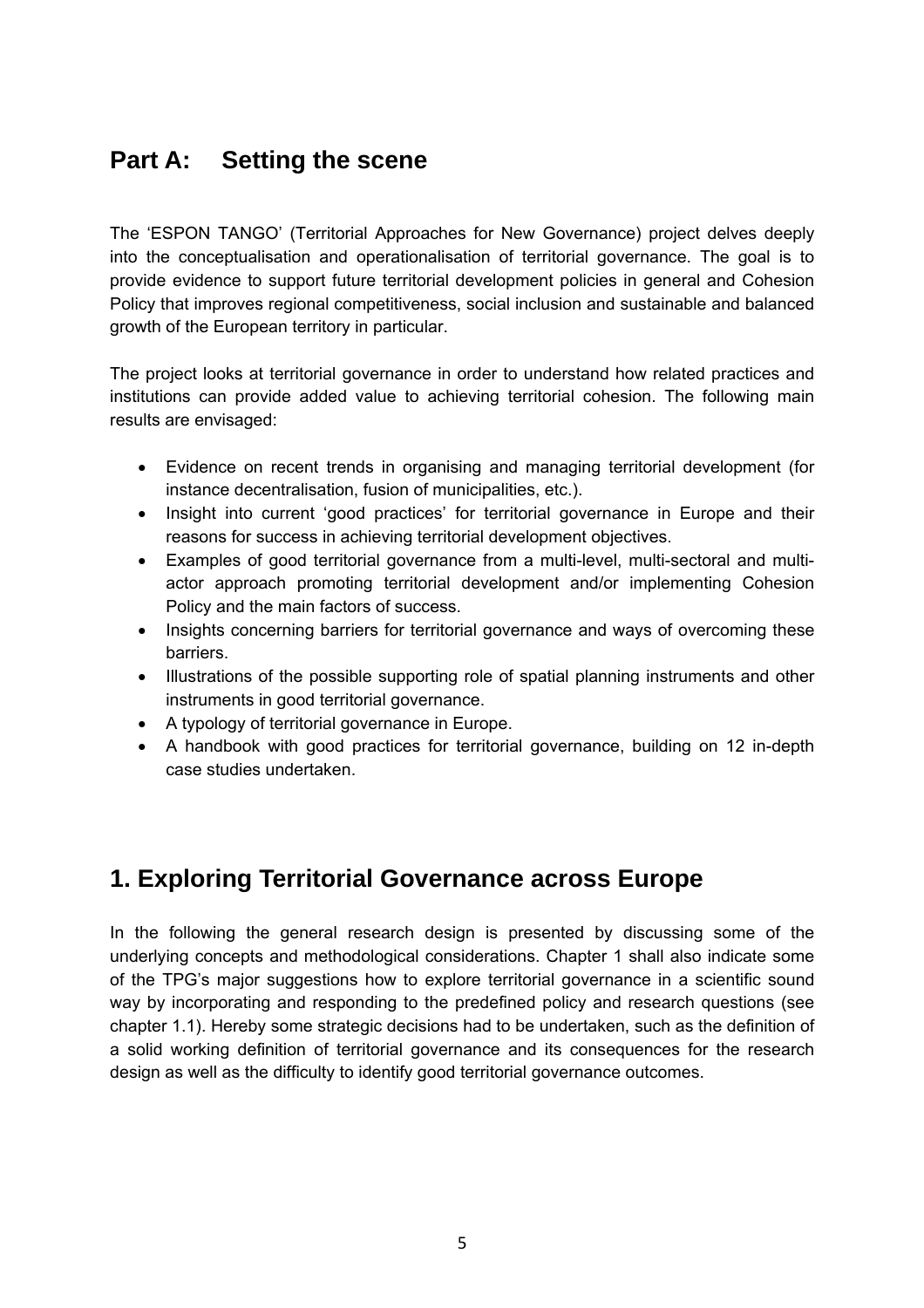## **1.1 A deductive research approach: concepts and methodology**

Studies of governance and in particular multi-level governance of various subjects abound in the research fields of political science and spatial planning (cf. the more in-depth discussion below). Yet the majority of these efforts take an inductive approach, using methods such as constructing narratives and storylines around particular cases and components of governance. While the inductive approaches have contributed greatly to our understanding of the role that governance plays in achieving a certain outcome and confirming that governance matters, there remains a need to revisit the feedback loop deductively, from the theoretical starting point that governance matters to generating hypotheses about how, why and under which circumstances it matters a little, a lot or not at all. This sort of reflection shall in particular help to meet the specific objectives of this project, namely to generalise current trends, to identify those governance practices which can be considered as being 'innovative' or 'good' and, finally, to discuss the extent of their transferability into other contexts. In addition, the body of literature on 'territorial' governance is rather blurred, which can be certainly explained by the various notions that can be associated with the term 'territory' or related ones, such as space and place. Hence clear denotations are lacking, so that many contributions to the debate what territorial governance actually is (and how we can capture it) are left to develop their own notions (cf. the endeavours undertaken by Davoudi et al. 2008 drawing on experiences from the ESPON 2.3.2 project).

Another circumstance that has constituted the point of departure of our research project and influenced the chosen research approach (cf. chapter 4) is that our research is crouched in the policy-given questions as part of the ESPON 2013 programme in general and the specific targets as an 'applied research project'. Thus the project team is given the mandate to address specific questions regarding how territorial governance matters in producing a territorial development outcome or following-up on a larger policy goal such as territorial cohesion. In this way the project team is asked to distinguish some generalisable and transferable lessons on territorial governance and thus to provide fuel to the policy debate. Hence from the beginning the project-team had not only to consider territorial governance from an analytical perspective, but also to integrate a normative one, namely in terms of what constitutes 'good' territorial governance. This tightrope walk is also displayed by the research (RQ) and policy questions (PQ) which are predefined in the specification of this applied research project: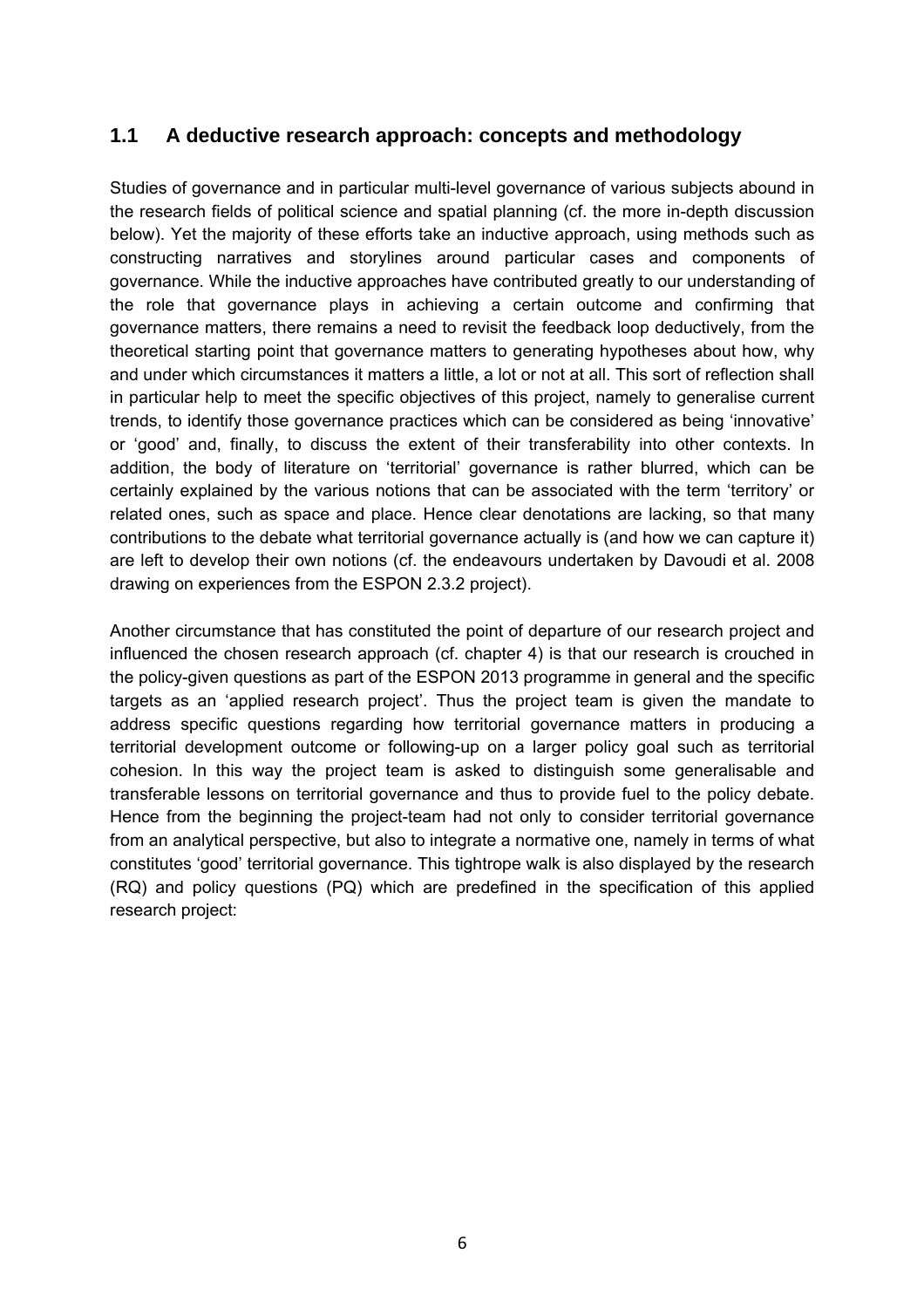- RQ1 What are recent trends in organising territorial development (for instance decentralisation, fusion of municipalities, etc.)?
- RQ2 What are current good practices for territorial governance in Europe and why are they successful in achieving territorial development objectives?
- RQ3 What are good examples of territorial governance to promote territorial development and and/or implement Cohesion Policy? Which are the main factors of success?
- RQ4 What are barriers for territorial governance and how are they being overcome?
- RQ5 What role do and/or might spatial planning instruments and other instruments play in establishing good territorial governance?
- PQ1 How is multi-level and cross-sectoral territorial governance organised throughout Europe and what are the mechanisms to ensure coordination between different public sectoral policies and cooperation between different levels of public government (including neighbouring areas)?
- PQ2 What role can instruments of national and regional spatial planning systems play in creating better territorial governance? And what other effective models exist to obtain this aim? What happens if such instruments and models are not present?
- PQ3 What are the main lessons for future Cohesion Policy, i.e. how can Cohesion Policy encourage stronger and more efficient forms of territorial governance at the different scales?

The evidence-base for most of these questions shall be derived from a dozen case studies across Europe on territorial governance at play. Consequently these case studies need to be carefully prepared and embedded in a larger research framework. That is why the projectteam has decided at first to develop deductively a working definition of territorial governance based on available approaches, findings and debates. Indeed this definition will be revisited throughout the research process; nonetheless it shall serve as an underlying framework from which the other research parts should be unfolded. These are besides the aforementioned case studies, the 'development of a typology of territorial governance across Europe', a 'framework of principles and indicators for 'good' territorial governance, and, finally a 'framework for the identification and transferability of good territorial governance practices and policy options' (cf. figure 4.1).

#### *The need for a deductive approach to territorial governance*

To date the literature on territorial governance is fairly scant. However, a very wide field of research explores the general notion of 'regular' governance as a descriptive concept (Pierre and Peters 2000; Jessop 1997). This literature focuses on the governance of a type of specified territory, such as an urban setting, and underlines various 'models' of governance based on empirical observation (i.e. governance of territories, cf. chapter 3.1). It shows how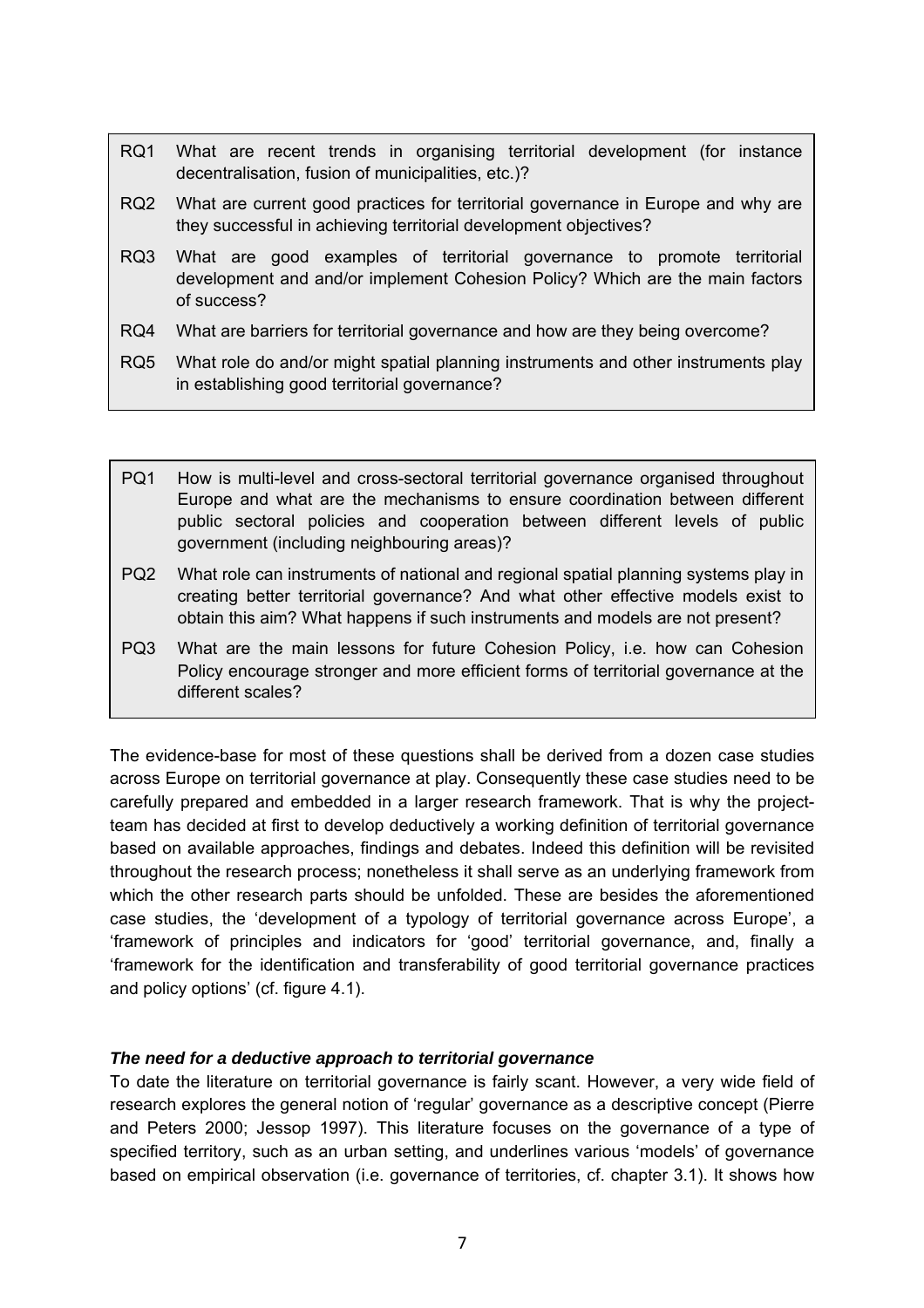the shift to governance, in addition to governmental processes, are shaping decision-making and planning processes to a greater degree with the inclusion of many new types of actors, new networks and constellations. In this vein, Stoker asserts how the contribution of a governance perspective to theory is not at the level of causal analysis, but rather its "(...) *value is as an organizing framework. The value of the governance perspective rests in its capacity to provide a framework for understanding processes of governance*" (Stoker 1998:18).

In terms of the European integration research, others have gone deeply into problematising the different types of multi-level governance in terms of allocations of responsibilities and competencies. This type of analysis is often represented by Hooghe and Mark's distinction between Type I governance and Type II governance whereby Type I governance systems have a limited number of non-overlapping multi-issue jurisdictions and Type II governance systems are composed of many flexible, sometimes overlapping jurisdictions that are often task-specific (Hooghe and Marks 2001, 2003 and 2010; Faludi 2011).

Lidström (1999) comments that most of the comparative studies of governance are indeed inductive and thus there is a need to complement this body of research with deductive studies emphasising the historical-institutional and socio-political context. In surveying the various ways in which governance is conceived, particularly within political sciences Van Kersbergen and van Waarden (2008:166) also conclude that a further distinction could be made between empirical-analytical governance issues, that is, what is already happening, and why it is happening, and the normative evaluations of governance – namely, what should be done.

Likewise, Jordan (2008) taking stock of the scholarly efforts dealing with the governance of sustainable development makes a similar point. He alleges, quoting Kooiman (2003), that we are still in a state of 'creative disorder' about governance; while there is a wealth of research on governance, the concept is being used in very different ways. These main categories are governance as an empirical phenomenon, governance as normative prescription and governance as theory. Jordan shows how the former two ways of studying governance (in connection with sustainable development) have been undertaken in recent years. On the one hand, empirical descriptions of governance have generally traced how sustainable development principles have been implemented. On the other hand, normative interpretations of sustainable development and governance have been concerned with elements of 'good' governance, in connection with the work of the OECD (2002) or the EU White Paper. Still, 'governance as theory' continues to be somewhat under researched. What claims there are to building a grand theory of governance remains somewhat modest (ie. Pierre and Peters 2000, Jordan 2008).

There have nevertheless been a number of recent efforts to take the governance concept ahead by suggesting frameworks for concrete insights into a governance-related area. In pondering how the governance discourse can contribute with insights into spatial planning, Nuissl and Heinrichs (2011) propose four general governance-inspired categories for investigating spatial planning actions – actors, their relationships, institutions frameworks and decision-making processes. Harrison (2012) moves towards understanding territory and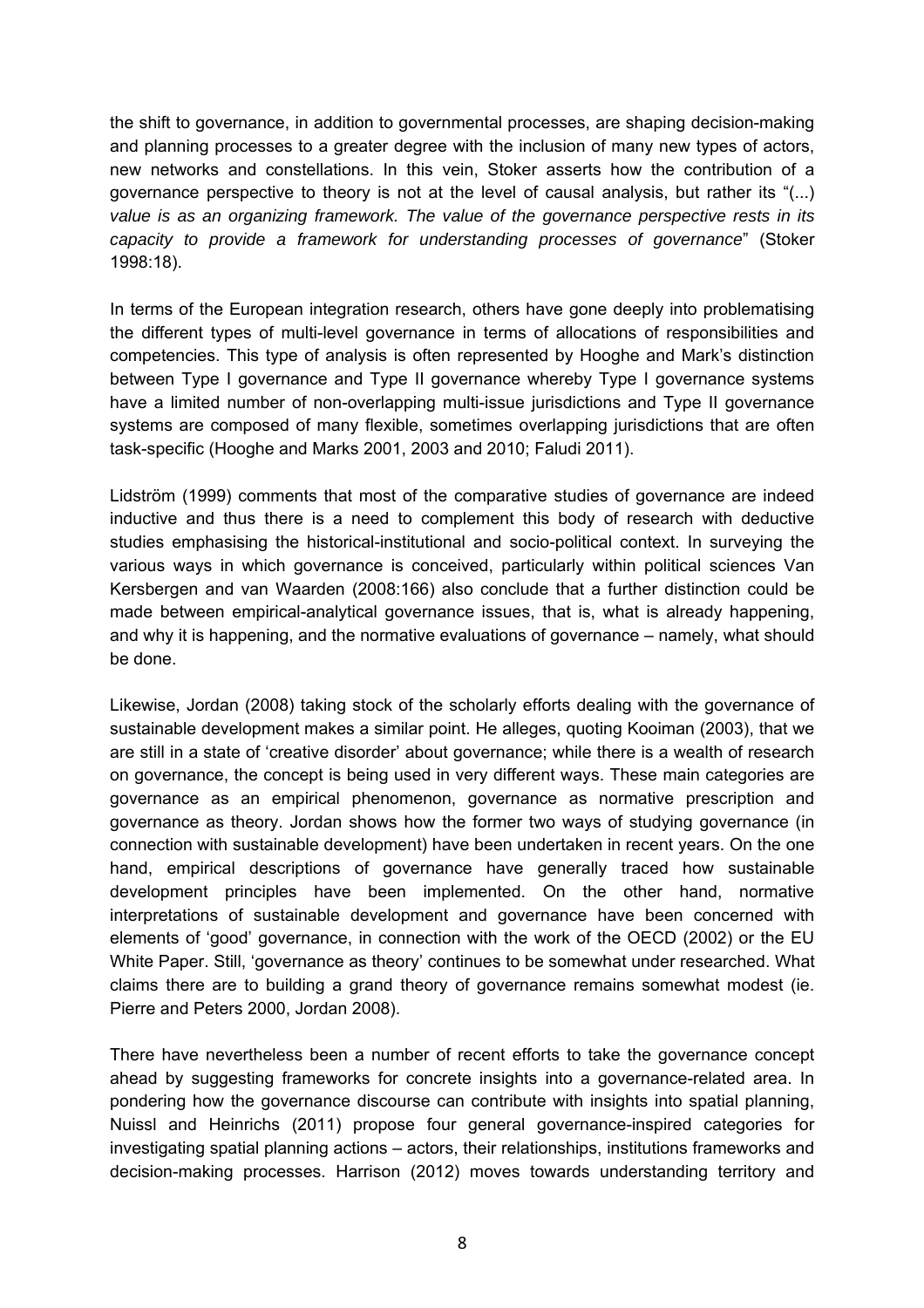networks by looking at spatial strategies and sociological interactions. This is done using the case of North West England and asking if the 'fit between academic conceptualization and on-the-ground developments' is really so neat (Harrison 2012, 17)? We consider these as research efforts that are moving into the direction of deductive inquiry, or to put it plainly, into the nuts and bolts of how and why governance really matters.

The concept of territorial governance is more recent in origin compared to 'regular governance' and multi-level governance and much of it is focused on how the concept has infiltrated and been reified in the territorial debate (Janin Rivolin 2010; Faludi 2012a). Territorial governance (i.e. employing a territorial approach in development strategies and decisions) is becoming an increasingly important aspect of policy actions in Europe. It is related to the concept of territorial cohesion as both a policy goal and a political and planning process including the means to achieve efficient, equitable and sustainable development in all types of territories of the EU. Spurred on by the political debate on territorial cohesion and territorial capital, territorial governance can be seen as a means to achieve endogenous territorial development via the organization of new 'constellations of actors, institutions and interests' (Gualini 2008:16). Discussions of territorial governance continue, however, to be informed and inspired by earlier governance and territorial governance discourses. Davoudi et al (2008:37) defined territorial governance as "… *the process of organization and coordination of actors to develop territorial capital in a non-destructive way in order to improve territorial cohesion at different levels*". They construct a conceptualisation of the term, based largely on theories of 'regular' governance, which partly serves as a prototype for the TANGO operationalisation (see below). However they were only able to partially test this in an earlier ESPON 2006 study (the '2.3.2 project'). They do make the call, however, for continuation of developing a model or theory of territorial governance and testing it in new empirical research analysis (Davoudi et al 2008:50).

If we then assert that governance matters and territorial governance matters in order to achieve specific territorial development goals in the spirit of increasing territorial cohesion, we have to bear in mind that the issue is still under-researched in the wide body of governance and the emerging body of territorial governance literature. This applies in particular regarding in-depth analyses of how, why and under which circumstances territorial governance matters for a range of different types of territories. Much of the literature (Healey 1997, Davoudi et al 2008) espouses that participation of relevant stakeholders is a wide marker for 'good' governance. But is this always the case? And to what extent are they in fact participating? What about circumstances in which relevant and powerful stakeholders represent a collective interest that is at odds with the prevailing norms of a society? Can we make any assumptions about what some of the most important dimensions of territorial governance are in a certain type of territory? What is the most desirable mix between vertical policy coordination and achieving intersectoral synergies? What are actually 'good' or innovative territorial governance practices and how can these be transferred to other territories? These are the types of questions that the ESPON TANGO team is starting to explore in our deductive research design.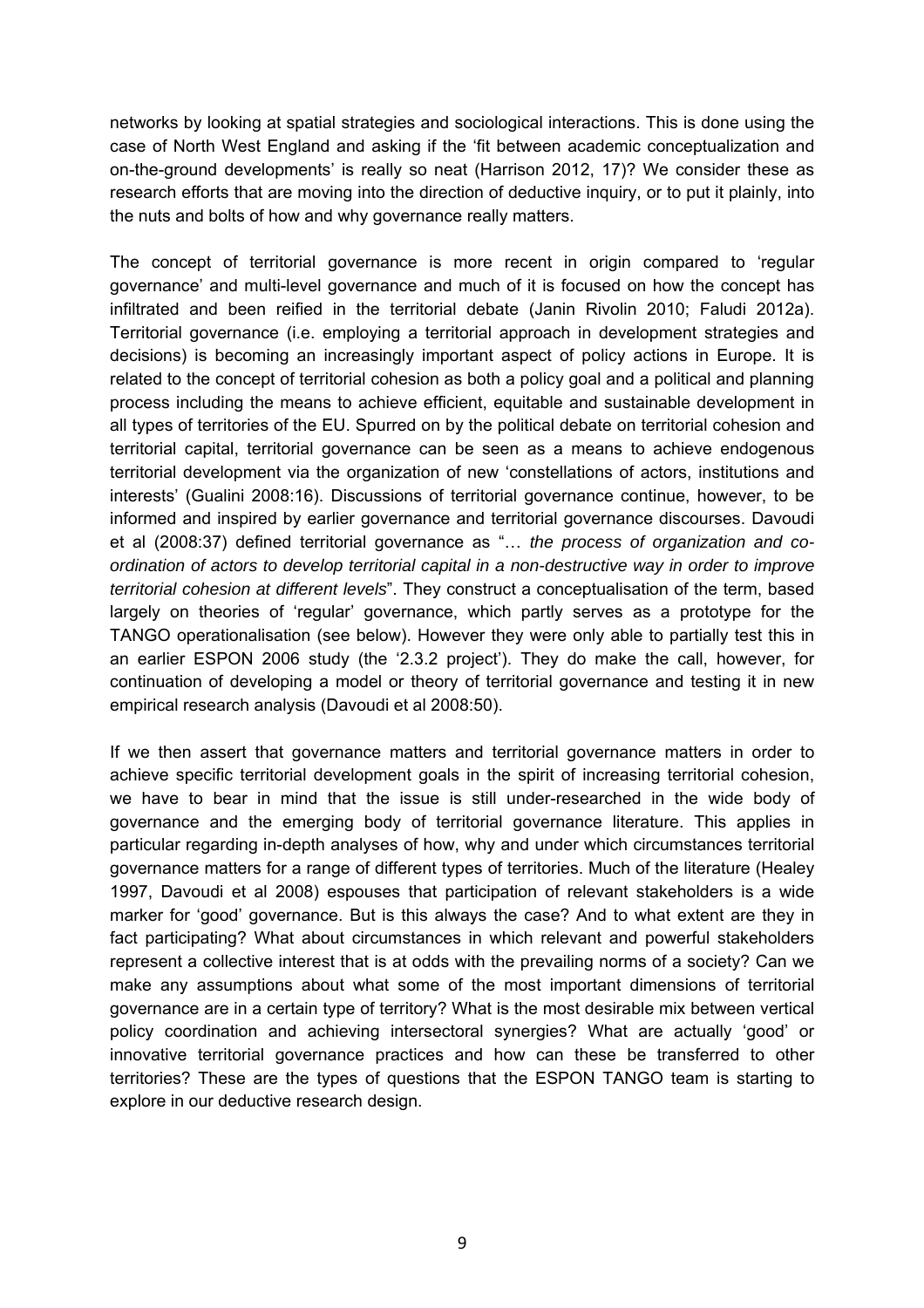## **1.2 The ESPON TANGO definition of Territorial Governance**

As the figure 1 (cf. chapter 1.3) shall illustrate the **working definition of territorial governance** serves as the central theoretical framework from which to embark into the other research components. Hence to set such a starting point a drawing together of various notions and keystones from the literature has been undertaken as regards to what is perceived as being (most) essential and inherent in the notion of territorial governance. As a starting point we took inspiration from Davoudi et al (2008, 352-353), who claim (based on empirical work in the ESPON 2.3.2 project) that territorial governance implies both horizontal and vertical coordination and can be described, analysed and evaluated by looking at three broad types of factors: (i) the structural context, (ii) the policies of the institutional realm, and (iii) the results and processes of actions, programmes and projects for territorial cohesion.

If we then consider territorial governance as the organization of new 'constellations of actors, institutions and interests' (Gualini 2008: 16) and the emerging patterns of co-operation and collaboration, both between units of government and between governmental and nongovernmental actors (Lidström 2007) in view of governance practices, the question arises as to how the entire policy chain will be influenced (from the formulation to the implementation of public policies, programmes and projects for the development of a place/territory). Here the question of **integration of relevant policy sectors** and the **coordination of such actors, in particular in a multi-level perspective**, becomes evident.

In addition, the project team has addressed the recent debate around the concept of resilience of social systems and their **adaptability to changing contexts** (e.g. economic crisis, natural disasters). The level of adaptability is inevitably dependent on the ability to selforganise and learn. In this sense, according to Gupta et al. (2010), 'adaptive institutions' can encourage learning among the actors by questioning the socially embedded ideologies, frames, assumptions, roles, rules and procedures that dominate problem-solving efforts. Maru (2010) notes in this context that while the capacity to self-organise and adapt are shared properties of social (and ecological) systems, 'learning' is an essential human (and thus individual) capability.

Another key dimension of territorial governance has been identified based on the claim that is expressed in particular in the spatial planning literature since the late 1980s (cf. exemplarily Healey 1997 for this body of literature) namely that of participation, partnership and inclusion of relevant stakeholders (and in particular here the civic society). Hence to **mobilise stakeholder participation** and thus activate 'their' specific knowledge etc. and, finally, incorporate 'their' claims and concerns in the formulation and implementation of public policies, programmes and projects for the development of a place or territory is often been considered as an approach to attenuate democratic deficits that are somewhat (pre-)defined due to the given institutional environment. That's said it shall be added that we define 'development' as the improvement in the efficiency, equality and environmental quality of a place/territory in line with the Europe 2020 strategy. This shall ensure that our research is topical, aligned to future EU cohesion policies and, finally, that we share a somewhat similar idea about the 'what' in territorial development and related territorial governance practices.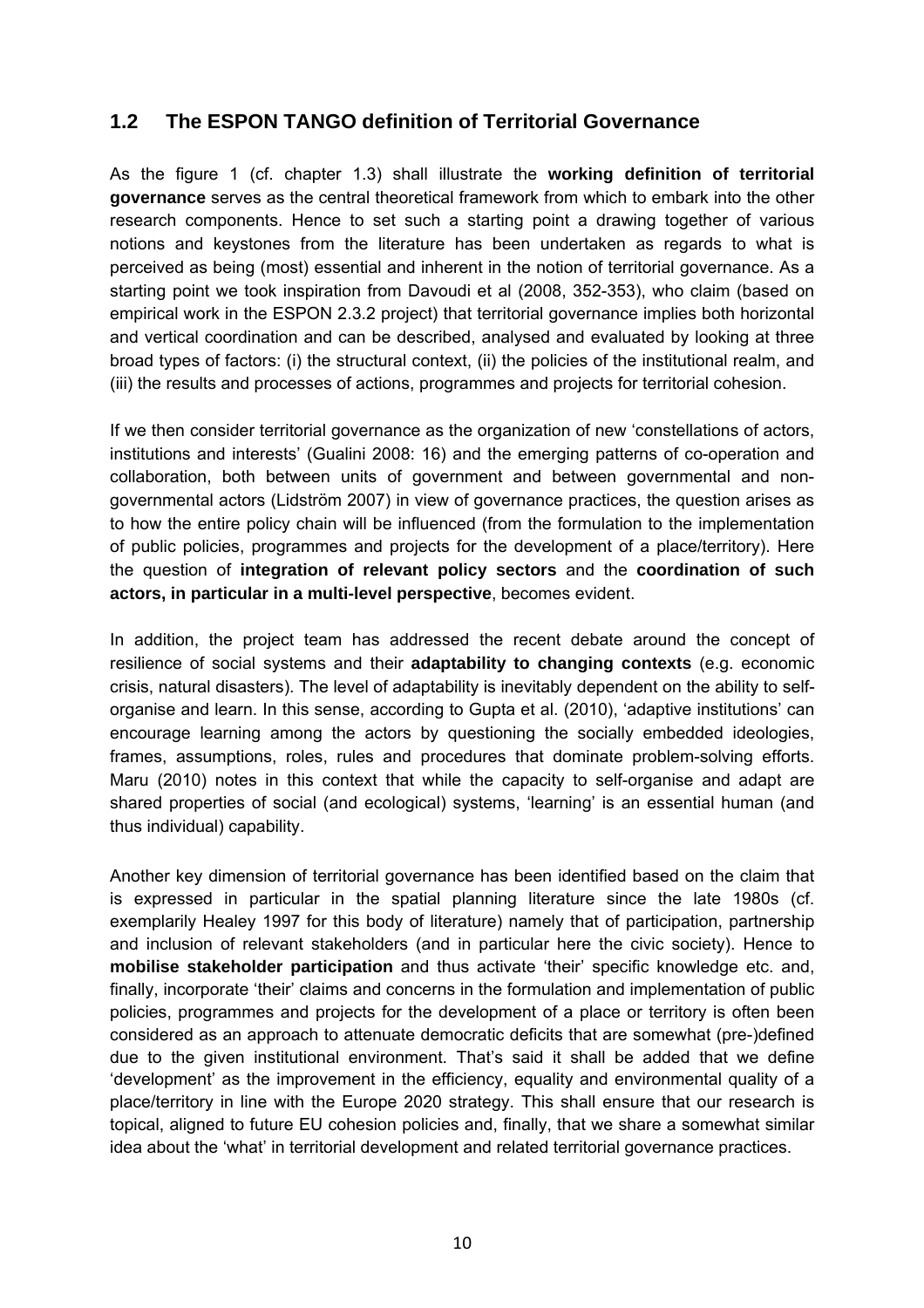By incorporating the latter two perspectives (adaptability to changing contexts and to mobilise stakeholder participation) in our working definition, we are fully aware of the fact that we are entering a kind of grey zone between a pure analytical understanding of governance and a more prescriptive-normative one as these also constitute criteria of what one could define as good (territorial) governance. Unsurprisingly, we can trace these two in particular in programmatic policy documents such as the EU White Paper on Governance from 2001 or various reports issued by the UN Habitat, e.g. in 2002 or 2009.

As discussed earlier, the lack of further specification of the notion of territory is often absent in the literature. Jordan (2008, 21) pronounces in his critical account of contemporary conceptualisations of 'governance' that "*in fact, its lack of geographical specificity has allowed scholars operating at totally different spatial scales - international, national, and/or subnational - or even across many scales* [...], *to use it. This ability to `bridge' disciplines and distinct areas of study has undoubtedly boosted the popularity of governance (van Kersbergen and van Waarden, 2004), but has also contributed to the lack of precision noted above*." These deficits and the thereby caused equivocalties need to be in particular tackled, since as indicated elsewhere within, but also increasingly outside the ESPON community, place and territory matters. Therefore our research approach should be very sensitive about the extent to which **place-based/territorial specificities and characteristics** are addressed within territorial governance practices. Additionally, it shall be emphasised that we consider territory and/or place as social constructs that are not necessarily limited by jurisdictional boundaries.

Based on the above review and discussion, the **TANGO working definition of territorial governance** has been formulated according to the following five key dimensions:

Territorial governance is the formulation and implementation of public policies, programmes and projects for the development\* of a place/territory \*\* by

- 1) integrating relevant policy sectors,
- 2) co-ordinating the actions of relevant actors and institutions, particularly considering multi-level interplay,
- 3) mobilising stakeholder participation,
- 4) being adaptive to changing contexts
- 5) addressing the place-based/territorial specificities and characteristics.

We consider 1) to 5) as "dimensions" of territorial governance which provide added value to achieving territorial cohesion.

\* We define development as the improvement in the efficiency, equality and environmental quality of a place/territory (in line with the Europe 2020 strategy).

\*\*Territory/place is a social construct and is not necessarily limited by jurisdictional boundaries.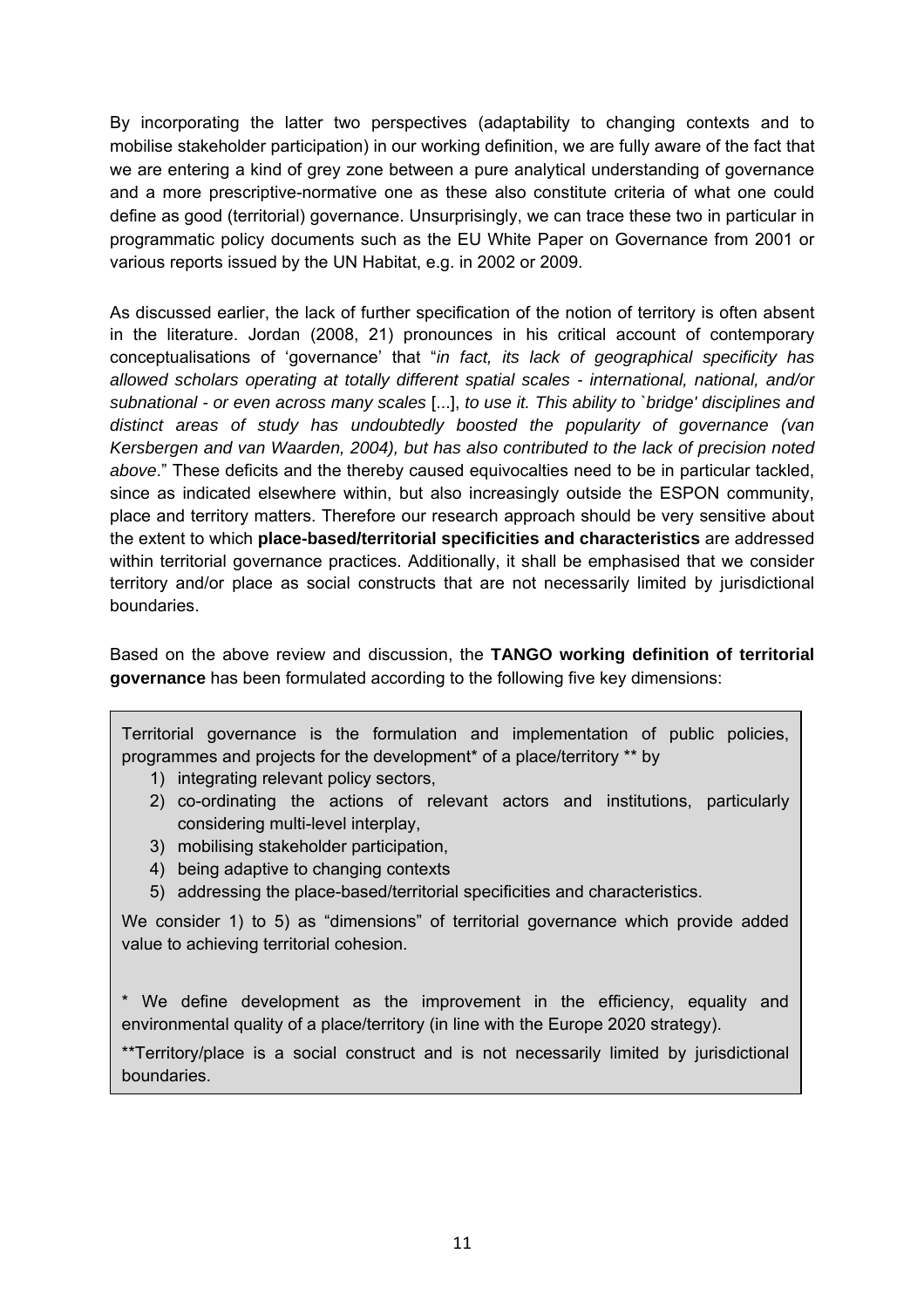## **1.3 Consequences for the research design**

As mentioned earlier, we consider the working definition of territorial governance as the central point of departure from which our research framework and its main components unfold (see figure 1.1 below). In the following we will navigate within and between the circles that illustrate these main components.





#### *Feeding into a typology of territorial governance across Europe*

The working definition thus defines the framework of the construction of a typology of territorial governance in Europe. The typology shall be analytical in nature, since it should not discuss the normative dimensions of 'good' or 'bad' governance. The literature survey of existing typologies in chapter 2.1 indicates the prevailing diversity in this field due to the specific purposes at hand (e.g. to provide rather a typology of administrative traditions, governmental arrangements or spatial planning systems in which the notion of governance is somehow built-in) and the various applied theoretical underpinnings of governance. It also became clear that none of those is close to our understanding of territorial governance in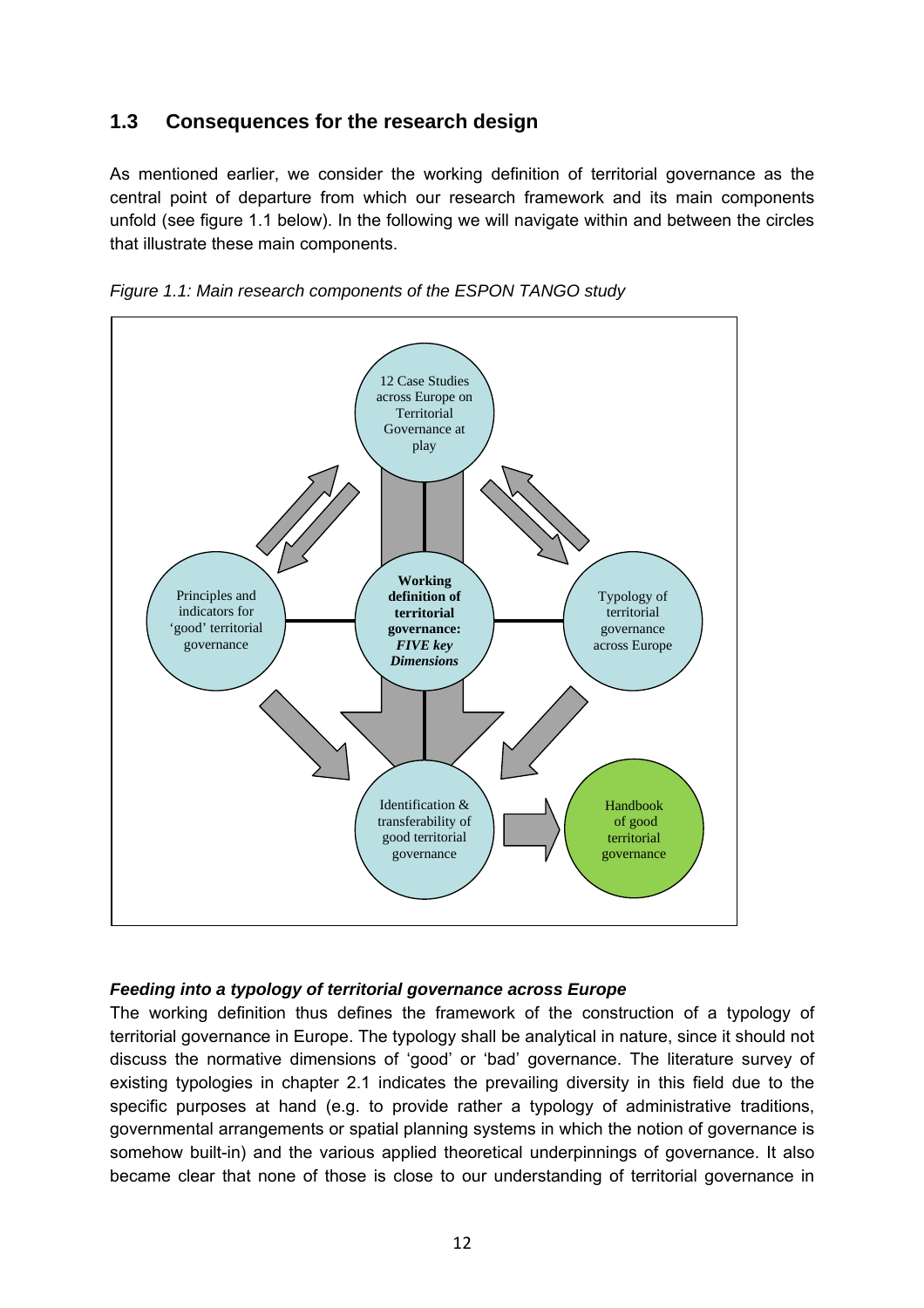general and the five key dimensions in particular. Also a pan-European view on territorial governance is (still) lacking, especially in the New Member States of the European Union.

Overcoming these shortcomings will thus be one of the central challenges here, namely to develop a typology that considers the five dimensions discussed above as well as to cover the European space as much as possible. Hence, the typology shall provide a general assessment to what extent the 'five dimensions' are reflected in territorial governance across Europe. In respect of some elements of the typology, the idea is also to incorporate as well a dynamic perspective (i.e. being sensitive as regards recent changes). Further, the intention is to identify 'common territorial governance styles' (i.e. similarities along or across the five dimensions of territorial governance) as well as investigating in particular 'dimension' number 5 (see above). When doing this, it is expected that the typology work will also help us to revisit or eventually fine-tune our working definition and thus also inform the other research components. In this light the case studies (see below) can be considered as a real test-bed for its robustness, since they can be understood as a deep zoom-in of at least some (due to the level of generalising and the claim for developing a pan-European typology) elements that are suggested in the typology of territorial governance.

#### *Framework, principles and indicators for 'good' territorial governance*

The major task here is to conceptualise based on the five dimensions what territorial governance qualifies as good or otherwise. An extensive review of the relevant literature, policy documents and relevant studies to develop a conceptual framework for understanding what constitutes 'good' territorial governance has revealed a number of principles, criteria and further characteristics which can be related to the five dimensions. These are translated in a set of indicators which will provide guidelines for assessing the quality of territorial governance in the 12 case studies different contexts in chapter 3. Certainly what is 'good' is inherently normative and value-based. Therefore the list of qualitative indicators shall be weighted with the help of a Delphi exercise with practitioners and policy-makers across Europe.

#### *Case studies analysis*

The case studies are the major empirical contribution of the project. So-called case study protocols shall help to identify such good' territorial governance principles, criteria and further characteristics (see above) within 'real' territorial governance practices. The major question is then how they appear to be operational (or not) and thus contribute to the factual success of the development of a place or territory (see TANGO working definition of territorial governance above). If this is the case we call them 'features of good territorial governance'. Due to this, the analysis of the case studies should help to provide an answer to the following relevant questions (i) which are the features of good territorial governance; (ii) how are these implemented and/or how can they shape the process. With the help of the approach illustrated in figure 4.1 (highlighting the relation between a particular territorial governance feature and the success/failure of a particular case), it may be possible to assess territorial governance features case by case on the base of the in-depth empirical work.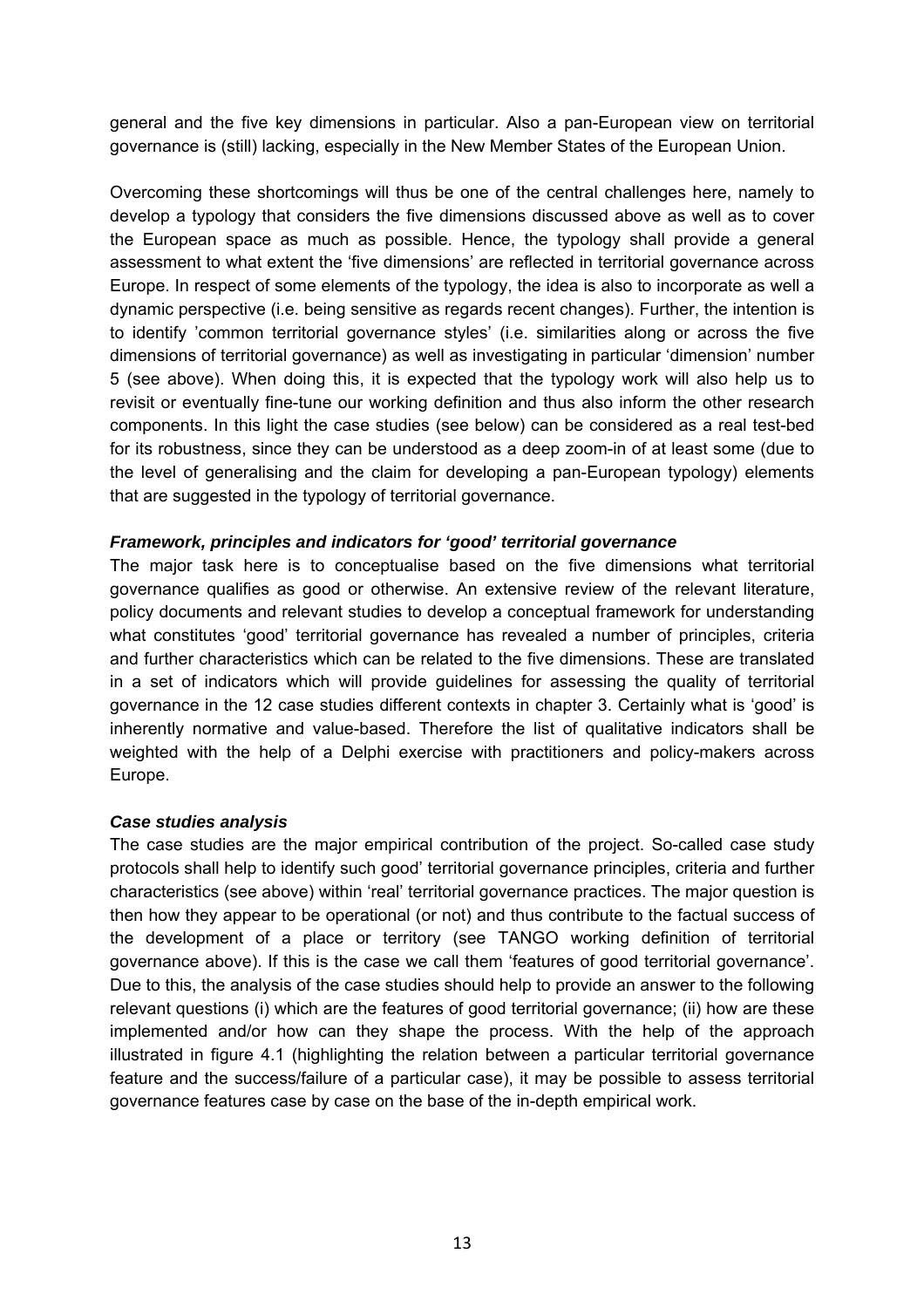#### *Illuminating policy implications and examples of "good" territorial governance*

The transfer of good practices cannot be merely a matter of copying or emulation: the same practice can be embedded in many different ways as there are always many different settings. In order to consider what can be learned from individual cases that is relevant for others, successful transfer also involves processes of learning and adaptation. Hence the idea to overcome the problem of transferability of good territorial governance practices shall be achieved by focussing on their inherent specific and virtuous features, as derived from the case study analysis. In this light, as seen in chapter 5, an additional guiding question concerning features emerges, i.e. at which conditions each single feature may constitute a trigger for learning in other contexts and how could it be possibly transferred. To answer this question, at first, a 'set of components of exchange' will be devised from the literature, which will be then interpreted through a relational framework expected to help to outline policy options and possibilities regarding the conditions and barriers of transferring the identified territorial governance features.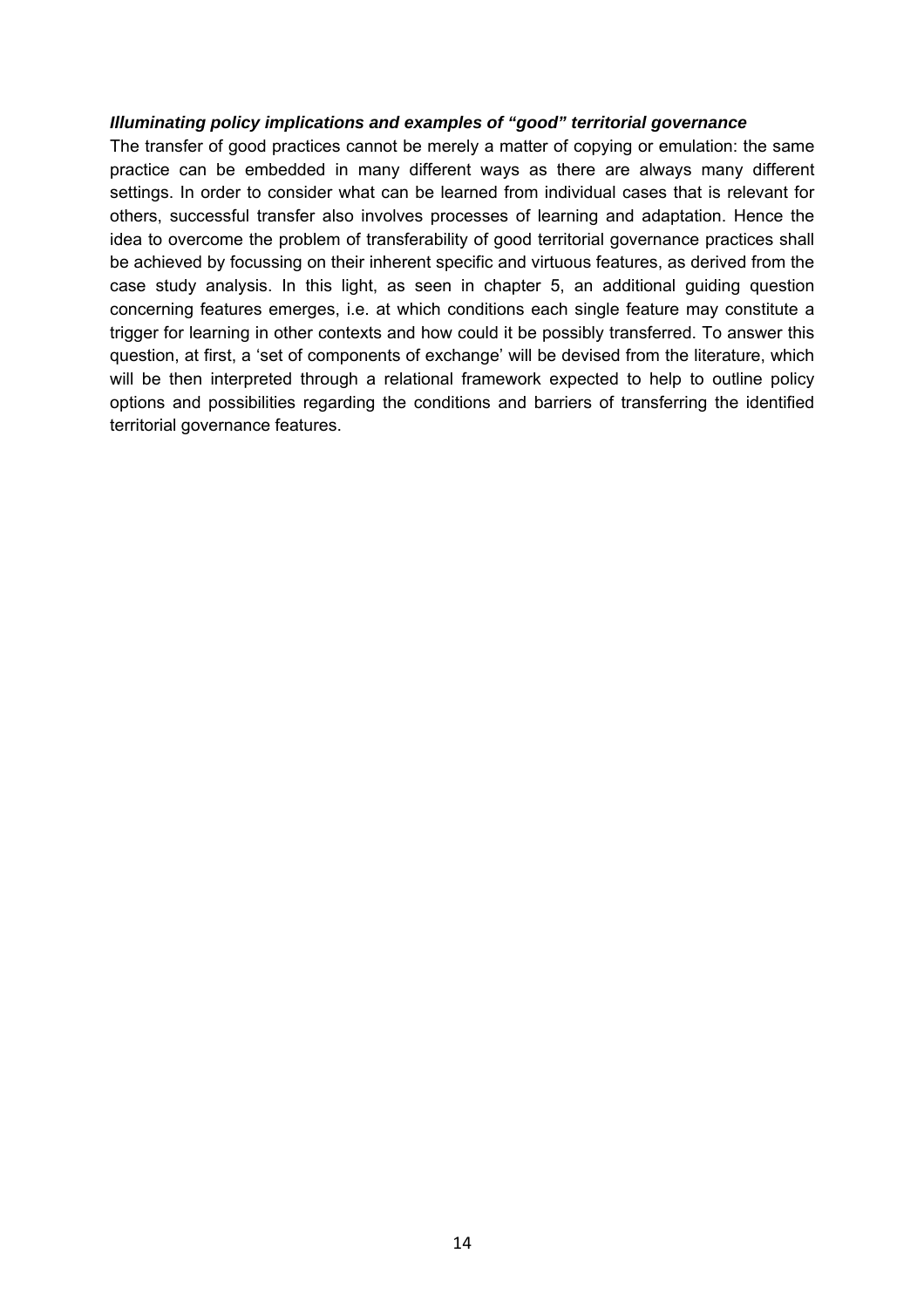## **Part B: Preliminary results**

## **2. Developing a typology of territorial governance across Europe**

One major outcome of the ESPON Tango project is the development of a novel and specific typology of territorial governance across Europe that is based on our working definition of territorial governance and its five dimensions. The typology will be analytical in nature rather than normative: dimensions of 'good' or 'bad' governance will not be included. Considerations of the more normative dimensions of governance can be found later in this report (see chapter 3).

## **2.1 Comparing existing typologies on governance: a literature review**

The literature on comparative politics and government contains many different typologies of government and governance (Kickert, 2007). Various authors speak of 'state traditions' or 'families' of states to distinguish between groups of countries (Loughlin, 2004). In their studies of welfare regimes, Castles (1998) and Esping-Anderson (1988) for example employed the notion of 'families' of countries. More closely related to the issue of territorial governance, the European Compendium of Spatial Planning Systems and Policies refers to traditions (or ideal types) of spatial planning (European Commission, 1997). According to Kickert (2007), the vast majority of government and governance typologies are constructed around one of three criteria: (i) 'politics and society' (e.g. types of parliament, election systems, political parties, cultures, social movements, interest groups, etc.); (ii) 'state and government' (e.g. types of constitutions, governments, cabinets, parliaments, judiciary, etc.); or (iii) 'administration' (types of bureaucracies, politics-bureaucracy relations, organisation, recruitment, culture, etc.). No attempt is made here to summarise all the different typologies (reviews of various other typologies closely related to issues of territorial governance can be found in Farinós Dasí et al, 2006; Lalenis et al, 2002; Tosics et al, 2010). Instead, a number of different starting points for these typologies are illustrated in order to set the scene for the elaboration of a typology of territorial governance. These comprise typologies of administrative traditions, welfare regimes and spatial planning systems.

#### *Administrative traditions*

There has been no shortage of typologies of local government systems over recent decades (Sellers & Lidström, 2007). Many of these classifications typically rely on historical and cultural classifications rather than on consistent analytical criteria and arrive at varying conclusions about how distinctive local government is in these countries (Table 1). According to authors such as Goldsmith & Page (1987) and Hesse & Sharpe (1991), the four Nordic countries share a 'Northern European' model of local government with countries such as Austria, Germany, the Netherlands and Switzerland. This model differs from Napoleonic systems that rely on administrative centralization but are politically decentralized. On the other hand, classifications by authors such as Lidström (2003) and Bennett (1993) see the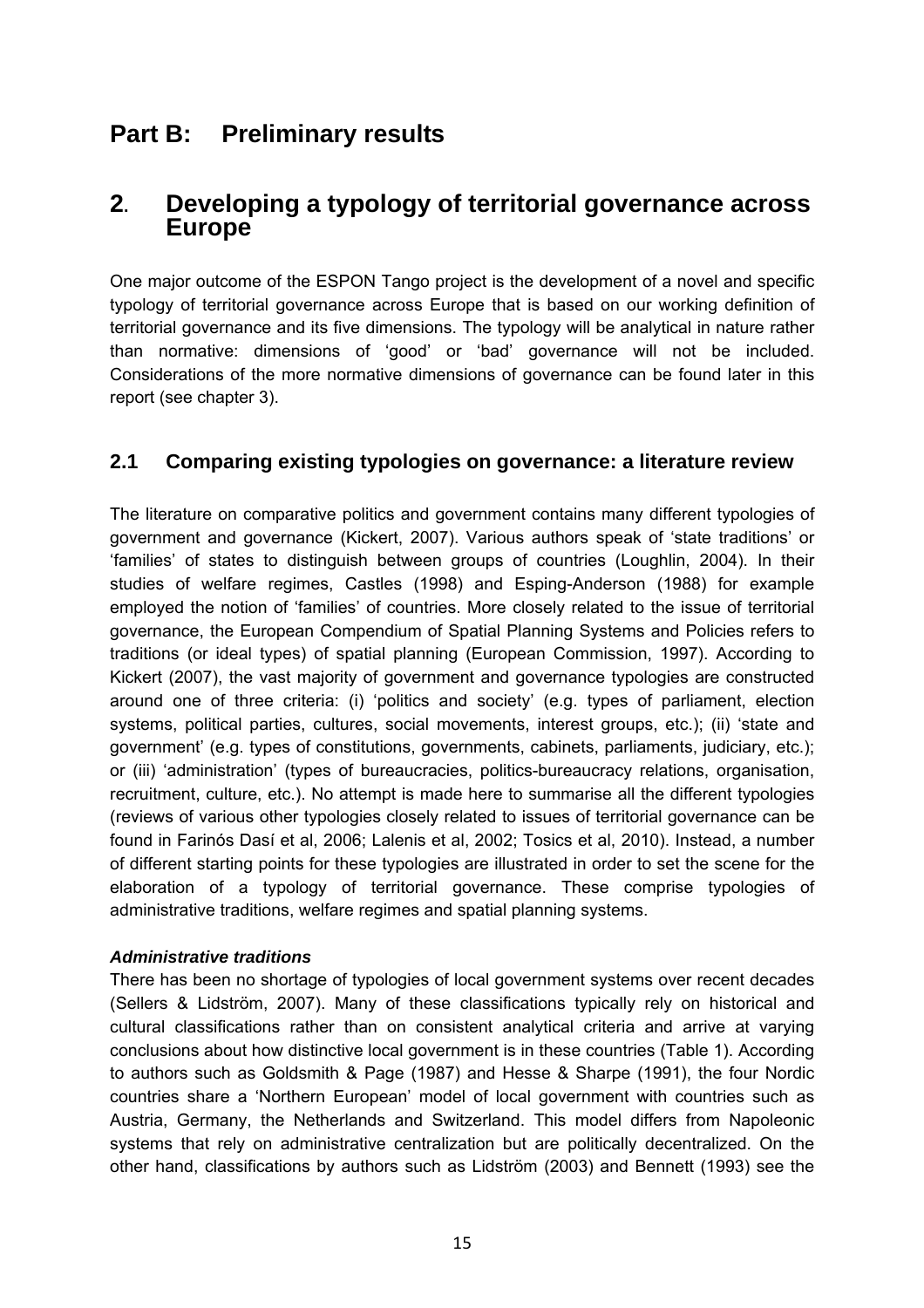local government systems in Nordic countries as distinct in comparison to other Northern European systems. Meanwhile, Goldsmith (1992) proposes a classification of three basic types of local government systems (the clientelistic/patronage model, the economicdevelopment model and the welfare-state model) based on the primary objective or ethos which underlies the system of local government. Goldsmith's classification is based on Weberian ideal types, where no individual local government system fits any model exactly (i.e. all systems are a mixture of all three ideal types in differing proportions). Goldsmith argues that local government systems in Europe are closest in nature to either his clientelistic/patronage or welfare-state models, and indicates that countries closest to his economic-development model are (or at least were) generally found outside Europe (e.g. Australia, Canada and the United States).

| Hesse & Sharpe,      | <b>Northern European</b>   | Anglo-Saxon    |               | <b>Napoleonic</b>   |
|----------------------|----------------------------|----------------|---------------|---------------------|
| 1991                 | AT, DK, FI, FR, NL, SE     | IE, UK         |               | BE, ES, FR, GR, IT, |
|                      |                            |                |               | PT                  |
| Goldsmith, 1992      | <b>Welfare state</b>       |                |               | Client-patron       |
| $[1]$                | AT, DE, DK, FI, NL, SE, UK |                |               | FR, IT, GR, ES      |
| <b>Bennett, 1993</b> | <b>Scandinavian</b>        | Anglo-Saxon    |               | <b>Napoleonic</b>   |
|                      | DK, FI, SE                 | IE, UK         |               | AT, BE, DE, ES, FR, |
|                      |                            |                |               | IT, NL, PT          |
| Lidström, 2003       | <b>Northern European</b>   | <b>British</b> | <b>Middle</b> | <b>Napoleonic</b>   |
|                      |                            |                | European      |                     |
|                      | DK, FI, SE                 | IE, UK         | AT, DE,       | BE, ES, FR, GR, IT, |
|                      |                            |                | <b>CH</b>     | NL, PT              |

| Table 2.1: Local government typologies (based in part on Sellers & Lidström, 2007) |  |  |
|------------------------------------------------------------------------------------|--|--|
|                                                                                    |  |  |

Notes:

1. Goldsmith proposes a classification of three basic types of local government systems (the clientelistic/patronage model; the economic-development model; and the welfare-state model). Only two of these are indicated in this table since Goldsmith argues that local government systems in Europe are closest in nature to either his clientelistic/patronage or welfare-state models.

Focusing on 'state traditions', Loughlin and Peters (1997) have attempted to situate different aspects of state and political features within underlying traditions and cultures using a composite set of indicators (see table 2.2). It is apparent that each of their four state traditions (Anglo-Saxon, Germanic, French and Scandinavian) has distinct political and administrative cultures, forms of state organization, and kinds of state-society relationships. However, there is also substantial diversity within each of these traditions. In southern Europe, for example, although there is a common heritage based on the Napoleonic state (and what is sometimes claimed to be a common Mediterranean culture), there are important differences among the different countries relating to historical development, political and administrative cultures, and the understanding of democracy itself (Loughlin, 2004). The same is true for the other traditions. Nevertheless, this table is helpful as a starting point and as a means of comparison across the EU's member states.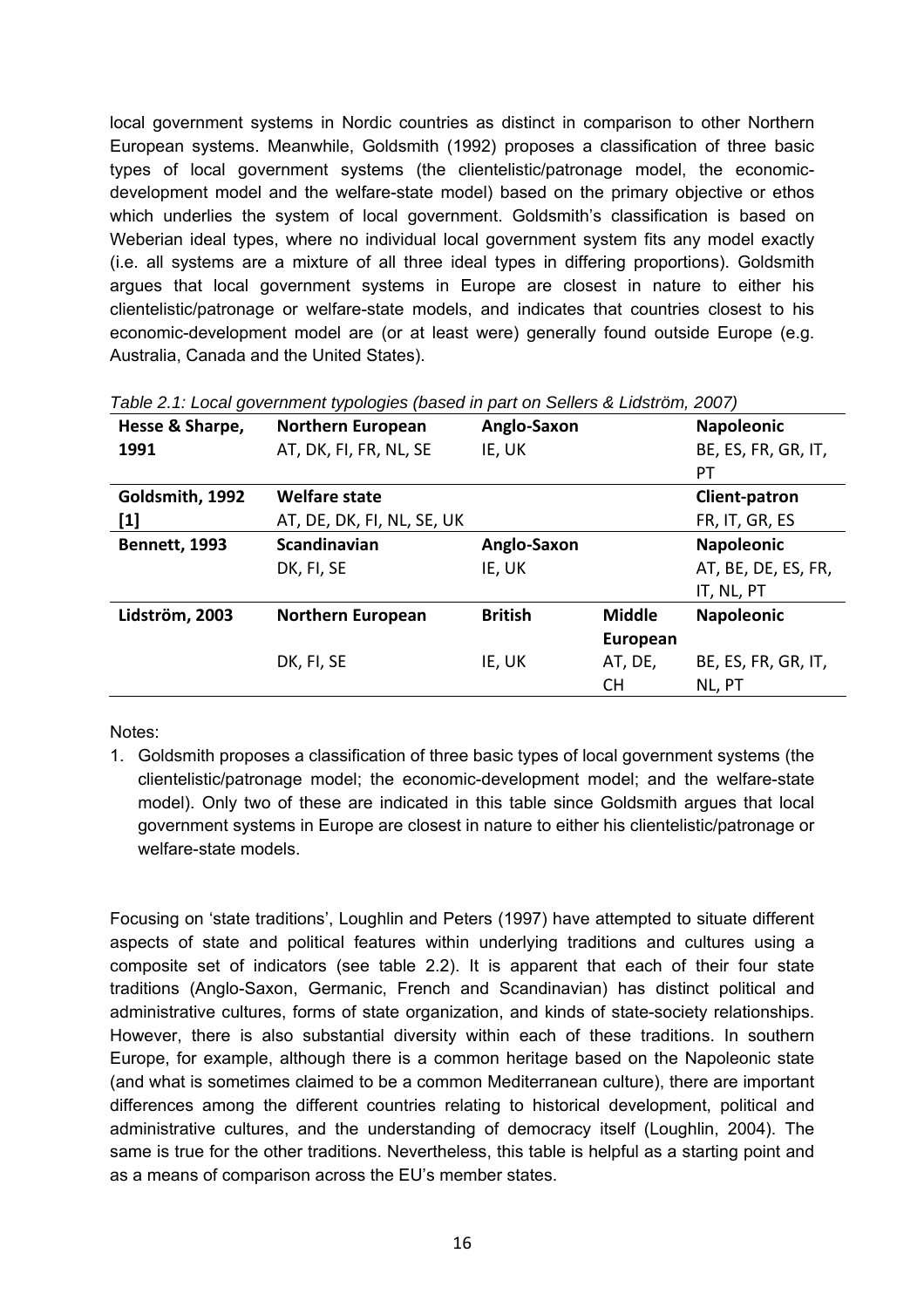| --- 1                  |                     |                    |                   |                   |
|------------------------|---------------------|--------------------|-------------------|-------------------|
|                        | <b>Scandinavian</b> | Anglo-Saxon        | Germanic          | French            |
| Legal basis for        | yes                 | no                 | yes               | yes               |
| the 'state'?           |                     |                    |                   |                   |
| <b>State-society</b>   | organicist          | pluralistic        | organicist        | antagonistic      |
| relations              |                     |                    |                   |                   |
| Form of political      | decentralized       | union state/       | integral/organic  | Jacobin, 'one and |
| organization           | unitary             | limited federalist | federalist        | indivisible'      |
| <b>Basis of policy</b> | consensual          | Incrementalist     | legal corporatist | legal             |
| style                  |                     | 'muddling          |                   | technocratic      |
|                        |                     | through'           |                   |                   |
| Form of                | strong local        | 'State power'      | cooperative       | regionalized      |
| decentralization       | autonomy            | $(US)$ ; local     | federalism        | unitary state     |
|                        |                     | government (UK)    |                   |                   |
| <b>Dominant</b>        | public law (SE);    | political science/ | public law        | public law        |
| approach in            | organization        | sociology          |                   |                   |
| public                 | theory (NO)         |                    |                   |                   |
| administration         |                     |                    |                   |                   |
| <b>Examples (from</b>  | DK; SE, NO          | UK; IE             | DE; AT; NL; ES    | FR; IT; ES (until |
| Europe)                |                     |                    | (after 1978); BE  | 1978); PT; GR; BE |
|                        |                     |                    | (after 1988)      | (until 1988)      |
|                        |                     |                    |                   |                   |

*Table 2.2: Key features of administrative traditions in Europe (based on Loughlin & Peters, 1997)* 

#### *Welfare regimes*

1

A variety of welfare systems can be found across Europe. Publication of Esping-Andersen's 'Worlds of Welfare' thesis (Esping-Andersen, 1990) drew attention to some of the differences in national welfare systems and provoked an extensive and ongoing debate about the classification of these systems, including the criteria that are used to differentiate them, the number of distinctive types and the grouping of countries that result (Bambra, 2007).

A variety of criteria have been used to construct different welfare state typologies. These include decommodification<sup>1</sup> (Esping-Andersen, 1990), basic income (Leibfried, 1992), poverty rates (Ferrera, 1996; Korpi & Palme, 1998) and social expenditure (Bonoli, 1997; Korpi & Palme, 1998). The development of these typologies is summarised in Table 3. In general, the number of different regime types has increased over time as a consequence of more sophisticated analyses of welfare systems. Since 1990, the number of regime types in Europe has increased from Esping-Andersen's original three (summarised in Box 1) to five or six (Aiginger & Guger, 2006; Alber, 2006). Across all classifications, some countries are consistently found in clusters with one or more similar countries whereas certain other countries are found in different clusters for each classification. Finland and Sweden, for example, consistently appear together in the encompassing/Nordic/Scandinavian/social democratic category, Ireland and the United Kingdom in the Anglo-Saxon/basic

 $1$  The term decommodification refers to the extent to which individuals and families can maintain a normal and socially acceptable standard of living regardless of their market performance.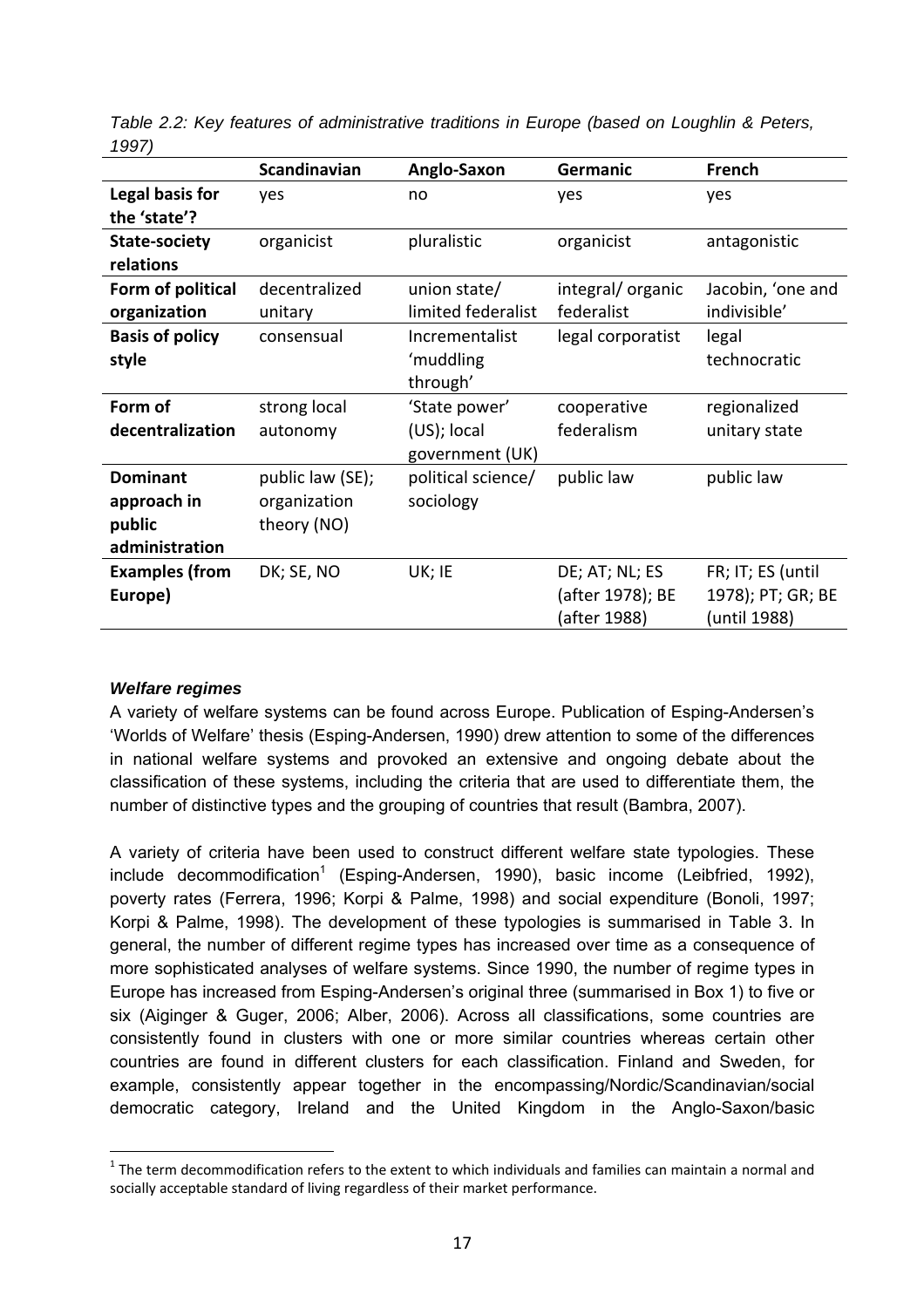security/liberal category, France and Germany in the Bismarck/conservative/continental/corporatist category and Portugal and Spain in the Latin Rim/Mediterranean/southern category. Countries such as Luxembourg and the Netherlands on the other hand find themselves together with a different group of countries in almost every classification.

*Box 2.1: Summary of Esping Anderson's three worlds of welfare (source: Bale, 2005)* 

Social-democratic: Extensive high-quality services, open to all irrespective of income; generous (and income-related) transfer payments to those out of or unable or too old to work; strong public support; exemplified by Scandinavian countries.

Liberal, Anglo-Saxon: Basic services, many available only via means testing; limited transfer payments; safety net for the poor so middle-class use and support is limited; both the UK and Ireland are examples, but (compared to, say, the US) only imperfect ones.

Conservative, corporatist: Insurance-based welfare schemes, many of which are administered by unions and employers; strong bias towards support for traditional family structures; Austria, Germany, the Netherlands and other Benelux countries fit neatly into this category, though France and Italy (and rather less easily Spain, Portugal and Greece) can also be included.

It is important to note here that the various welfare regime types are Weberian ideal types (as is also the case for the administrative traditions presented in Table 2). The allocation of countries to specific types is not always clear-cut and the reality will inevitably lie somewhere between types. There may also be considerable variation between welfare systems of countries that appear in the same regime type. Even countries with similar sets of welfare institutions are frequently found to display widely divergent patterns of development (Alber, 2006). It is also important to note that the classification of countries into regime types is timedependent: governments, private actors, power distributions and economic activity can all change over time and directly influence the position of a country in the classification systems.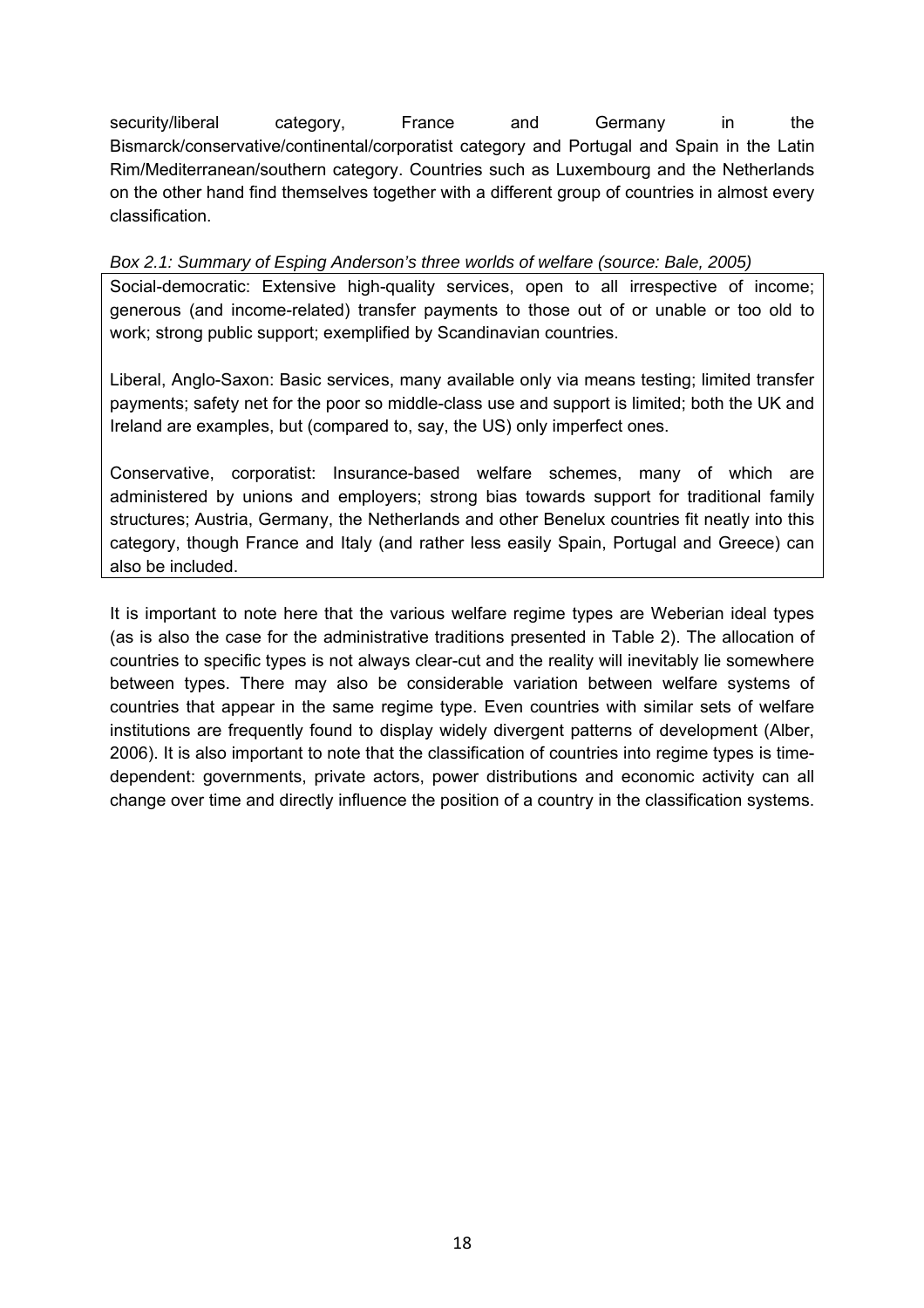| Esping-Anderson,    | Social-democratic        | Liberal               | Conservative                |                    |                     |        |
|---------------------|--------------------------|-----------------------|-----------------------------|--------------------|---------------------|--------|
| 1990                | DK, FI, SE, NL           | IE, UK                | AT, BE, FR, DE              |                    |                     |        |
| Liebfried, 1992     | Scandinavian             | Anglo-Saxon           | <b>Bismarck</b>             | <b>Latin Rim</b>   |                     |        |
|                     | DK, FI, SE               | UK                    | AT, DE                      | FR, GR, IT, PT, ES |                     |        |
| Ferrara, 1996       | Scandinavian             | Anglo-Saxon           | <b>Bismarck</b>             | Southern           |                     |        |
|                     | DK, FI, SE               | IE, UK                | AT, BE, FR, DE, LU, NL      | GR, IT, PT, ES     |                     |        |
| <b>Bonoli, 1997</b> | <b>Nordic</b>            | <b>British</b>        | Continental                 | Southern           |                     |        |
|                     | DK, FI, SE               | IE, UK                | BE, FR, DE, LU, NL          | GR, IT, PT, ES     |                     |        |
| Korpi & Palme, 1998 | <b>Encompassing</b>      | <b>Basic Security</b> | Corporatist                 |                    |                     |        |
|                     | FI, SE                   | DK, IE, NL, UK        | AT, BE, FR, DE, IT          |                    |                     |        |
| Huber & Stephens,   | <b>Social Democratic</b> | Liberal               | <b>Christian Democratic</b> |                    |                     |        |
| 2001                | DK, FI, SE               | IE, UK                | AT, BE, FR, DE, IT, NL      |                    |                     |        |
| Sapir, 2006         | <b>Nordic</b>            | Anglo-Saxon           | <b>Continental</b>          | Mediterranean      |                     |        |
|                     | DK, FI, SE, NL           | IE, UK                | AT, BE, FR, DE, LU          | GR, IT, PT, ES     |                     |        |
| Aiginger & Guger,   | Scandinavian/            | Anglo-Saxon/          | Continental/                | Mediterranean      | Catching-up         |        |
| 2006                | <b>Nordic</b>            | Liberal               | Corporatist                 |                    |                     |        |
|                     | DK, FI, SE, NL           | IE, UK                | AT, BE, FR, DE, LU, IT      | GR, PT, ES         | CZ, HU              |        |
| Alber, 2006         | <b>Nordic</b>            | Anglo-Saxon           | <b>Continental</b>          | Southern           | <b>New Member</b>   | Other  |
|                     |                          |                       |                             |                    | <b>States</b>       |        |
|                     | DK, FI, SE               | IE, UK                | AT, BE, FR, DE              | GR, IT, PT, ES     | CY, CZ, EE, HU, LV, | LU, NL |
|                     |                          |                       |                             |                    | LT, MT, PL, SK, SI  |        |

*Table 2.3: Welfare state typologies (based in part on Arts & Gelissen, 2002)*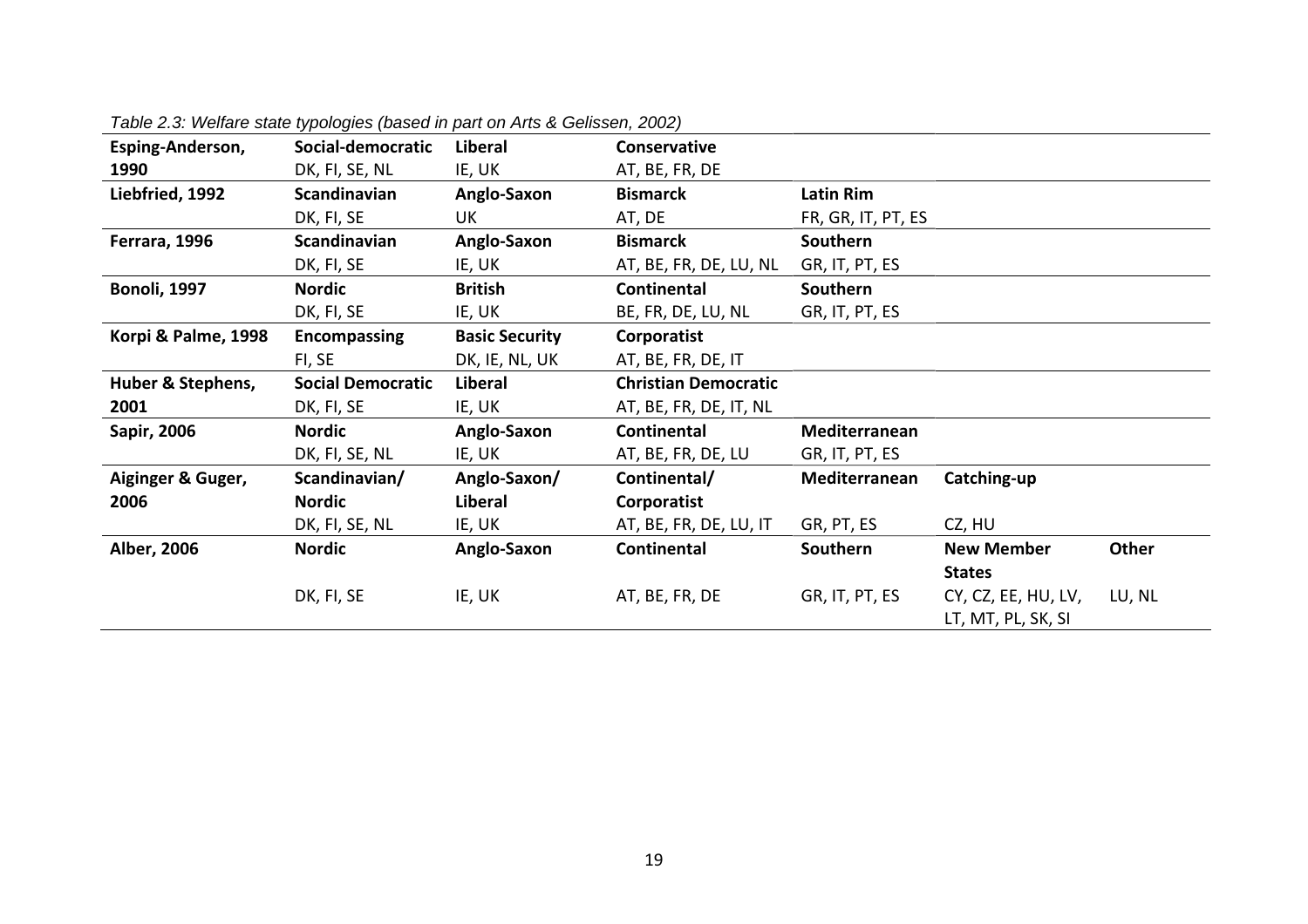#### *Typologies of spatial planning*

There have been fewer attempts to classify European planning systems compared with administrative traditions or welfare systems. Two main approaches are evident (Nadin & Stead, 2008). The first starts from other classifications (or families) of the legal and administrative systems within which planning operates. The second seeks to apply a wider set of criteria and produces a set of ideal types. Four specific studies of planning systems are discussed below: two based on families of legal and administrative systems and another two based on ideal types. Table 4 presents a summary of the typologies of planning systems in these four studies.

Davies et al (1989) consider planning control in five northern European countries and make a broad distinction between the planning system in England and others (following Thomas et al. 1983). This is primarily based on the fundamental differences created by the legal systems within which the planning system operates. The 'legal certainty' provided by systems in continental Europe (at least in the 'ideal sense') based in Napoleonic or Scandinavian legal systems was contrasted with the high degree of administrative discretion in the English system created by the legal framework of English common law. The differences in practice that result include the absence of legally binding zoning plans at the local level in England whereas they are commonplace in continental systems. Meanwhile, Newman & Thornley (1996), drawing on Zweigert et al.'s (1987) study of legal and administrative families, classify planning systems into five legal and administrative families (Figure 1). The Romanistic, Germanic and Nordic legal families, based to greater or lesser degree on the Napoleonic code mixed with other influences, share similar attributes and are sometimes grouped as the western European continental family as identified by Davies et al (above).

In a similar way that Loughlin & Peters (1997) devised four traditions of public administration in Europe (see above), the EU Compendium of Spatial Planning Systems and Policies (CEC, 1997) used a number of different criteria to create four Weberian ideal types or 'traditions of spatial planning'. The word 'tradition' was used to emphasise the way that forms of spatial planning are deeply embedded in the complex historical conditions of particular places. The legal family was used to help distinguish planning systems together with six other variables: (i) the scope of the system in terms of policy topics covered; (ii) the extent of national and regional planning; (iii) the locus of power or relative competences between central and local government; (iv) the relative roles of public and private sectors; (v) the maturity of the system or how well it is established in government and public life; and (vi) the apparent distance between expressed goals for spatial development and outcomes (Table 5). On the basis of these criteria, four major traditions of spatial planning were proposed while recognising that some states might exhibit a strong tendency to one tradition but others may exhibit a more complex combination of types.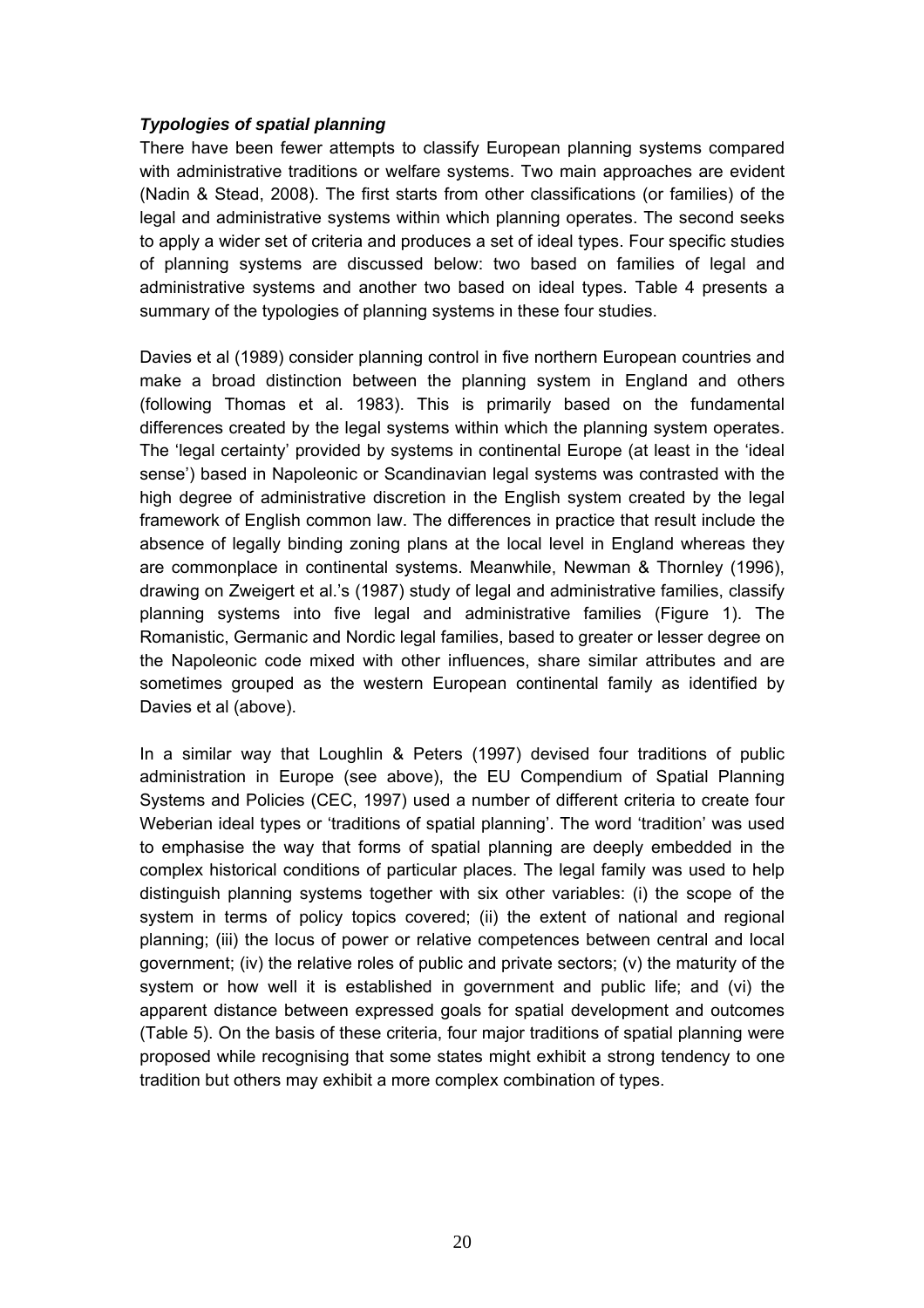| Davies et |                              | <b>Common law</b> |          | <b>Napoleonic</b> |                 |          |
|-----------|------------------------------|-------------------|----------|-------------------|-----------------|----------|
| al, 1989  |                              |                   |          | codes             |                 |          |
| $[1]$     |                              | England           |          | DK, DE, FR,       |                 |          |
|           |                              |                   |          | <b>NL</b>         |                 |          |
| Newman    | <b>Nordic</b>                | <b>British</b>    | Germanic | <b>Napoleonic</b> |                 | East     |
| &         | DK, FI, SE                   | IE, UK            | AT, DE   | BE, FR, IT,       |                 | European |
| Thornley, |                              |                   |          | LU, NL, PT,       |                 |          |
| 1996      |                              |                   |          | ES.               |                 |          |
| CEC,      | Comprehensive                | Land use          |          | Regional          | <b>Urbanism</b> |          |
| 1997 [2]  | integrated                   | management        |          | economic          |                 |          |
|           | AT, DK, FI, DE,              | IE, UK            |          | FR, PT            | GR, IT, ES      |          |
|           | NL, SE                       | (+ BE)            |          | $(+ DE)$          | (+PT)           |          |
| Farinós   | Comprehensive                | Land use          |          | Regional          | <b>Urbanism</b> |          |
| Dasí,     | integrated                   | regulation        |          | economic          |                 |          |
| 2007 [3]  | AT, DK, FI, NL,              | BE, IE, LU, UK    |          | FR, DE, PT,       | GR, IT, ES      |          |
|           | SE, DE                       | $(+ PT, ES)$      |          | $(+$ IE, SE,      |                 |          |
|           | (+ BE, FR, IE LU, CY, CZ, MT |                   |          | UK)               | CY, MT          |          |
|           | UK)                          |                   |          | HU, LV, LT,       |                 |          |
|           | BG, EE, HU, LV,              |                   |          | <b>SK</b>         |                 |          |
|           | LT PL, RO, SL,               |                   |          |                   |                 |          |
|           | <b>SV</b>                    |                   |          |                   |                 |          |

*Table 2.4: Planning system typologies (based on Nadin & Stead, 2008)* 

Notes:

- 1. Davies et al. do not give a specific name to the two groups but contrast England and other systems based on their legal frameworks.
- 2. The EU Compendium identifies 'ideal types' of planning traditions. Each country may exhibit combinations of ideal types in different degrees. The ideal types are dominant in the countries indicated here.
- *3.* The ESPON project took the EU Compendium traditions as a starting point and examined how countries were moving between them.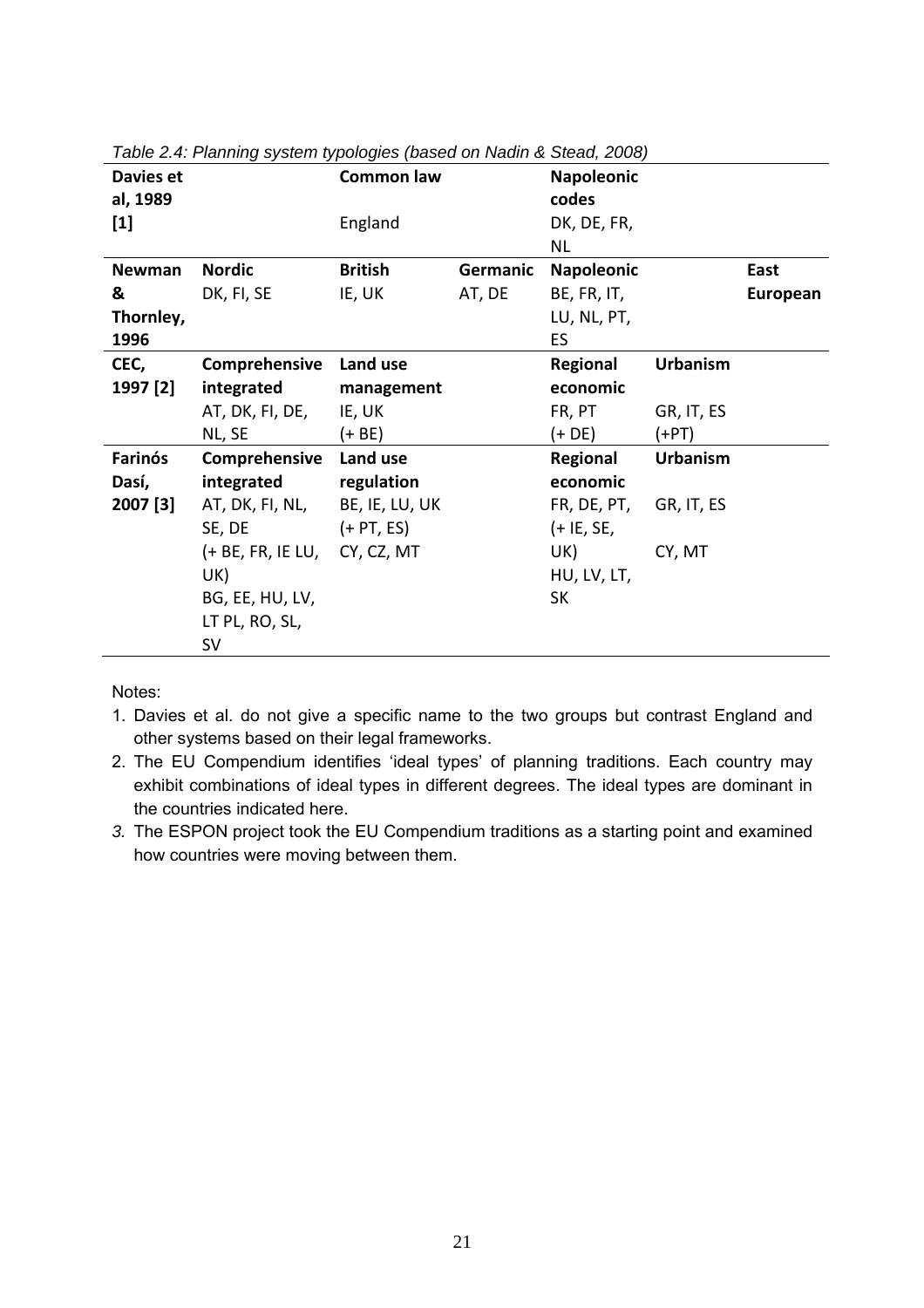

*Figure 2.1: Legal and administrative 'families' of Europe (source: Newman & Thornley, 1996)* 

 NETHERLANDS LUXEMBOURG GREECE

AUSTRIA

 (EASTERN EUROPE)

 NETHERLANDS BELGIUM LUXEMBOURG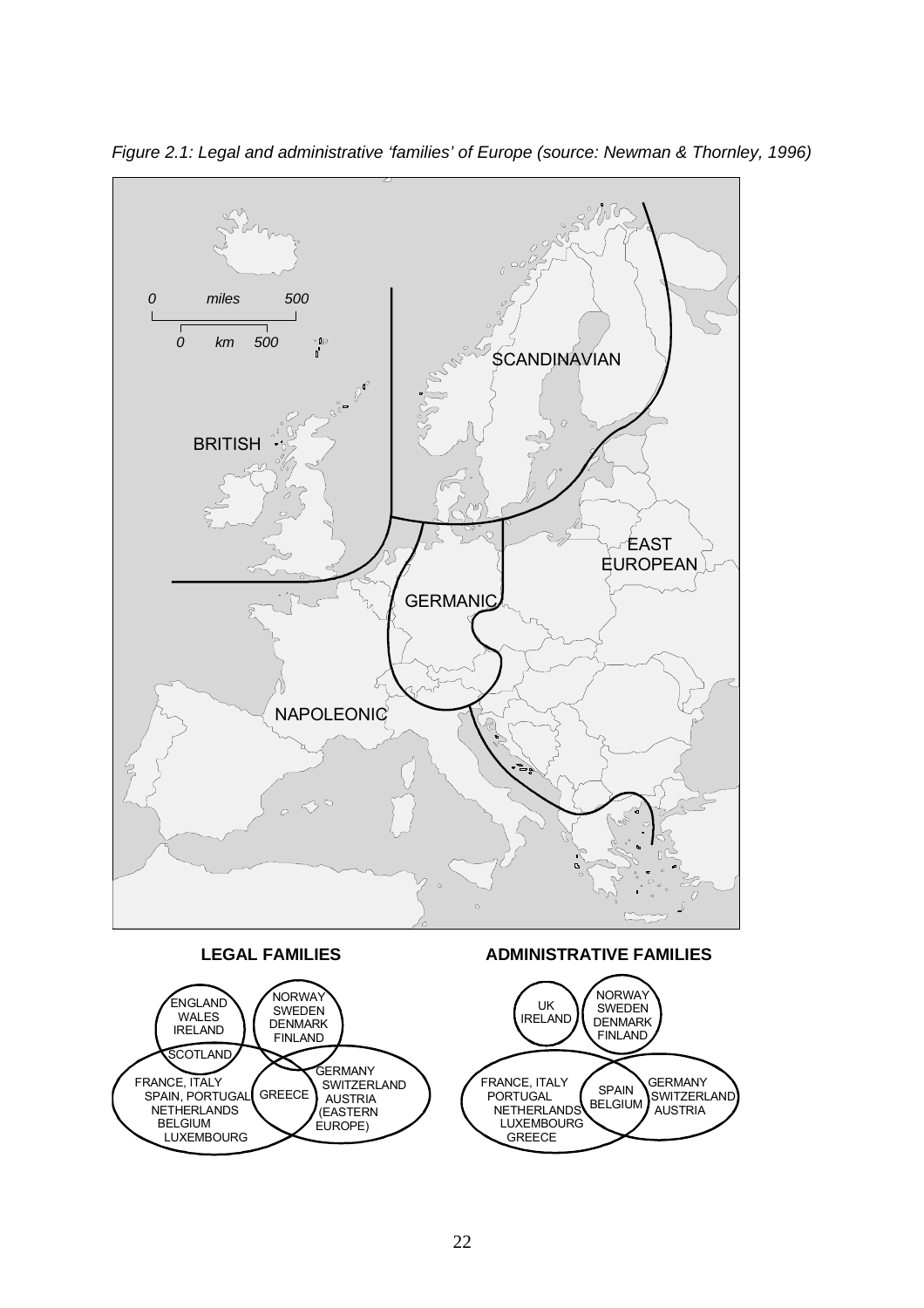|                                                  | Comprehensive<br>integrated | Land use<br>management | Regional<br>economic<br>planning | <b>Urbanism</b> |
|--------------------------------------------------|-----------------------------|------------------------|----------------------------------|-----------------|
| <b>Legal basis</b>                               | Mixed                       | Discretion             | Mixed                            | Code            |
| Scope of<br>planning                             | Wide                        | Narrow                 | Wide                             | Narrow          |
| <b>Scale of planning</b>                         | Multi-level<br>planning     | Local                  | <b>National</b><br>planning      | Local           |
| Locus of power                                   | Mixed                       | Centre                 | Centre and local                 | Local           |
| <b>Public or private</b>                         | Public                      | Mixed                  | Public                           | Mixed           |
| <b>Maturity of</b><br>system                     | Mature                      | Mature                 | Mature                           | Immature        |
| <b>Distance</b><br>between goals<br>and outcomes | Narrow                      | Narrow                 | Mixed                            | Wide            |

*Table 2.5: Traditions and criteria from the EU Compendium of Spatial Planning Systems and Policies (source: Stead & Nadin, 2009)* 

Utilising the EU Compendium's traditions or ideal types of spatial planning, ESPON Project 2.3.2 on the governance of territorial and urban policies attempted to provide 'a modest update on the movements that took place since' (Farinós Dasí, 2006: 112). It gave more emphasis to the distribution of powers relevant to planning among levels of government with a finer analysis of 'state structures' and the decentralisation and devolution of competences, especially the varying forms of regional governance and local powers. The typology employed in ESPON Project 2.3.2 was primarily related to the administration of spatial planning and the distribution of competences (including consideration of state structures, decentralisation processes, devolution of powers, the extent of power at the local level and inter-municipal cooperation). The analysis cross-tabulated these variables against a second set of criteria based on those used in creating a typology of state structures from ESPON Project 3.2 (Spatial scenarios in relation to the ESDP and EU Cohesion Policy). An attempt was made in ESPON Project 2.3.2 to classify each country according to the four traditions from the EU Compendium (which were renamed as styles since it argued that some postcommunist countries have moved away from previous traditions). However, the EU Compendium's traditions were treated as distinct categories in which planning systems could be neatly placed, rather than as a set of ideal types which only provide a basis for positioning planning systems relative to each other. Consequently, each country was somewhat misguidedly allocated to one specific 'category' of spatial planning and then a description was presented of how countries were moving from one category to another. The EU Compendium's ideal types were simplified and redefined in ESPON Project 2.3.2, which resulted in some contestable conclusions about the changing nature of spatial planning systems across Europe.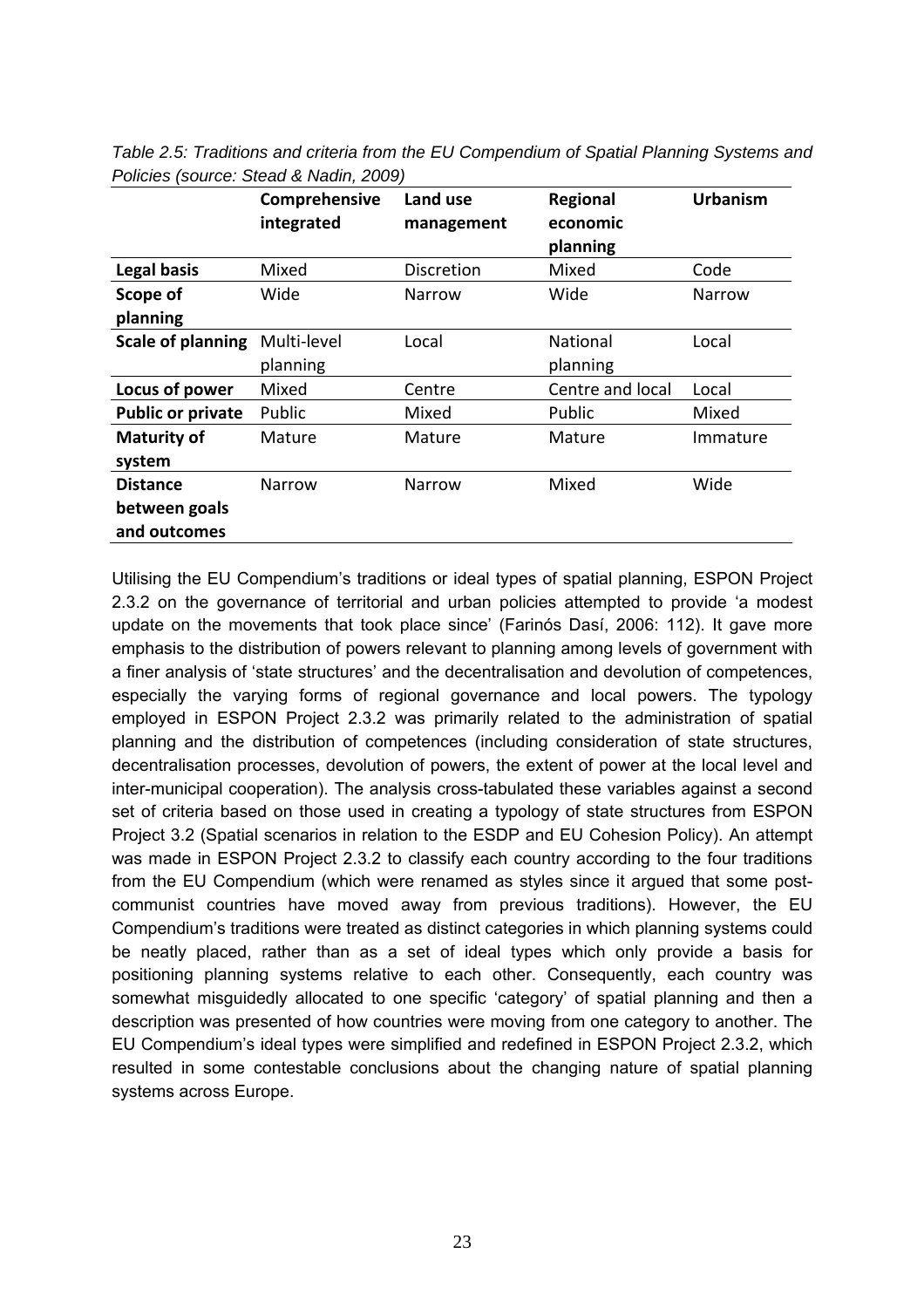## **2.2 Lessons from comparing existing typologies on governance**

While different typologies of administrative traditions, welfare regimes and spatial planning systems place some states in different positions, a number of common patterns and state clusters emerge. In other words, there are some similarities within each of the typology comparison tables. Nordic and Anglo-Saxon traditions often emerge as separate and distinct. Germanic states sometimes form part of a Napoleonic cluster but sometimes do not. A few countries occupy quite different places across different typologies (e.g. the Netherlands). Partly due to the time when many of the typologies were constructed, few of them include many (or any) central and eastern European countries. There is thus a knowledge gap about where these countries fit within many of the existing typologies.

Some state clusters are evident across the typologies of administrative traditions, welfare regimes and spatial planning. In other words, there are some similarities across all the typology comparison tables. Nadin and Stead (2008) have for example noted a close relation between typologies of welfare regimes and spatial planning systems, and Sellers and Lidström (2007) have identified a close relation between welfare regimes and local government typologies. Most of the typologies reviewed above are based on formal governmental arrangements, rather than governance arrangements where the power and influence of non-governmental actors are also considered. Clearly, administrative traditions, welfare and spatial planning approaches are not uniform within all states – there is sometimes substantial sub-national variation, especially in larger and/or more decentralised states. However, there is generally less sub-national variation in administrative traditions, welfare and spatial planning approaches than inter-state variation (variation between states).

No pan-European typology of territorial governance already exists. Indeed, no typology exists which fully considers the key dimensions of territorial governance that this project has identified as central (see chapter 1). While a new typology may potentially bear some of the hallmarks of other similar typologies (like the ones reviewed above), it could also exhibit some quite distinct differences, particularly since the notion of territorial governance adopted in the ESPON TANGO project is not just limited to formal governmental arrangements.

The ESPON TANGO project presents an ideal opportunity to develop and test a new typology of territorial governance rather than using existing typologies which do not specifically consider the key dimensions of territorial governance that this project has identified as central. A useful reference point in exploring and testing a typology of territorial governance is the work of Sellers & Kwak (2010) who set out a typology of local governance based on criteria related to the vertical integration of policies and politics and the opportunities for local participation in decision-making (Table 6): these criteria coincide with two of the five key dimensions of territorial governance identified in the ESPON TANGO project (coordinating the actions of relevant actors and institutions, and mobilising stakeholder participation). Five dimensions of territorial governance can potentially lead to a complex analytical framework. However, these five dimensions could be used to help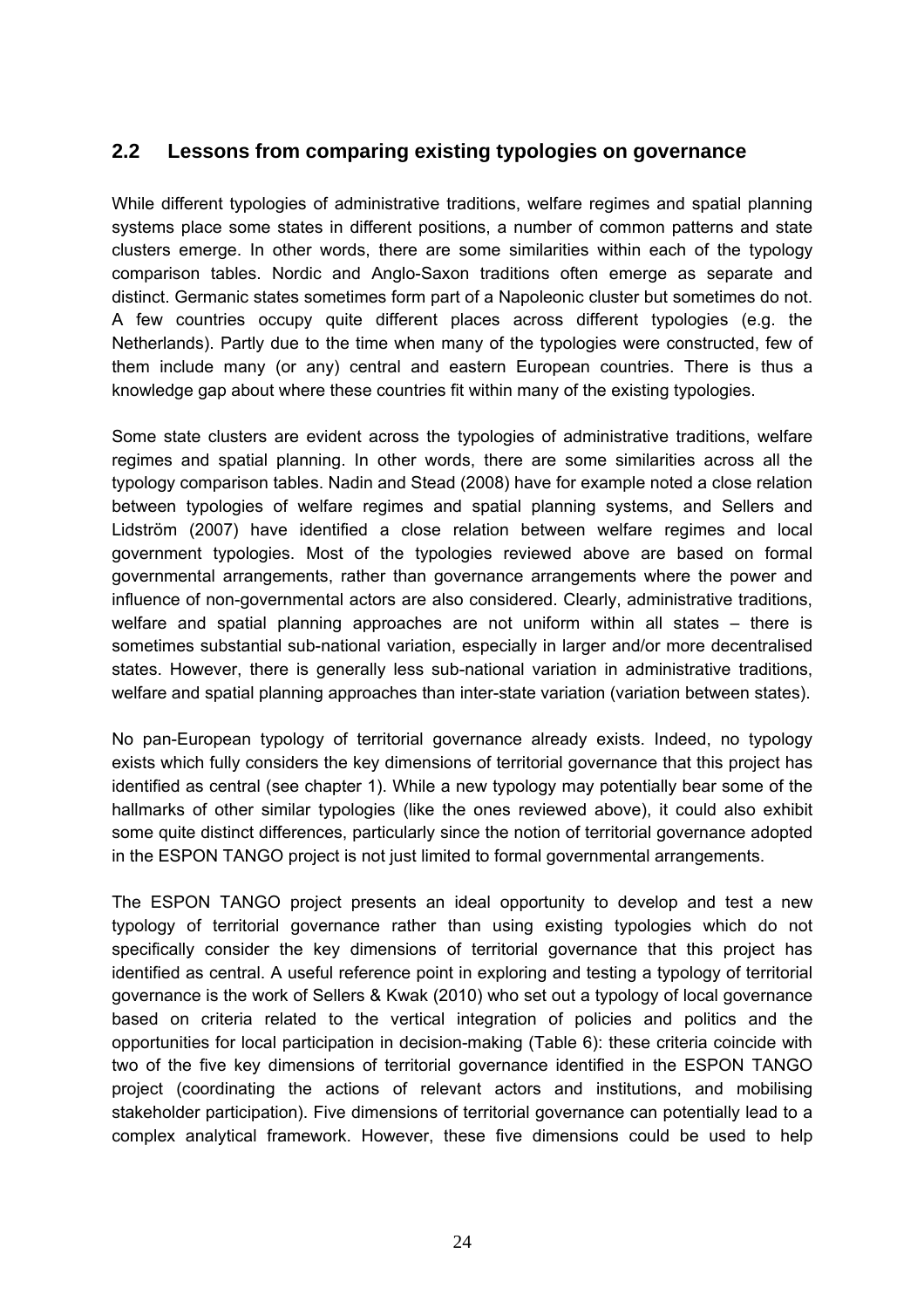formulate a smaller, more manageable number of Weberian ideal types of territorial governance in the same way that Loughlin and Peters (1997) used six dimensions of governance to formulate four ideal types of administrative traditions (Table 2) and how the Compendium of Spatial Planning Systems and Policies (CEC, 1997) used seven indicators of the spatial planning process to formulate four ideal types or traditions of spatial planning in Europe (Table 5).

| SOCIETY (SOUICE: Sellers & KWak, 2010) |      |                     |                                                         |
|----------------------------------------|------|---------------------|---------------------------------------------------------|
|                                        |      |                     | Integration with national policy and politics (vertical |
|                                        |      | integration)        |                                                         |
|                                        |      | High                | Low                                                     |
|                                        |      | <b>Nationalised</b> | <b>Civic Localist</b>                                   |
|                                        | High | DK, FI, NO, SE      | --                                                      |
|                                        |      | (NL)                | (IE, UK)                                                |
| Local participation                    |      | <b>Elitist</b>      | <b>Local Elitist</b>                                    |
|                                        | Low  |                     | ES, FR, IT                                              |
|                                        |      |                     | (AT, DE, PT)                                            |

*Table 2.6: Typology of local governance according to the organisation of the state and civil society (source: Sellers & Kwak, 2010)* 

*Note: Countries in brackets indicate more hybrid types.* 

#### **2.3 Developing a typology of territorial governance**

The ESPON TANGO project has identified five key dimensions associated with territorial governance (Chapter 1). In the next stages of the ESPON TANGO project it is proposed that each of these five dimensions will be used to develop a new typology of ideal types of territorial governance. Because the strength of a typology is closely linked to its simplicity, the aim of the exercise will be to formulate a typology of territorial governance with only a small number of ideal types.

The identification of the ideal types (and the typology) of territorial governance will be based on data from a Europe-wide questionnaire survey as well as from a small number of structured interviews with key experts (some or all of which may be carried out by telephone). In addition, some of the interviews carried out as part of the case study research (by the various project partners) might also be used to test preliminary ideas and results from the construction of ideal types. The idea is that a short online questionnaire survey will be developed and used to gather the first round of data. The questions in the survey will be formulated primarily to gauge the extent to which these five dimensions are typically incorporated into the formulation and implementation of public policies, programmes and projects for the development of a place/territory, and to test the level of importance that different types of stakeholders attach to each of these dimensions. The three main types of stakeholders that will be addressed in the survey will be: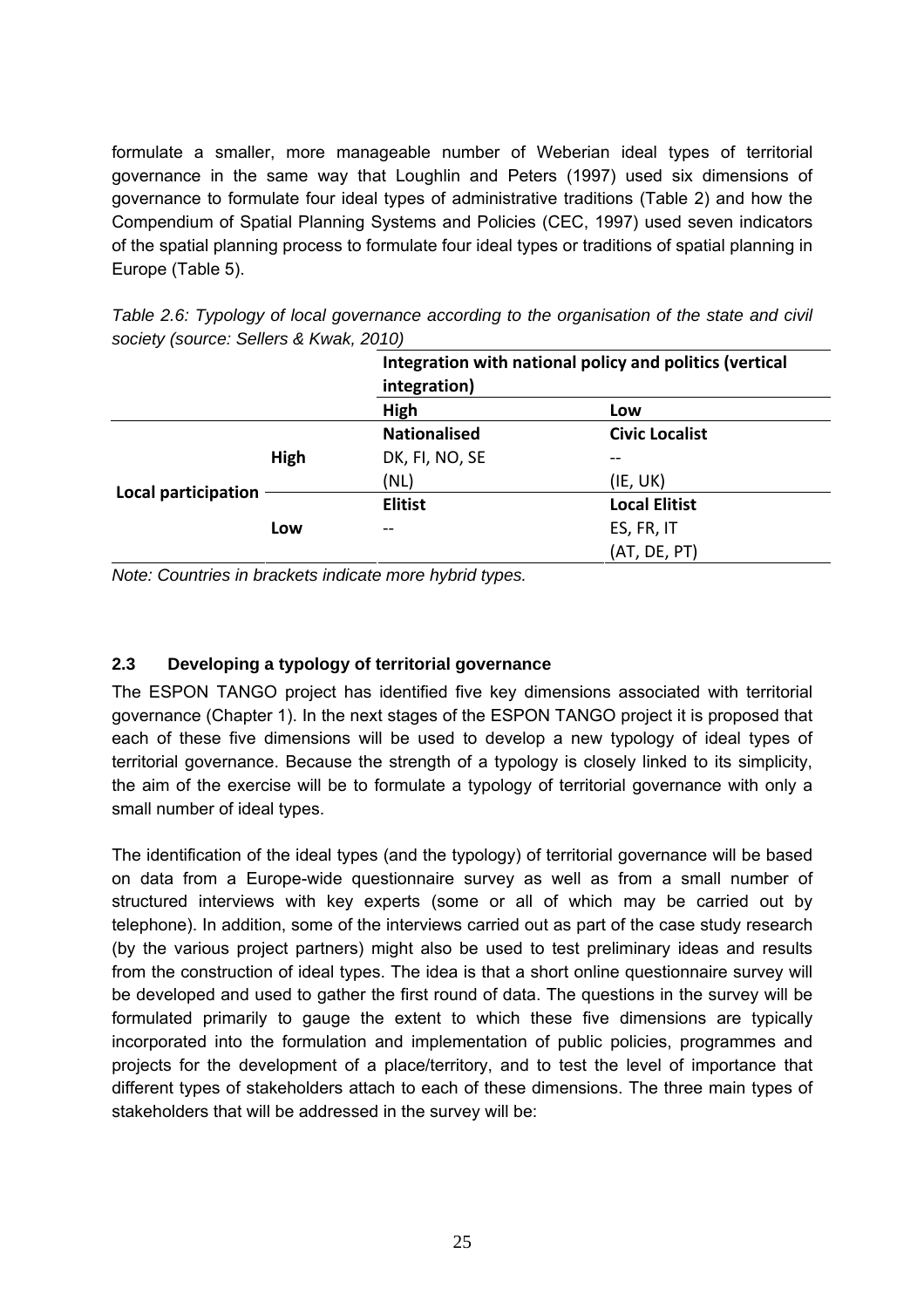- 1. national policy officials involved in territorial development/spatial planning;
- 2. national organisations representing territorial development/spatial planning professionals; and
- 3. academics with expertise in territorial development/spatial planning.

It is proposed that the national representatives of the Council of Europe Conference of Ministers Responsible for Spatial/Regional Planning (CEMAT) and/or the Network of Territorial Cohesion Contact Points (NTCCP) will be used as the basis for surveys of national policy officials. Surveying the national organisations representing territorial development/spatial planning professionals will be carried out via national members of the European Council of Spatial Planners (ECTP). Academics with expertise in territorial development/spatial planning will be surveyed via the Association of European Schools of Planning (AESOP) and/or the Regional Studies Association (RSA). These various networks should provide several responses for each Member State (primarily from the national level).

In order to provide more focus to the survey questions, the intention is that respondents will be asked to relate their responses to a few (probably 3) specific areas of policy and practice (e.g. environment, transport and economic development) at specific levels of intervention (e.g. international, regional and local). These might include the following three types of cases:

- 1. the development of joint strategic environmental policy in cross-border regions;
- 2. the coordination of transport and urban development strategies at the metropolitan level; and
- 3. the development of economic development strategies at the urban scale.

Clearly, it is essential that examples of the different types of cases can be found across Europe in order to elicit responses from all countries and all types of stakeholders. Examples of the sorts of questions that could be asked for one of these specific areas of policy and practice are presented in Box 1. Similar questions will need to be developed for other specific areas of policy and practice.

The online survey will be developed and hosted by Delft University of Technology which has substantial experience and expertise in this type of work.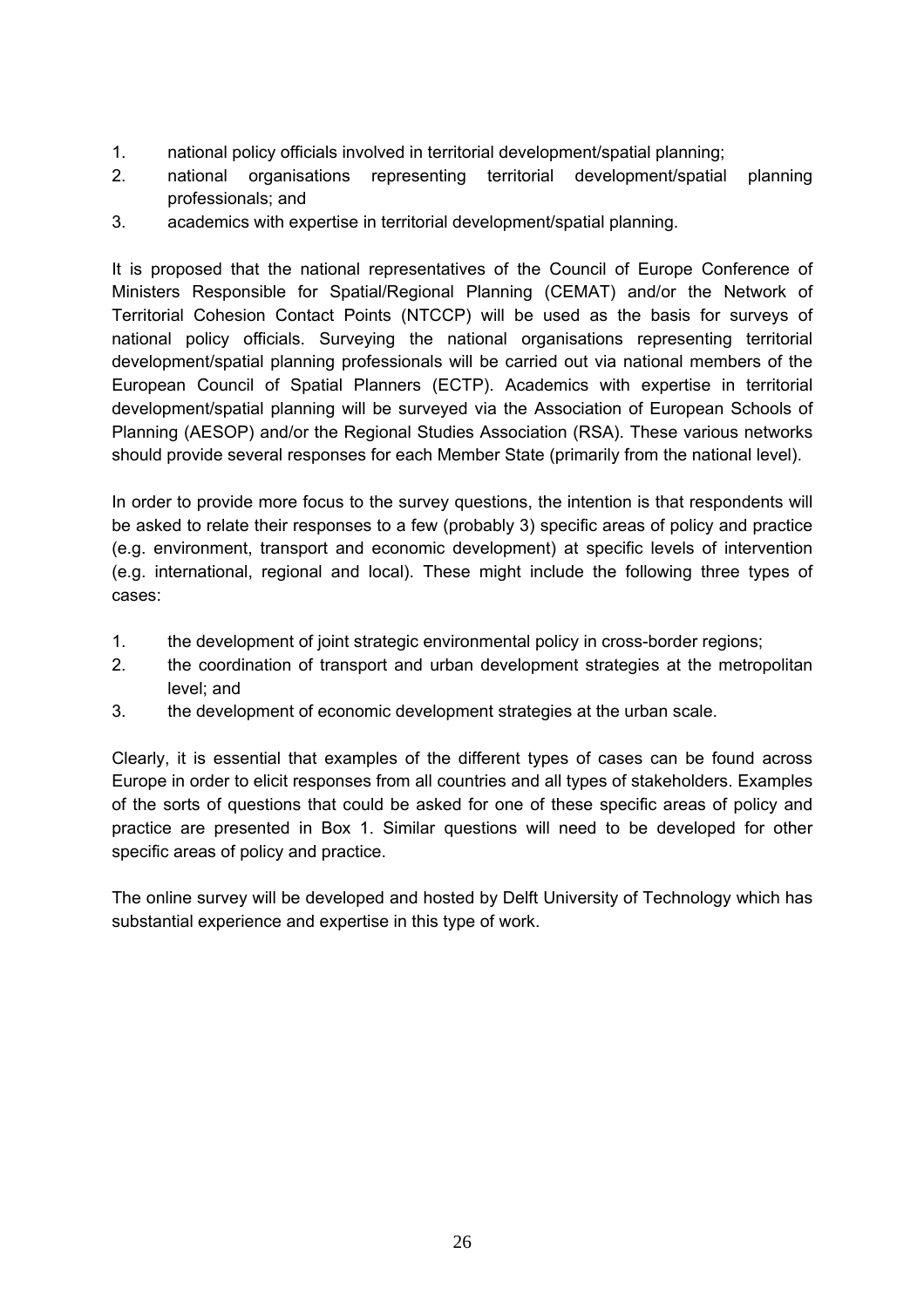*Box 2.2: Selected examples of possible survey questions*

Situation 1: the development of joint strategic environmental policy in a cross-border region.

To your knowledge, has joint strategic environmental policy been developed in a cross‐ border region in your country? If so:

- 1. Can you name a particular example?
- 2. Please indicate the extent to which the following considerations typically part of the process of developing strategic environmental policy in this situation:
- − *Horizontal policy integration* whether different policy sectors or government departments are involved from both sides of the border, and whether the policy considers how each of these sectors or departments can contribute to the policy goals

| low |  |  |  | <b>Example 1</b> high |  |
|-----|--|--|--|-----------------------|--|

− *Vertical integration* – whether national, regional and local actors and institutions from both sides of the border are involved in the policy-making process, whether the different objectives of these different actors and institutions are taken into account, and whether the policy considering how each can contribute to the policy goals

|     |  | $1 \qquad 2 \qquad 3 \qquad 4 \qquad 5 \qquad 6 \qquad 7 \qquad 8 \qquad 9 \qquad 10$ |  |  |                        |
|-----|--|---------------------------------------------------------------------------------------|--|--|------------------------|
| low |  |                                                                                       |  |  | <b>Example 1</b> Shigh |

− *Stakeholder participation* – whether a wide range of stakeholders (e.g. government, NGOs, industry, citizens) are actively encouraged and involved in the process, and whether their participation has real influence on policy decisions

|     |  |  | $1$ 2 3 4 5 6 7 8 9 10 |  |                       |
|-----|--|--|------------------------|--|-----------------------|
| low |  |  |                        |  | <b>Example 1</b> high |

− *Adaptiveness to changing contexts* – whether policy making responds quickly to new environmental policy concerns

|     |  |  |  | 1 2 3 4 5 6 7 8 9 10  |  |
|-----|--|--|--|-----------------------|--|
| low |  |  |  | <b>Example 1</b> high |  |

− *Place‐based/territorial approach* – whether policy is primarily developed to address local or regional concerns about environmental problems or mainly reflects national environmental priorities

|     |  |  |  |  | 1 2 3 4 5 6 7 8 9 10 |
|-----|--|--|--|--|----------------------|
| low |  |  |  |  | high                 |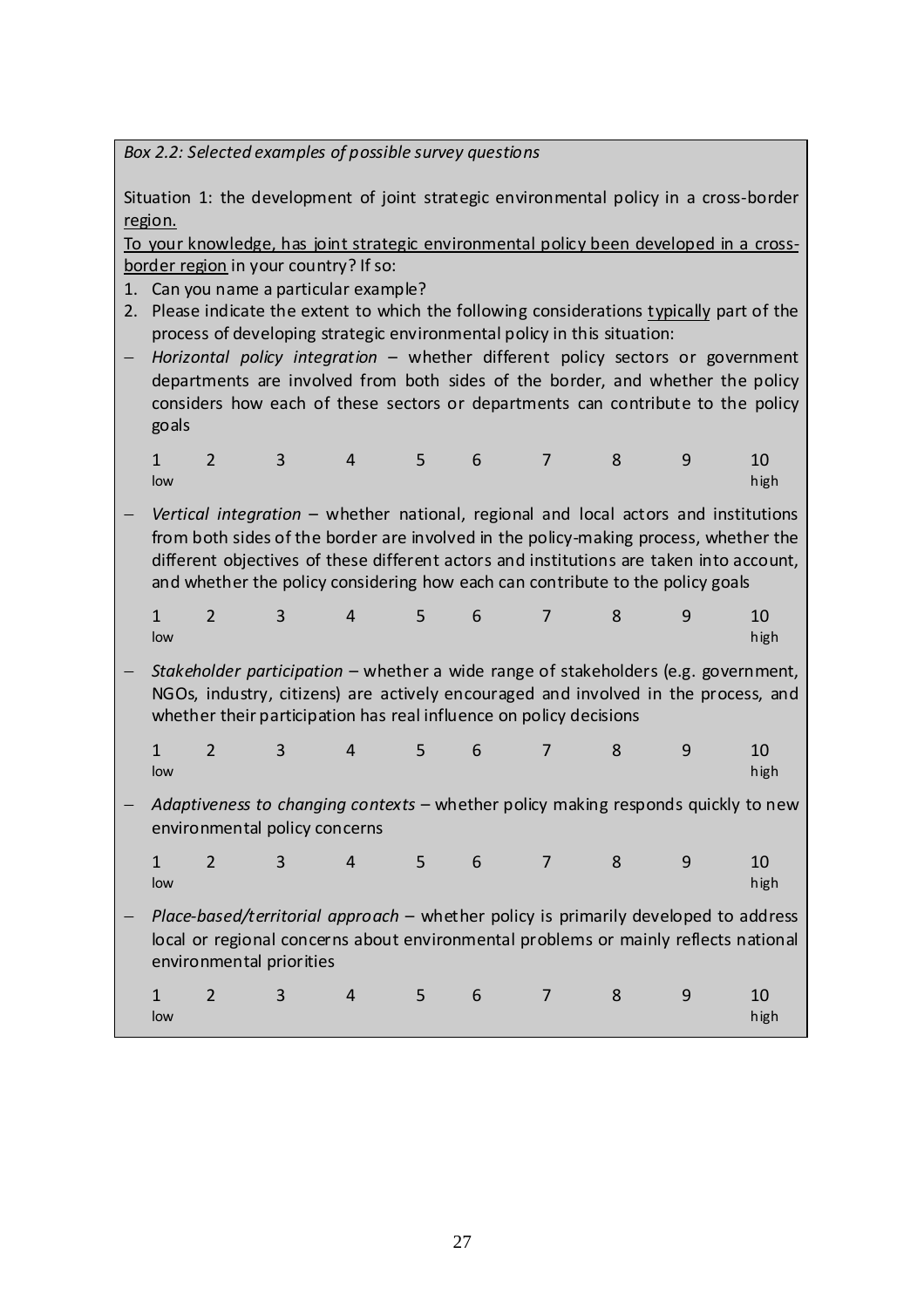These questions will not only allow cross-national analysis of the importance of the five key dimensions of territorial governance for policy and practice, they will also allow analysis of how important these dimensions are for different types of intervention and whether different types of stakeholders hold different opinions on the importance of these dimensions.

The respondents shall be also given the opportunity to note any relevant consideration on how their considerations regarding the territorial governance dimension at hand may vary (or not) from one place to another within the same national context, which might add some flavour to the typology (i.e. provide consideration on uniformity or heterogeneity in relation to territorial governance).

Cluster analysis of the survey data will be used to help identify ideal types for the new typology. The ideal types and typology will then be tested and augmented by means of structured interviews involving a small number of key stakeholders (some of which from the 12 case study areas). The new typology of territorial governance will be compared to a range of other typologies of administrative traditions, welfare regimes and spatial planning (examples of which have been outlined above). The results of the stakeholder survey will also be compared against the findings of ESPON project 2.3.2 (Governance of Territorial and Urban Policies), particularly the assessment of the importance of different governance objectives (openness, transparency, participation, effectiveness, horizontal coordination, accountability, vertical coordination, decentralization, and coherence) across Europe's member states (Table 7) since some of these objectives have clear similarities with the dimensions and principles of territorial governance identified in the ESPON TANGO project.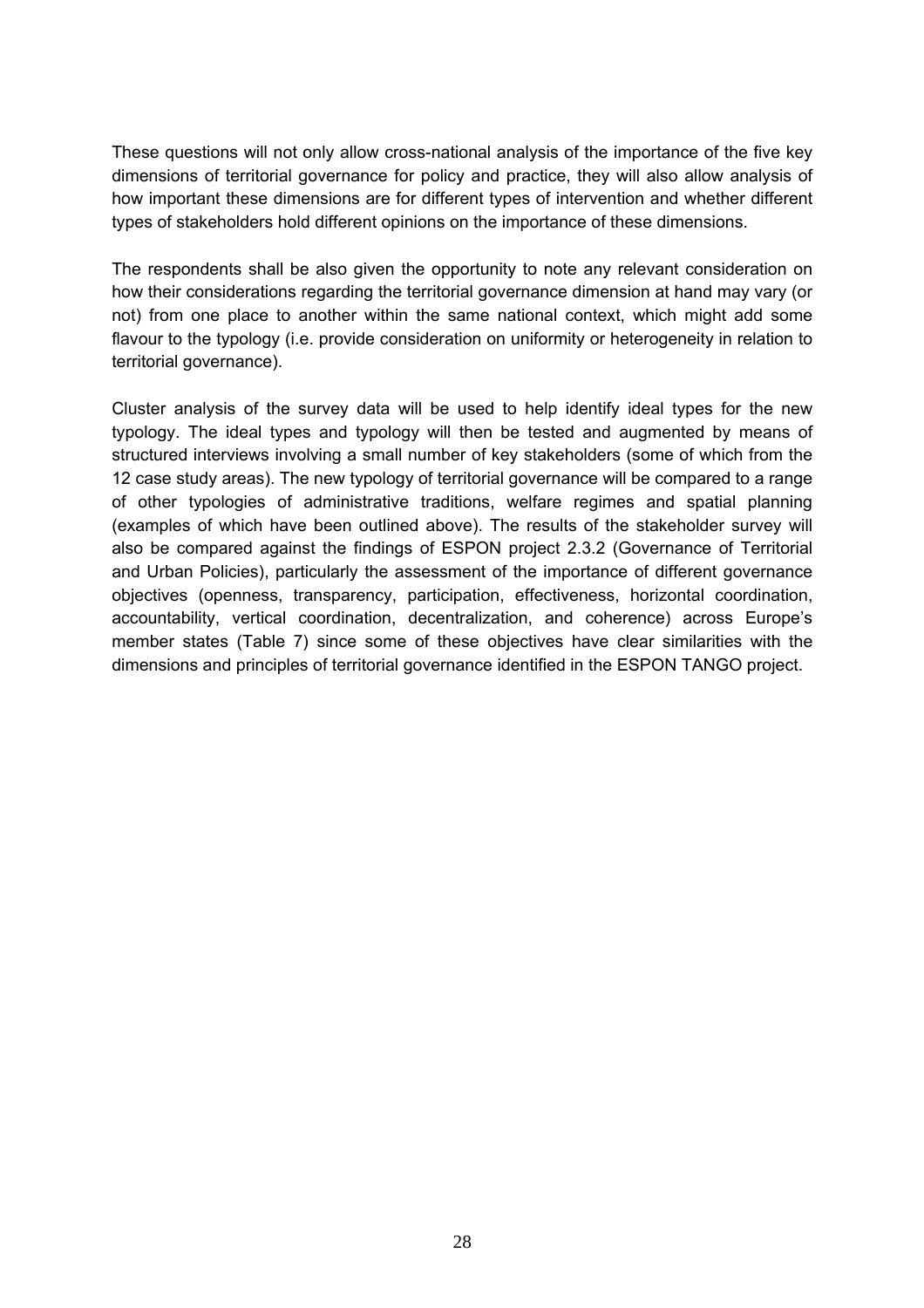|                 | openness | transparency | participation | effectiveness | coordination<br>horizontal | accountability | coordination<br>vertical | decentralization | coherence |
|-----------------|----------|--------------|---------------|---------------|----------------------------|----------------|--------------------------|------------------|-----------|
| Austria         |          |              | $\ast$        | $\ast$        |                            | $\ast$         | $\ast$                   |                  | $\ast$    |
| Belgium         | $\ast$   | $\ast$       | $\ast$        |               |                            |                |                          |                  |           |
| <b>Bulgaria</b> | $\ast$   | $\ast$       |               |               | $\ast$                     | $\ast$         |                          | $\ast$           |           |
| Cyprus          | $\ast$   |              | $\ast$        |               |                            |                |                          |                  |           |
| Czech Rep.      | $\ast$   | $\ast$       | $\ast$        | $\ast$        |                            |                |                          |                  |           |
| Denmark         |          |              | $\ast$        | $\ast$        | $\ast$                     |                | $\ast$                   | $\ast$           |           |
| Estonia         |          | $\ast$       | $\ast$        | $\ast$        |                            |                | $\ast$                   |                  |           |
| Finland         |          |              | $\ast$        | $\ast$        |                            |                |                          | $\ast$           |           |
| France          | $\ast$   |              | $\ast$        | $\ast$        |                            | $\ast$         | $\ast$                   | $\ast$           | $\ast$    |
| Germany         | $\ast$   | $\ast$       | $\ast$        | $\ast$        | $\ast$                     | $\ast$         | $\ast$                   | $\ast$           |           |
| Greece          | $\ast$   | $\ast$       |               |               |                            | $\ast$         | $\ast$                   | $\ast$           | $\ast$    |
| Hungary         |          |              | $\ast$        | $\ast$        |                            |                |                          | $\ast$           |           |
| Ireland         | $\ast$   | $\ast$       | $\ast$        | $\ast$        |                            | $\ast$         |                          |                  | $\ast$    |
| Italy           |          |              | $\ast$        | $\ast$        |                            |                |                          | $\ast$           | $\ast$    |
| Latvia          | $\ast$   |              | $\ast$        | $\ast$        |                            | $\ast$         |                          |                  | $\ast$    |
| Lithuania       | $\ast$   |              | $\ast$        |               |                            | $\ast$         | $\ast$                   | $\ast$           |           |
| Luxembourg      | $\ast$   | $\ast$       | $\ast$        |               |                            |                | $\ast$                   |                  | $\ast$    |
| Malta           |          | $\ast$       | $\ast$        | $\ast$        |                            | $\ast$         |                          |                  | $\ast$    |
| Netherlands     | $\ast$   | $\ast$       | $\ast$        | $\ast$        | $\ast$                     | $\ast$         | $\ast$                   | $\ast$           | $\ast$    |
| Norway          |          |              | *             | $\ast$        |                            | $\ast$         | $\ast$                   | $\ast$           |           |
| Poland          | $\ast$   | $\ast$       | $\ast$        | $\ast$        | $\ast$                     |                | $\ast$                   |                  |           |
| Portugal        | $\ast$   |              | $\ast$        |               |                            | $\ast$         | $\ast$                   |                  |           |
| Romania         |          | $\ast$       |               | $\ast$        | $\ast$                     | $\ast$         | $\ast$                   | $\ast$           |           |
| Slovakia        | $\ast$   | *            | $\ast$        |               |                            |                |                          | $\ast$           |           |
| Slovenia        | $\ast$   | $\ast$       | $\ast$        | $\ast$        |                            |                |                          | $\ast$           |           |
| Spain           |          |              | $\ast$        |               | $\ast$                     |                | $\ast$                   | $\ast$           |           |
| Sweden          |          |              |               | $\ast$        | $\ast$                     |                | $\ast$                   |                  | $\ast$    |
| Switzerland     |          | $\ast$       | $\ast$        | $\ast$        |                            | $\ast$         | $\ast$                   | $\ast$           | $\ast$    |
| UK              | $\ast$   | $\ast$       | $\ast$        | $\ast$        |                            | $\ast$         |                          | $\ast$           | $\ast$    |

*Table 2.7: Emphasis on governance objectives in EU member states (source: ESPON project 2.3.2)*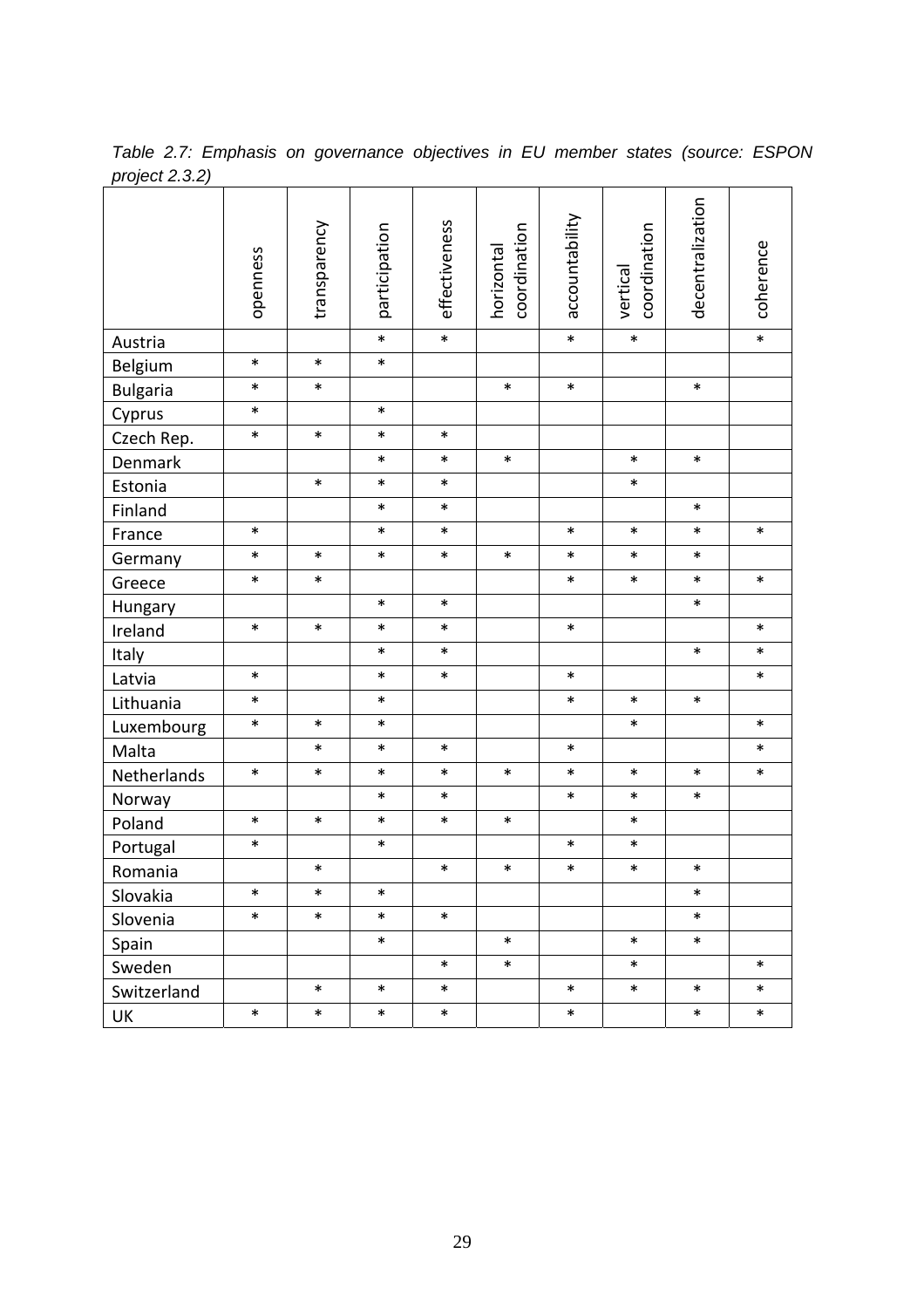## **2.4 Next steps**

The next steps in developing a new typology of territorial governance can be summarised as follows:

- Develop and test the online questionnaire
- Send invitations to stakeholders to complete the questionnaire
- **Send reminders to stakeholders to complete questionnaire**
- Download the survey responses and analyse the data (using cluster and/or factor analysis) according to: (i) country of response; (ii) stakeholder type; and (iii) areas of policy and practice (identified in the questionnaire)
- Compare the questionnaire results with the findings of ESPON project 2.3.2 (Governance of Territorial and Urban Policies) – see Table 7 above
- Construct a simple draft typology (i.e. one which contains a small number of ideal types) from the above analysis
- **Test views an opinions about the draft typology (and the ideal types) in interviews** with a small number of key experts
- Compare the typology with the various typologies of administrative traditions, welfare regimes and spatial planning systems (presented above)
- Revise the typology in line with the opinions from key experts and the comparisons with other governance typologies
- **Describe and document the new typology in the draft final report**

In addition to this, the activities 2.1.2, 2.1.3 and 2.1.4 (see Inception Report, chapter 3.2) will give room to further deepen specific aspects of the typology and will be accomplished along with the work on the typology. These activities cover the following aspects:

- Depicting key contemporary patterns and trends of territorial governance
- **Comparing territorial governance styles across Europe**
- **Examining the importance of 'territory' in governance**

We want to propose to deviate slightly from our initial plan to work on these aspects in a rather consecutive way (see Inception Report). Rather, the idea is to integrate these activities while working on the typology (see activity 2.1.1). However, the methodological proposals, as described in the Inception Report, remain the same and thus should not be repeated here.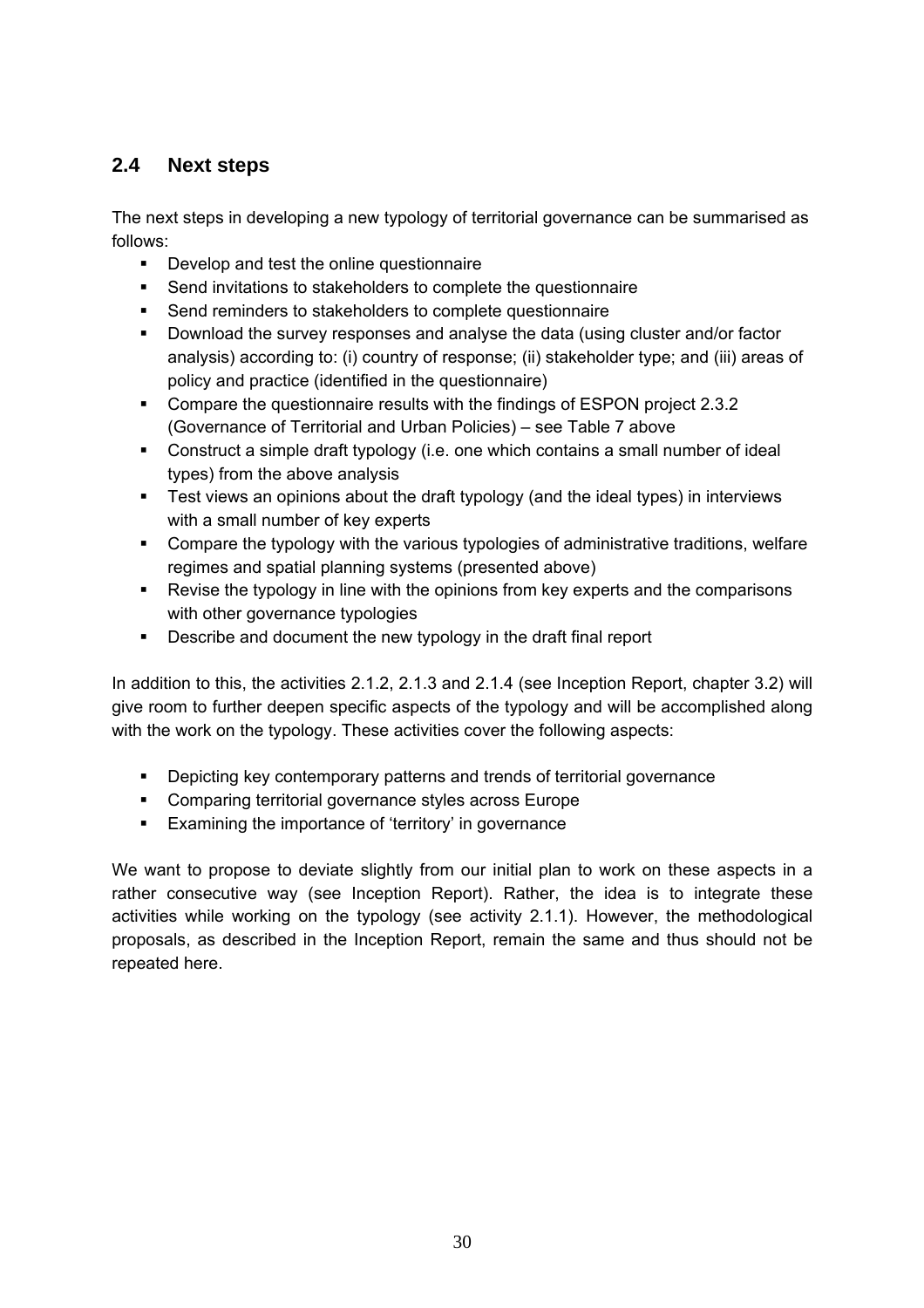# **3. Framework, principles and indicators for 'good' Territorial Governance**

## **3.1 Development of indicators**

In the ESPON TANGO Inception Report, we presented an extensive literature review of good governance and a range of indicators which have proposed by international and national organisations for assessing good governance. In the search for the 'alchemical' indicators for global good governance (Kaufmann et al. 2004) by actors such as the World Bank and IMF (International Monetary Fund), it has been acknowledged that there is a great deal of subjectivity in even the apparently most robust of metrics. Additionally, given that the flow of donor monies into developing countries often depends on and conditioned by the outcome of the evaluations of good governance, the international bodies' take on indicators has been criticised as both overly economic in focus and overly normative (Nanda, 2006).

In the Inception Report, we also demonstrated that despite their application in various territories, the global governance indicators are not sufficiently territorial in nature for our purposes. Furthermore, while the numerous efforts to develop governance typologies have reached the conclusion that there is a need for 'hybrid types' to apply to the differentiated spaces of the European spatial polity (as delineated in the literature review in chapter 2.1 of this report), there are still questions around principles and indicators for good territorial governance. This chapter focuses on these through the development of the criteria, their definitions with reference to relevant literature, and their role in the protocol for the project's case studies. We concur that the development of qualitative indicators for good territorial governance is necessary if we are to consider the possibilities of alternative European territorial futures (Faludi 2007; Davoudi and Dammers 2010).

As identified in the Inception report, it is important to acknowledge that territorial governance refers to two overlapping sets of considerations:

- the governance of territory
- the territorial dimension of governance

We argue that in order to satisfy the conditions of good territorial governance both of these considerations must be addressed. In doing so, the questions that need answering include: What is 'good' territorial governance? How does it differ from 'bad' territorial governance? What criteria can we use to evaluate how 'good' is a given territorial system? What indicators can we use to assess the nature and quality of the existing territorial governance systems in the case studies?

The development of the ESPON TANGO working definition of territorial governance has led to the opportunity for a thorough review and consideration of the criteria for 'good'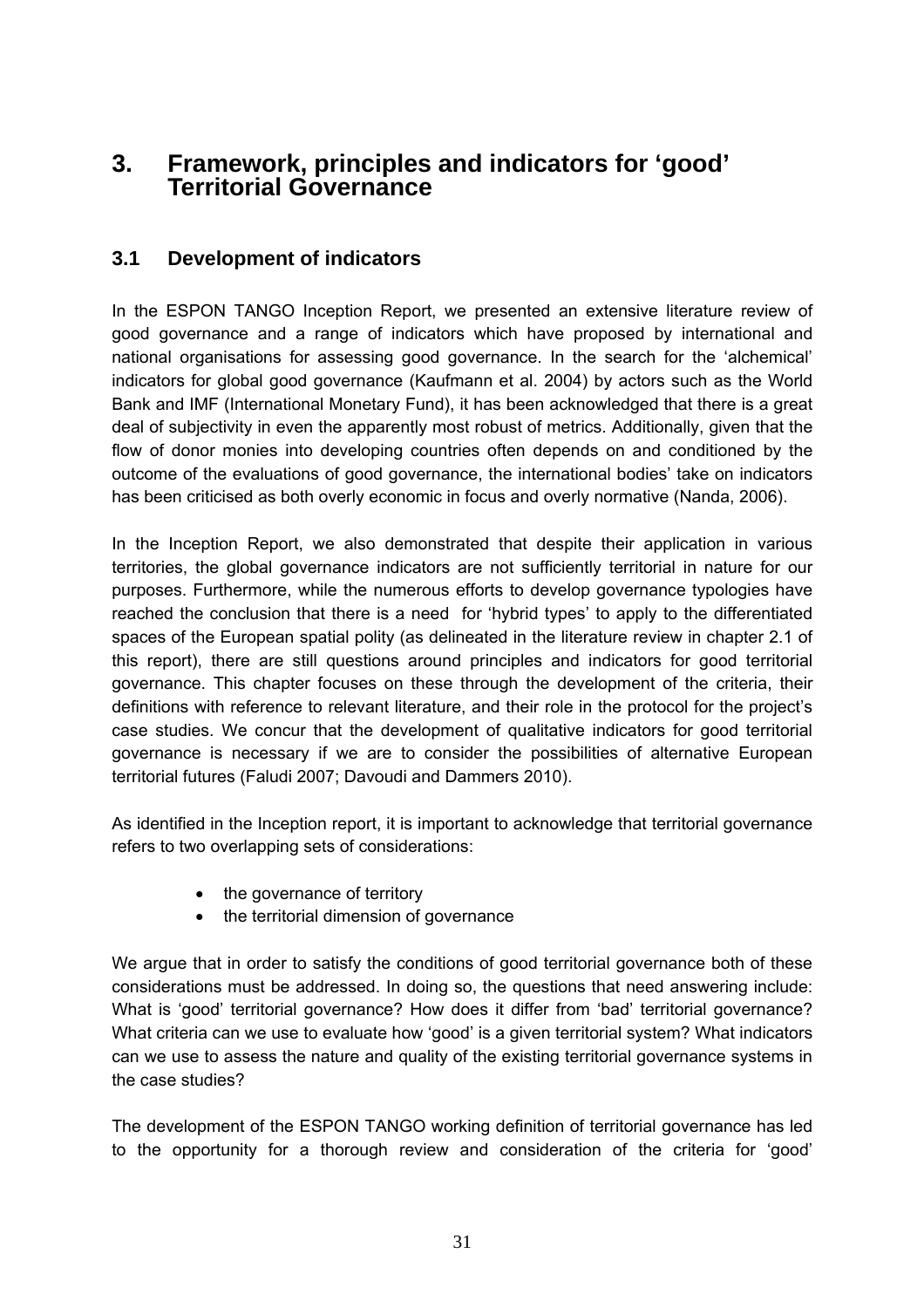governance and its territorial aspects into qualitative indicators for good territorial governance. This process, of fleshing out criteria and definitions in connection with disparate literatures is designed to bring analytical clarity to the research, and to offer support in framing the analyses and the assessments of the cases in the subsequent phase of research.

This work has strong lateral connections with the typology baseline review outlined in chapter 2 and the transferability element in chapter 5 and must be viewed as a work in progress. The work on indicators and criteria has consolidated some of the accepted institutional definitions (as laid out in the Inception Report) and combined these with the insights from 'The Adaptive Capacity Wheel: A method to assess the inherent characteristics of institutions to enable the adaptive capacity of society' (Gupta et al. 2010). As the TANGO definition and dimensions were refined, the criteria flowing from it required substantial revisions. The outcome of these deliberations supported by literature review is presented in this section. Our starting point is the five dimensions of ESPON TANGO's definition of territorial governance (see chapter 1.3). Using these dimensions we have developed 10 key indicators which underpin the definitional dimensions and can be elaborated and used in the case study protocols. The table 3.1 below shows the indicators, their relationship with the dimensions of territorial governance and provides a summary description for each indicator. These are further elaborated in chapter 3.1.2.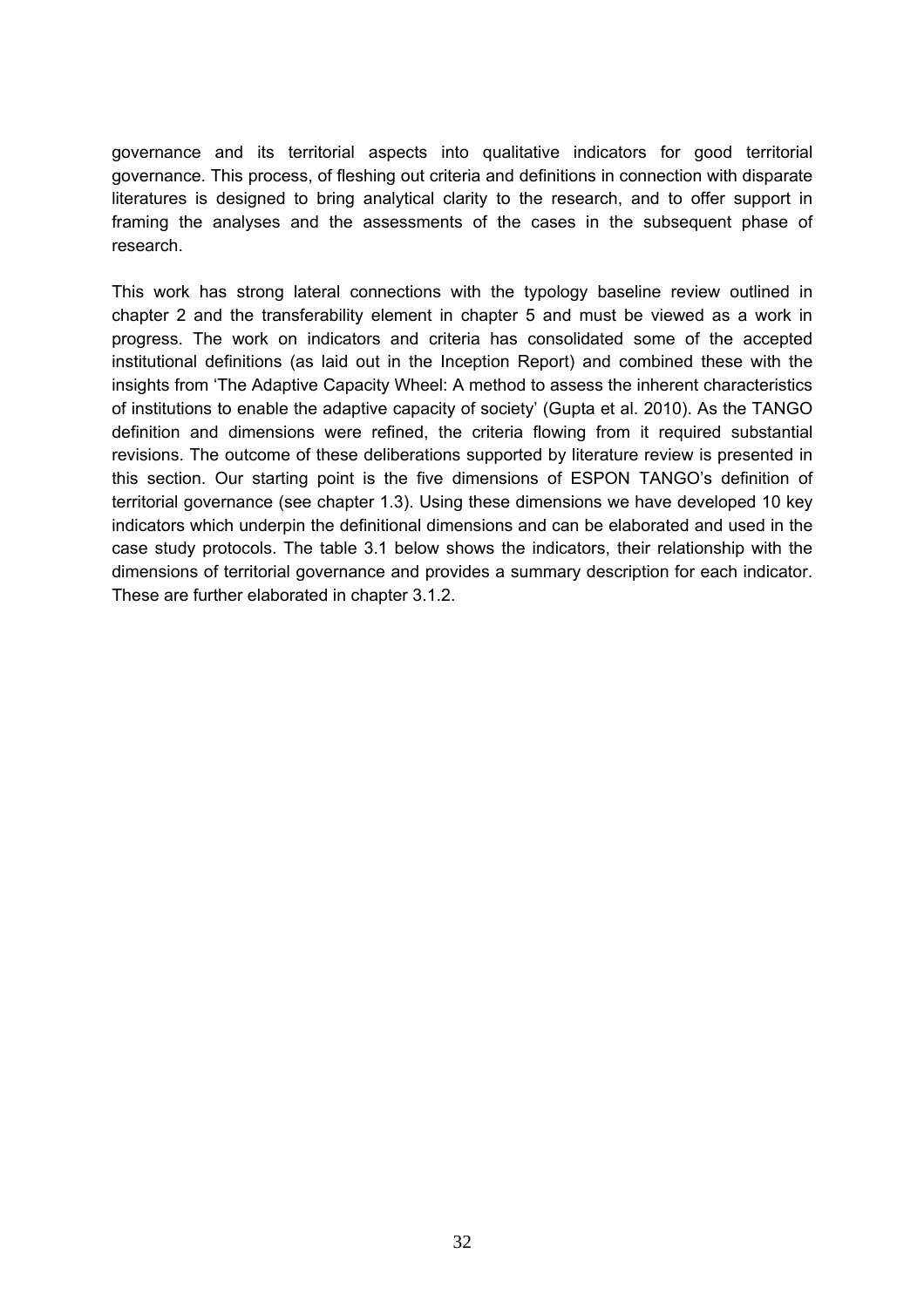*Table 3.1: Indicators for good territorial governance and their relation with dimensions of TANGO good territorial governance definition* 

| Dimensions of good   | Indicators of good      | Summary description                               |
|----------------------|-------------------------|---------------------------------------------------|
| territorial          | territorial             |                                                   |
| governance           | governance              |                                                   |
| Integrating relevant | <b>Policy Packaging</b> | Strategic oversight to enable the bundling of     |
| policy sectors       |                         | relevant policy areas and sectors in order to add |
|                      |                         | value.                                            |
| Co-ordinating the    | Leadership              | Distributed, shared or collective leadership (not |
| actions of relevant  | Governing capacity      | necessarily executive) and ownership              |
| actors and           |                         | Governing capacity at appropriate scale or        |
| institutions         |                         | scope to: a) organise, deliver and accomplish     |
|                      |                         | (productive) and b) review, audit, check and      |
|                      |                         | balance (corrective)                              |
| Mobilising           | Legibility              | Legibility is to enable stakeholders and citizens |
| stakeholder          | Democratic              | to read and navigate the governing                |
| participation        | anchorage               | arrangements and develop participative forms      |
|                      | Transparency            | of democracy.                                     |
|                      |                         | Nature of relationships between the territorial   |
|                      |                         | governance actors and representative forms of     |
|                      |                         | democracy                                         |
|                      |                         | Transparency, oversight and scrutiny in relation  |
|                      |                         | to the role and remit of public agencies in       |
|                      |                         | territorial governance mechanisms.                |
| Being adaptive to    | Reflexivity             | Ability to reflect on, review and revise the      |
| changing contexts    | Adaptability            | routines, technologies, processes, inputs and     |
|                      |                         | outcomes                                          |
|                      |                         | Resilience and malleability of institutional      |
|                      |                         | structures and relations in the face of change    |
| Addressing place-    | Subsidiarity            | Ability to take action at the 'best fit' in the   |
| based specificities  | Relationality           | changing and interconnected web of spatial and    |
|                      |                         | scalar relations.                                 |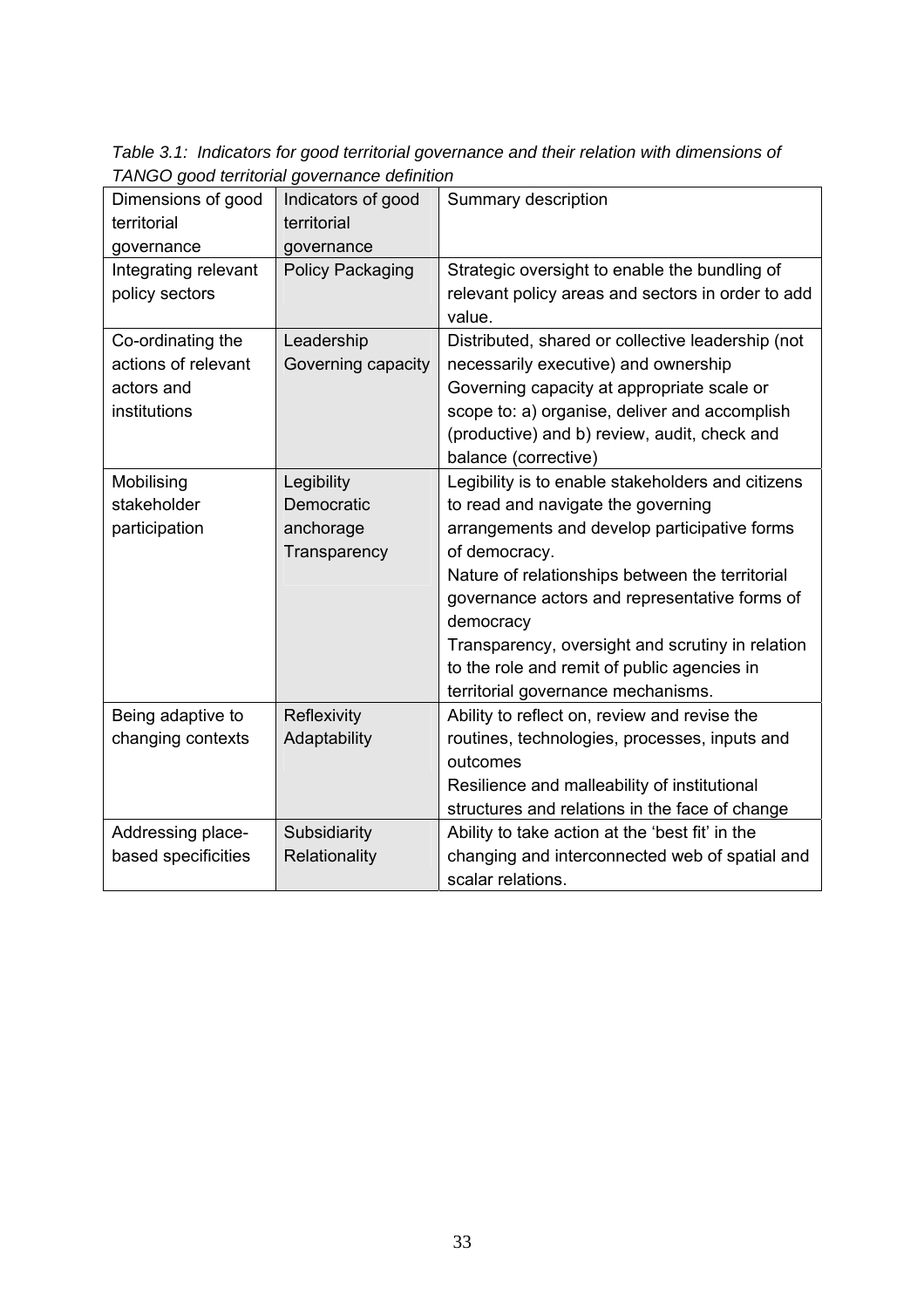It is important to note that there is a high degree of interrelationship between the indicators. Table 3.2 shows the most obvious links between them.

| Indicators              | Packaging<br>Policy | Leadership | Capacity | Legibility | Democratic<br>Anchorage | Transparency | Reflexivity | Adaptability | Subsidiarity | Relationality |
|-------------------------|---------------------|------------|----------|------------|-------------------------|--------------|-------------|--------------|--------------|---------------|
| <b>Policy Packaging</b> |                     | X          | X        |            |                         |              |             |              |              |               |
| Leadership              | X                   |            |          |            | X                       |              | X           |              |              |               |
| Governing capacity      | X                   |            |          |            |                         |              |             | X            | X            |               |
| Legibility              |                     |            |          |            |                         |              |             | X            |              |               |
| Democratic Anchorage    |                     | X          |          |            |                         |              | X           |              |              | X             |
| Transparency            |                     |            |          |            |                         |              | X           |              |              |               |
| Reflexivity             |                     | X          |          |            | X                       | X            |             | X            |              |               |
| Adaptability            |                     |            | X        | X          |                         |              |             |              |              |               |
| Subsidiarity            |                     |            | X        |            |                         |              |             |              |              |               |
| Relationality           |                     |            |          |            | X                       |              |             |              |              |               |

*Table 3.2: The Interrelationship between the indicators* 

## **3.1.2 Detailed description of the indicators**

The following section provides a more detailed description of the indicators and how they relate to the five dimensions of territorial governance as defined in chapter 1.3 of this report.

## **Dimension 1: Integrating relevant policy sectors**

## *Indicator 1: Policy Packaging for good territorial governance*

Policy packaging refers to strategic oversight for enabling the bundling of relevant areas in order related to the development of a territory/place to add value (see working definition of territorial governance). This includes coordinating the policies (including also projects and programmes!) across public, private and voluntary sectors. Policy packaging seeks to offer a rubric for territorial integration under which policy sectors are able to begin to achieve synergies by combining intervention in such a way that they mutually reinforce one another. The process through which joined up governance is elusive and 'political value conflicts form an essential part of the explanation for the replication of 'silos' (Davies 2009) cannot be ignored, but it is hoped that through focussing on the needs of places, strategic policy packaging could flow 'up' through institutions alongside interventions flowing 'down' and into place.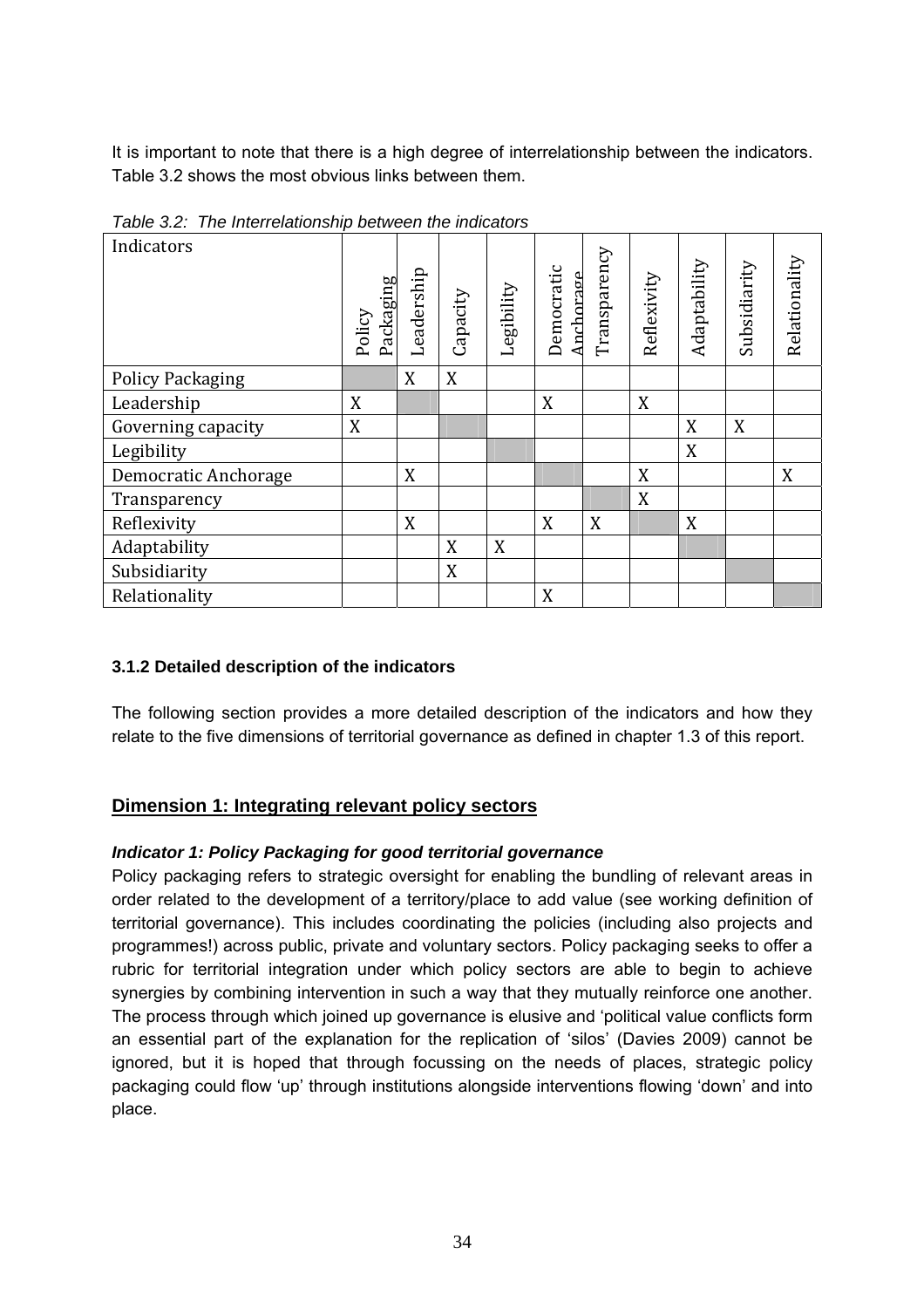#### **Dimension 2: Co-ordinating the actions of relevant actors and institutions**

#### *Indicator 2: Leadership*

Literature on the nature of leadership is capacious, but what is significant for good territorial governance is the notion that leadership, ownership and responsibility may be distributed across rather than solely exercised by executive authority (Munro et al. 2008), particularly due to the complexity and 'wickedness' (Rittel & Webber, 1973) of the issues at stake. They may also be shared by the actors collectively. Power, in this account, can be wielded collectively and is closely connected to the notions of collaboration among individual actors in order to develop the capacity of all those collaborating for purposive action. Power, here, refers not just to power over action of others, but also to get things done (Davoudi and Evans, 2005)

#### *Indicator 3: Governing capacity*

Governing capacity at appropriate scale or scope to: a) organise, deliver and accomplish and b) review, audit, check and balance. Hendrik and Drosterij (2011) call the former the productive and the latter the corrective capacity. This requires institutional capacity at appropriate scale or scope for accommodating and marshalling the salient, necessary and non-obvious stakeholders at all governance levels. This indicator is loosely connected with the notion of distributed or shared leadership (above), and the development of the scope of territorial actors within a given place to learn together.

## **Dimension 3: Mobilising stakeholder participation:**

Transparency, oversight and scrutiny are closely connected with the role and remit of public agencies and bodies. Legibility is the ability of both public bodies and citizens to be able to read and consequently navigate the arrangements and is a pre-requisite for participative forms of democracy. These are deployed as the relationships between the territorial governance actors and representative forms of democracy. Securing this balance, and not assuming that state actors will necessarily have primacy in every case is the reason that the notion of democratic anchorage (see indicator 5 below) is preferred to the notion of, or as a way of securing, accountability. In the securing of these three elements there is a clear role for oversight and acts of translation and interpretation, such as from the media, and from those with alternative views as well as more direct forms of participation.

#### *Indicator 4: Legibility*

The legibility of public organisations is a pre-requisite for their ability to meaningfully engage their 'publics.' Following James C Scott's 'Seeing like a State' (1998), scholars have sought to explore legibility in very local and global contexts (Broome and Seabrooke 2012). If governance is illegible then arguably it will struggle to mobilise interests. Some governance formations are 'black boxes,' which impedes wider communication of their aims; this links to the role and remit of those accountable within governance formations.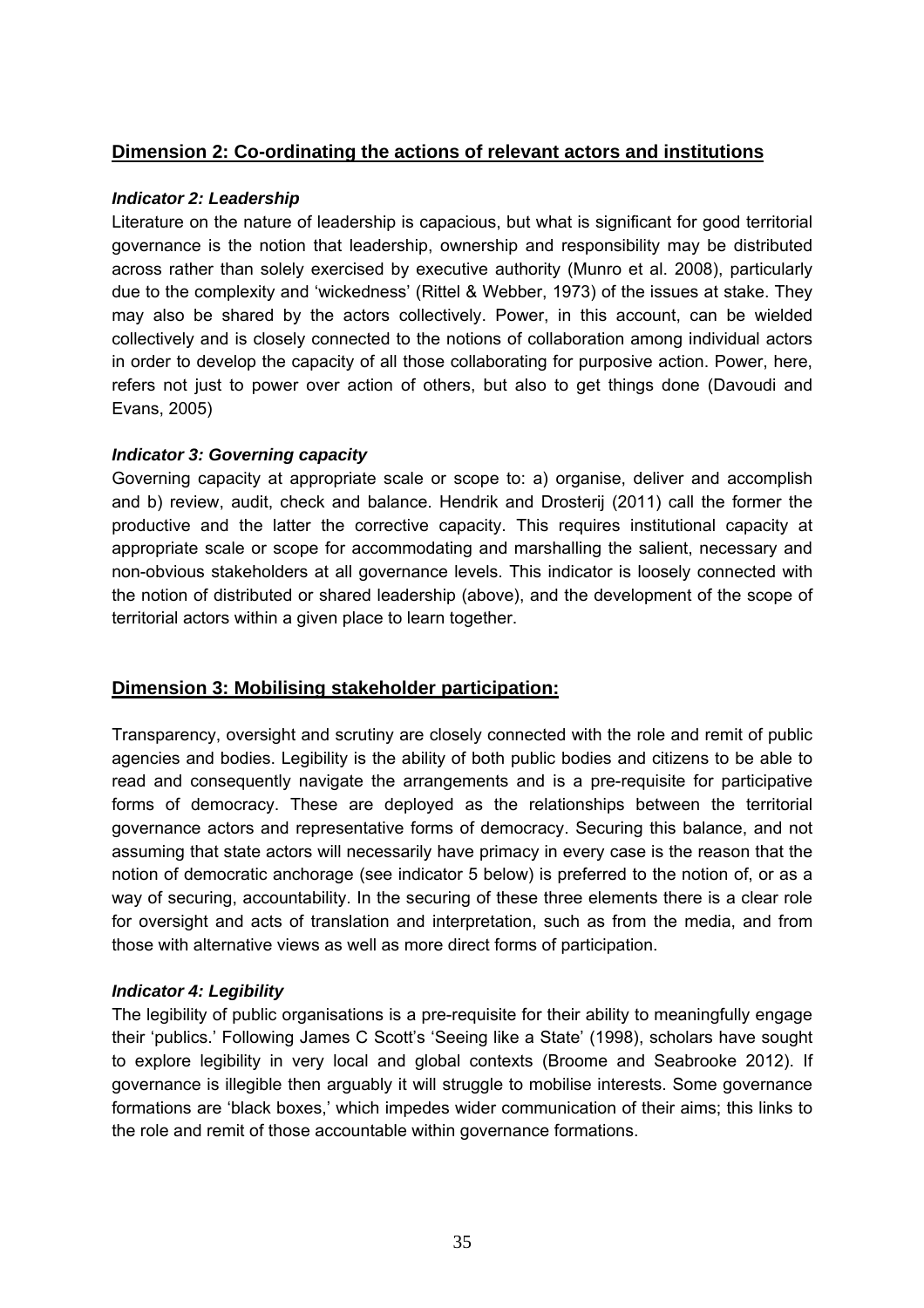#### *Indicator 5: Democratic anchorage*

As a public agency may not necessarily be in the lead, the discussion about the relationships between representative and participatory forms of democratic accountability is no longer sufficient, and attention should be paid to the varieties of 'democratic anchorage' (Sørensen and Torfing 2005; Torfing et al. 2009; Edelenbos, Steijn et al. 2010; Zeemering 2012)

#### *Indicator 6: Transparency*

There are basic ways in which territorial governance can be transparent, including opening accounts of meetings to the public and to other stakeholders. There should also be a climate of openness in which to see how effectively this is secured and communicated through the traditional media or other networks, which is significant for the legitimacy of the actors involved. This relates to the above point about capturing views not expressed through formal participative channels.

#### **Dimension 4: Being adaptive to changing contexts**

The ability to reflect on, review and revise the routines, technologies, processes, inputs and outcomes are important. Given the state of flux that we are in, the resilience and malleability of institutional structures and relations to adapt to the changing context is a critical qualification for good governance.

#### *Indicator 7: Reflexivity*

Reflexivity refers to how far the routines and technologies at work are able to be revised in the face of new information, opportunities or exogenous factors. Capra's axiom stats that 'anyone can have a world view, it takes a collective to change a paradigm'. The reflexivity, at scale of the network of actors involved, refers not just to individuals acting as reflective practitioners (though this may be a good start) but also, to a property of the structure of the territorial governance entity itself to be able to learn and change. Lowndes and Skelcher (1998) have proposed the notions of 'revisability and robustness' of local governance formations in response to new information arguing that governance entities must be able to stretch, but not too far.

#### *Indicator 8: Adaptability*

Usage of feedback and review routines is mainstream within management literature and systems thinking and has influenced some governance scholars. More recently, however, the metaphor of 'adaptiveness' has taken on increased salience in literature on climate change (Haddad 2005; Gallopín 2006; Gupta et al. 2010; Engle 2011). The question of how far governance structure can future-proof its decision-making is a vexed one but a link to inter-generational equity and path-dependency maybe a potential way forward. We will explore this further in the context of the growing literature on resilience (see different meanings of this concept and its translation from ecological to social domains in Davoudi, 2012a).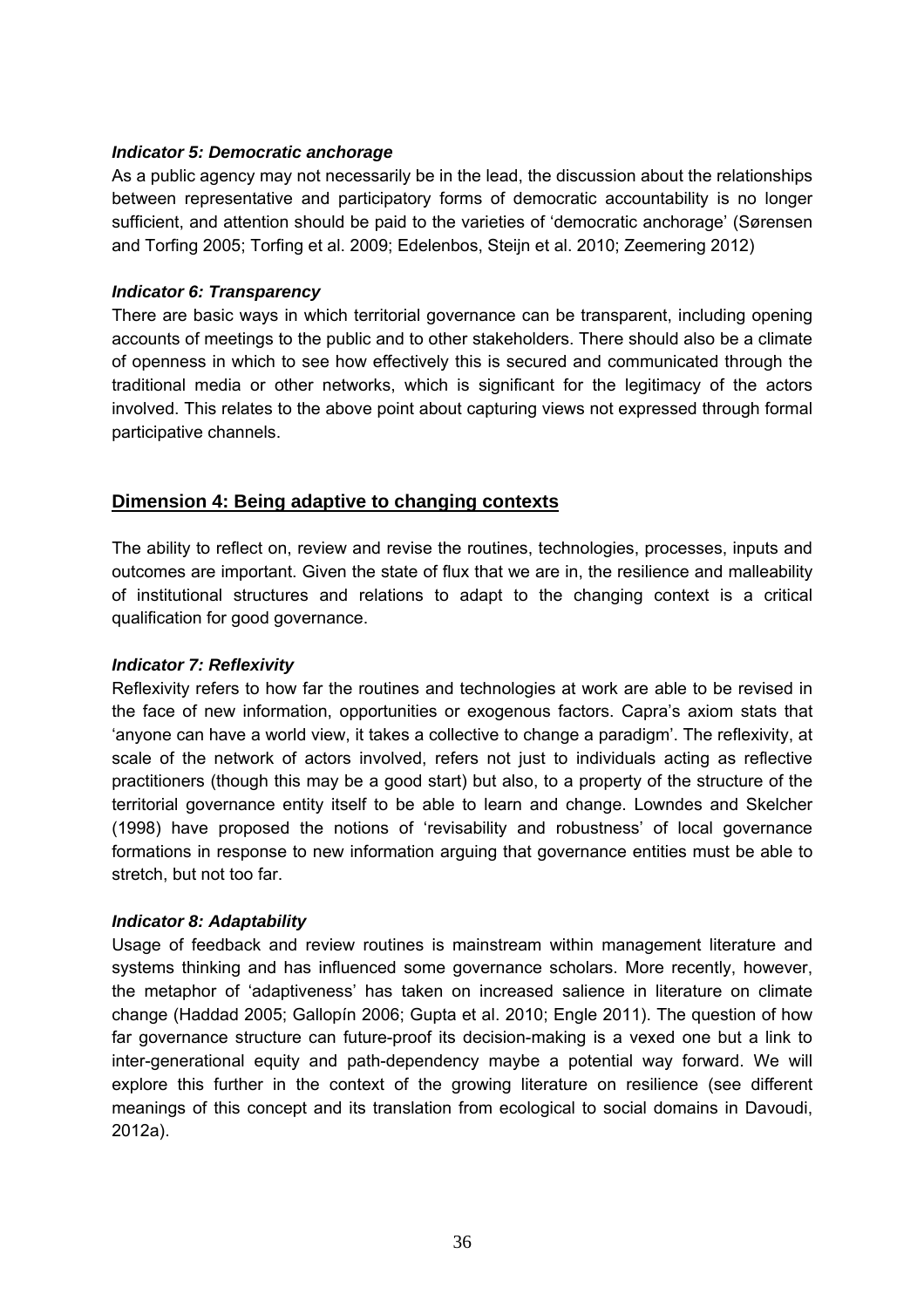# **Dimension 5: Addressing place-based specificities**

#### *Indicator 9: Subsidiarity*

Subsidiarity principle is action at best fit. European literature on subsidiarity is large and controversial. In this sense, however, it has a relatively simple meaning and does not relate to a politics of subsidiarity but rather subsidiarity of mechanisms for delivery themselves. Action at 'best fit' should frame good territorial governance intervention. In a sense, this refers to appropriate scale for intervention, taking into account the multi-level interplay (Faludi, 2012b). Scale for action may be quite different taking into account different territorial issues and may result in over-lapping non-contiguous boundaries.

### *Indicator 10: Relationality*

Closely linked with the above notion of subsidiarity is relationality which seeks to offer an alternative frame for the management and comprehension of the multiple lenses of good territorial governance. Relationality does not conflate issues with administrative spaces but instead places actors as key nodes within more diffused networks. This is not to say that good territorial governance should abandon territorial democratic connections but suggests that the concept of democratic anchorage (Kjaer 2005) is a way of considering resolving the role of public agencies within the mechanism mix. Relationality also refers to the realisation of the relational space and the fluidity of the spatial and scalar relationship (Davoudi, 2012b).

# **3.2 Weighting of indicators – using the Delphi-Method**

This section explains in detail the elite consensus generation process through which we seek to explore the validity of this set of indicators and how far this supports the work package on typologies.

### **3.2.1 Delphi process**

As outlined in the Inception report, this work package will subject the indicators mentioned above to wider scrutiny through a Delphi technique. The technique was developed by the Rand Corporation in the 1950s (Dalkey and Helmer, 1963). It is a widely acknowledged method for gathering both systematic and experiential knowledge from the experts in the field. The aim is to achieve a convergence of opinion among the participants. Contrary to conventional surveys, Delphi employs multiple iterations of information gathering and feedback processes. This allows the participants to revisit their initial opinions in the light of feedbacks they receive from other participants. Furthermore, contrary to group-based processes (such as focus group) Delphi allows for the anonymity of the participants. It is a flexible and adaptable tool which can provide valuable 'real-world knowledge' (Hsu & Sandford, 2007: 5). The conventional Delphi process involves multiple rounds where the judgments collected in one round are fed back to the participants in subsequent rounds. More recently, Gordon and Pease (2006) have developed a Real Time or Virtual Delphi which is 'roundless' in the sense that the answers generated are fed back to participants in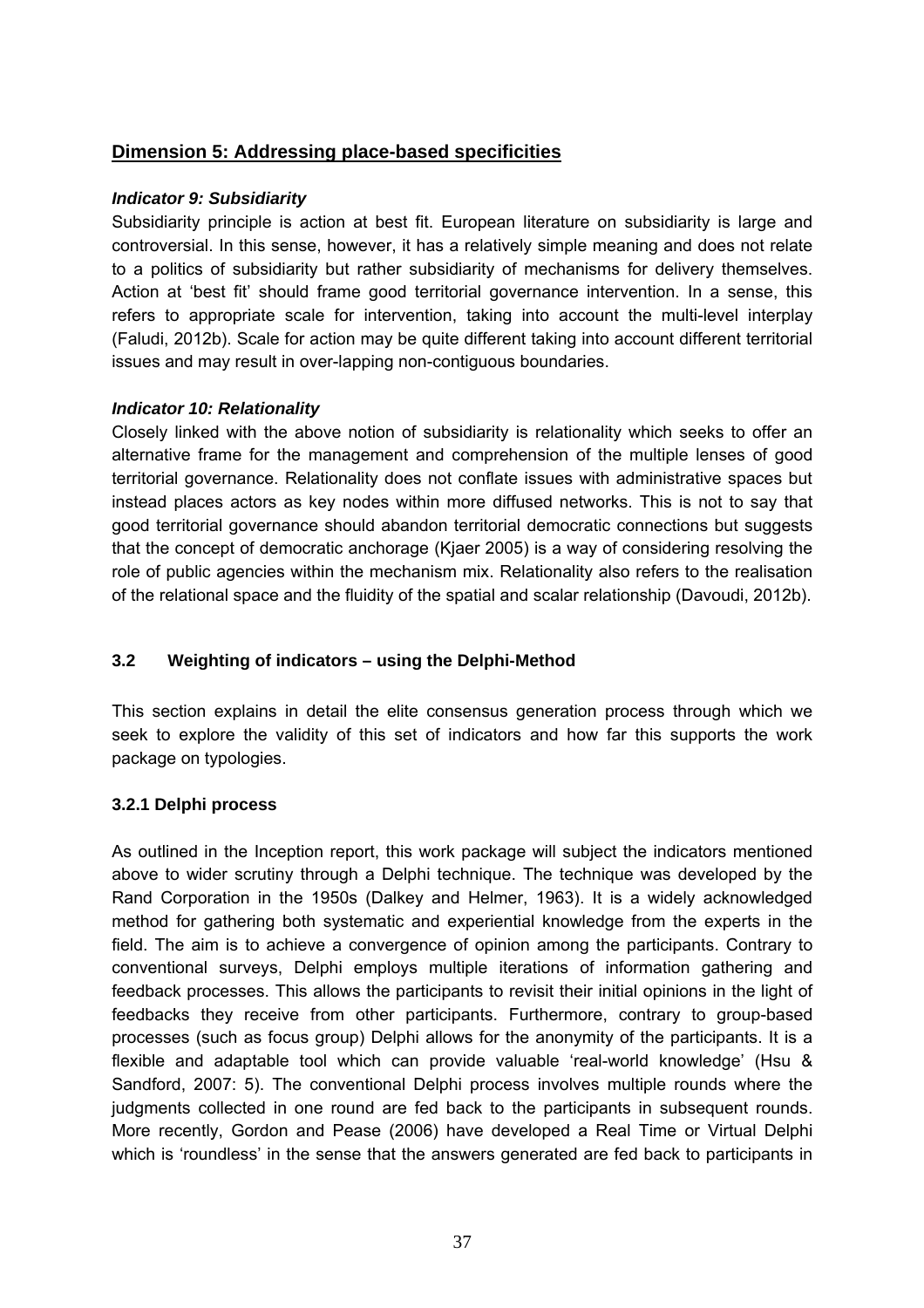real time. The advantage of this Real Time Delphi is its efficiency for both the participants and the researchers. However, the software is not free of charge and the cost may be beyond this project's budget. Therefore, for the ESPON TANGO project we propose to undertake two rounds and follow the steps outlined below:

- Step 1: Selection of the participants and development of a structured questionnaire based on the GTG indicators
- Step 2: undertaking round 1 of the Delphi where participants will rate the indicators (e.g. on a scale of 1 to 5) and provide reasons / comments for their rating.
- **Step 3:** Analysis of the results of round 1 by the researchers to identify priorities, areas of agreement and disagreements among the participants.
- Step 4: undertaking round 2 of the Delphi where the same participants will receive the structured questionnaire along with the results of the analysis and ranking from the first round. They will be asked to consider revising their opinions / ranking in the light of comments from others or to specify why they remain of the same opinion.
- Step 5: Analysis of the results of round 2 by the researchers.

The aim is to identify which indicators are considered by the experts as more important than others in determining good territorial governance and are hence worthy of higher level of attention in principle and in the analysis of the case study results. Whilst we will include questions related to the participants' affiliation, the intension is not to correlate this information with the ranking of indicators, because people for example from the same country may have very different opinions about the ranking of indicators. However, for the project as whole and in relation to input into typologies and case studies, supplementary information on for example country, discipline, etc. will provide useful inputs.

# **3.2.2 The ESPON TANGO Virtual Delphi**

To establish a Delphi Panel, we will use the network of country-based contacts held by the ESPON Coordination Unit, Monitoring Committee and Contact Points. It is proposed to circulate the table 3.1 (above and summarised below, see table 3.3) to the Panel to elicit the expert views from different disciplinary and cultural backgrounds on the good territorial governance indicators.

This process will be carried out in the early autumn in 2012. It will be facilitated by the ESPON Coordination Unit in terms of circulating the virtual Delphi questionnaire.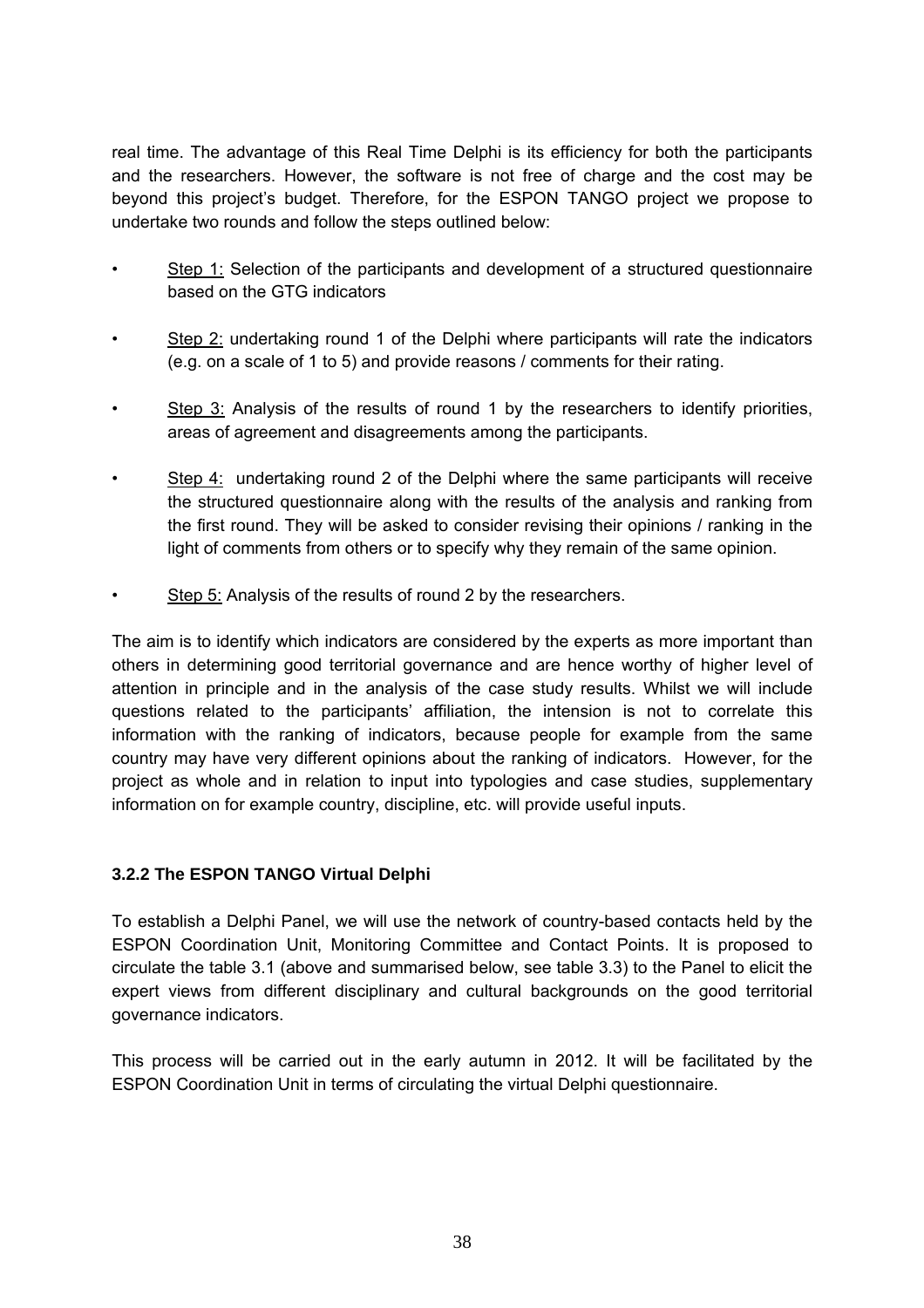*Table 3.3: Overview of indicators of 'good territorial governance'* 

| 1. Policy Packaging      |
|--------------------------|
| 2. Leadership            |
| 3. Capacity              |
|                          |
| 4. Legibility            |
| 5. Democratic Anchorage' |
| 6. Transparency          |
|                          |
| 7. Reflexivity           |
| 8. Adaptability          |
|                          |
| 9. Subsidiarity          |
| 10. Relationality        |
|                          |

# **3.3 Development of a protocol for case studies**

In the second phase of the case study research, we will empirically test our further operationalisation of good territorial governance in accordance with the case study protocol. This protocol will be discussed in detail at the next TPG meeting in Ljubljana in September 2012 and in connection with the comments on the Interim Report. Below is a draft of what this protocol may look like: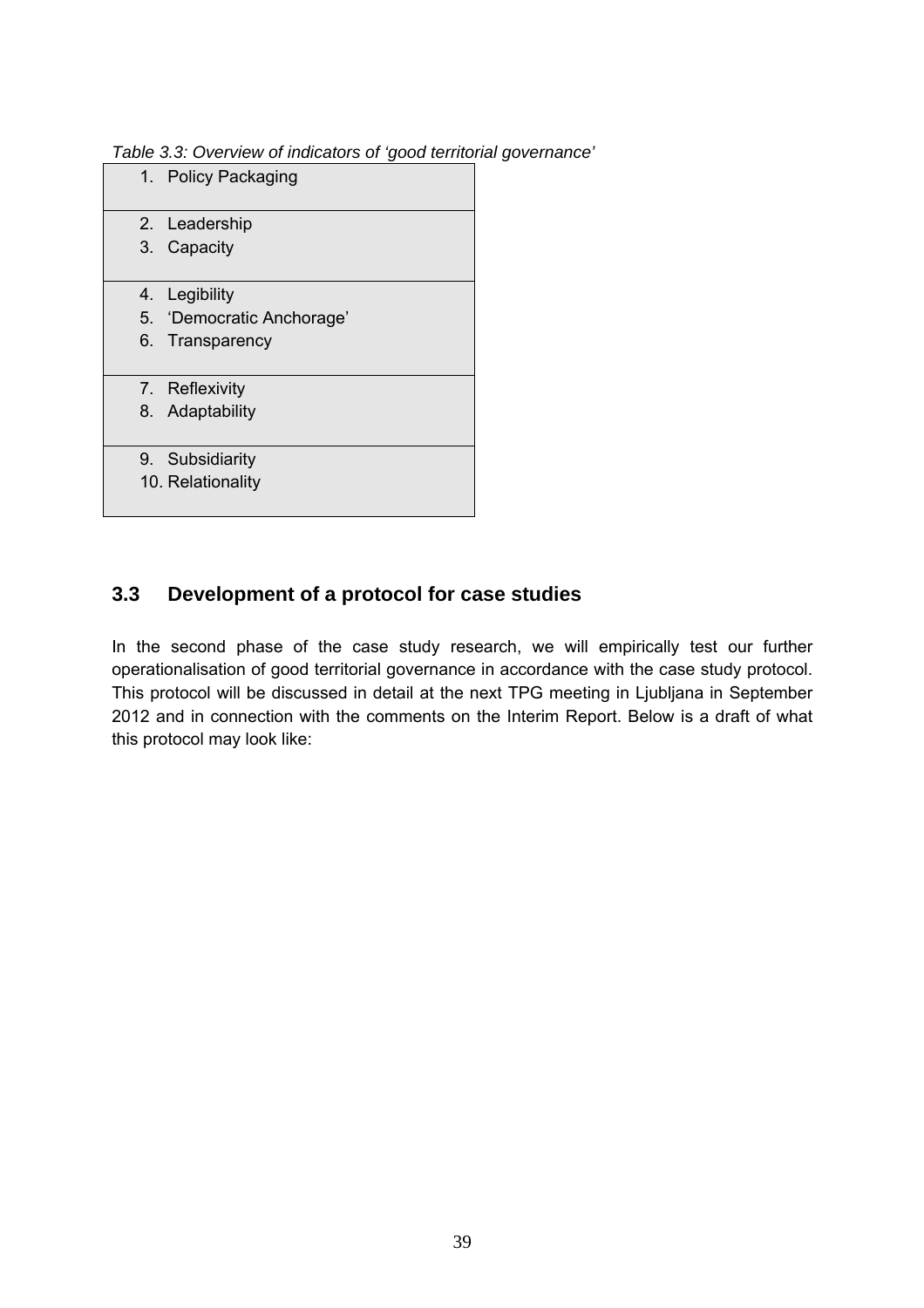### **D1: integrating relevant policy sectors**

I 1: Policy Packaging

Definition: Strategic oversight to enable the bundling of relevant policy areas and sectors in order to add value.

Examples of questions for case studies:

- Are policies in conflict, parallel or integrated?
- Ave perverse effects minimised and synergies sought?
- Has balance across policy sectors been sought and secured?
- Does the case articulate economic rationale?
- Does the case articulate social rationale?
- Does the case articulate environmental rationale?
- Does the case articulate the rational for balanced development?
- Does the case articulate the coordination across policy sectors?

Range : Taken account of (sought) – Integration achieved (secured)

- Who are the significant formal and informal actors and institutions in each relevant sector?
- Why are these sectors relevant for the development of the goals at hand?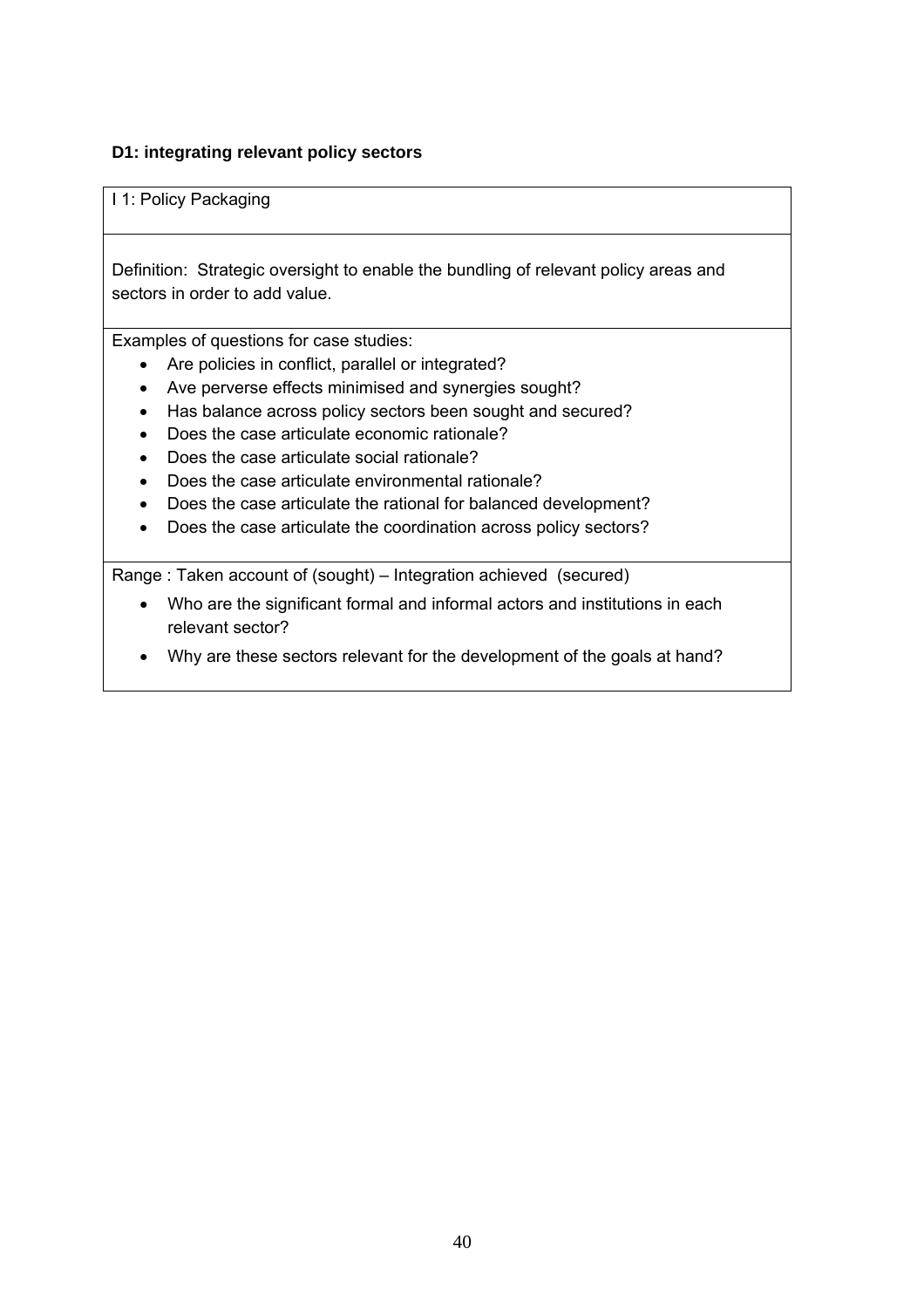# **D2: co-ordinating the actions of relevant actors and institutions**

I 2 & 3: Leadership and governing capacity

Definition: Distributed, shared or collective leadership (not necessarily executive) and ownership. Governing capacity at appropriate scale or scope to: a) organise, deliver and accomplish, and b) review, audit, check and balance

Examples of questions for case studies:

- Do actors take account of multi-level (vertical across actors and horizontal across policies) interactions (link to policy packaging)?
- Do actors take account of subsidiarity (link to place based specificities)?
- Do actors take account of internal and external cross-border relationships?
- Is authority diffuse, collective, shared and/ or executive?
- Does the case have capacity for decision at scale and scope?
- Does the case have mechanisms to achieve productive and corrective capacity? (e.g. body/partnership/committee with accountability)
- What sources of financial (including leverage of private finance), intellectual and social capital is available to actors?
- Does the case consider a 'do nothing option'?

Range: Options considered (sought) – Resources provided (secured)

- Which actors and institutions at various levels are involved?
- What is the formal distribution of power and responsibilities, which frames the room for manoeuvre for the operation of the actors and institutions?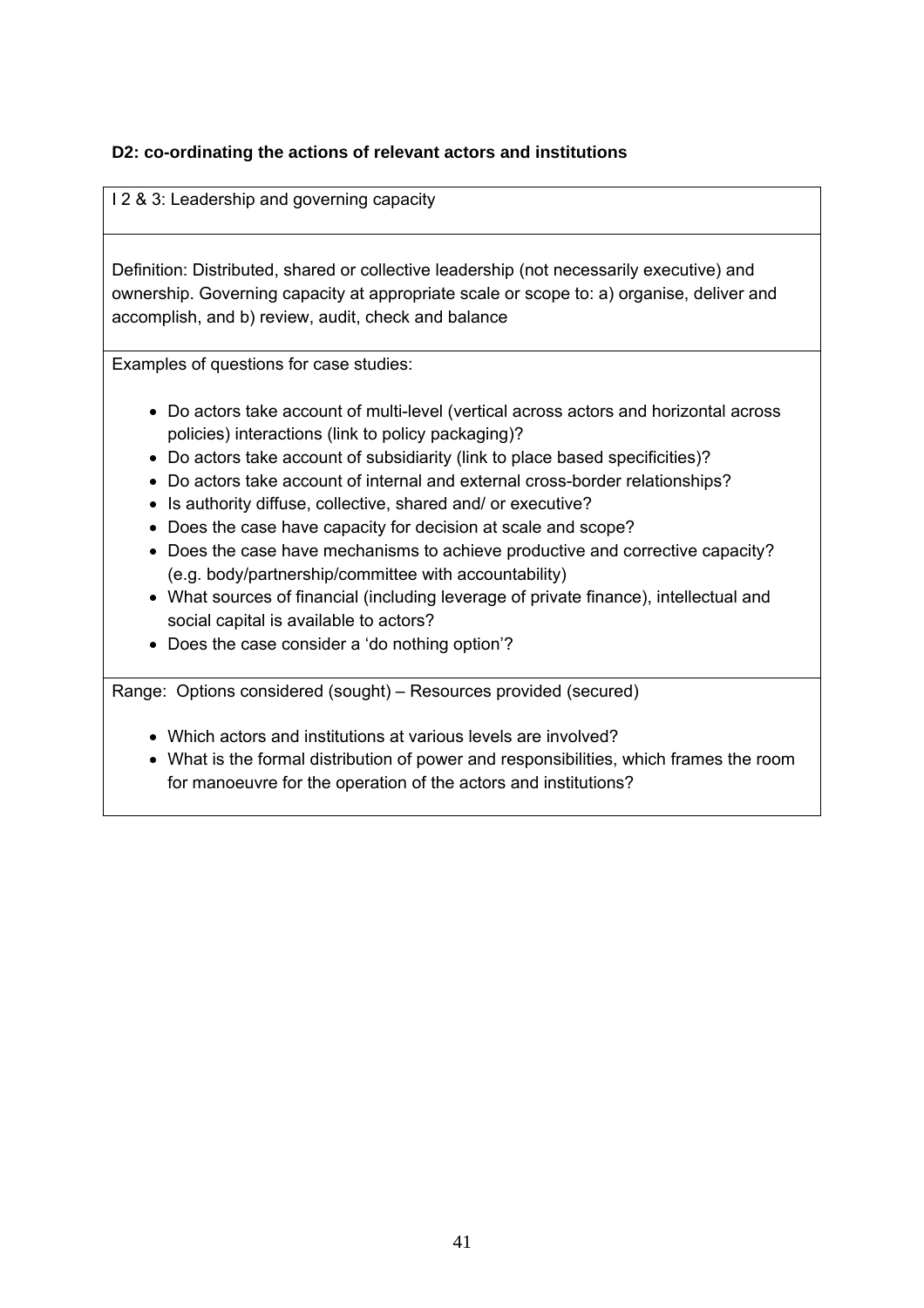# **D3: mobilising stakeholder participation**

### I 4, 5& 6: Transparency/Democratic Anchorage/Legibility

Definitions: Legibility is to enable stakeholders and citizens to read and navigate the governing arrangements and develop participative forms of democracy. Nature of relationships between the territorial governance actors and representative forms of democracy. Transparency, oversight and scrutiny in relation to the role and remit of public agencies in territorial governance mechanisms.

Examples of questions for case studies:

- What is the role of public administration?
- What is the role of the wider public?
- What participatory mechanisms are in place?
- What is the extent of accountability and democratic anchorage?
- Does the case show hollowing out of the state? Does the case make clear the roles of private actors? Does the case mobilise actors and institutions? Does the case mobilise public resources and private capital?

Range: Interests articulated within (sought) co-ordination achieved (secured)

- Why (if at all) is stakeholder participation considered important in the case?
- Who are the involved stakeholders
- Why (if at all) is stakeholder participation considered important in the case?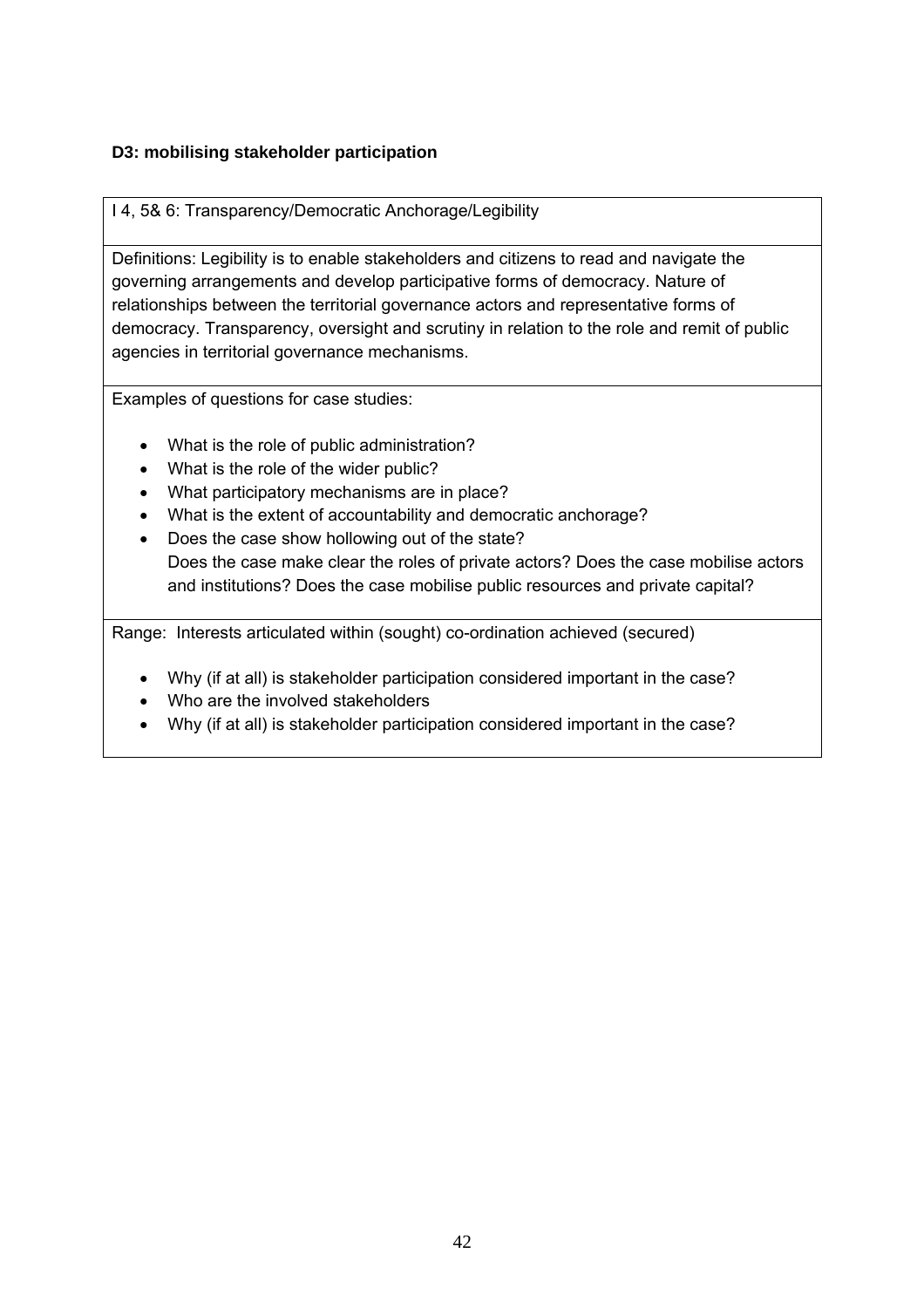### **D4: being adaptive to changing contexts**

I 7 & 8 Reflexivity / Adaptability

Definition: Ability to reflect on, review and revise the routines, technologies, processes, inputs and outcomes. Resilience and malleability of institutional structures and relations in the face of change.

Examples of questions for case studies:

- Are there evidence of future 'proofing' with regard to future generation and path dependency?
- Is there evidence of institutional learning and institutional memory?
- Does the case show reflection and feedback routines?
- Is there scope for experimentation and risk taking?
- Is there evidence of considering contingencies (the Plan B)?

Range : Acknowledged (sought) - Fed back (secured)

• To which changing context(s) have the actors /institutions have to adapt (such as the financial crisis, administrative reforms, major changes in planning systems, impacts of climate change)?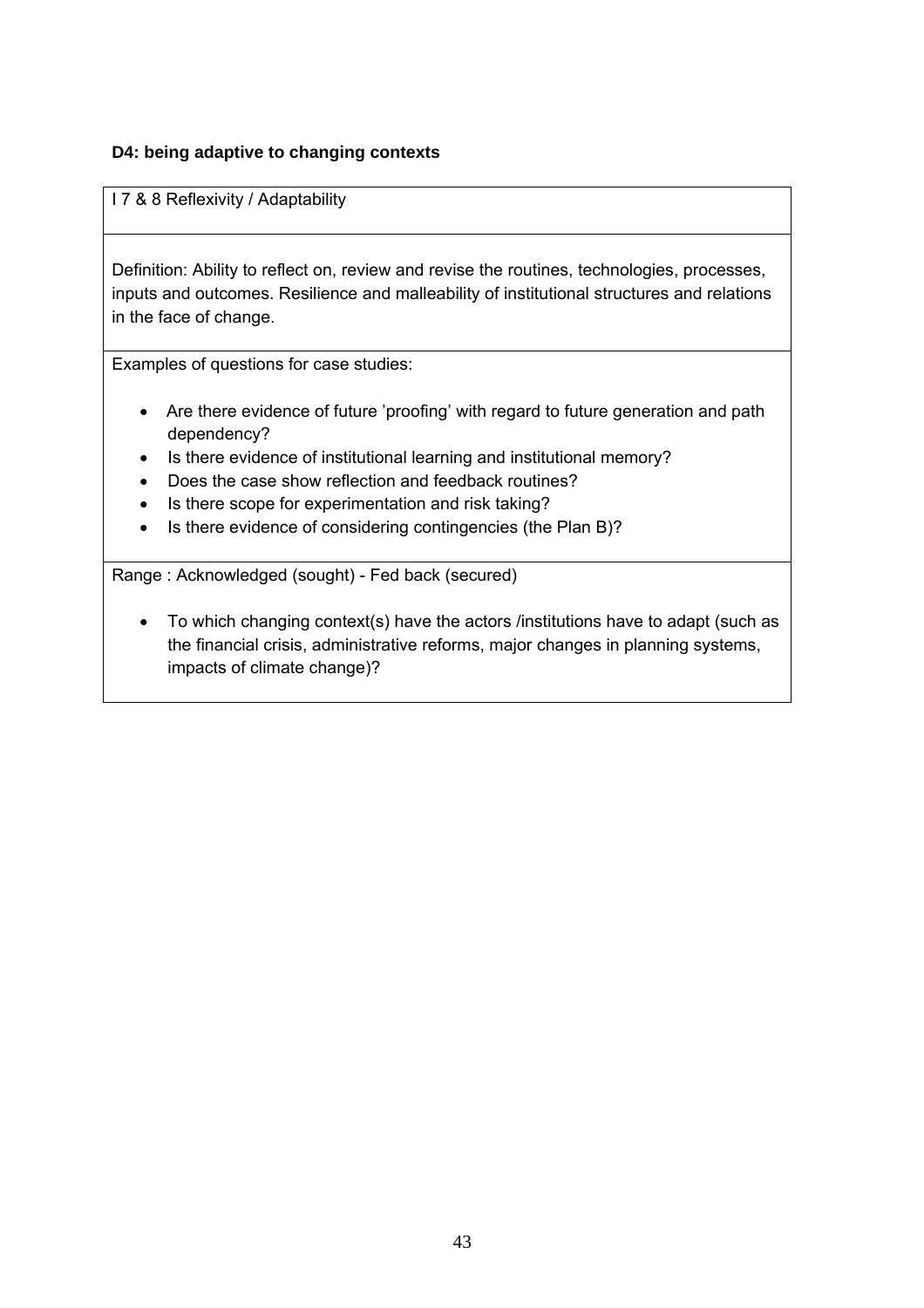### **D5: addressing place-based specificities**

I 9 & 10 Subsidiarity/Relationality

Definition: Ability to take action at the 'best fit' in the changing and interconnected web of spatial and scalar relations.

Examples of questions for case studies:

- What are the spatial and scalar relations?
- How do these map onto the administrative territory?
- At what level decisions are made?
- Does the case address global as well local scales?

Range: acknowledged (sought) – acted upon (secured)

- What are the territorial or place-based specificities and characteristics that matter for the case (such as type of territory, i.e. urban, mountainous, or peripheral and specific place-based challenges such as shrinking regions, poor accessibility or vulnerability to climate change…)?
- Why and to what extent these specificities and characteristics matter?

# **3.4 Next steps**

In the next phase of the study and with agreed principles and indicators in place, and in concert with the typology actions, we will undertake the following tasks:

- 1. Further elaboration d fine-tuning of the framework and indicators in the light off comments received.
- 2. Establishment of the Delphi Panel, as outlined above.
- 3. Finalisation of the Delphi questionnaire using the table 3.1 above as the starting point.
- 4. Starting the Delphi process in early autumn, 2012 and finalising by the end of the year.
- 5. Elaborating and fine-tuning the input into the case study protocol using the above questions as the starting point.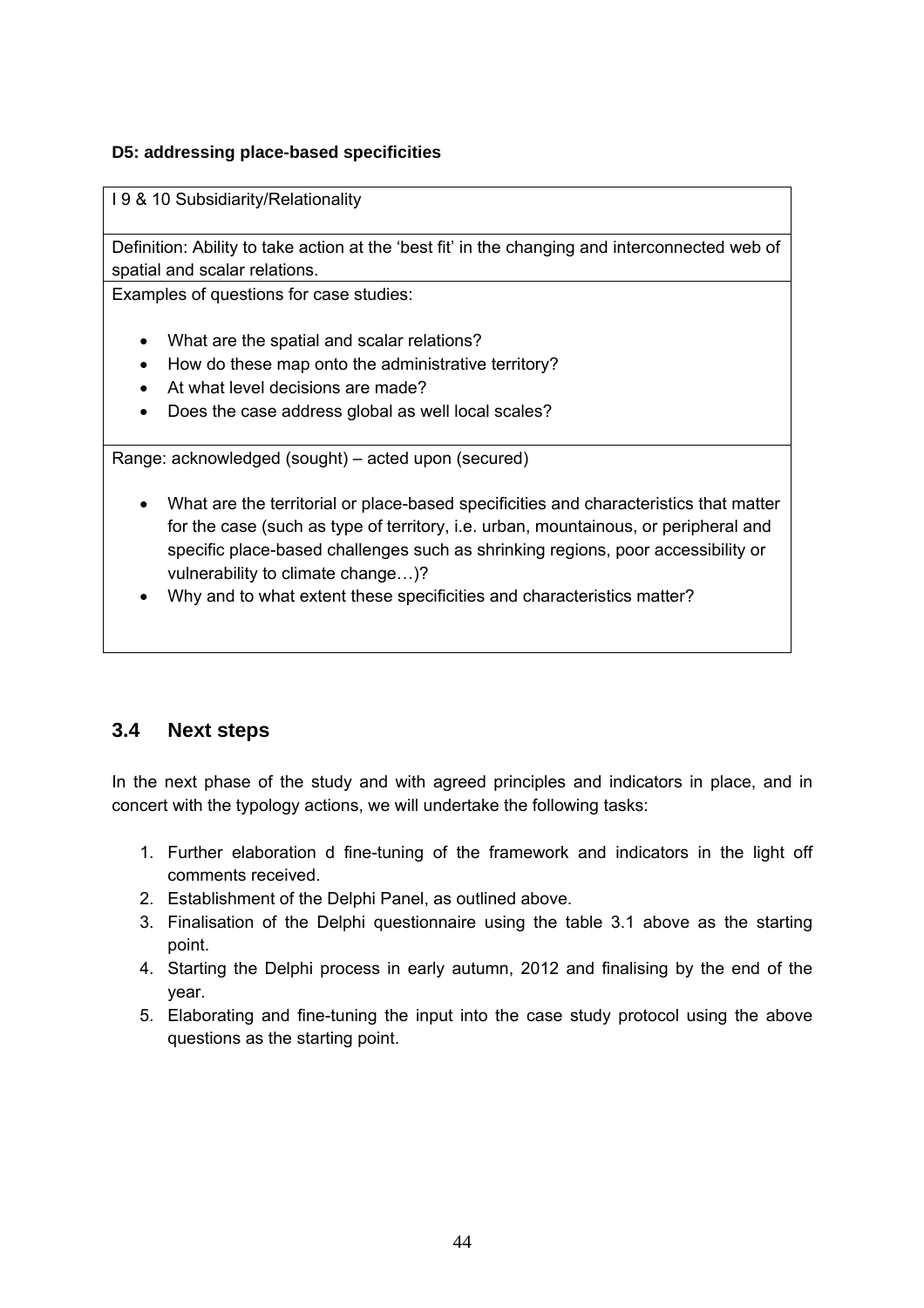# **4. Territorial Governance at play: 12 Case Studies**

# **4.1 Case study methodology**

### *The two-stage approach to case studies*

The focus of the case studies particularly emphasises understanding how actors and institutions at different levels formulate and implement policies, programmes and projects to achieve a certain territorial goal that is aligned to the EU 2020 strategy (see chapter 1.3). We not only look at how spatial planning and regulatory instruments are involved in territorial governance, but also the use of broader policy tools such as negotiations, consensusbuilding and stakeholder involvement. The intention is to identify some of the barriers to 'good' territorial governance processes and mechanisms and to determine how these barriers are being overcome. Finally, the case studies will help us to assess the 'good' or innovative elements of territorial governance and determine which aspects can be transferred to other cases.

The case studies within the ESPON TANGO project are firmly embedded in the research tradition of understanding how territorial governance works in a number of cases. They primarily use qualitative methods to exemplify processes of development at various territorial levels. When doing analysis of several different levels of governance, the aim cannot be to causally explain how one level affects the other. Rather it is to understand how the levels as analytical constructs interact with one another by tracing patterns of interaction between structures and agents among levels. But a degree of explanation as to why and under which causal circumstances territorial governance really matters in achieving a territorial cohesion goal is also evident in the cases. These two different research objectives – understanding and explaining – are not mutually exclusive in a broader research programme such as the ESPON TANGO project. Both are valid elements of research, even if they have different ambitions, are based on different traditions in science and use different analytical tools.

The ESPON TANGO transnational project team is thus conducting 12 multiple case studies to demonstrate 'good' and innovative processes of territorial governance. Multiple case studies throughout Europe are the main empirical output of ESPON TANGO, since the project goal is to draw some generalisations across the set of cases, and construct some cautious comparisons, based on theory. The case studies shall thus help to peer closely into the 'black box' of territorial governance practices and thereby understand some of the causal mechanisms at play. These thickly described cases can therefore be 'very conducive for drawing conclusions for the broader theoretical discourse (Blatter and Blume 2008).

The case studies are based on desk research, as well as in-depth interviews with key stakeholders and policymakers (via telephone as well as face-to-face interviews and/or focus groups) and are built on a two-stage approach. The first is an explorative process tracing phase (the results of this phase are presented in Annex A and summarised in chapter 4.3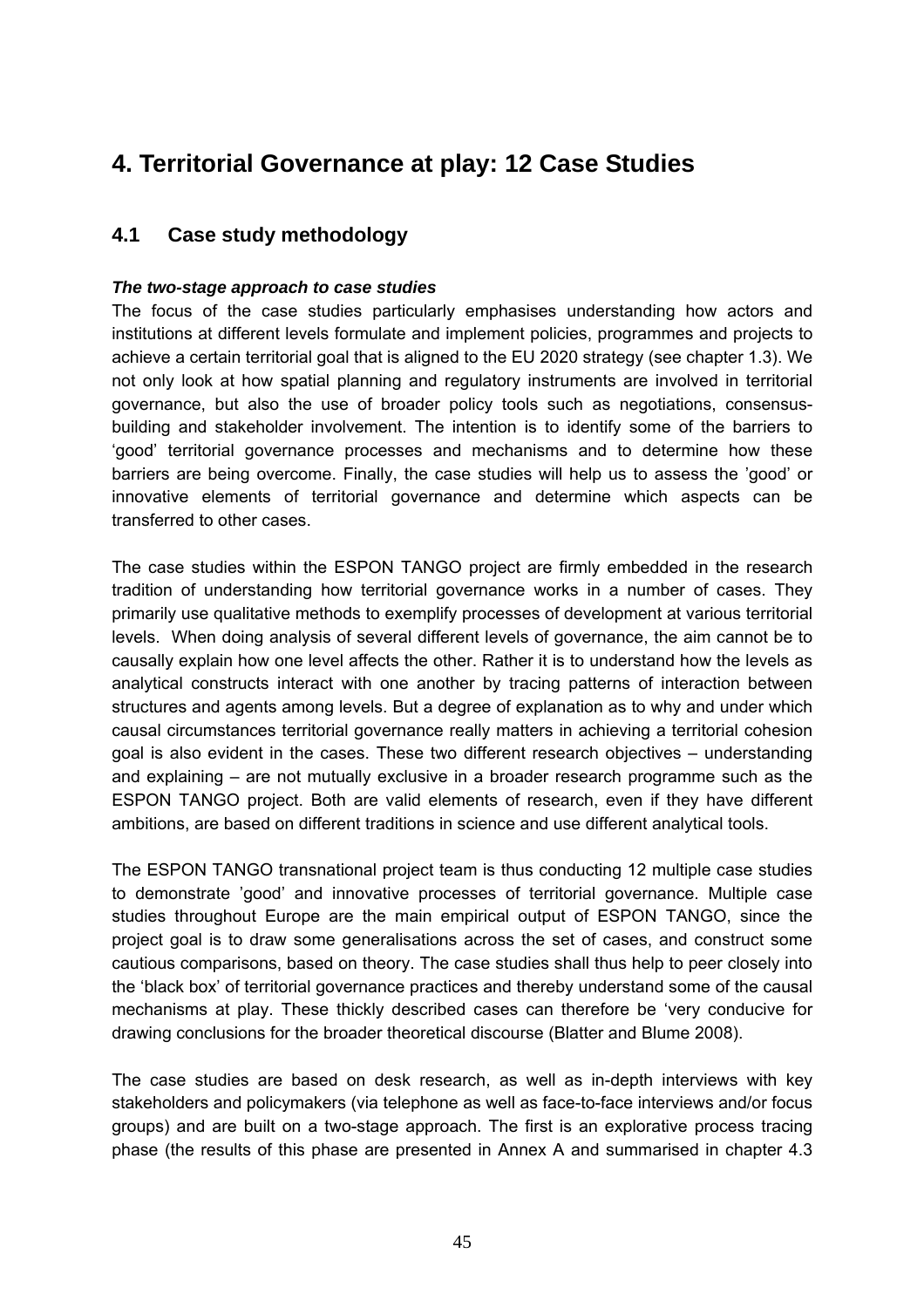and 4.4). The second and more in-depth phase involves testing the hypotheses about 'good' territorial governance that were generated in the first phase. The second phase is connected with the project's work on the development and weighting of indicators, as well as the resulting case study protocol (see chapter 3).

Process tracing is a method by which decision processes can be analysed and intervening variables can be identified. According to Blatter and Blume (2008:29) *"process tracing involves stressing the temporal unfolding of causality, and it is based on a holistic ontology in which the basic unit of analysis is not an individual variable, but a multi-level model or configuration of densely linked causal factors"*. This method has often been used in social science as a way to discover the "*links between possible causes and observed outcomes*" (George and Bennett 2005:6). In this way, the method, unlike statistical methods, is able to test not only hypotheses, but also generate them (George and McKeown 1985, Falleti 2006), as it has been used in our approach. Process tracing uses various types of data, based on desk-research and interviews, to help "*see whether the causal processes a theory hypothesizes or implies in a case is in fact evident in the sequence and values of the intervening variables in that case*" (George and Bennett 2005:6). It can also aid in generating new variables or hypotheses that may have been previously overlooked.

In the first process-tracing phase in the ESPON TANGO project, we 'traced' our initial hypotheses about the five dimensions of territorial governance Further, we also generated hypotheses about the 'features' of good territorial governance (see the discussion in chapter 1.3 and the first results in chapter 4.4) that could be tested in the second phase. Each of the 12 cases has provided a preliminary description/analysis of the five dimensions of territorial governance as conceptualised above. As analysing processes implies a temporal dimension, the cases study processes take place during comparable (but not necessarily identical) time periods. They range from around 2000 up until the present, basically encompassing the current and previous Structural Fund periods.

During this phase, the project team provided a preliminary discussion reflecting our initial hypotheses of the five dimensions of territorial governance. This discussion was grounded in the background and context of the cases, including how the relevant policies, programmes and projects address the territorial development objectives of each case. In understanding the inter-sectoral dimension of governance, we look at how relevant and significant actors work at integrating relevant policy sectors to achieve balanced economic, social and environmental development of a territory and how cross-sectoral integration takes place. To trace processes of multi-level interplay among various types of territories, we attempt to unearth which actors and institutions are involved in working towards a territorial objective. Going beyond that, the formal and informal distribution of power and responsibilities that frame the 'room for manoeuvre' in which the actors and institutions operate will be then explored in the second stage of the case study work. We will ask then the question why stakeholder participation is important in the cases and which stakeholders are initially important.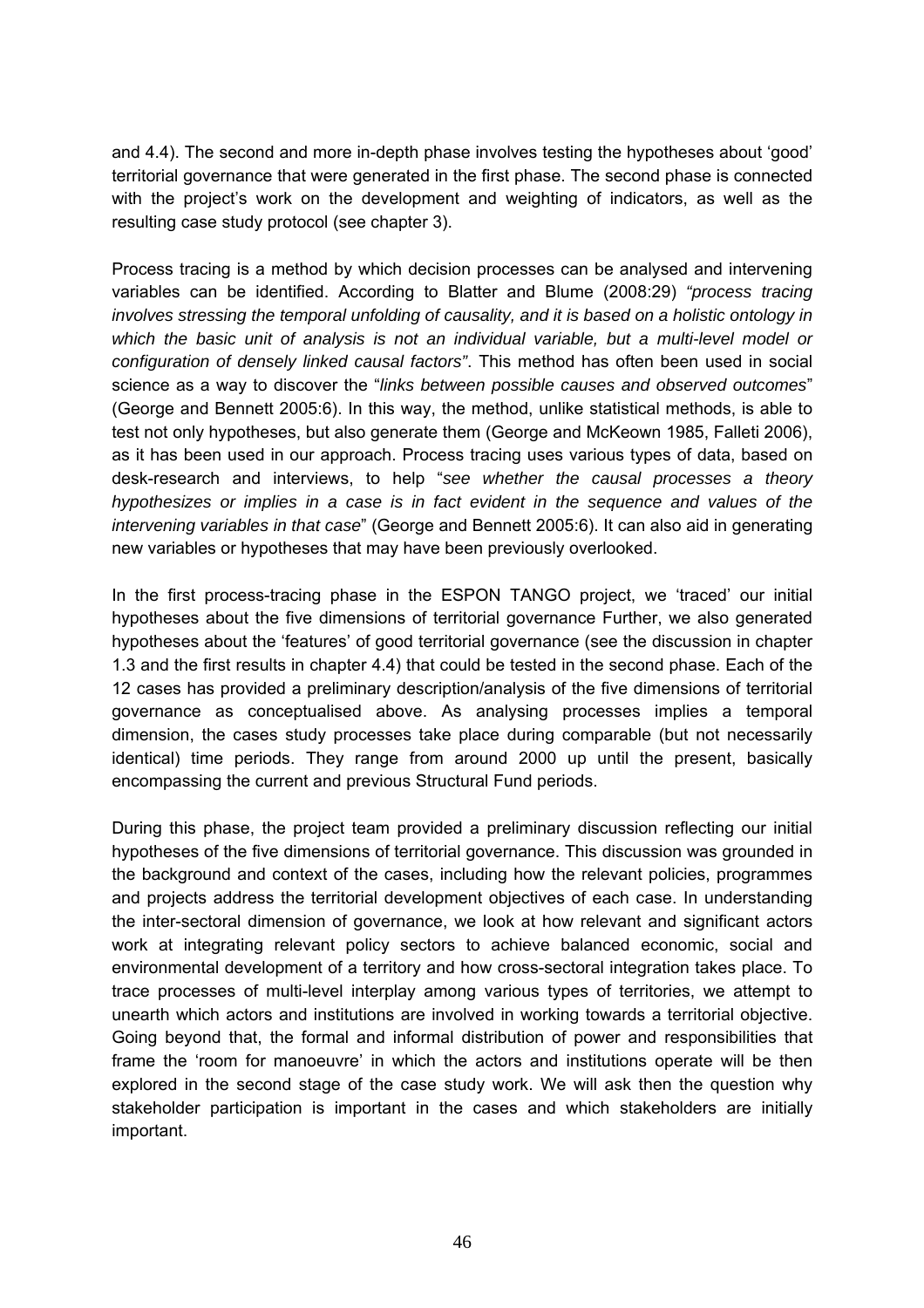During the process tracing phase, the changing context and challenges to which the actors and institutions need to adapt has been briefly assessed. All case study processes are traced by looking at the territorial or place-based specificities and characteristics that matter for the issue and analyse how they are considered in various stages of the processes.

Another goal of the first phase has been to not only build up an initial narrative of the processes, but more importantly, to make tentative assumptions about the features of 'good' territorial governance. These might include innovative practices, successful ways of achieving novel results, or how certain barriers have been overcome. In part, they have even shown how synergies or trade-offs among the dimensions of governance are made – with advantageous or disadvantageous results. To some extent partners have also briefly made hypotheses about which components could be transferred to other contexts. Nonetheless, we need to stress here that partners have tackled the case studies from different starting points. Some have worked with the cases in one way or another, albeit looking at different issues. Some could base their observations on earlier research, while others had to start their work with only rudimentary knowledge. This explains, at least to some extent, the differences of in-depth analysis and the extent to which the hypotheses of good territorial governance features have been developed. It should be also added here, that in contrast to the recommendations by Blatter and Blume (see above), we have deliberately not conducted any interviews during this phase. Rather, this will be done in the next phase (see chapter 4.5).

After the process tracing phase the 'thick descriptions' provided by each case study team will be further analysed and the hypotheses generated within each case compared. With the guiding question: which aspects of territorial governance lead to good (smart, sustainable and inclusive) territorial outcomes we will then categorize the hypotheses into two categories: those that are generalisable among a number of cases and those that are 'particular' or only can be seen in one individual case. In addition, information from the process-tracing phase will be used to eventually refine the definition and conceptualisation of territorial governance – this will be discussed on the next TPG meeting in September 2012.

In the following section, an excerpt of the guidelines for the case study work concerning the analysis of the five dimensions of territorial governance is presented. The questions in the grey boxes are at the centre of the process-tracing phase. The other questions marked with a \* are to be tackled in the next phase. Those questions will be rendered more precisely in the next weeks and eventually aligned to the case study protocols (see chapter 3.3. Nevertheless, they give an indication of how the case study work will be further developed (see also chapter 4.5).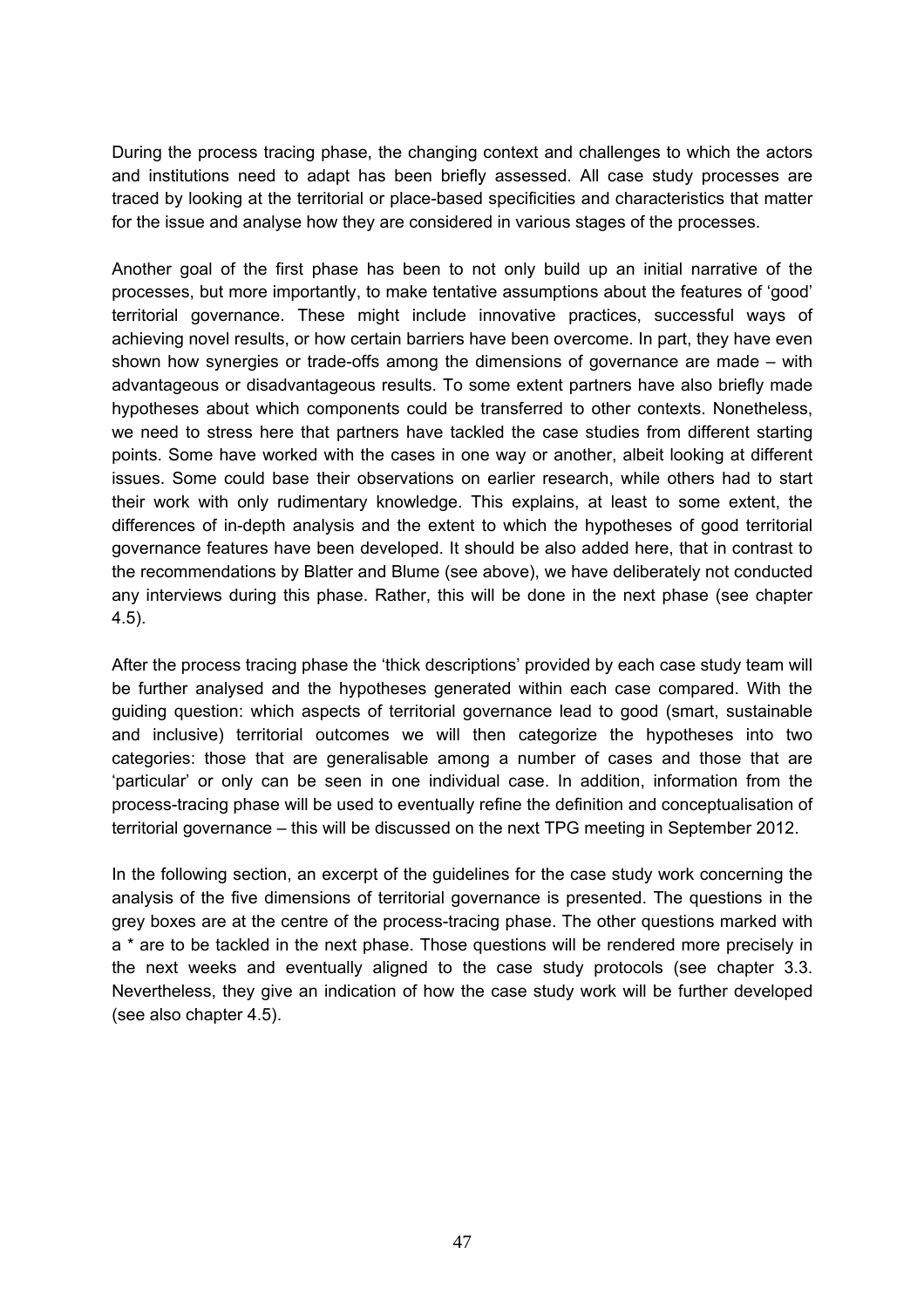Excerpt of the guidelines how to explore the five dimensions of territorial governance within case studies:

- **1. How do actors and institutions (both formal and informal such as rules or contingent praxes) work at integrating relevant policy sectors to achieve balanced development of the territory?**
- Who are the significant actors/institutions (formal and informal) in each relevant sector?
- Why are these sectors relevant for the development goal(s) at hand?
- *How does cross-sectoral integration take place?\**
- *What are the barriers to cross-sectoral integration work and (eventually) how are these being overcome?\**
- *What are the perceived trade-offs and synergies of the cross-sectoral approach?\**
- **2. How are the actions of relevant actors and institutions (formal and informal) co-ordinated by considering in particular the multi-level interplay?**
- Which actors and institutions at various levels are involved?
- What is the formal distribution of power and responsibilities which frames the "room for manoeuver" in which relevant actors/institutions operate?
- *What actors and institutions navigate more informally among multi-levels? How do they do this?\**
- *To what extent and where do gaps among the multi-level coordination exist? If observable: How are these gaps being addressed? Or: What are the main constraints?\**

### **3. How do actors and institutions (formal and informal) mobilise stakeholder participation?**

- Who are the involved stakeholders?
- Why (if at all) is stakeholder participation considered important in the case?
- *What are the forms of mobilization?\**
- *How is the output from stakeholder participation factored into the decision-taking?\**
- *What kinds of stakeholders (intended or non-intended) are excluded? If so, what are the reasons for this?*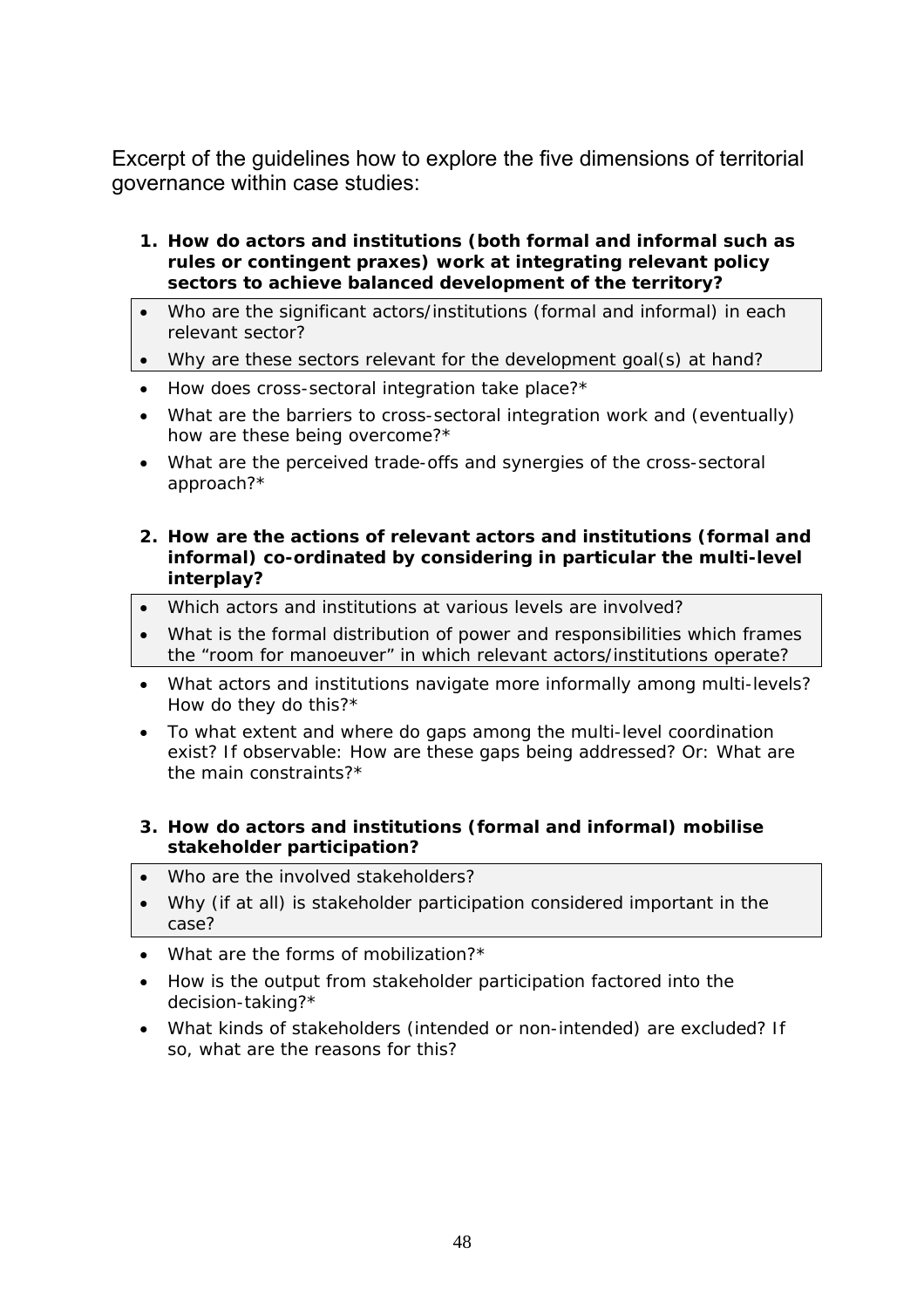# **4. How is territorial governance adaptive to changing contexts?**

- To which changing context(s) have the actors /institutions had to adapt (such as the financial crisis, administrative reforms, major changes in planning systems, impacts of climate change…)?
- *How do actors and institutions (both formal and informal) facilitate actors to anticipate and respond to changing contexts (from both external and internal stimuli)? If not, please motivate why.\**
- *How do actors learn from experience in order to adapt and how is this learning institutionalized? If not, please motivate why.\**
- *To what extent are the institutions able to adapt to the most recent changes? If they are not able to adapt, please motivate why. This point is to ensure the topicality of the case study.\**

### **5. How are place-based/territorial specificities and characteristics factored into territorial governance?**

- What are the territorial or place-based specificities and characteristics that matter for the case (such as type of territory, i.e. urban, mountainous, or peripheral and specific place-based challenges such as shrinking regions, poor accessibility or vulnerability to climate change…)?
- Please motivate why (or to what extent) these specificities and characteristics matter.
- *How is the territorial context (including e.g. the spatial demarcation, importance of certain territorial specificities etc.) being represented in the case? Are there conflicting representations/perceptions?*
- *How are these representations considered in the various stages of the projects, programmes and policies in the case at hand?*
- *What is the role of jurisdictional boundaries? To what extent can they being considered as a barrier for Territorial Governance? How (or to what extent) has this barrier being overcome? If not, please motivate why.*

Making tentative assumptions about features of "good" and/or "bad" territorial governance

- In connection with the preliminary analysis of the five dimensions of territorial governance above, list and describe the features of "good" and "bad" territorial governance (e.g. innovative practices, successful ways of doing something, how certain barriers have been overcome or successful integration of a combination of dimensions…)?
- What hypotheses can you make for identifying the features of "good" and/or "bad" territorial governance? Can these be tested in the later indepth phase of the case studies (starting in October 2012)?
- What are the "components of exchange" that could be transferable to other cases?
- *What features could be useful for implementing (future) Cohesion Policy?\**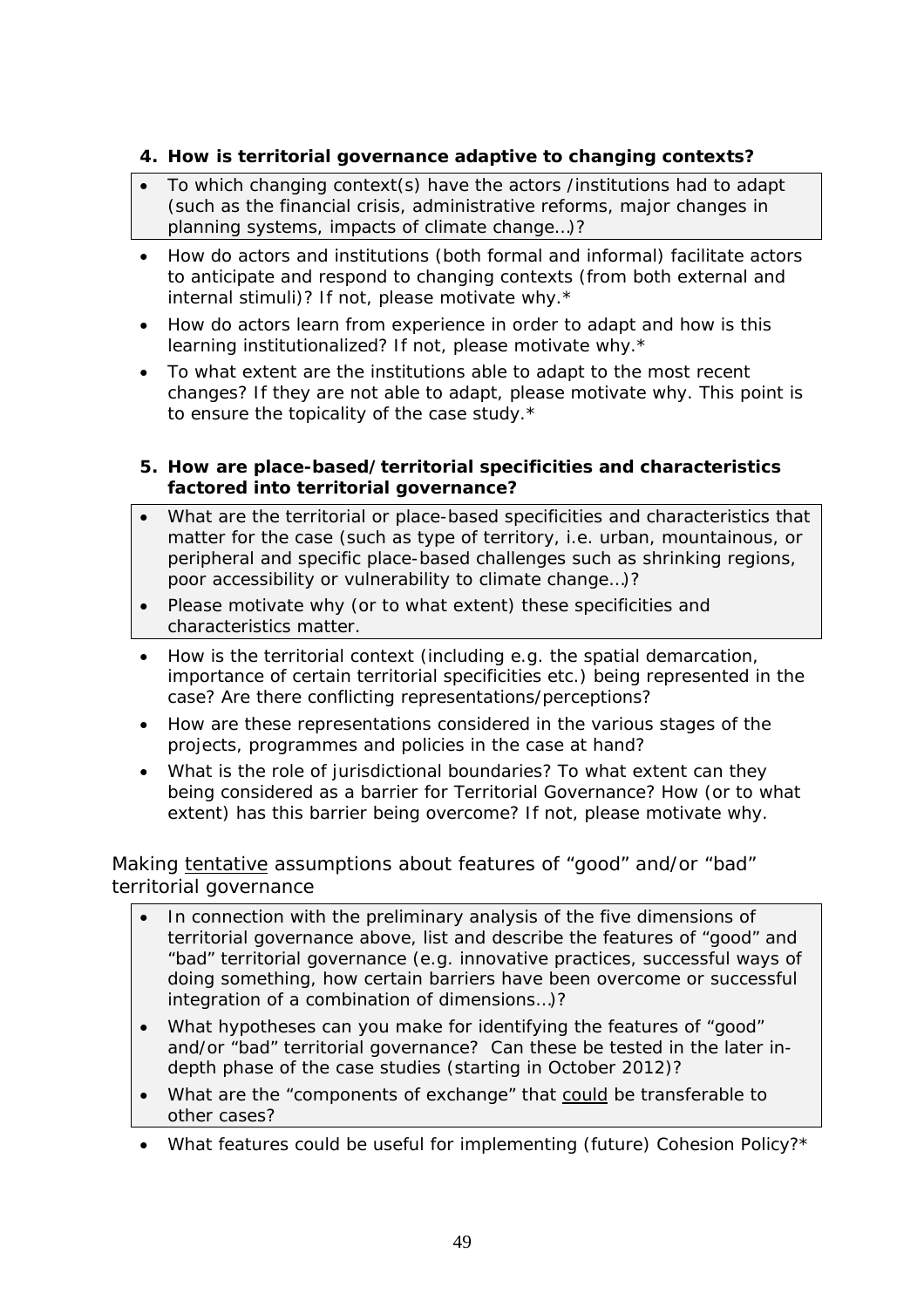# **4.2 Short intro to the background and context of the cases**

The 12 case studies have been selected from a larger initial sample on the basis of a number of criteria. This includes a priori knowledge of existing governance processes on behalf of the project team, geographical spread, governance scope (with each case spanning at least two distinct levels of governance), diversity in the sectoral policy areas studied, and the way that the cases address particular territorial challenges (see chapter 5 in Inception report).

The objects of the case study are all relatively recent (from around 2000 until the present). This is to ensure the topicality of studying the territorial governance processes at play within the cases. On the other hand, all cases were chosen on the grounds that territorial governance processes have progressed sufficiently far that it is possible to discern some element of 'good' territorial governance. In this sense, it has been important that all project partners have some prior knowledge or preliminary analysis of the case study areas which facilitates that the cases can be as mature and up to date as possible. One major consideration of the team in selecting the cases was that they represent territorial development issues on a range of territorial 'levels' - from the inner-municipal level to the macro-regional level. Table 4.1 below shows the final selection of the TANGO case studies as depicted in the revised Annex to the Inception Report (submitted 20 March 2012).

In helping to elaborate and concretise territorial governance, the twelve ESPON TANGO case studies explore the concept in a diversity of European contexts. Geographically, ESPON TANGO case studies cover areas across the ESPON territory. This includes several cases from Southern Europe that have a focus on the Western Mediterranean, in the Innovative Economic Development Strategies in St Etienne case**,** and the Southern Alps. In Eastern Europe, studies focusing on Hungary and Ljubljana, Slovenia, in addition to a wider study on the Management of Structural Funds in Central-Eastern European involving Hungary, Poland, Slovakia and Romania will be included. Further, the Baltic Sea Region (BSR) case dealing with 'Territorial Climate Change Governance' in the Baltic Sea Region covers parts of Eastern, Central and Northern Europe. Stockholm, Sweden will also be included in Northern Europe, while two bottom up case studies from England, two involving the Netherlands and several concerning Germany will be included.

The territorial scope of the case studies ranges from the sub-municipal level, in North Shields, England through the municipal, intra-municipal and metropolitan levels, including Kalundborg, Denmark, Pecs, Hungary and Saint Etienne, France, in addition to those territories mentioned above. Cross border processes are also explored through the case on Cross-border river management: Rhine River Basin and the case dealing with the Governance of Natural Spaces in the Alpine-Adriatic Area. The national level will be explored through the previously mentioned case. Finally, the BSR offers an example of macro regional efforts at territorial governance in Europe.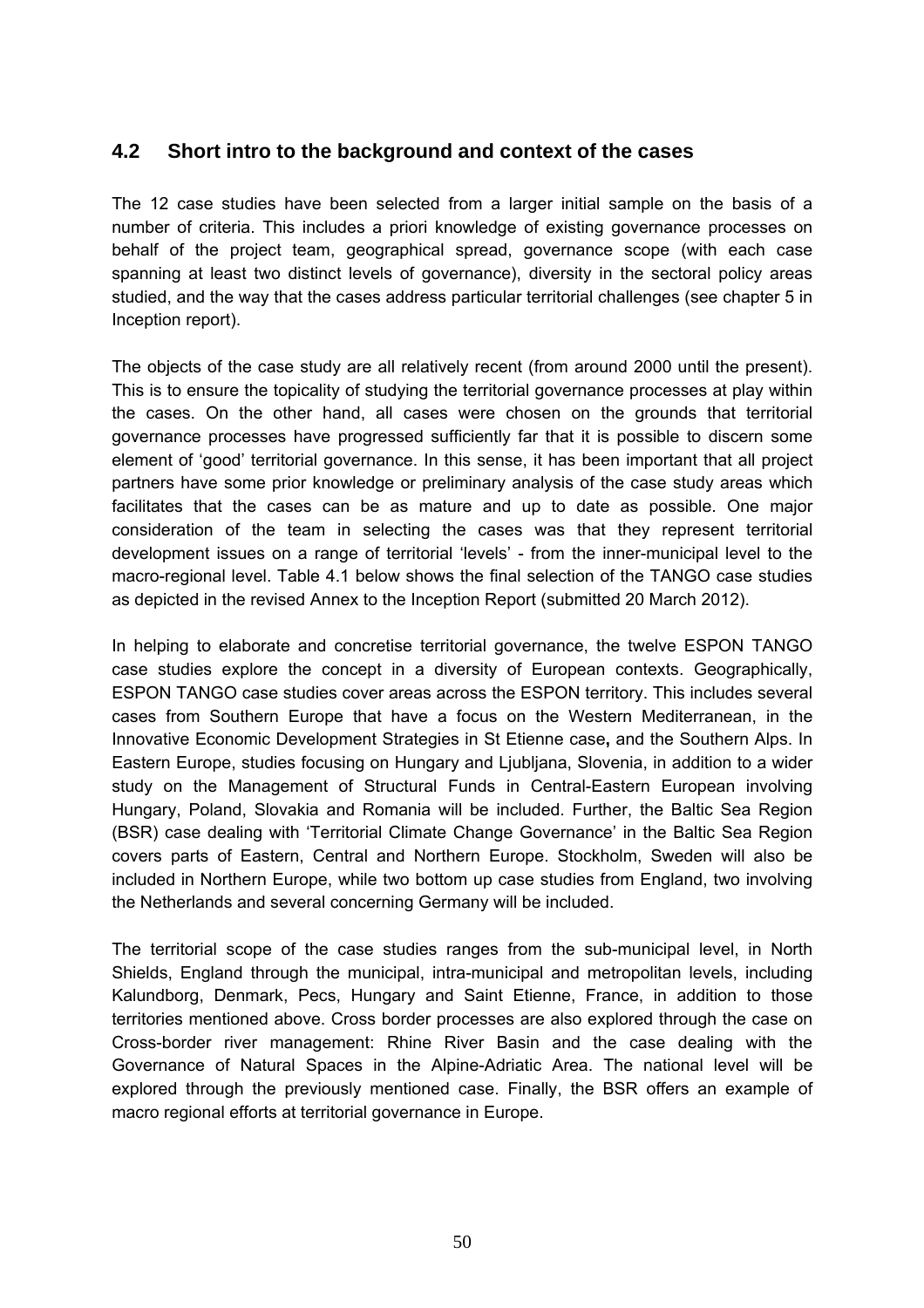| Case                                                                                                                                       | <b>Geographical coverage</b>                  |
|--------------------------------------------------------------------------------------------------------------------------------------------|-----------------------------------------------|
| 1. Territorial Climate Change governance in the Baltic Sea<br>region                                                                       | Baltic Sea Region, SE and DE                  |
| 2. Territorial Governance as a way to resource efficiency in<br>urban development                                                          | Stockholm (SE)                                |
| 3. Coordination of land-use and transport (StedenbaanPlus)                                                                                 | Southern Randstad (NL)                        |
| 4. Cross-border cooperation Rhine Basin                                                                                                    | Rhine River basin, in particular NL<br>and DE |
| 5. Target-based Tripartite Agreement between the European<br>Commission, the Italian Government and Lombardy<br>Region                     | Alpine Space, IT                              |
| 6. Innovative economic development strategies in Saint-<br>Étienne within the South Loire SCOT framework                                   | Saint Etienne (FR)                            |
| 7. Greater Manchester City Region Governance                                                                                               | England                                       |
| 8. North Shields Fish Quay: Neighbourhood Planning in the<br><b>UK</b>                                                                     | England                                       |
| 9. Management of Structural Funds in Central and Eastern<br>European countries                                                             | Hungary, Poland, Slovakia, Romania            |
| 10. European Capital of Culture, Pécs, 2010                                                                                                | Hungary (European wide<br>comparison)         |
| 11. Formulation and implementation of spatial planning<br>strategies and regional development policies in Ljubljana<br><b>Urban Region</b> | Slovenia, Ljubljana Urban Region              |
| 12. Governance of natural areas in the Alpine Adriatic area                                                                                | Alpine Adriatic area (SI, IT, AT,<br>HU, HR)  |

*Table 4.1: Final selection of TANGO case studies\** 

*Please note: Compared to the revised Annex to the Inception Report some slight linguistic changes have been made in the titles of some of the case studies (see also Annex A)* 

The territorial scope of the case studies ranges from the sub-municipal level, in North Shields, England through the municipal, intra-municipal and metropolitan levels, including Kalundborg, Denmark, Pecs, Hungary and Saint Etienne, France, in addition to those territories mentioned above. Cross border processes are also explored through the case on Cross-border river management: Rhine River Basin and the case dealing with the Governance of Natural Spaces in the Alpine-Adriatic Area. The national level will be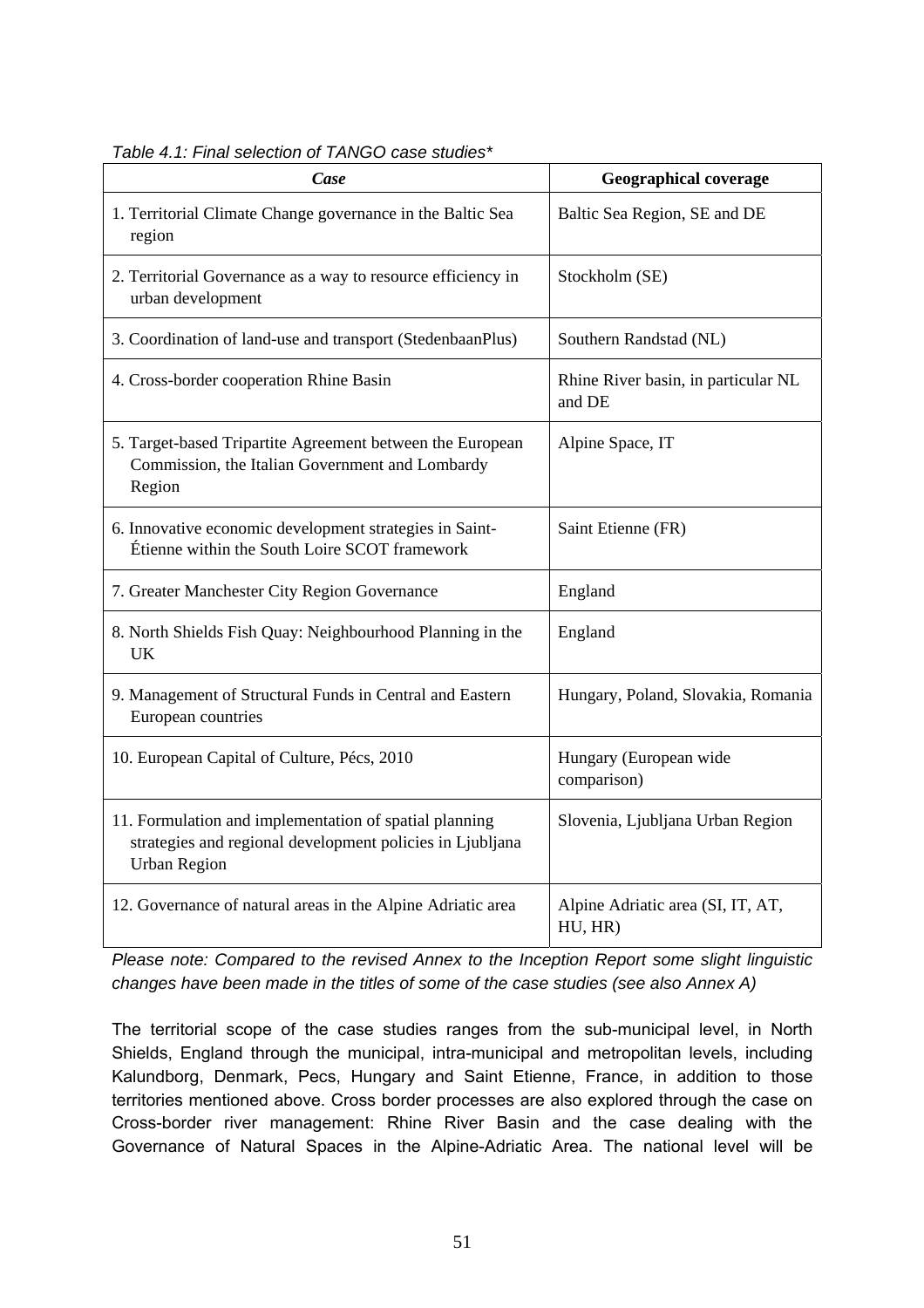explored through the previously mentioned case. Finally, the BSR offers an example of macro regional efforts at territorial governance in Europe.

A number of territorial policy areas are addressed in the case studies. These include transportation and mobility infrastructure, climate change, economic development, water management, land use planning, cultural development and the environment. Further, each case study addresses some aspect of Europe 2020 and includes some element of "good" or innovative territorial governance which strikes the appropriate balance among smart, inclusive and sustainable growth. The case study selection ensures that territorial governance aspects of EU 2020 are well covered, with case studies that focus on the majority of Flagship Initiatives; Innovation Union, Resource efficient Europe, An industrial policy for the globalisation era, An agenda for new skills and jobs, European platform against poverty.

Nearly all of the cases address some aspect of 'bottom-up' territorial governance, where the impetus of territorial development is taking place and evaluated at local and/or regional level. This particularly evident in the case studies such as those looking at Resource Efficiency in Stockholm, Coordination of land-use and transport in the Randstad, Target-based Tripartite Agreement in Italy, Sub Regional Governance for Economic Development in the UK and Neighbourhood Governance for Spatial Planning in the UK.

Finally, territorial governance challenges that will be dealt with in the case studies include developing territorial strategies involving multiple governance levels and involving multiple sectors; horizontal governance, with a focus on cooperation and competition; promoting engagement among a range of actors, particularly in promoting bottom-up initiatives; coordinating activities between multiple jurisdictions on issues such as transportation and water management; and vertical and horizontal policy integration. Each of the twelve cases is discussed in further detail in Annex A.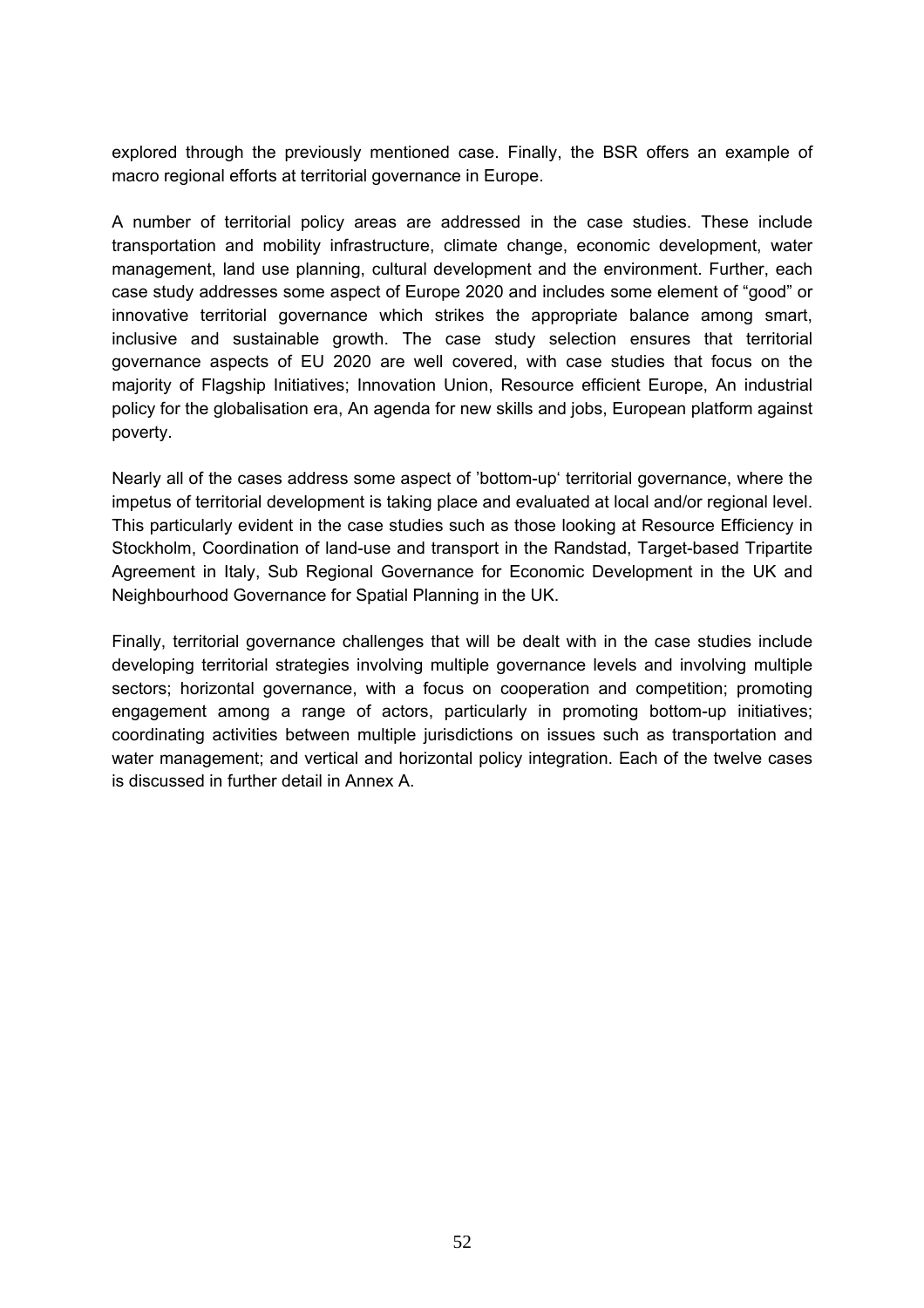# **4.3 Preliminary insights from the Case Studies**

### **Case 1: Territorial Climate Change Governance in the Baltic Sea Region (BSR)**

Climate change mitigation and adaptation strategies have become priorities for most of the countries of the BSR. Knowledge and institutional capacity is being built up locally in regions and municipalities, while cross-border cooperation and transnational learning within and between the BSR territories is being encouraged. Many of these governance efforts are occurring within the framework of the European Union Strategy for the Baltic Sea Region (EUSBSR). The case study will examine the inter-sectoral and multi-level governance challenges within the EUSBSR and focus specifically on the far-reaching climate change adaptation efforts in Mecklenburg Western Pomerania (DE) and Kalundborg (DK) and the specific challenge of coordinating adaptation efforts across sectors and administrative levels as well as mobilising stakeholders. The way that these coastal areas learn from one another via transnational cooperation projects in the BSR macro-region is an example of 'good' governance practices across territories.

### **Case 2: Resource Efficiency in Stockholm**

In Stockholm, environmental sustainability and resource efficiency have played a central role in the city and region's planning strategy in recent years. Having experienced considerable success in achieving this through top-down initiatives, the City is now working to engage a wider range of actors working with urban development. By engaging more stakeholders, this governance system has the potential to become more responsive to bottom-up efforts and enhance Stockholm's resource efficiency. At the regional level, a polycentric development plan, consisting of a series of urban cores circling the inner city, has been established. In emphasising resource efficiency, this plan focuses on transit oriented development, mixed use districts with access to a range of local services and more balanced region that reduces the need for travel to the inner city.

#### **Case 3: Coordination of land-use and transport in the Randstad**

Stedenbaan Plus (CityRail Plus) is an integrated programme for coordinating public transport and spatial development in the province of Zuid Holland (South Holland) in the Netherlands. It involves cooperation between neighbouring and multiple levels of government, as well as private parties including a rail operator and the managing authority for the national rail infrastructure. In terms of transport policy, the programme seeks to increase the quality and frequency of rail connections in the region, develop a more integrated system and increase the accessibility of stations (e.g. by improving Park and Ride facilities, cycle parking, safety in and around the stations, access to and from stations). In the area of spatial planning, the StedenbaanPlus programme seeks to promote the construction of new homes, offices and facilities around public transport nodes. This case study represents a multi-level, nonstatutory 'soft' governance approach involving public and private partners and different policy sectors.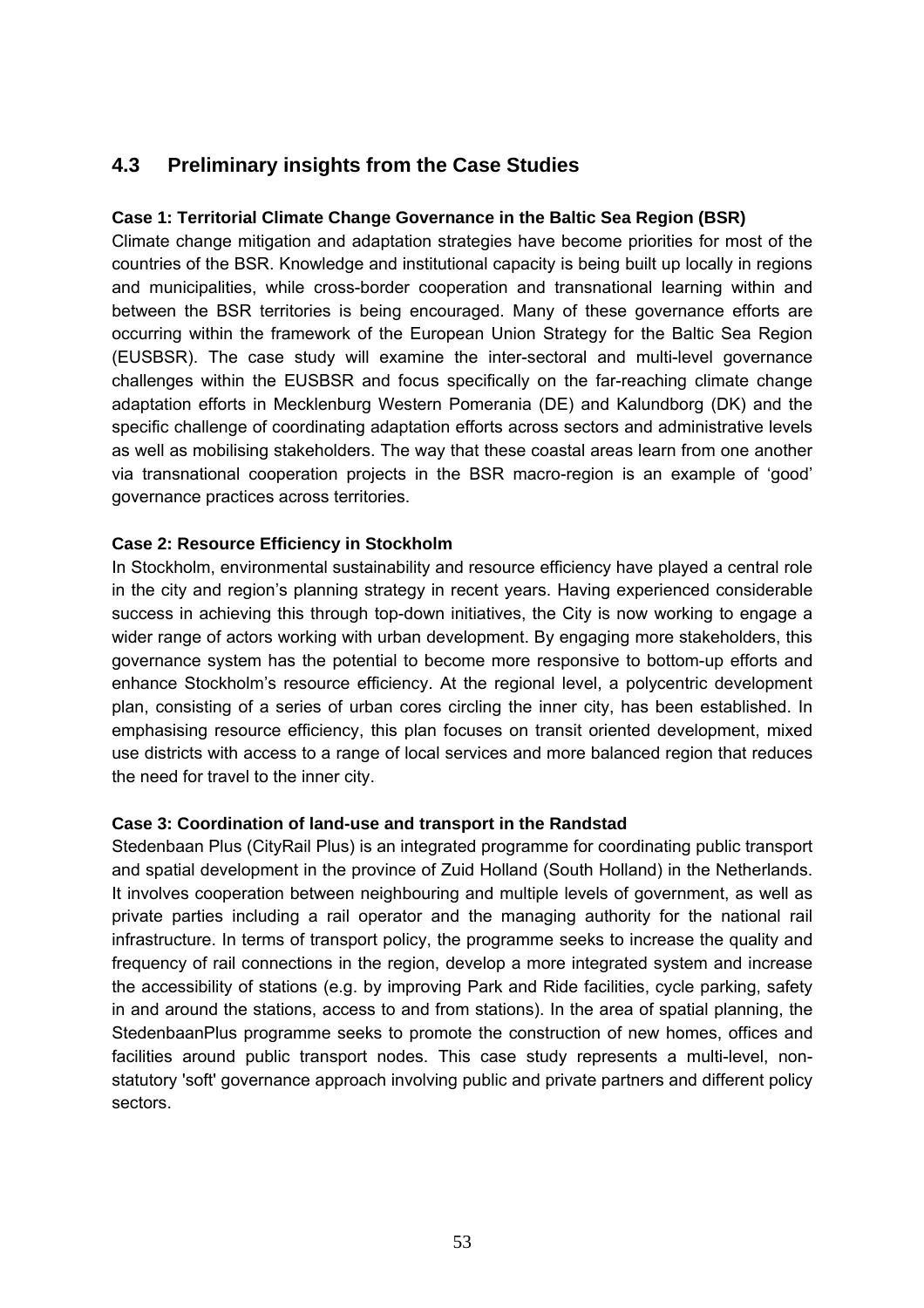#### **Case 4: Cross-border river management: Rhine River Basin**

Water management is not just a national or regional concern, it also has a European dimension that includes a catchment approach in which land and water are considered as one interconnected management area. A complex issue connected with a number of policy areas, water management is further complicated when water catchment areas cross national boundaries, as is the case in the Delta Rhine sub-basin, which involves cooperation between the Netherlands and Germany. An important governance problem arises here due to differences in responsibilities between these two countries. In the Netherlands, the national government has primary responsibility for water policy, while the State (Bundesland) has responsibility in Germany. Compounding this challenge is the fact that there are number of overlapping jurisdictions at the subnational level. A multi-level governance approach involving public agencies and stakeholders representing different policy sectors and different national priorities and approaches forms the basis for this case study.

#### **Case 5: Target-based Tripartite Agreement in Italy**

This case study concerns the first ever target-based tripartite agreement, signed by European Commission, Italian Government and Lombardy Region in 2004, after three pilot agreements experienced at the urban scale in Birmingham (UK), Lille (FR) and Pescara (IT). The aim of the agreement was "improving through better governance the implementation of EU policies adopted in the environment, transport and energy sectors". The value of the agreement is expected to lie in "the simplification resulting from the contract […] or in the political benefits and efficiency gains resulting from closer involvement and participation of regional and local authorities […]" Six areas of focus are reducing motorised traffic in the sensitive zones; efficient and effective public transport; increasing the use of alternative fuels; promoting new intelligent technologies; increasing safety and security; and promoting a healthy living environment. Despite the different timeframes for implementation, these aims deal clearly with the EU2020 priority "Sustainable growth" and in particular with the flagship initiative "Resource efficient Europe".

#### **Case 6: Innovative Economic Development Strategies in St Etienne**

The Saint Etienne metropolitan area includes 43 municipalities with a total of 400.000 inhabitants. In recent decades, it has had an economic crisis that has led to population loss that has threatened the development of the whole area. The reaction to the crisis has led to a change in the political leadership of the city and a corresponding to a shift in the economic recovery strategy away from a protectionist attitude on employment and land use. The second phase started when inter-municipal bodies gained strength due to national reforms on inter-municipal cooperation. In this case, four topics deserve attention in a territorial governance perspective. They are vertical relations among multiple levels of government (EU to local) regarding funds allocation and legal frameworks; relations among municipalities in the agglomeration and between public and private actors in developing an economic strategy; identifying employment policies to deal with population loss related to local workforce challenges; and the definition of a development strategy based on local features and resources.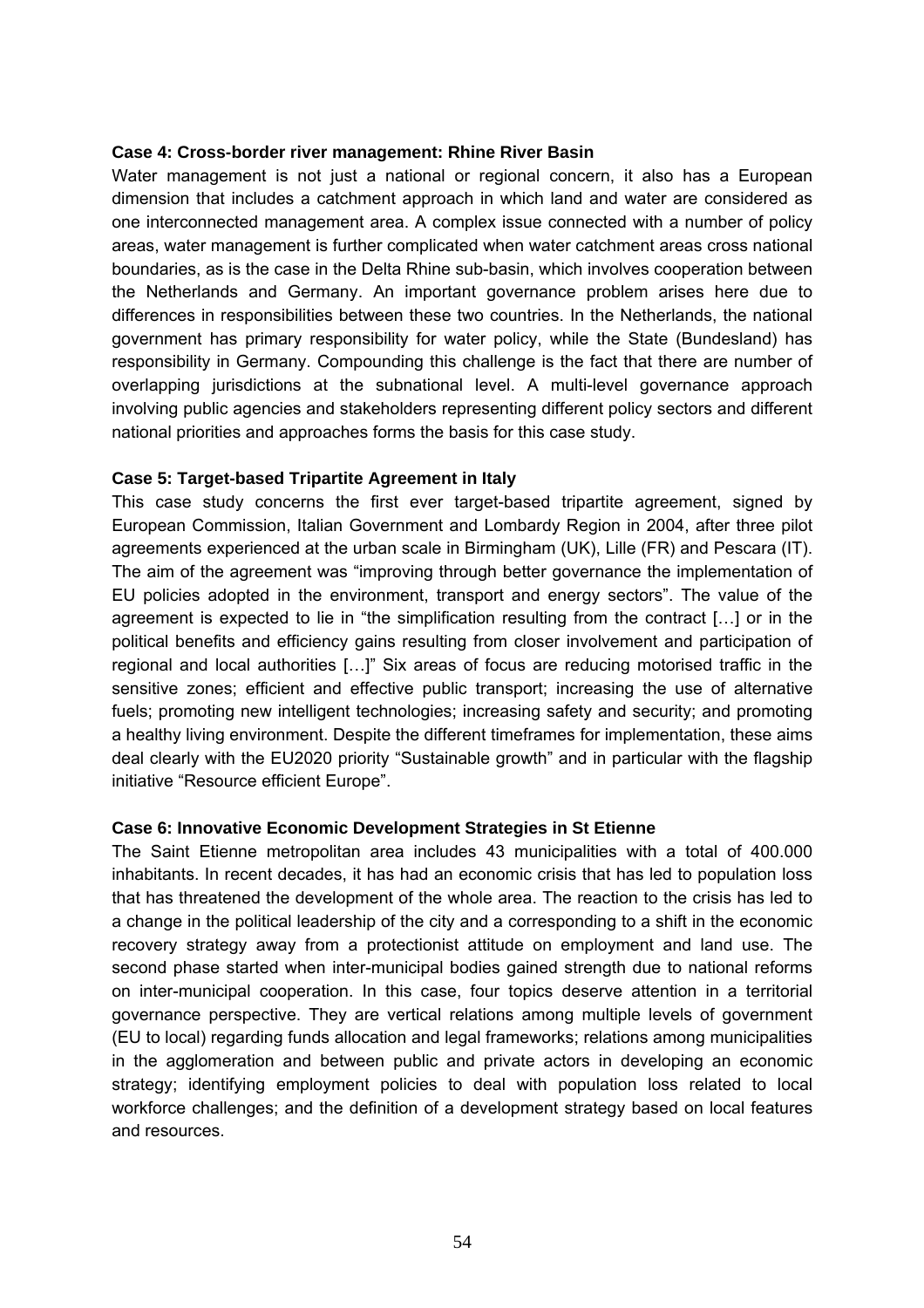#### **Case 7: Sub Regional Governance for Economic Development in the UK**

Since coming to power in 2010, the Conservative government in the UK introduced a new form of regional governance based on the local partnership of the public and private sectors, abolishing the regional development agencies and strategies. Local Enterprise Partnerships (LEP) are a key aspect of regional economic development, defined as 'locally-owned partnerships between local authorities and businesses'. They allow the local authorities to work together and with the private sector to deliver the government's objectives for economic growth and decentralisation. The case study will examine the problems of transition in regional governance, and the challenges facing public-private partnerships and intermunicipal collaboration at a regional scale. A case study of Tees Valley Unlimited, a project with the ambition to transform the economy of a de-industrialising region to a diversified and inclusive high-value low-carbon economy, will be used to examine the effects of long standing collaboration between four neighbouring municipalities with a combined population of 650 000 on their ability to form a sub-regional partnership.

### **Case Study 8: Neighbourhood Governance for Spatial Planning in the UK**

Another initiative introduced by the new UK government has been neighbourhood planning. The initiative aims at empowering local communities, and local businesses, to plan the future of their local areas. In doing so, it encourages local communities to, 'choose where they want new homes, shops and offices to be built; have their say on what those new buildings should look like; grant planning permission for the new buildings they want to see go ahead.' These new powers raise questions about local governance: who is involved, how one neighbourhood plan would relate to another, and their impact on governance and planning at the municipal level. The case study will evaluate this by focusing on the Fish Quay Heritage Partnership in North Shields, which has been a frontrunner who received funding to apply the new policy. Residents have been invited to work on the future of the area, especially on a number of vacant sites, as part of a year-long planning process.

### **Case Study 9: Management of Structural Funds in Central-Eastern European countries**

Structural Funds often have a significant impact on public administration in Central and Eastern Europe, where access to EU subsidies is an important policy ambition. However, the SF governance regime is a considerable challenge in CEE, as traditional government structures and practices do not typically fit with the principles of decentralisation and regionalism, partnership, efficiency, transparency and strategic integrative planning. Therefore, CEE countries have tried to adapt to the new challenges in two ways; by implementing structural reforms and/or by establishing separate, "strange" structures and institutions to better fit the SF structure. The case study will deal with territorial public administrative reform processes that have occurred in four CEE countries (Poland, Slovakia, Romania and Hungary) and with the special management institutions of SF, with the aim of identifying factors which support or hinder the adaptation process.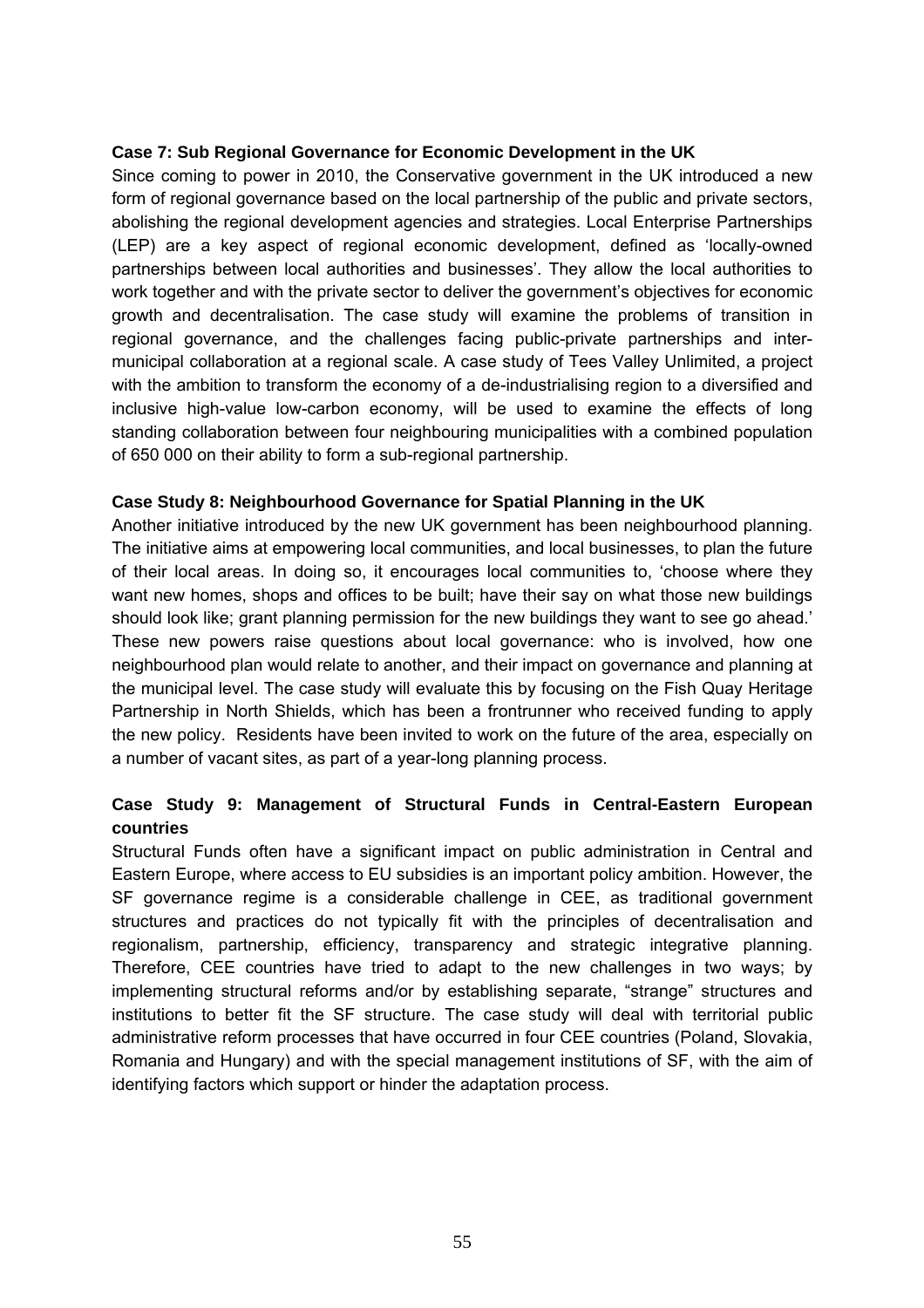#### **Case Study 10: European Capital of Culture (ECC), Pecs 2010**

The ECC is a typical "European" project in regards to territorial governance. The implementation of the one-year event needs innovative solutions to involve social, artisan and business partners; to cooperate with multiple levels of governance; and to harmonise the project actions with the traditional, permanent government system. Pécs, a medium sized city in Hungary celebrated the ECC project in 2010 and used it as an opportunity to define itself on its place-based characteristics. Looking back on the event, an evaluation focuses on the functioning of territorial governance (and here in particular the use of the open method of coordination and the coordination of the multi-level interplay) in an Eastern European context, while also making it possible to compare with previous ECCs. The case is embedded in the context of Hungarian territorial governance and governmental reforms.

# **Case Study 11: Implementation of regional development and spatial planning policies in Slovenia**

Comprising the City of Ljubljana and 25 smaller municipalities, with 500 000 inhabitants and 12.5% of the country's area, the Central Slovenian NUTS 3 region is the largest region in Slovenia. An important area for economic activity, it is often called the "Ljubljana Urban Region" (LUR), especially after the establishment of the Regional Development Agency of Ljubljana Urban Region (RDA LUR) in 2001-2002. The case study will evaluate territorial governance practices and innovative policies in the Ljubljana Urban Region during the past 20 years, with a focus after the creation of the RDA LUR (2001). It will focus on the implementation of multi-level policies at the municipal level, especially in relation to the implementation of transport and environmental infrastructure projects.

#### **Case Study 12: Governance of Natural Spaces in the Alpine-Adriatic Area**

The thematic focus of the case study will be the natural areas and their governance within the framework of the Alpine-Adriatic area. Like in most parts of the Alps, natural areas form a key component of the territory, crossing all kinds of administrative borders. The challenge is complicated because although the concept of the Alpine-Adriatic area dates back almost half a century, it has never been very clearly defined. As awareness about their importance developed almost simultaneously with cooperation in the area, so did the need for a coordinated approach to their protection and management. The case study will investigate the evolution of the cooperation in relation to natural areas, the diversity of approaches to their territorial governance and efforts for their coordination.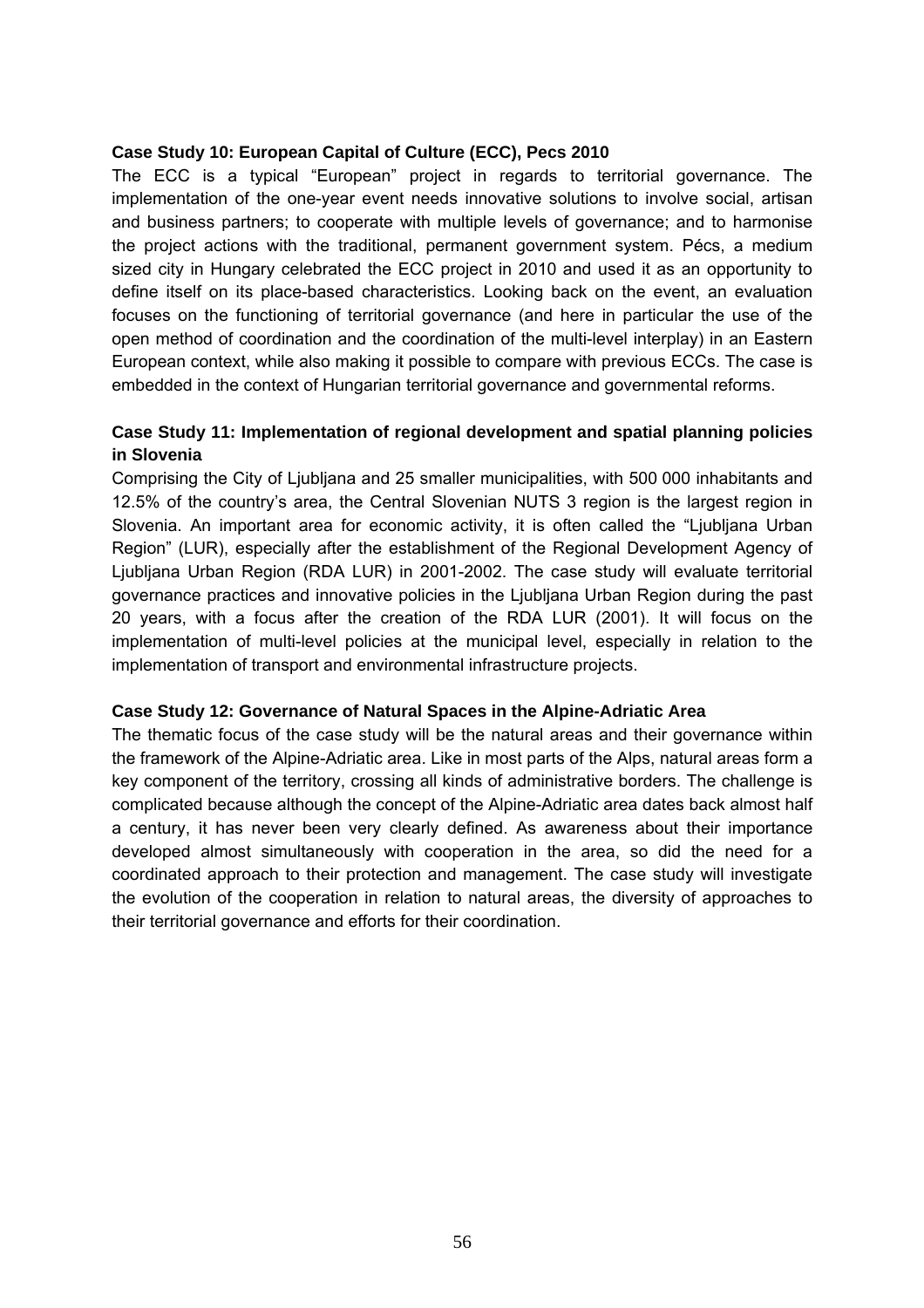# **4.4 Expected features of 'good' territorial governance**

The features of 'good' territorial governance have been addressed in the process-tracing phase in terms of assumptions and/or hypothesis by the responsible project partner (see chapter 3 of each of the case study reports in Annex A). Due to this, we need to be very cautious in drawing any generalisations or even conclusions from the first process-tracing phase of the research. It should be also noted that the process-tracing phase has just been finalised a couple of days before the submission of the Interim Report. However, as indicated before, these assumptions and hypothesis will be further analysed and critically reflected and (certainly) re-formulated in the next phase of the case study work and further inform e.g. about to what extent and under which conditions and for whom they can be considered as being 'good' (or not). Due to this, we have synthesised (almost all of) these expected 'preliminary' features of good territorial governance in a simplified way to just document the scope, character and variety of them (see table 4.2). It should be also mentioned that in many cases also 'bad' features of territorial governance have been addressed too. They are not listed here, but are very important for the further contextualisation, comparison and distinction between 'good' and 'bad' and thus have not only an important informative and analytical, but also methodological function. They can be also very significant in terms of lessons for policy options.

| Case                                                                              | Expected features of 'good' territorial governance                                                                                                                                                                                                                                                        |  |  |  |  |  |
|-----------------------------------------------------------------------------------|-----------------------------------------------------------------------------------------------------------------------------------------------------------------------------------------------------------------------------------------------------------------------------------------------------------|--|--|--|--|--|
| 1. Territorial<br><b>Climate Change</b><br>governance in the<br>Baltic Sea region | • the need to raise awareness and political support<br>• to link stakeholder mobilisation with real policy actions<br>• to take up the best of both worlds – both top-down macro-regional and                                                                                                             |  |  |  |  |  |
|                                                                                   | intergovernmental normative strategy to be translated to the local and<br>regional levels, as well as concrete regulatory bottom-up efforts at local<br>and regional level                                                                                                                                |  |  |  |  |  |
|                                                                                   | • local knowledge can be encompassed in the formulation and<br>implementation of policy, as well as the redundancy and rapidity of a trial-<br>and-error learning process                                                                                                                                 |  |  |  |  |  |
|                                                                                   | • activating existing instruments, legislations and funding and thus<br>increasing efficiency towards reaching the objectives while promoting<br>multi-level governance                                                                                                                                   |  |  |  |  |  |
|                                                                                   | • as concrete adaptation measures are often taken at the local and regional<br>level, transnational (pan-Baltic) cooperation between actors working at<br>these levels can be better facilitated at the macro-regional level because of<br>its broader perspective to align policies with strategic goals |  |  |  |  |  |
|                                                                                   | • the coordination of multi-levels and the inter-sectoral perspective, as well<br>as creating a strategy that is general but still relevant for the many<br>territorial specificities in the area                                                                                                         |  |  |  |  |  |

*Table 4.2: Overview of expected preliminary features of 'good' territorial governance*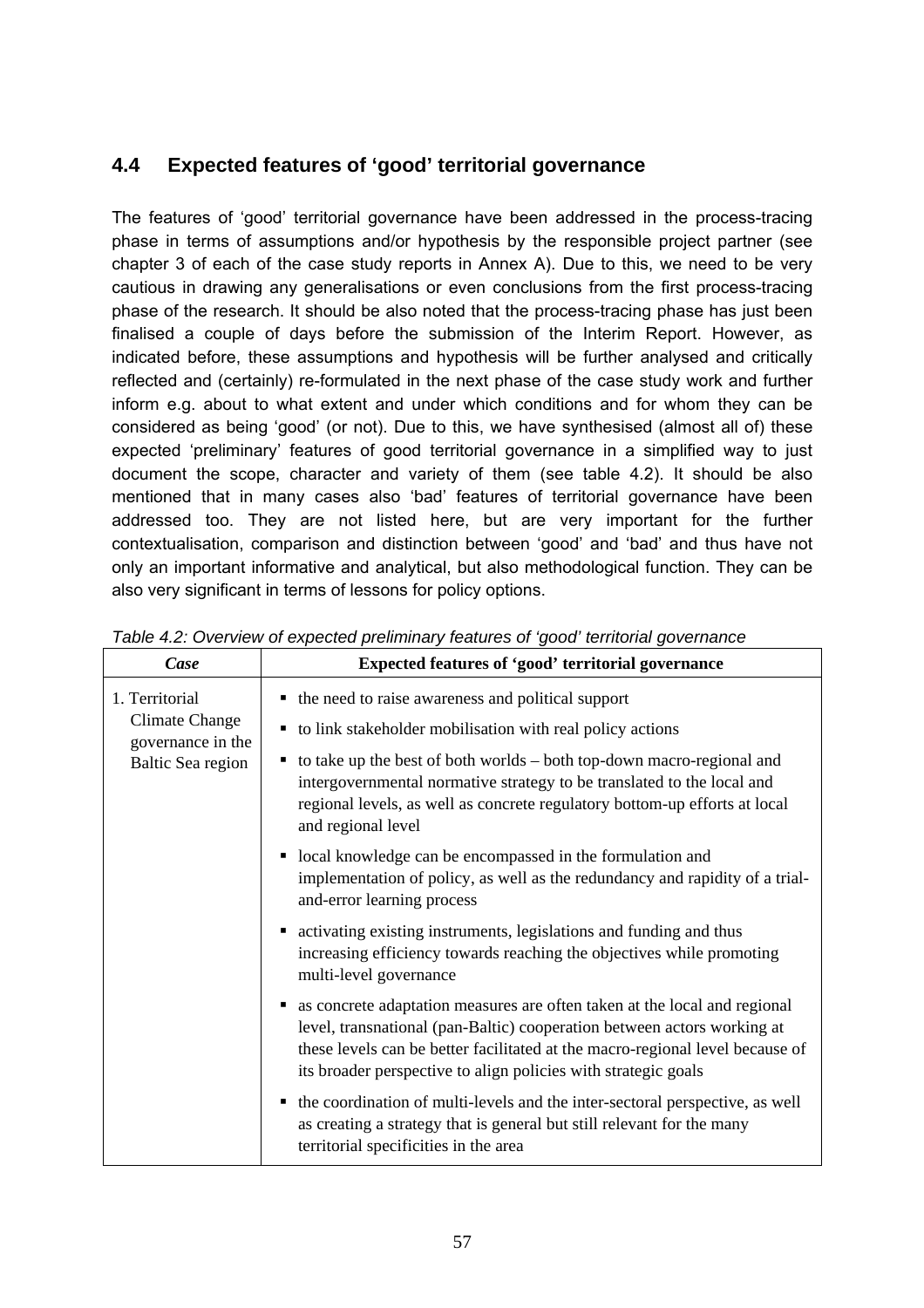| Case                                                                                          | Expected features of 'good' territorial governance                                                                                                                                                                                                                        |  |  |  |  |  |
|-----------------------------------------------------------------------------------------------|---------------------------------------------------------------------------------------------------------------------------------------------------------------------------------------------------------------------------------------------------------------------------|--|--|--|--|--|
| 2. Territorial<br>Governance as a<br>way to resource<br>efficiency in<br>urban<br>development | • the City's effort to engage a range of stakeholders, primarily in the private<br>sector, is an innovative and good practice                                                                                                                                             |  |  |  |  |  |
|                                                                                               | a certain degree of flexibility has been built into the key policy documents<br>٠<br>that guide urban planning and development, which indicates that the City's<br>planning efforts are becoming more resilient and can be adapted in the face<br>of significant changes. |  |  |  |  |  |
|                                                                                               | the City's ability to recognize and harness its territorial strengths,<br>including population and economic growth, a strong international<br>reputation for environmental sustainability and a population that values<br>natural spaces and the environment              |  |  |  |  |  |
|                                                                                               | at the regional level, efforts to promote coordination and the<br>implementation of a regional strategy to reduce competition among the 26<br>municipalities                                                                                                              |  |  |  |  |  |
|                                                                                               | coordinating activities between a range of actors, including those from the<br>٠<br>private sector, multiple levels of government, authorities and public<br>organizations                                                                                                |  |  |  |  |  |
|                                                                                               | in engaging a wider range of actors, the City is increasing the transparency<br>٠<br>of urban planning and development                                                                                                                                                    |  |  |  |  |  |
| 3. Coordination of<br>land-use and                                                            | • strong relations between public rail transport and urban development and<br>the early inclusion of the national railway company                                                                                                                                         |  |  |  |  |  |
| transport<br>(StedenbaanPlus)                                                                 | the 'initiative' has a platform function where coordination and promotion<br>activities are central (soft instruments and a soft mode of governance).                                                                                                                     |  |  |  |  |  |
|                                                                                               | implementation goals often occurs at a local scale (e.g. individual railway<br>٠<br>nodes) which eases mobilisation of stakeholder participation                                                                                                                          |  |  |  |  |  |
|                                                                                               | • because of the platform function and the fact that it is less concerned with<br>policy implementation, it may also be more adaptive to changing contexts                                                                                                                |  |  |  |  |  |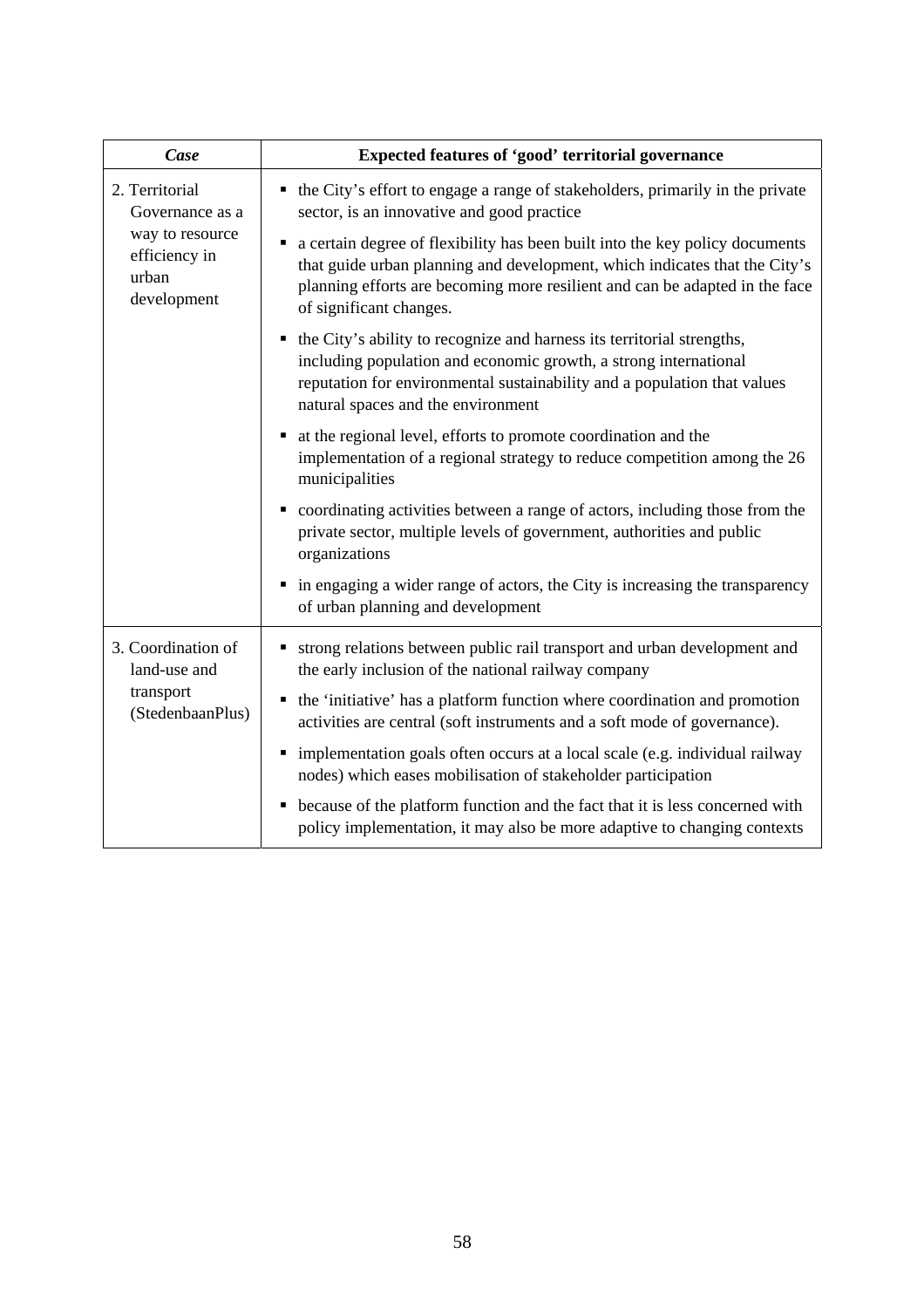| Case                                                                                                                         | Expected features of 'good' territorial governance                                                                                                                                                                                                           |  |  |  |  |  |
|------------------------------------------------------------------------------------------------------------------------------|--------------------------------------------------------------------------------------------------------------------------------------------------------------------------------------------------------------------------------------------------------------|--|--|--|--|--|
| 4. Cross-border                                                                                                              | a long history and tradition in collaboration                                                                                                                                                                                                                |  |  |  |  |  |
| cooperation Rhine<br><b>Basin</b>                                                                                            | a clear territorial, legal and administrative framework, that on the<br>one hand allows to formulate general targets on a cross border level<br>and on the other hand provides enough flexibility for actions on the<br>local level to achieve these targets |  |  |  |  |  |
|                                                                                                                              | the urgency of collaboration, created by an external pressure, in the<br>case at hand the increasing danger of flooding                                                                                                                                      |  |  |  |  |  |
|                                                                                                                              | the similarity of the actors involved on both sides, mostly<br>government organisations, which made it easy to find the fitting<br>counterpart                                                                                                               |  |  |  |  |  |
|                                                                                                                              | the Dutch-German working group on high water aims to integrate<br>п<br>relevant policy sectors, manages to co-ordinate the actions in the<br>multi-level interplay and addresses by its focus on the regional scale<br>on place based characteristics        |  |  |  |  |  |
| 5. Target-based Tripartite<br>Agreement between the<br>European Commission,<br>the Italian Government<br>and Lombardy Region | the central government's political support throughout the initial and<br>decision-making phases                                                                                                                                                              |  |  |  |  |  |
| 6. Innovative economic                                                                                                       | ability to face 'accidents' or 'contingencies'                                                                                                                                                                                                               |  |  |  |  |  |
| development strategies<br>in Saint-Étienne within                                                                            | previous experiences that built up a collaborative capacity building                                                                                                                                                                                         |  |  |  |  |  |
| the South Loire SCOT<br>framework                                                                                            | clear objectives on which it has been possible to build a shared<br>٠<br>consensus at first, and then a shared strategy                                                                                                                                      |  |  |  |  |  |
| 7. Greater Manchester City<br>Region Governance                                                                              | process of collaboration, which has culminated in the formation of a<br>inter-municipal authority, has enabled the parties to develop<br>strategic capacities at the metropolitan scale                                                                      |  |  |  |  |  |
|                                                                                                                              | working together across geographical boundaries, different policy<br>sectors, and across the public and private sectors enables the city-<br>region to be adaptive to major political and economic changes in<br>addressing the problems of its territory    |  |  |  |  |  |
|                                                                                                                              | ability to attract new powers from the central government through<br>the City Deal, and to extend collaboration with the private sector<br>through the Local Enterprise Partnership                                                                          |  |  |  |  |  |
|                                                                                                                              | concentration of powers in the inter-municipal authority has<br>strengthened the city-region's authorities' effectiveness and<br>efficiency in dealing with economic development, regeneration, and<br>transport, as well as a host of other policy areas    |  |  |  |  |  |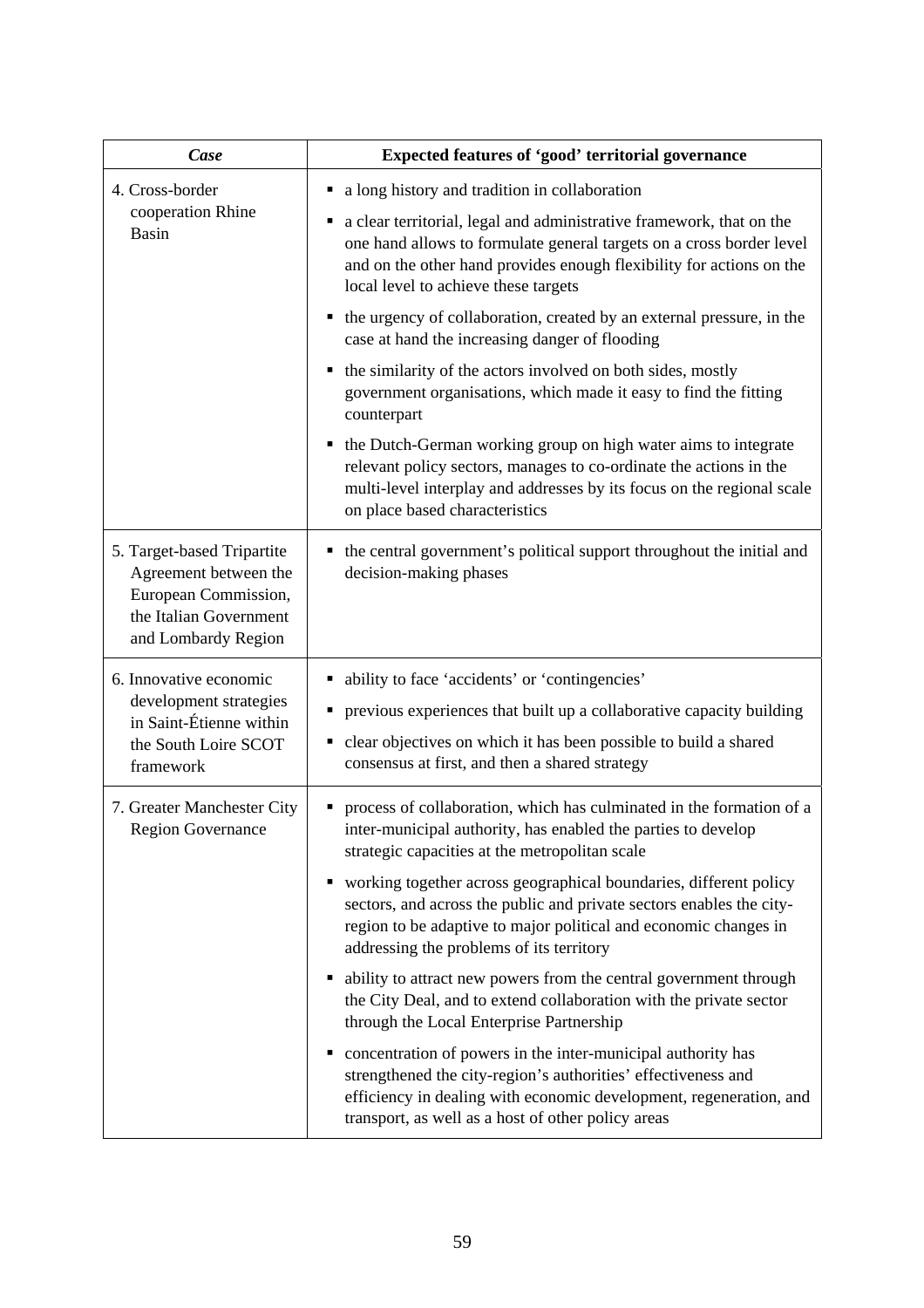| Case                                                                                                                                            | Expected features of 'good' territorial governance                                                                                                                                                                                                                                                                                                                                                                                                                                                                                                                                                                                                                                                                                                                                                                        |  |  |  |  |
|-------------------------------------------------------------------------------------------------------------------------------------------------|---------------------------------------------------------------------------------------------------------------------------------------------------------------------------------------------------------------------------------------------------------------------------------------------------------------------------------------------------------------------------------------------------------------------------------------------------------------------------------------------------------------------------------------------------------------------------------------------------------------------------------------------------------------------------------------------------------------------------------------------------------------------------------------------------------------------------|--|--|--|--|
| 8. North Shields Fish<br>Quay: Neighbourhood<br>Planning in the UK                                                                              | • the mobilisation of stakeholders at the local level and their<br>engagement at the neighbourhood level for spatial planning.                                                                                                                                                                                                                                                                                                                                                                                                                                                                                                                                                                                                                                                                                            |  |  |  |  |
| 9. Management of<br><b>Structural Funds in</b><br><b>Central and Eastern</b><br>European countries                                              | • the centralised Structural Funds managing system may increase the<br>efficiency of co-ordination of the implementation of Operational<br>Programmes and improve transparency                                                                                                                                                                                                                                                                                                                                                                                                                                                                                                                                                                                                                                            |  |  |  |  |
| 10. European Capital of<br>Culture, Pécs, 2010                                                                                                  | • bottom up approach in the phase of initiation and preparation<br>• involvement of the creative class in shaping of the vision of the city<br>the ambition to bridge the cultural programming with economic and<br>п<br>urban development elements<br>outsourcing the management of the project together with some<br>п<br>partnership in the monitoring of the process<br>• since the 'project' required horizontal governance elements, it<br>contributed to the emergence of a local intelligence group for shaping<br>long term vision for the whole city (to use local creativity, to learn<br>cooperation, to create innovative institutional solutions etc.)                                                                                                                                                      |  |  |  |  |
| 11. Formulation and<br>implementation of<br>spatial planning<br>strategies and regional<br>development policies<br>in Ljubljana Urban<br>Region | long history and tradition of cooperation between sectors and<br>٠<br>institutions in the process of spatial planning, development and<br>management<br>the 'non-administrative NUTS 3 regions concept' helps to integrate<br>$\blacksquare$<br>relevant policy sectors, helps to co-ordinate the actions in the<br>multilevel interplay and addresses the place based characteristics<br>the formulation and implementation of a regional development<br>п<br>programme has been possible due to a well-established procedure<br>already tested in other regional/local context in EU countries<br>previous experiences played an important role in terms of<br>п<br>collaborative capacity building.<br>clear objectives on which it has been possible to build a shared<br>п<br>consensus and later on shared strategy |  |  |  |  |
| 12. Governance of<br>natural areas in the<br>Alpine Adriatic area                                                                               | cross-sectoral integration was much more obvious when biodiversity<br>policy was not yet formulated as a separate policy area<br>involving all relevant stakeholders from the earliest stages of the<br>٠<br>designation process and in the management of protected natural areas<br>seems to be very important in terms of 'adaptiveness' to changing<br>contexts as well as regarding a common understanding of problems<br>and solutions in complex transnational administrative settings                                                                                                                                                                                                                                                                                                                              |  |  |  |  |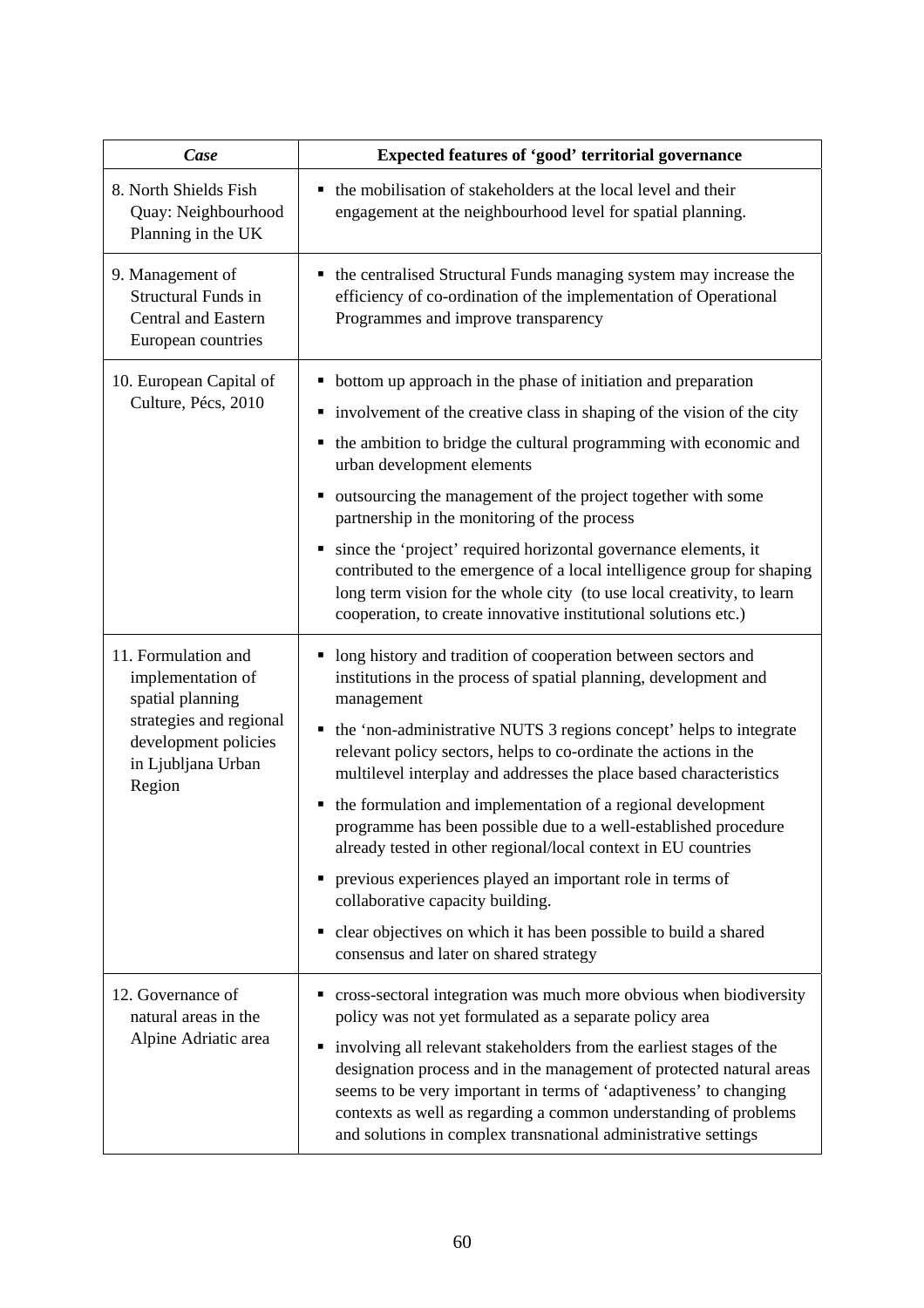# **4.5 Next steps**

In the second phase of the case study research, we will empirically 'test' our further operationalisation of 'good' territorial governance in accordance with the case study protocol (see chapter 3.3). This will involve a certain amount of 'pattern matching' to see to what extent the cases actually follow the theoretically-derived hypotheses and indicators of 'good' territorial governance, or alternatively illuminate gaps and inconsistencies. The second phase will also probe more deeply into more analytical questions informed by the 'five dimensions' of territorial governance. These include questions such as how the barriers to cross-sectoral integrations are being overcome, how gaps in multi-level coordination are being addressed, and how stakeholders are mobilised and how their input is used in decision-taking?

A significant focus will also be put on how territorial governance is adaptive to changing contexts by looking at how institutions respond to external and internal stimuli, and how actors learn from one another and how this learning is institutionalised. To ensure topicality of the cases, we will also examine the extent to which institutions are able to adapt to more recent changes. These changes include the financial crisis, administrative reforms, major changes in planning systems or the impacts of climate change. In turn the results of the second phase will be used to generate a number of generalisable and transferable features of good territorial governance practices. For the selection of such features, the idea is to use the straightforward approach, as suggested in figure 4.1, to take the step from territorial governance principles to territorial governance features. This is due to the fact that the latter include practical characteristics of the principles in real cases and thus help to define what features are 'good' territorial governance (*and what not*). They therefore constitute positive examples that can be further assessed in terms of their transferability (see chapter 5).



*Figure 4.1: Matrix for the selection of 'good' territorial governance features*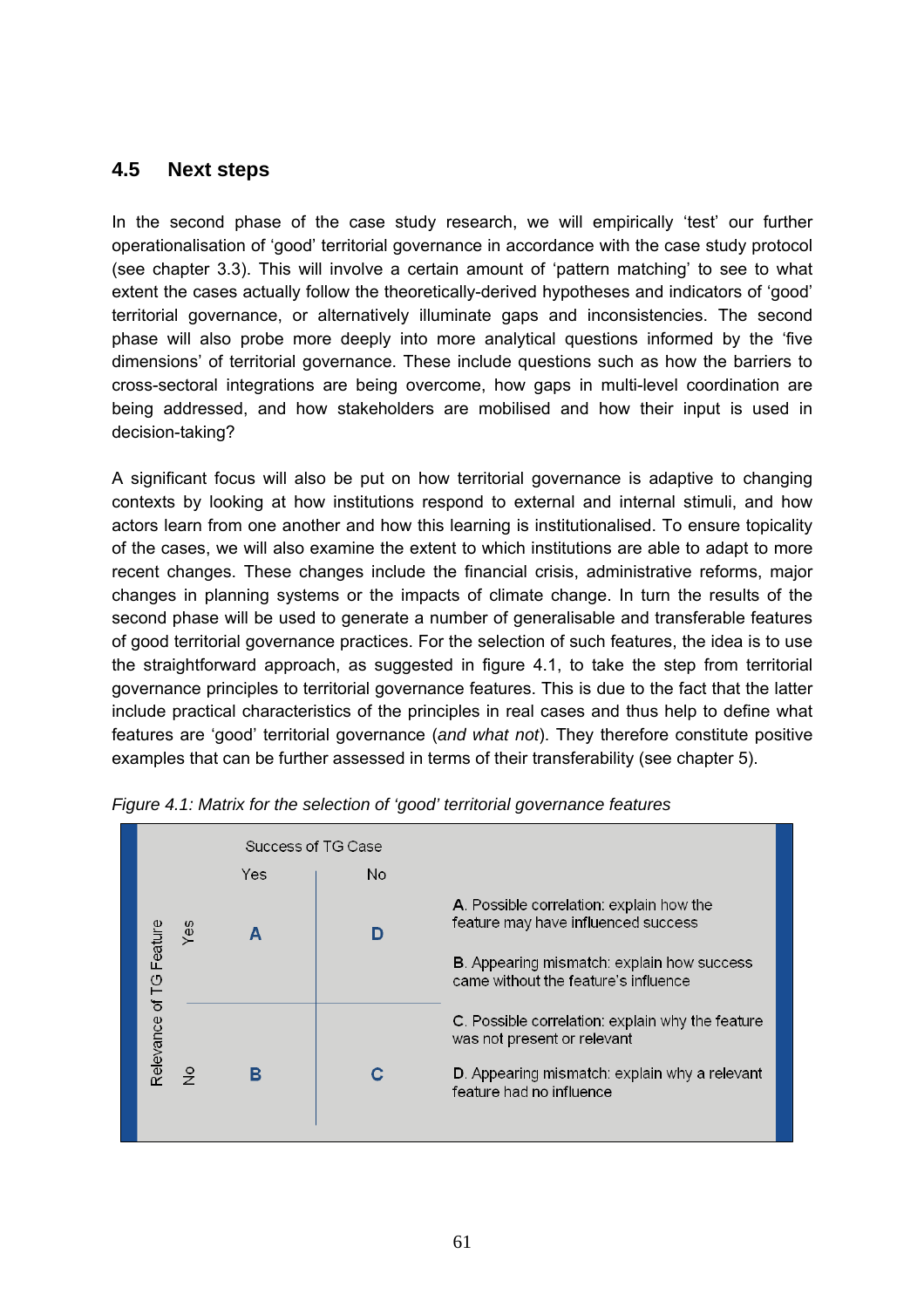# **5. Transferring and disseminating good Territorial Governance**

As argued extensively in the Inception Report (particularly, chapter 6), the 'transferability of good territorial governance practices' (WP 2.4) is a purpose characterized by a high degree of complexity, difficulty and risk of failure. Reasons, in brief, are summed up as follows:

- The questionability of 'reproductive' assumptions behind the rhetoric of 'best practices transferability', specially where this concerns diversified institutional contexts (James & Lodge, 2003; Vettoretto, 2009; Stead, 2012);
- A lack of universal models for policy transfer, verified and tested, because of the significant number of variables at stake (see table 5.1);
- The nature of territorial governance, which is not a 'policy' per se, rather the result of a complex process integrating several policies (Inception Report, chapter 3 and 4);
- The infinite variety of practices, as outcomes of unpredictable combinations of joint rationalities (March & Olsen, 1979; Schön, 1983), particularly where these concern the use or transformation of a 'place', which "*is always a site of negotiated meaning*" (Hillier, 2005: 272).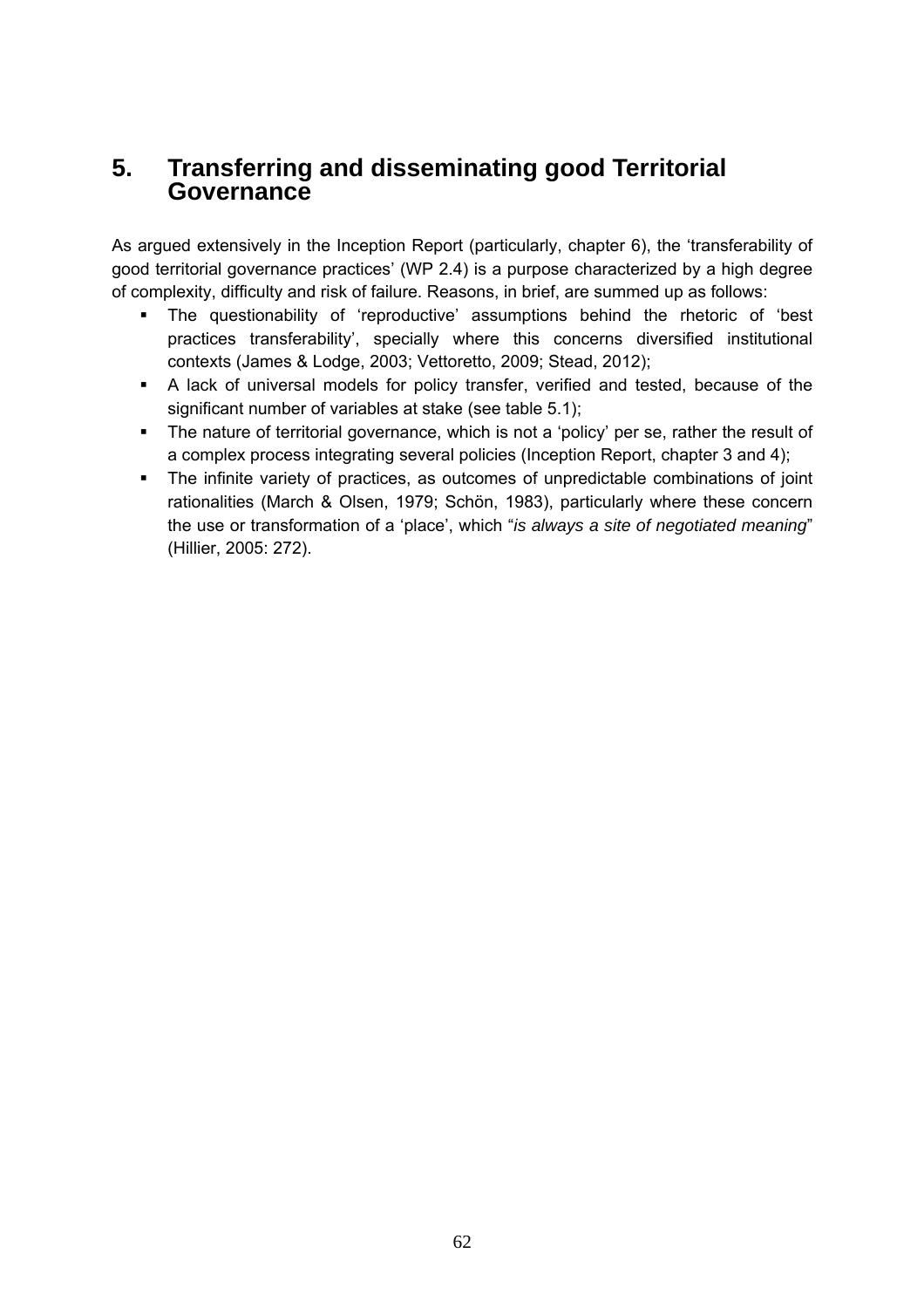| Voluntary                     | Why Transfer?<br>Continuum<br>Want To Have To<br>Mixtures             | Coercive                            | Who<br>Is<br>Involved in<br>Transfer?                                                        | What<br>Is<br>Transferred?                        | Past     | From Where<br>Within-a<br>Nation | Cross-<br>National                                 | of<br>Transfer          | on<br>Transfer                                                                        | How To<br>Degrees Constraints Demonstrate<br>Policy<br>Transfer | How<br>Transfer<br>leads to<br>Policy<br>Failure |
|-------------------------------|-----------------------------------------------------------------------|-------------------------------------|----------------------------------------------------------------------------------------------|---------------------------------------------------|----------|----------------------------------|----------------------------------------------------|-------------------------|---------------------------------------------------------------------------------------|-----------------------------------------------------------------|--------------------------------------------------|
| Lesson<br>Drawing<br>(Perfect | Lesson<br>Drawing<br>(Bounded<br>Rationality) Rationality)            | Direct<br>Imposition                | Elected<br>Officials                                                                         | Policies<br>(Goals)<br>(content)<br>(instruments) | Internal | State                            | International Copying<br>Governments Organizations |                         | Policy<br>Complexity<br>(Newspaper)<br>(Magazine)<br>(TV)<br>(Radio)                  | Media                                                           | Uniformed<br>Transfer                            |
|                               | International<br>Pressures                                            |                                     | Bureaucrats<br>Civil Servants                                                                | Programs                                          | Global   | City<br>Governments              | Regional<br>State<br>Local<br>Governments          |                         | Emulation Past Policies Reports                                                       |                                                                 | Incomplete<br>Transfer                           |
|                               | (Image)<br>(Consensus)<br>(Perceptions)                               |                                     |                                                                                              |                                                   |          |                                  |                                                    |                         |                                                                                       | (Commissioned)<br>(uncommissioned)                              |                                                  |
|                               | Externalities                                                         | Pressure<br>Groups                  | Institutions                                                                                 |                                                   |          | Local<br>Authorities             |                                                    | Mixtures                | Structural<br>Institutional                                                           | Conferences                                                     | Inappropriate<br>Transfer                        |
|                               | Conditionality Political                                              | Parties                             | Ideologies                                                                                   |                                                   |          |                                  |                                                    | Inspiration Feasibility |                                                                                       | Meetings/<br><b>Visits</b>                                      |                                                  |
|                               | (Loans)<br>(Conditions<br>Attached to<br><b>Business</b><br>Activity) |                                     |                                                                                              |                                                   |          |                                  |                                                    |                         | (Ideology)<br>(cultural<br>proximity)<br>(technology)<br>(economic)<br>(bureaucratic) |                                                                 |                                                  |
|                               | Obligations                                                           | Policy<br>Entrepreneurs/<br>Experts | Attitudes/<br>Cultural Values                                                                |                                                   |          |                                  |                                                    |                         | Language                                                                              | Statements<br>(written)<br>(verbal)                             |                                                  |
|                               |                                                                       |                                     | Consultants<br>Think Tanks<br>Transnational<br>Corporations<br>Supranational<br>Institutions | Negative<br>Lessons                               |          |                                  | Past Relations                                     |                         |                                                                                       |                                                                 |                                                  |

# *Table 5.1: A policy transfer framework (Dolowitz & Marsh, 2000)*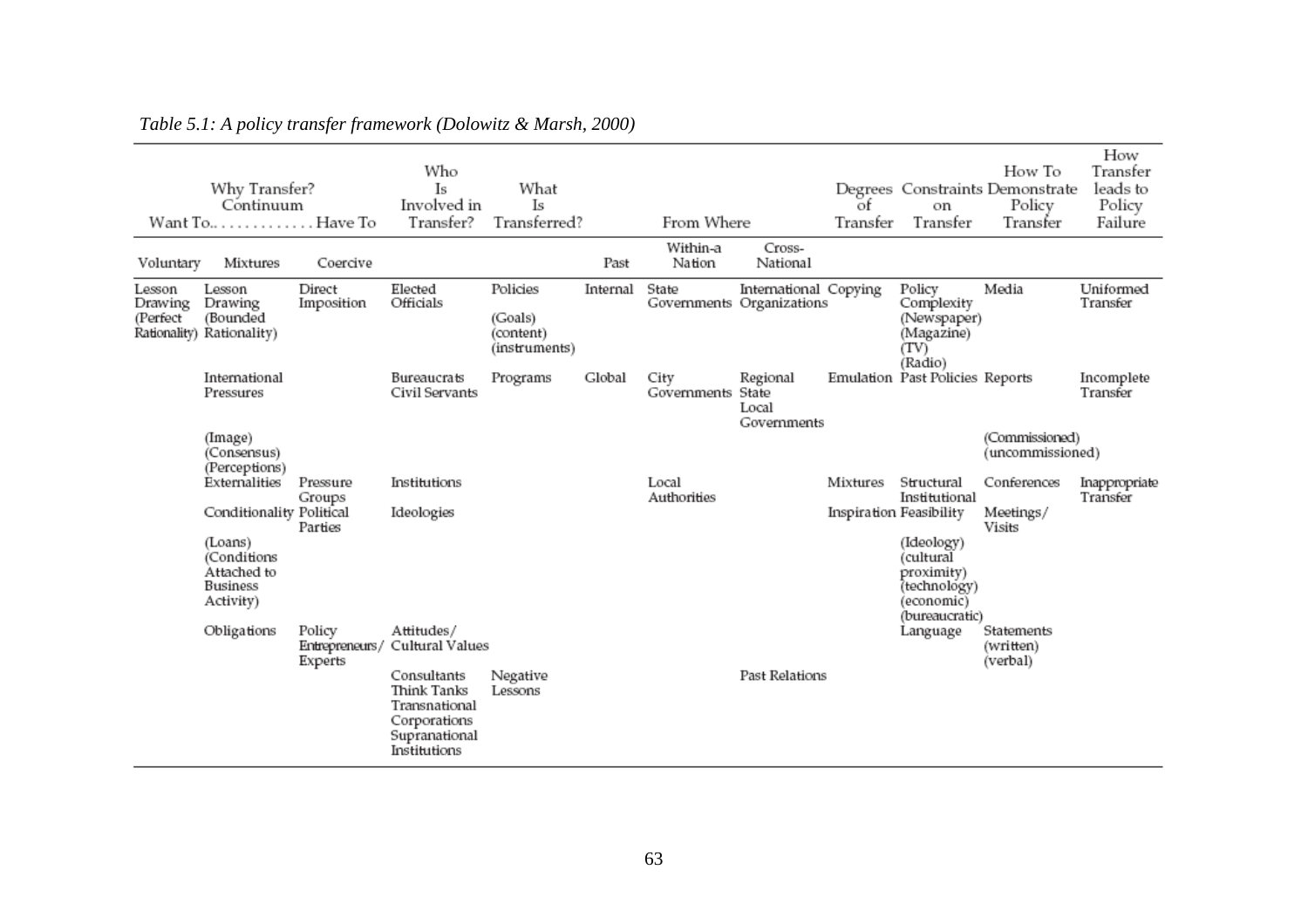The abovementioned difficulties are further increased in the present research project by the restricted base for analysis – 12 case studies in the whole European context – a limitation which is of course due to the available resources.

In this light, this chapter shall first and foremost frame the institutional context for policy transfer in the domain of territorial governance in Europe, with the purpose of reducing conceptual complexity as far as possible (see chapter 5.1). This leads to the identification of three possible modes for transferring 'features of good territorial governance' in the EU. These modes are structural, instrumental and dialogic, which are then described and characterised in accordance with current theoretical findings about policy transfer (see chapter 5.2). A preliminary outline of the 'Handbook on Territorial Governance' is consequently proposed (see chapter 5.3), as well as a short update of research steps envisaged in order to perform this aim (see chapter 5.4).

# **5.1 The context for transferring good territorial governance**

Types and typologies of territorial governance, as well as the complexity of factors inherent to their definitions (see chapter 2), are witness to the 'institutional nature' of this subject. Building on a proficient debate regarding (the design of) institutions in/for spatial planning (Bolan, 1991; Alexander, 1995; Healey, 1999, 2006; Gualini, 2001; Cars et al., 2002; Beauregard, 2005; Moulaert 2005, Hohn & Neuer, 2006; Verma, 2007), territorial governance as an institutional phenomenon can be therefore described as the end-product of a creative selection process of trial and error. It is based on "(i) the generation of variety (in particular, a variety of practices and rules); (ii) competition and reduction of the variety (of rules) via selection; (iii) propagation and some persistence of the solution (the system of rules) selected" (Moroni, 2010: 279). Practices, in particular, are a permanent source and outcome of this continuous cyclical process because "the raw material on which institutional evolution acts is supplied by human trial and error, by intentional agents trying to deal with problems" (ibid.: 280).

These inputs have been recently applied for the purpose of conceptualisation in comparative analysis. This led to the visualization of the four analytical dimensions, namely practices, discourse, structure and tools in a diagram (see Figure 5.1). In brief, the diagram describes the evolutionary operation of territorial governance in any institutional context as occurring through cyclical processes connecting the 'government system' with the 'land use system'. This occurs through stages of social experience, political sharing and institutional codification, in which the aforementioned dimensions are variously interactive. The 'evolutionary mainstream' of territorial governance, based on cyclic phases of policy formulation, policy implementation, policy assessment and possible legal achievement, is therefore intertwined with further intra- and extra- 'contextual relations', the influence of which is equally important.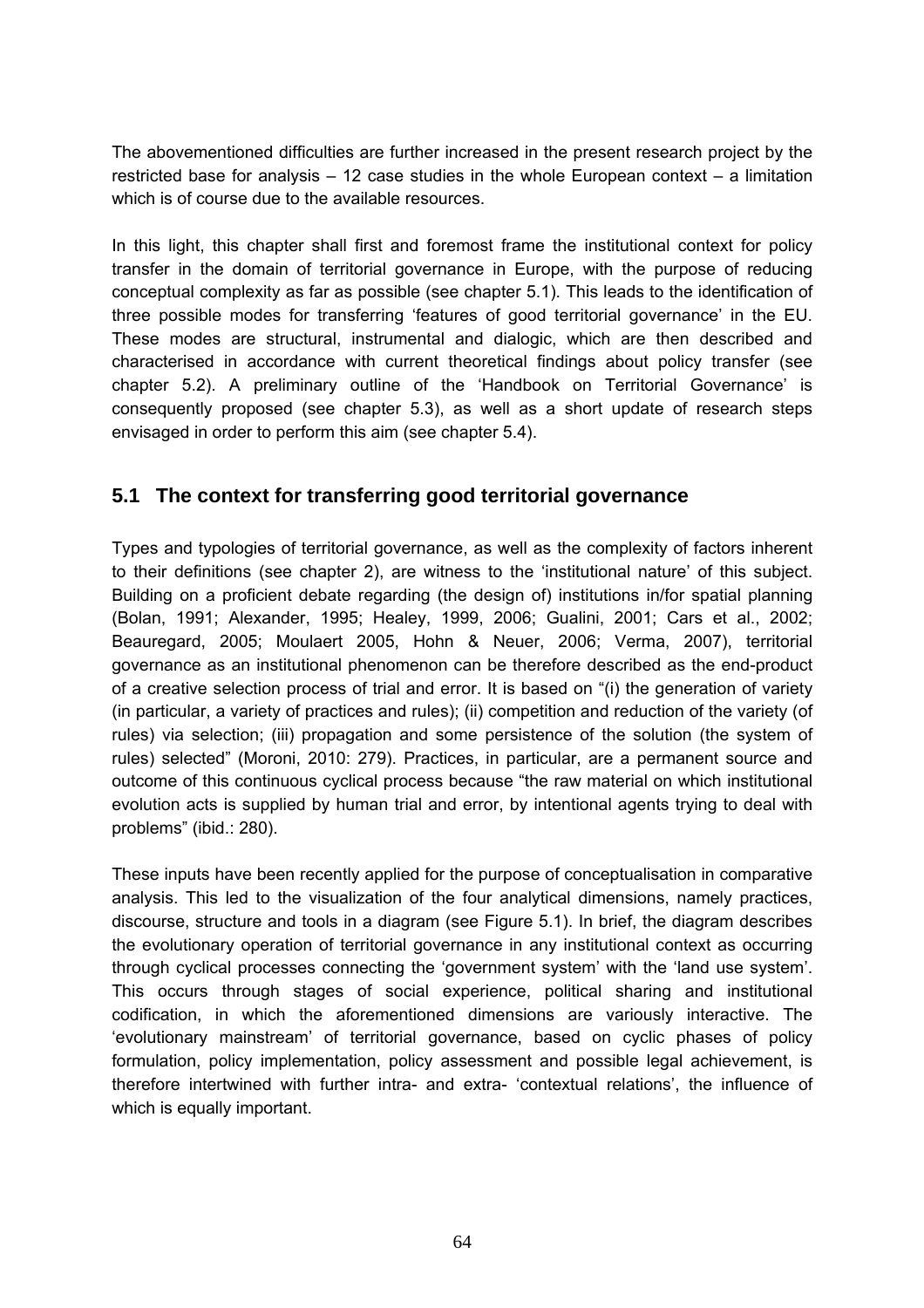

*Figure 5.1: Evolutionary pattern of territorial governance (adaptation on: Janin Rivolin, 2012)* 

Apart from the crucial role of practices (p), as the primary source and outcome of the process, discourse (d) refers to the complex activity of epistemic communities (Haas 1992) and policy networks (Rhodes 1997) in reducing the variety of solutions by the prevalence of certain 'hegemonic concepts' (Adams et al., 2010; Servillo, 2010). Their codification is usually necessary in the diffusion and persistence of the solution (the system of rules), modifying the structure (s) that makes up the overall set of constitutional and legal provisions allowing and ruling the operation of territorial governance. A sort of 'descending phase' in the cycle continues from here, as the systematic application of established tools (t) becomes the (new) operational driver for practices. These tools not only various types of spatial policies, plans, programmes and projects (as addressed by ESPON TANGO working definition of territorial governance), but all sorts of control devices, monitoring and evaluation procedures, forms of economic incentive etc.

Needless to say, the diagram should not address detailed outcomes of the territorial governance operations as the result of an infinite variety of factors, circumstances and individual behaviours. More simply, it proposes a consistent analytical approach to discuss territorial governance as an institutional phenomenon, therefore intrinsically subject to permanent social evolution. Different from 'nomic explanations' (more common in physics and good for explaining both general and particular cases), 'evolutionary explanations' are more effective for understanding 'the principle', rather than 'the detail' (Bird, 1998).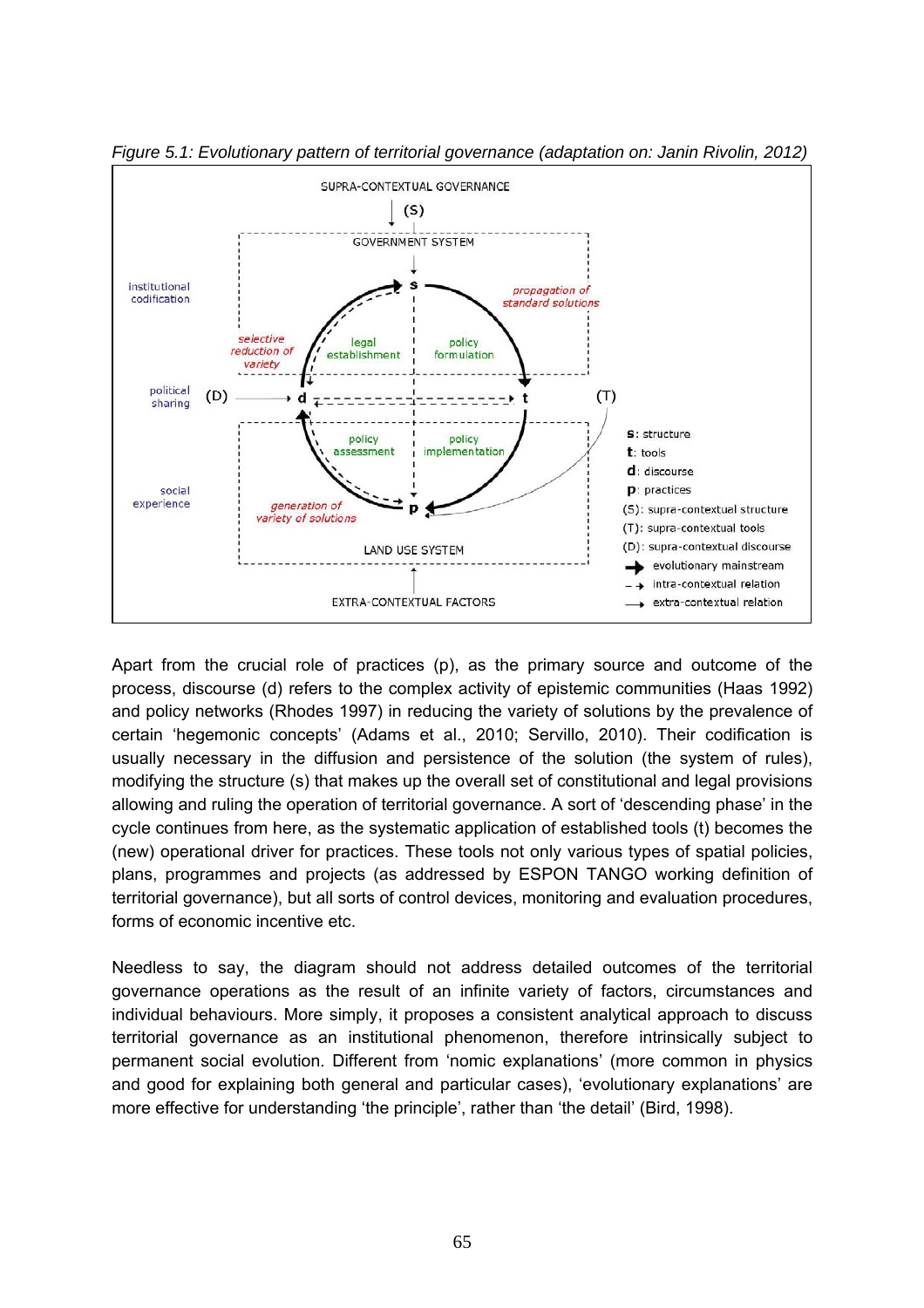A tentative application of the above analytical model in the wider context of EU territorial governance (see figure 5.2) has led to further interesting findings. Specifically, the application served to cast some light on the process of 'Europeanization' (Knill & Lehmkuhl, 1999; Olsen, 2002; Radaelli, 2004; Lenschow, 2006), in particular regarding territorial governance (Dühr et al., 2007; Böhme & Waterhout, 2008). In doing so, it represents a rather systematic approach combining five simultaneous modes of influence between the EU and the domestic institutional contexts according to different types of conditionality and rationality (namely:  $S \to s$ ,  $T \to p$ ,  $D \to d$ ,  $d \to D$  and  $p \to D$ , and respective influences of second level).



*Figure 5.2: Evolutionary pattern of EU territorial governance (adaptation on: Cotella & Janin* 

Although the mechanisms and practices that bring about what can be termed the 'Europeanization' of territorial governance are not addressed in this research project, its connections with the processes of policy transfer are rather clear (Radaelli, 2000; Wishlade et al., 2003; Conde Martínez, 2005; Holzinger & Knill, 2005). Namely, they are both framed by two interrelated and shared activities: one based on a selective (and thus voluntary) recognition of common problems and possible solutions. This is usually known as 'lesson drawing' (Rose, 1991, 1993); and another based on the more or less coercive transfer of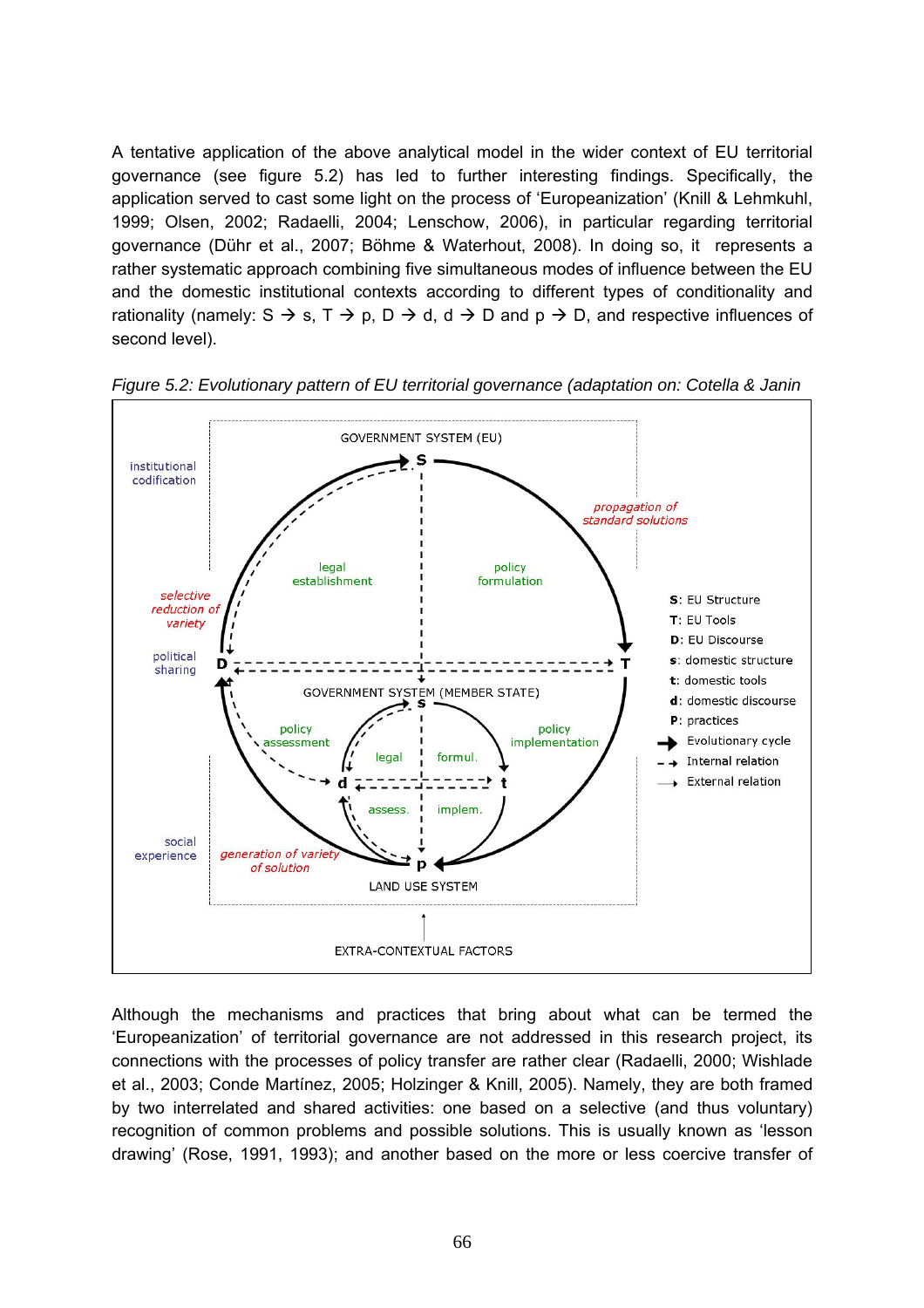rules, methods and ideas from one place or institutional context to others (Dolowitz & Marsh, 1996, 2000).

Therefore, the proposed analytical model may be of some value in conceptually framing the main opportunities for transferring 'good practices' in the domain of EU territorial governance. Basically, the hypothesis addressed here is that the EU territorial governance context may offer a wider range of opportunities for policy transfer with respect to 'multinational' contexts in a general sense. In more explicit words, problems of policy transfer in the case of EU territorial governance concern the institutional context in which "*the apparatus of policy diffusion and development has transnationalised in such a profound and irreversible way as to render anachronistic the notion of independent, 'domestic' decisionmaking*" (Peck, 2011: 774). If so, the proposed model is helpful in conceptualising possible paths that policy transfers can be expected to take from a 'good practice' (p1, in a certain domestic context) to other territories that could apply them (p2/n, in different domestic contexts), with an increased awareness of how to perform the final aims of present research.

If we also assume that a typology of territorial governance across Europe (see chapter 2) is useful to distinguish the main characters of various domestic contexts, and that principles of 'good' territorial governance (see chapter 3) are helpful in identifying relevant 'features' emerging from case studies (see chapter 4). The proposed model can indicate which modes of policy transfer should be addressed in principle for operational purposes

The identification of these modes is based on the assumption that this ESPON project plays an active role in the discourse about the formation of EU Territorial Governance (see Figure 5.2). Namely our research is engaged in a 'policy assessment' activity that is focused on a number of original practices (p1, i.e. the case studies) to identify their 'good' features and profitable ways to transfer them in other practices to different domestic contexts (p2/n), within the EU context.

The possible modes for transfer, however, will be addressed in the following section, in accordance with the evolutionary pattern of EU territorial governance and in the light of current theoretical findings about policy transfer.

# **5.2 Three modes to transfer good territorial governance**

A **structural mode** to transfer good territorial governance in the EU context ('A' in Figure 5.3) is addressed to the EU Structure (S), as the target dimension (see Table 5.2). This concerns the opportunity to translate features of good territorial governance, retrieved from the assessment of case studies (p1), as different kinds of components (e.g. principles, rules; see: OECD, 2001) that could be institutionally codified at the EU level. Multiple territories that could benefit (p2/n) in for the most part domestic contexts would be reached this way. This would be achieved through a relatively long but 'enveloping' process of policy transfer,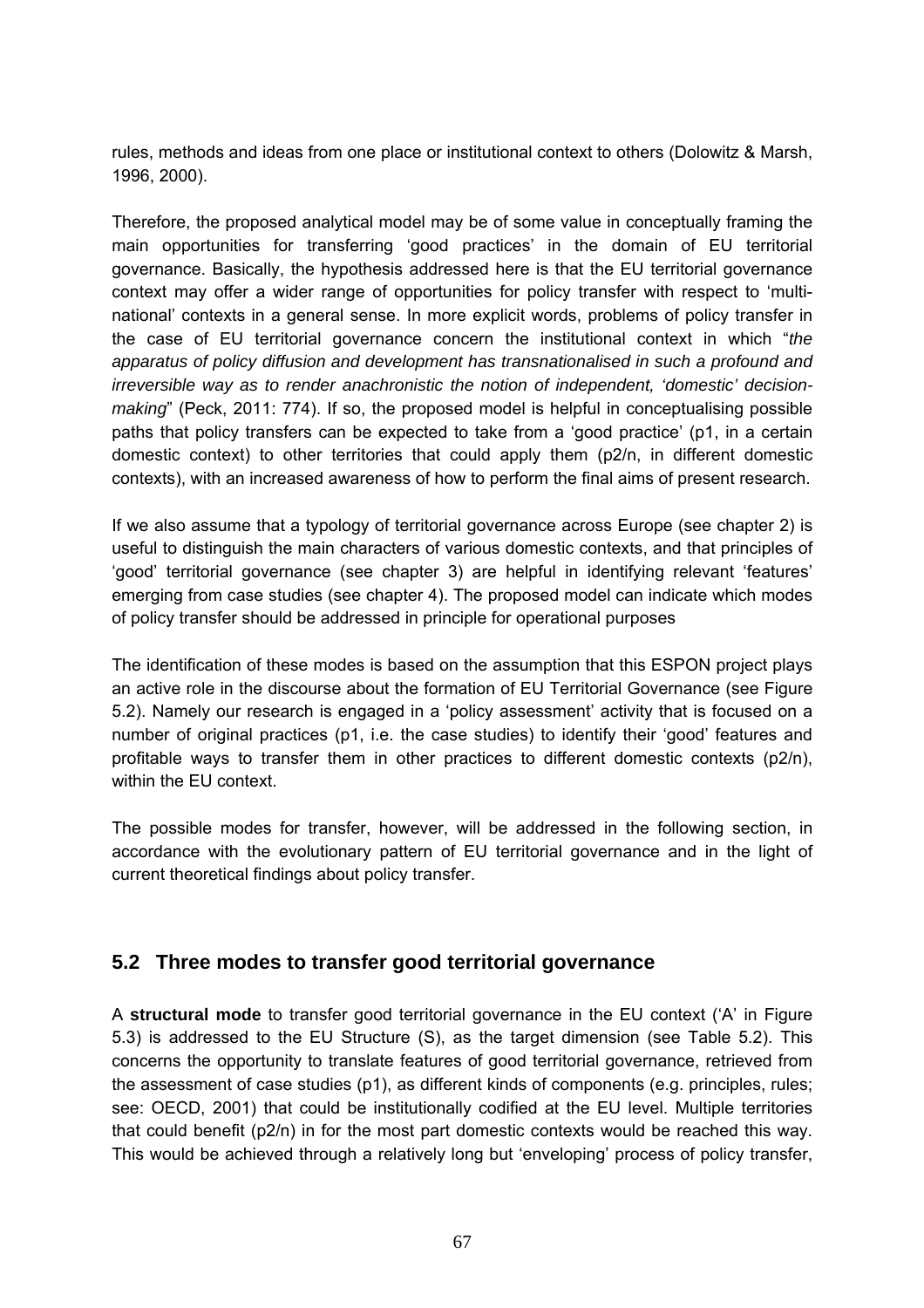regarding an influence in terms of legal conditionality filtered by domestic structures (s) and possibly in terms of incentives led by a consequent adjustment of EU Tools (T). A clear example of the structural mode in operation is the widespread and increasing adoption of the principle of 'sustainable development' in territorial governance practices in Europe after its discursive acknowledgment (following the policy assessment made by the UN Brundtland Report in 1987) in the last 20 years. In particular, this led to the establishment of a series of directives at the EU Structure level (e.g. 'Habitat' 92/43/CE, establishing the 'Nature 2000' network, 'SEA' 2001/42/CE etc.), that have progressively transferred this principle both in domestic contexts (via their respective structures) and in EU Tools (e.g. Structural Funds programmes, Agenda 21 etc.), with consequent widespread influence on domestic practices.

An **instrumental mode** to transfer good territorial governance in the EU context (B in Figure 5.3) is addressed directly to the EU Tools (T) as the target dimension (see table 5.2). This concerns the opportunity to translate the features of good territorial governance, retrieved from the case studies (p1), in different kinds of components (e.g. methods, techniques). These can be extended to operational policy programmes triggered on the EU level. Multiple territories that could benefit (p2/n) in for the most part domestic contexts would be reached this way, through a rather fast and 'direct' process of policy transfer, with an influence in terms of financial conditionality immediately addressed to potential borrowers. One example the instrumental mode in operation is the EU establishment of 'Territorial Employment Pacts' in 1997. This pact was based on the Italian method of 'Territorial Pacts' (Law 662/1996) that was built on area-based spending programmes' practices during the early 1990s as a new means for the development of Mezzogiorno. This led to an immediate launch of 89 pilot actions in several EU countries, and later to a transfer of the approach into the mainstream of the Structural Funds in the 2000-2006 period, with major influence on domestic practices in all EU countries.

A **dialogic mode** to transfer good territorial governance in the EU context (C in figure 5.3) addresses various domestic discourses (d) as the target dimension (see table 5.2). This concerns the opportunity to translate features of good territorial governance, retrieved from the case studies (p1), in other kinds of components (e.g. ideas, ad hoc solutions) that are suitable to match the potential interest of domestic actors operating in diverse institutional contexts. In this case, potential territories that could benefit are rather specific and concerned by specific for the most part domestic contexts, which may of course be more widely influenced depending on the capacities of domestic discourses. These can be more easily reached in cases where the match between voluntary motivations for change and potential solutions triggers an immediate 'peer to peer' process of policy transfer. These situations are based on the logic of social learning, which may be accompanied and contribute to a wider but slower evolution of the whole domestic context. Examples of the instrumental mode in practice concern a plethora of specific exchanges and mutual learning processes that have emerged from bilateral or multilateral projects in the context of European territorial cooperation programmes (cross-border, transnational, interregional).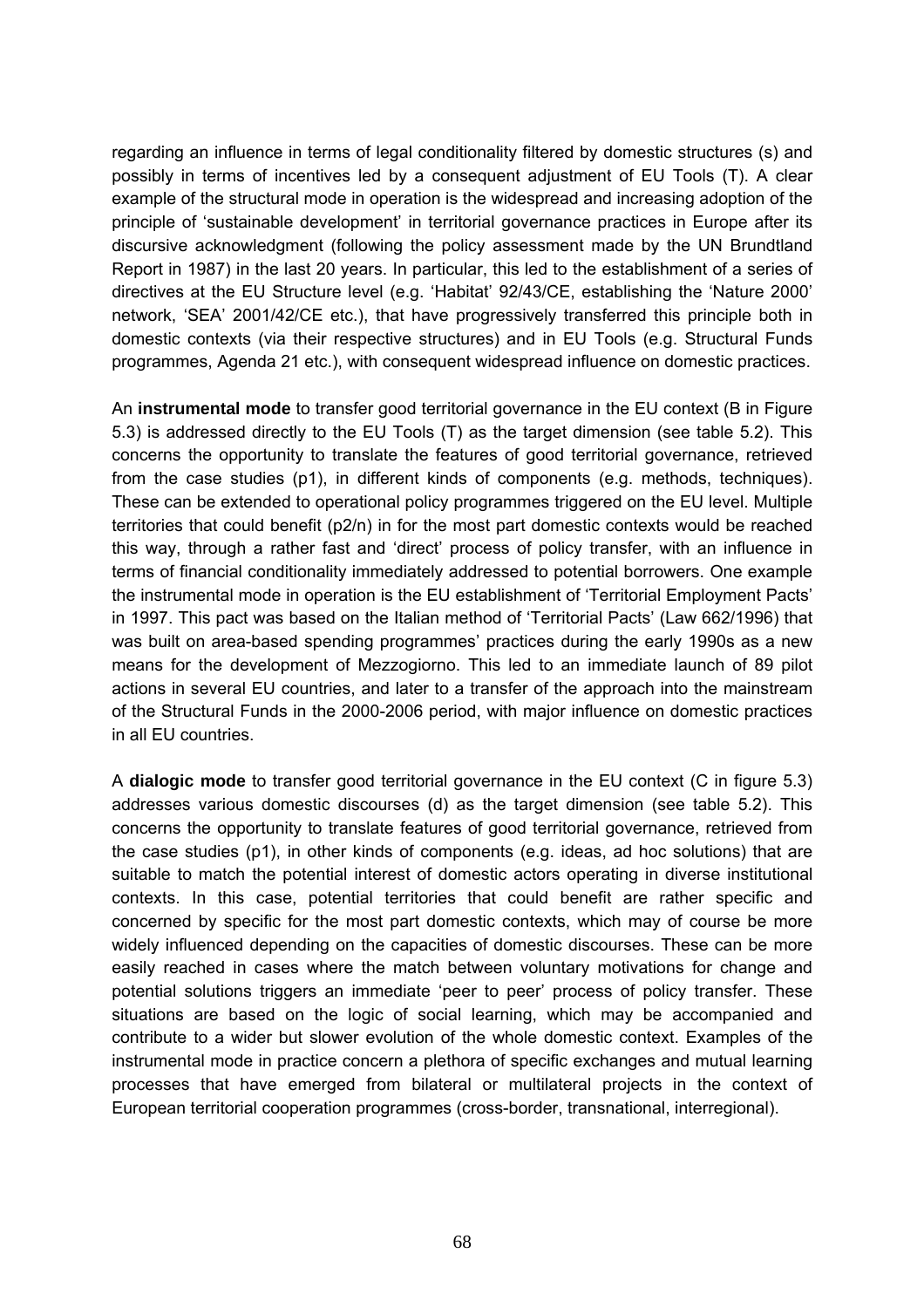

*Figure 5.3: Modes for policy transfer in EU territorial governance*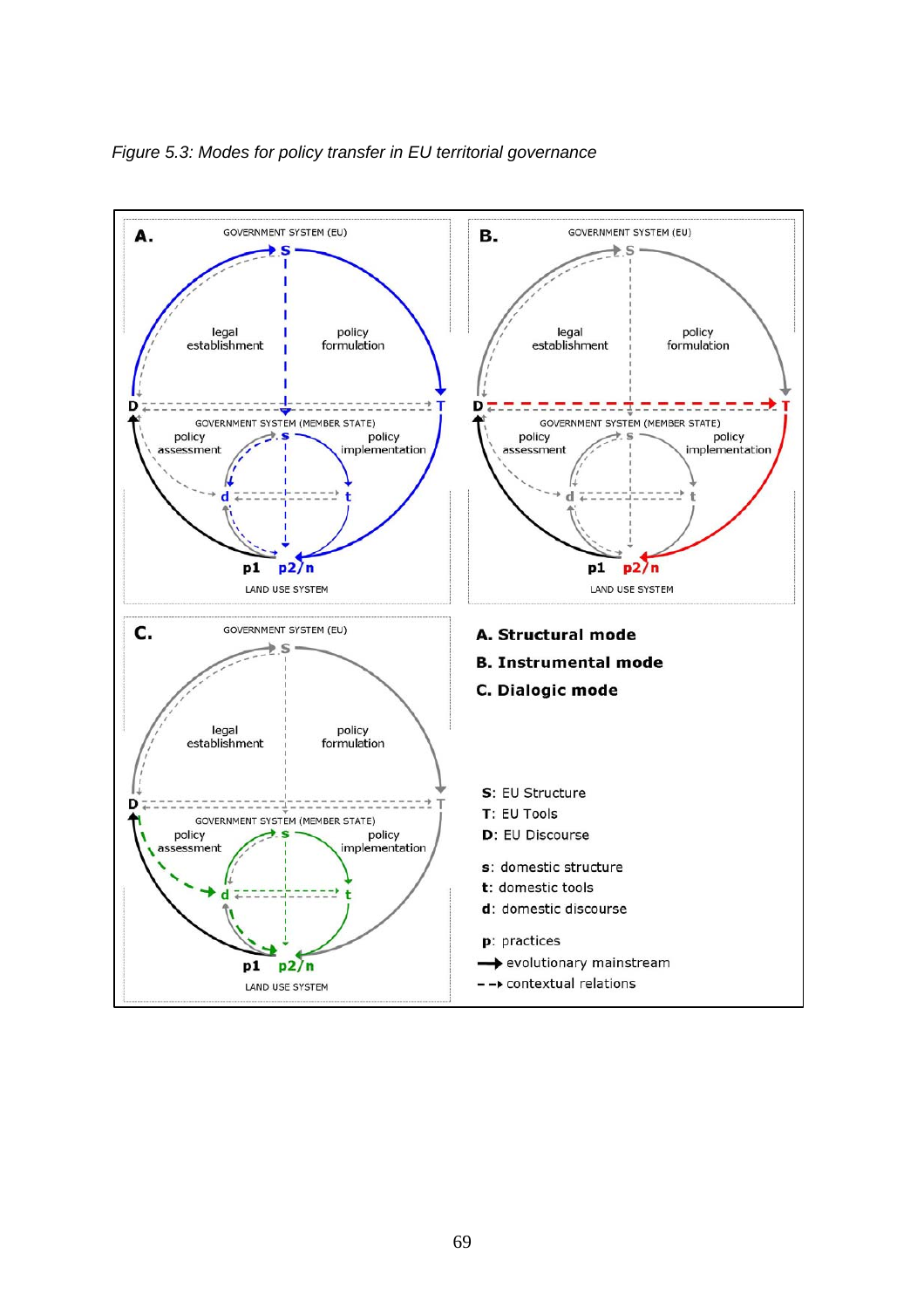| <b>Modes of</b>     | <b>Addressed</b> | <b>Following</b>                   | <b>Advantages</b>       | <b>Disadvantages</b>  | <b>Meaningful</b> |
|---------------------|------------------|------------------------------------|-------------------------|-----------------------|-------------------|
| transfer            | dimension        | paths to reach                     |                         |                       | examples          |
|                     |                  | the borrowers                      |                         |                       |                   |
|                     |                  | (p2/n)                             |                         |                       |                   |
| Structural          | EU               | $T \rightarrow p2/n$               | - 'enveloping'          | - indirect (all paths | Principle of      |
|                     | Structure        | $s \rightarrow p2/n$               | (effective in the long  | are mediated)         | 'sustainable      |
|                     | (S)              | $s \rightarrow t \rightarrow p2/n$ | run)                    | - long time for       | development'      |
|                     |                  | $s \rightarrow d \rightarrow p2/n$ | - multiple influence    | effects               |                   |
|                     |                  |                                    | on borrower             | - very difficult to   |                   |
|                     |                  |                                    | - all domestic          | trigger               |                   |
|                     |                  |                                    | contexts concerned      |                       |                   |
| <i>Instrumental</i> | <b>EU</b> Tools  | p2/n                               | - more direct (no       | - one dimension of    | Territorial       |
|                     | (T)              |                                    | mediation)              | influence             | Employment        |
|                     |                  |                                    | - less time for effects | - rather difficult to | Pacts             |
|                     |                  |                                    | - all domestic          | trigger               |                   |
|                     |                  |                                    | contexts concerned      |                       |                   |
| Dialogic            | domestic         | p2/n                               | - spontaneous trigger   | - single exchange     | Several           |
|                     | discourse        | $t \rightarrow p2/n$               | (voluntary)             | ('peer to peer')      | European          |
|                     | (d)              | $s \rightarrow p/n$                | - immediate effects     | - further widespread  | territorial       |
|                     |                  | $s \rightarrow t \rightarrow p2/n$ | - possible multiple     | not ensured           | cooperation       |
|                     |                  |                                    | influence               | - single domestic     | projects          |
|                     |                  |                                    |                         | contexts concerned    |                   |

*Table 5.2: Modes of policy transfer in EU territorial governance: analytical framework*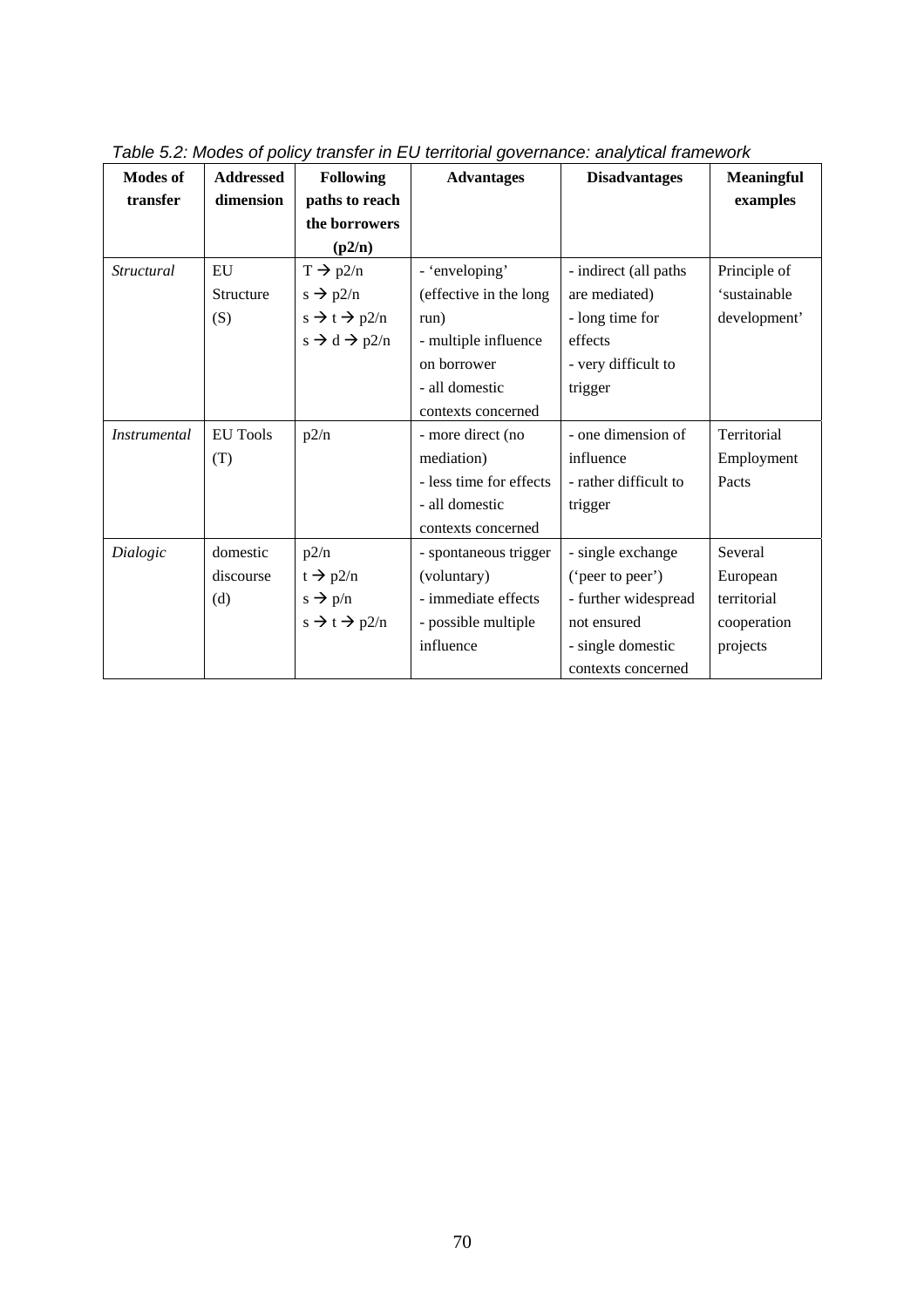| <b>Types of</b><br>exchange | <b>Modes of</b><br>transfer | Main<br>components        | <b>Target</b><br>beneficiaries | Forms of<br>conditionality        | Degree of adaptation<br>(Out)                                                                                                                                   | <b>Adoption</b>                                                                                               | Degree of<br>territorialisation<br>$(\mathbf{In})$                                                                                                                     |
|-----------------------------|-----------------------------|---------------------------|--------------------------------|-----------------------------------|-----------------------------------------------------------------------------------------------------------------------------------------------------------------|---------------------------------------------------------------------------------------------------------------|------------------------------------------------------------------------------------------------------------------------------------------------------------------------|
| Policy<br>transfer          | <i>Structural</i>           | Principles<br>Rules       | Decision-<br>makers            | Formal<br>(e.g. legislation)      | Inspiring principles<br>Institutional / legal /<br>normative frameworks<br>and barriers<br>Philosophies and<br>rationales                                       | Formal shape the<br>policy takes                                                                              | Coherence of the<br>adopted principles /<br>rules with the<br>existing cultural and<br>normative<br>framework, also in<br>terms of potential of<br>effective influence |
|                             | <i>Instrumental</i>         | Methods<br>Techniques     | Policy-<br>makers              | Substantive<br>(e.g. resources)   | Methods and techniques<br>need to be readable in<br>terms of needed<br>resources (human,<br>knowledge, time, funds,<br>facilities), barriers<br>and constraints | Organisational<br>structure of the<br>programme, initiative,<br>action that it is<br>intended to<br>implement | Relevance of the<br>adopted method or<br>technique (i.e.<br>programme,<br>initiative, action)<br>to the context in<br>which it will be<br>implemented                  |
| Lesson<br>drawing           | Dialogic                    | Ideas<br>Ad hoc solutions | Practitioners                  | Cognitive<br>(e.g. demonstration) | Clarity of ideas, self-<br>evident rationale of ad<br>hoc solutions                                                                                             | Procedures, policies,<br>programmes are<br>designed around<br>highly recognizable<br>targets and issues       | Immediate relation<br>between intervention<br>and expected results                                                                                                     |

*Table 5.3: Modes for transfer good territorial governance in Europe: operational framework*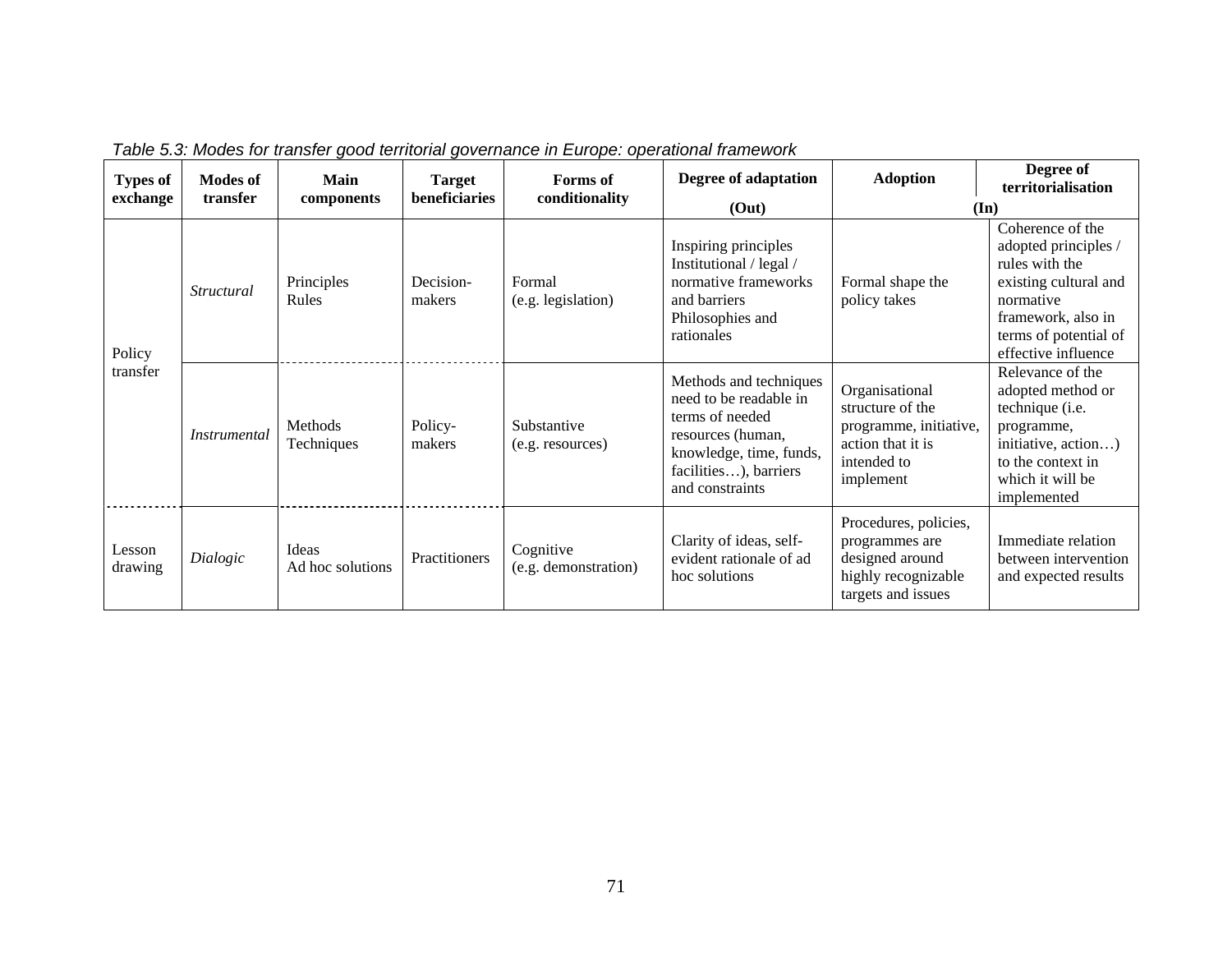In operational terms for this research project (see table 5.3), it is possible to assume that the aforementioned structural and instrumental modes concern (albeit not exclusively; see; Radaelli, 2003) types of 'policy transfer' (Dolowitz & Marsh, 1996, 2000). The dialogic mode is particularly involved in 'lesson drawing' (Rose, 1991, 1993). Previous descriptions are helpful to indicate that, in broad terms; a structural mode of transfer implies the capacity to combine features of good territorial governance into principles and rules that can be addressed to decision-makers. This results from the fact that, in this case, possible effectiveness depends on forms of formal conditionality (e.g. directives or legislations). Conversely, an instrumental mode of transfer requires the opportunity to translate features of good territorial governance in terms of methods and techniques addressed to policy-makers. In this case, the effectiveness of the transfer will depend on forms of substantive conditionality (e.g. incentives for certain aims or procedures etc.). Finally, the dialogic mode of lesson drawing is particularly concerned with the identification of specific features of good territorial governance that may constitute ideas and ad hoc solutions for practitioners involved in multiple domestic contexts. Here, the effectiveness will depend on forms of cognitive conditionality based on evidence case by case.

Taking various critiques and improvements addressed to theories of policy transfer and lesson drawing (Wolman et al. 1994; Wolman & Page, 2002; James & Lodge, 2003; Bulkeley, 2006; Vettoretto, 2009; Peck, 2011; Stead, 2012) into account, the 'filtering out' process of translating and combing various features of good territorial governance from the case studies will imply different degrees of adaptation that are preliminarily drafted in table 5.3.. As a general rule, the better the aspects of territorial governance are are described clearly (see chapter 4.4), the easier it will be to establish what can be filtered out and adapted to a wider diffusion through the proposed modes of transfer.

In a similar way, a 'filtering in' process is related to two intertwined dimensions, which shall not be neglected. Adoption concerns the way in which transferred or learned components give origin to policies/actions according to new contextual forms or shapes. The degree of territorialisation is the relationship between these possible policies/actions and specific place-based issues at stake. As for the structural mode, it will be necessary to verify that a certain principle or rule can be coherent with the borrowing institutional framework. In the instrumental mode, adoption and territorialisation will imply the relevance of method or technique to the borrowing operational context. In relation to the dialogic mode, finally, a visible connection between specific problems and expected solutions should be made available.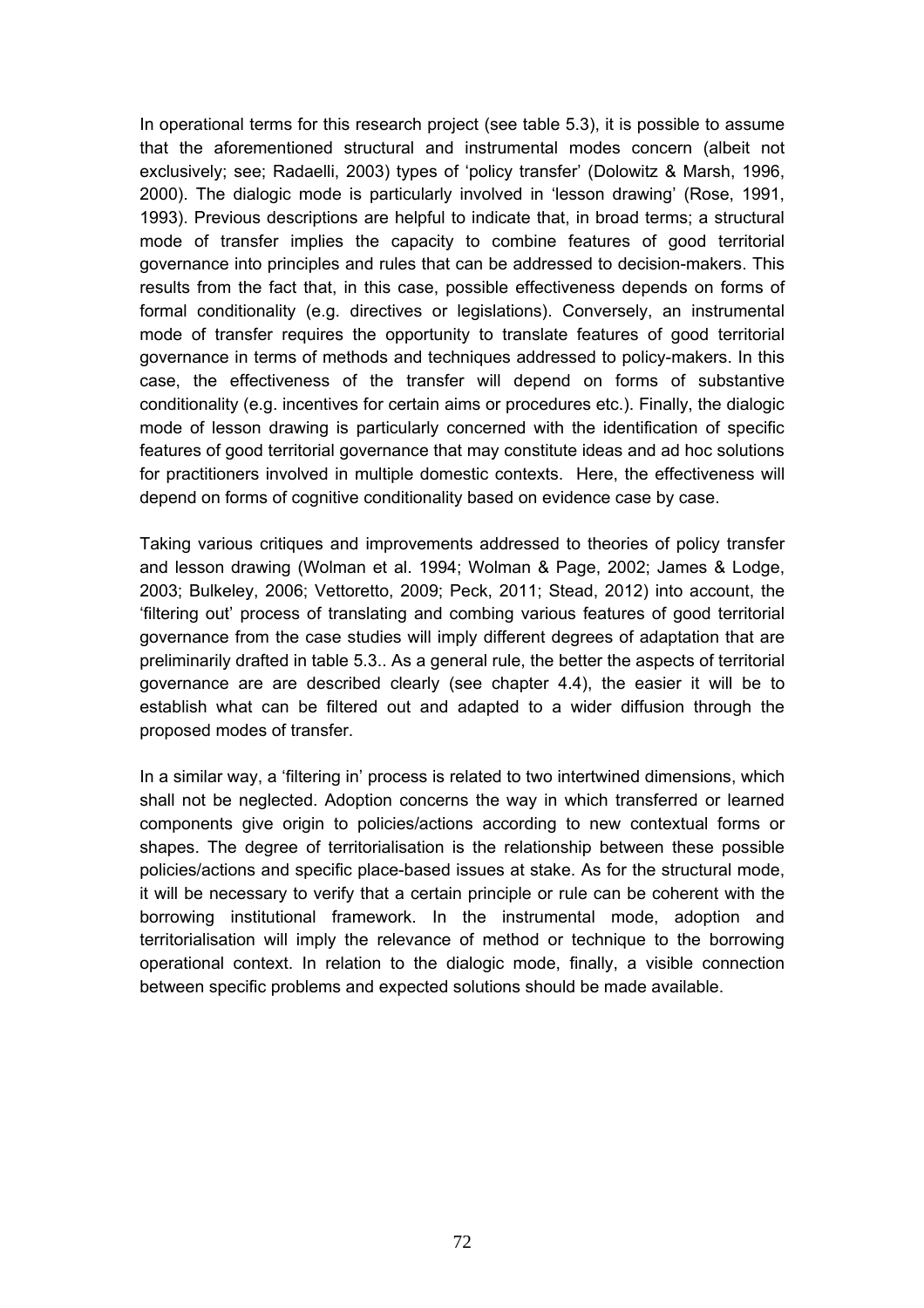# **5.3 Outline of the 'Handbook of Territorial Governance'**

A 'Handbook with best practices for territorial governance' is included in the ESPON specification concerning the present research project as 'a specific project delivery'. It "*is expected to be a source of inspiration for both policymakers and practitioners from the local to the European level working in the field of territorial development and (sector) project management*". (p. 10). Consequently, the 'Handbook on Territorial Governance' has been included in the present research project as one main outputs, with the ambition of 'Disseminating good territorial governance principles that lead to successful outcomes for stakeholders' (see task 14, Inception report, page 8).

As argued in the previous sections, one should first and foremost induce awareness on the very limited potential of such an operational tool – whatever the quality achieved – in the face of the complexity and randomness of the issue at stake. The proposed extraction of 'features' of good territorial governance from case studies (see chapter 4.4) and their integration as 'components' suitable for the three distinct 'modes' of transfer (see chapter 5.2) can contribute to resolving only part of the methodological difficulties. On the other hand, it should be pointed out that the widespread 'dissemination' of good territorial governance in Europe would require a much wider and more articulated communication strategy. This particularly notable in the light of the opportunities supplied by new technologies and media, whereby a 'handbook' would constitute one of many complementary elements. Clearly, this aspect exceeds the competences of the present research team, who nonetheless should be aware of this.

A special concern with the project's dissemination, of which the handbook is central, is of course language. The ambition to reach policymakers and practitioners from the local to the European level implies that the use of English, albeit the most widespread language in the EU institutions, may constitute a substantial constraint to the effectiveness of the handbook (certainly even stronger than limitations due to types of governance or administrative traditions). In other words, a handbook published in all languages spoken in the ESPON space (or at least the current 23 EU official languages) seems to be a minimum requirement. Apart from the problem of resources necessary for meeting this need, one relevant technical implication is the establishment of a multi-lingual glossary on the main terminology concerning territorial governance (a further specific task of substantive added value, which is not included in present research project).

Against the backdrop of these problematic but crucial aspects, on which the research team looks forward to knowing the intentions of ESPON managers, the proposed outline for the 'Handbook on Territorial Governance' takes into account the expected outcomes from various WPs and their mutual combinations. In particular, it is based on (i) the agreed definition of territorial governance (see chapter 1.3) and (ii) the identification of modes for policy transfer with respective main components and target beneficiaries (see chapter 5.2). More precisely (see table 5.4 below), the proposal is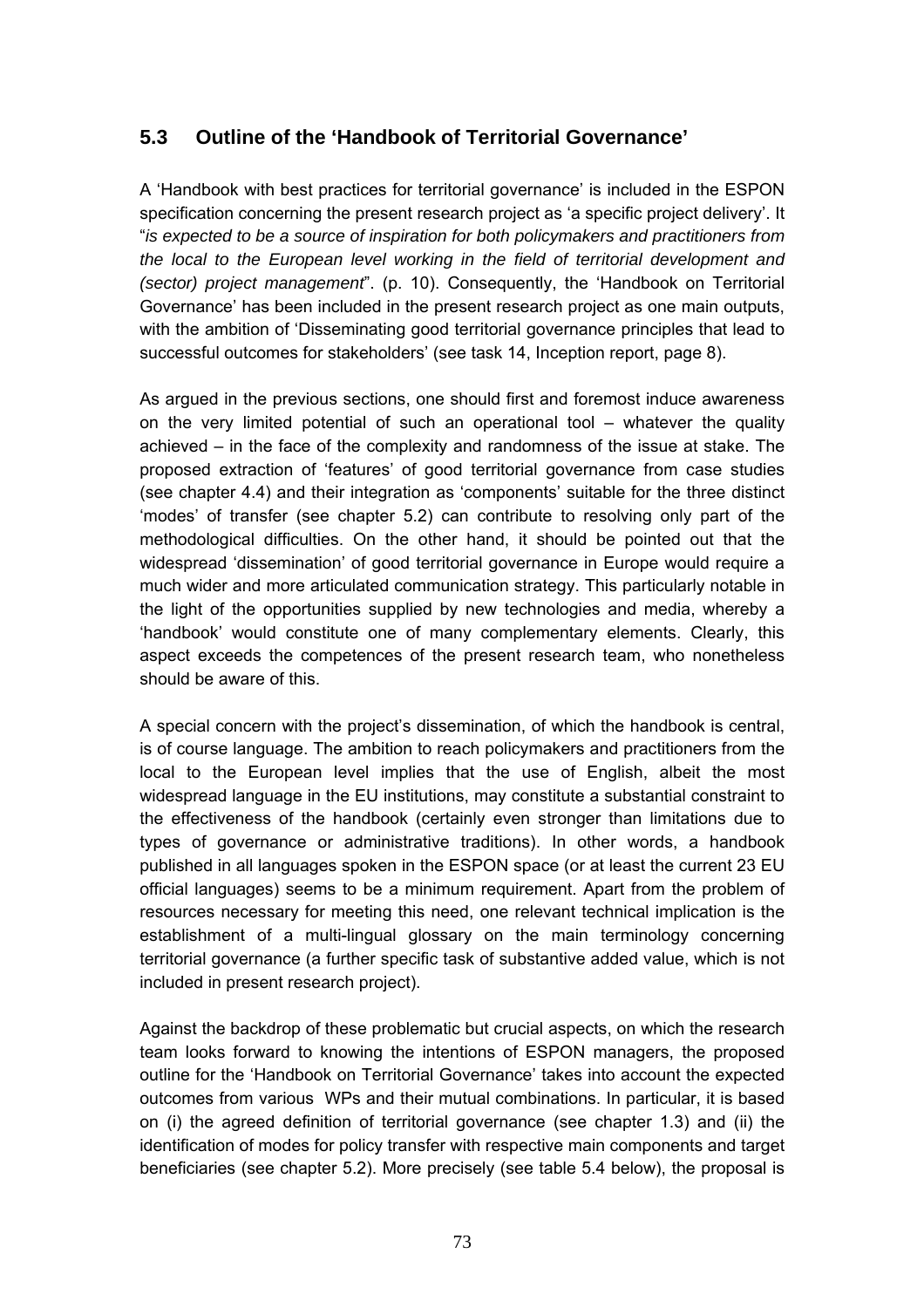to articulate a handbook of no more than 100 pages (illustrations included, specific format to be decided) in three parts, mainly addressed to decision-makers, policymakers and practitioners respectively. Further, 'good features', classified in the five 'dimensions' that define territorial governance will be coherently (and differently) illustrated with respective 'components' (i.e. principles and rules, techniques and methods, ideas and ad hoc solutions) in the handbook. Each of the three parts will be complemented by a set of 'illustrative text boxes' that focuses on highlighting specific aspects of the way the individual features and components manifest in the contexts of relevant case studies. Moreover, an introductory Executive summary should briefly clarify the nature and context of the handbook, its rationale and how its potential beneficiaries should handle it. An additional section could include additional informative sources for operational purposes (including websites etc., not a classical bibliography).

Part III is particularly noteworthy. According to previous considerations (see chapter 5.1 and 5.2), it should specifically address the potential interest of practitioners operating in different contexts – active at different territorial levels within domestic contexts, but also in cross-border and transnational activities etc. (Hartley & Allison, 2002; Wolman & Page, 2002). Outcomes emerging from a typology of territorial governance across Europe (see chapter 2) can be expected to inform the handbook contents and their concrete applicability.

| <b>Title</b>                                                                               | <b>Pages</b> |
|--------------------------------------------------------------------------------------------|--------------|
| Presentation                                                                               | 3            |
| (institutional context and aim of the Handbook, definition of good territorial governance, |              |
| beneficiaries of the Handbook and structure)                                               |              |
| $Part I - Principles and rules$                                                            | 15           |
| I.1 Integration of policy sectors                                                          |              |
| I.2 Multi-level co-ordination of actors and institutions                                   |              |
| I.3 Mobilisation of stakeholders' participation                                            |              |
| I.4 Adaptability to changing contexts                                                      |              |
| I.5 Place-based specificities                                                              |              |
| Part II – Methods and techniques                                                           | 15           |
| II.1 Integration of policy sectors                                                         |              |
| II.2 Multi-level co-ordination of actors and institutions                                  |              |
| II.3 Mobilisation of stakeholders' participation                                           |              |
| II.4 Adaptability to changing contexts                                                     |              |
| II.5 Place-based specificities                                                             |              |
| $Part III - Further ideas and ad-hoc solutions$                                            | 15           |
| III.1 Integration of policy sectors                                                        |              |
| III.2 Multi-level co-ordination of actors and institutions                                 |              |
| III.3 Mobilisation of stakeholders' participation                                          |              |
| III.4 Adaptability to changing contexts                                                    |              |
| III.5 Place-based specificities                                                            |              |
| Further informative sources                                                                |              |
| <b>Total</b>                                                                               | 50           |

*Table 5.4: Preliminary table of content of the 'Handbook of Territorial Governance'*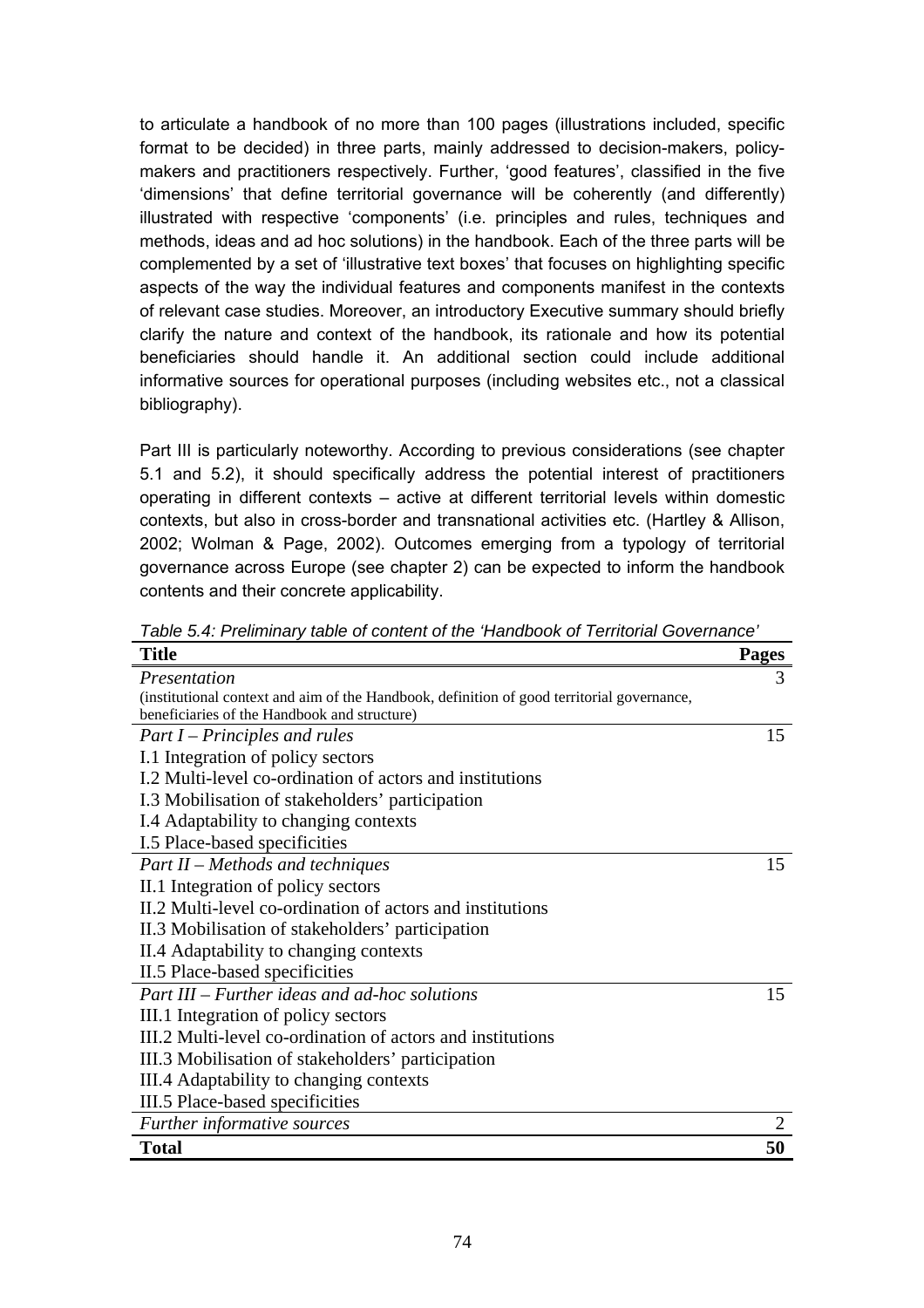# **5.4 Next steps**

In consideration of the progress and findings that have emerged over the course of the research, the next steps for WP 2.4, in combination with WP 3.1, are redefined as follows:

*Fine-tuning modes for policy transfer according to the Interim Report's follow up (months 10-15)* 

The Interim Report is a crucial milestone in the overall development of the project. After preliminary research and discussion, it solidifies the conceptual and methodological bases to combine the various WP as to achieve the expected aims. Particularly, as argued in previous sections, the transferability of good territorial governance is an operational objective that needs to be guided according to a convenient typology of territorial governance across Europe. It also requires a framework of agreed principles that will be used to retrieve 'good features' (the objects for transfer) from the case studies. In the wait of the final analysis of case studies, the months following the Interim Report delivery will be addressed to progressively fine-tuning the proposed 'modes for policy transfer' as well as on preliminary insights from case studies.

### *Producing an outline of transferability options (months 16-18)*

As soon as the case studies are concluded and the features of good territorial governance identified (see chapter 4.4), a crucial task will be to associate features with 'modes for policy transfer' as they have been outlined in previous sections. In practical terms, this will mean to 'translate' them into components for transfer, which are suitable to reach the expected target beneficiaries and to match other characters and aspects concerning the three aforementioned modes. The outcomes of this activity are expected to consist of an outline of transferability options, as a preliminary basis for the 'Handbook on Territorial Governance' (WP 3.1).

## *Discussing transferability options in a 'Stakeholders Workshop' (months 18-19)*

Before starting a proper draft of the 'Handbook of Territorial Governance', it will be worth discussing and testing the degree of acceptance of the aforementioned transferability options in a Stakeholders Workshop.

### *Drafting the 'Handbook of Territorial Governance' (months 19-21)*

The outline of transferability options and outcomes from the Stakeholders Workshop will constitute the basis upon which to build a first draft of the planned 'Handbook of Territorial Governance'. This will be delivered along with the Draft Final Report.

### *Finalising the 'Handbook of Territorial Governance' (months 22-26)*

Apart from comments to be received from the Sounding Board and the ESPON CU, a meaningful input for the final Handbook could be gained from the Policy Seminar (WP 3.2), if it was scheduled to coincide with the Handbook's draft completion. Regardless, the final 'Handbook of Territorial Governance' will be delivered along with the Final Report.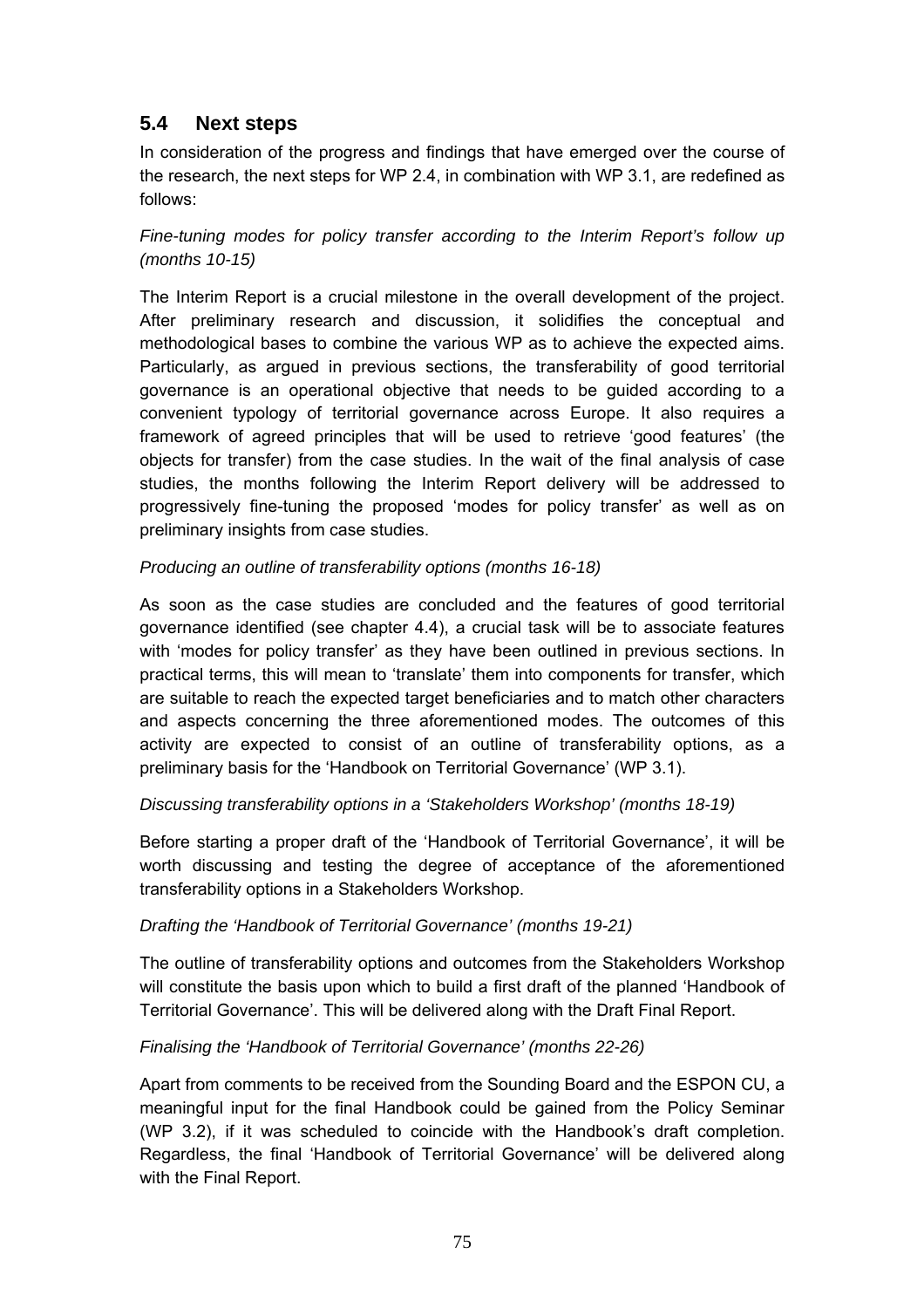# **Part C: Outlook and future work**

# **6. Preliminary considerations of policy relevant implications and outlook towards the Draft Final Report**

# **6.1 Preliminary considerations of policy relevant implications**

The TANGO team recently finalised the first process tracing phase of its empirical research by applying a deductive research framework to the 12 case studies, which have provided some preliminary insights (see chapter 4). Further, the TPG has been working on the conceptual and methodological framework including the development of a typology of territorial governance, the selection and weighting of indicators of good territorial governance and the question of transferability. It is therefore premature to provide robust conclusions in this report. However, due to our careful approach, in particular in terms of our methodological framework to indentify, contextualise and assess 'good' territorial governance we are optimistic that our approach will yield a number of meaningful insights regarding the policy implications of territorial governance. We also expect our approach to contribute to theorybuilding around the concept of territorial governance and to point out future avenues for continued research. By focusing on the chosen deductive approach (see chapter 1.1), we also hope to complement the prevailing inductive approaches.

As regards policy relevant implications, we also want to address that we face some important challenges in the work. One of these will be to deal with the level-ofanalysis problem, as all the cases address policies, programmes and projects on at least two governance levels (in the sense of both Type I and II governance of Hooghe and Mark's). Therefore, care must be taken to identify 'for whom' the territorial governance outcomes are considered to be 'good' (or even 'bad'). Secondly, we remain aware that our definition and conceptualisation of territorial governance is somewhat normative from the start, which can influence the objectivity of our approach to some extent. Hence we need to be very sensitive in our search for evidence and revisit and eventually refine our methodological framework prior to begin the real process of matching the indicators of 'good' territorial governance in the second more in-depth empirical phase. This shall give us much better grounds to indicate implications for territorial development in general.

Further, we want to stress that the comparability and transferability of territorial governance is not aimed at searching for 'one-size-fits-all' solutions, but rather at building an evidence-based set of opportunities for innovation in territorial governance practices at different levels/in different contexts.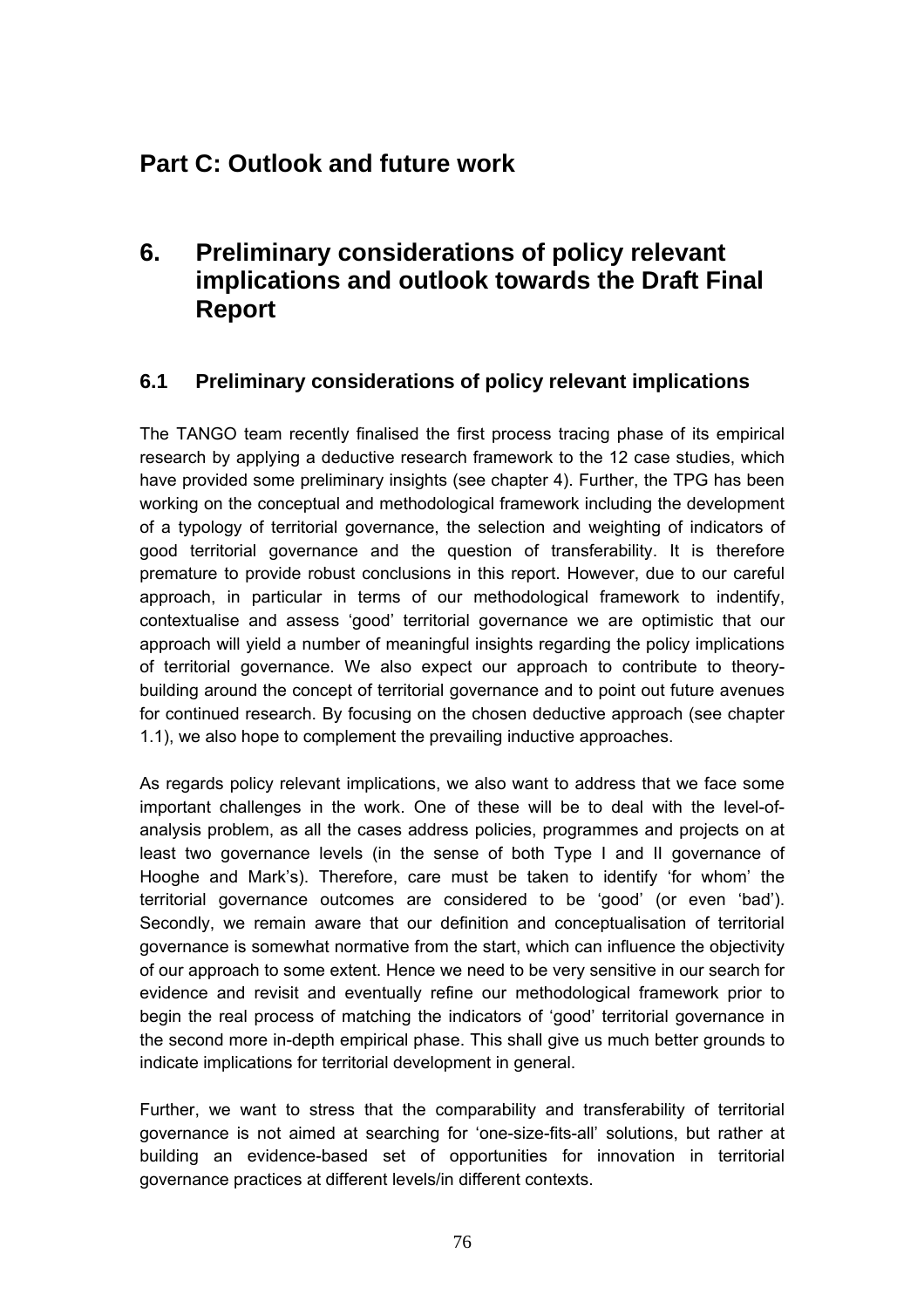We will also try to find the most relevant ways that our research results can inform Cohesion Policies and the Europe 2020 strategy. For instance, when reading chapter 11 (Enhancing institutional capacity and ensuring an efficient public administration) of the Commission's staff working document 'Elements for a Common Strategic Framework 2014 to 2020' (CEC 2012), we can easily identify a number of key words and claims that will be also addressed and explored in the ESPON TANGO project. Examples such as the concepts of transparency, integrity and accountability will be tackled in particular in view of dimension number 3 of our ESPON working definition of territorial governance. Also 'integrated', 'cross-sectoral' and multi-level coordination is imperative to territorial governance and are addressed in dimensions number 1 and 2 of our working definition. Finally, notions like 'Strategic Planning Capacity' and 'Institutional Capacity' are integrated in dimension number 4 in particular (see chapter 1.2). In this light, it can be expected that the ESPON TANGO project will deliver some meaningful insights and lessons of such claims that are related to the management and implementation of the Common Strategic Framework and the respective funds, programmes and policies. However, one needs to keep in mind that these contributions will be derived in particular from a dozen case studies that are concerned with the formulation or implementation of policies, programmes or projects that are aligned to the Europe 2020 strategy in general, but not (except for one) directly related to the Structural Funds programmes in particular.

## **6.2 Towards the Draft Final Report**

The research steps as depicted in chapter 2.4, 3.4, 4.5 and 5.4 will be tackled between now (the submission of the Interim Report) and the delivery of the draft final report (30 June 2013), except for the 'finalisation of the Handbook on Territorial Governance' (see last point in chapter 5.4), which is foreseen for the period between the Draft Final Report and the Final Report. Since the applied research is explained in the mentioned chapters in greater detail, they should not be repeated here again.

As stipulated in Annex III to the contract 2013/1/21 the Draft Final report is supposed to include elements such as:

- a) Main Report (max 50 pages) that includes:
	- ‐ the key findings/analysis/diagnosis of the project bringing together the most relevant outcomes of the case studies;
	- ‐ guidance for multi-level and cross-sector territorial governance (preconditions and success factors)
	- ‐ policy options for future EC Cohesion Policy
	- ‐ policy options for national, regional and local authorities
- b) Executive Summary (max 10 pages) summarising the main results of the applied research that can be communicated to a wider audience of stakeholders. This summary should be based on the Report mentioned above.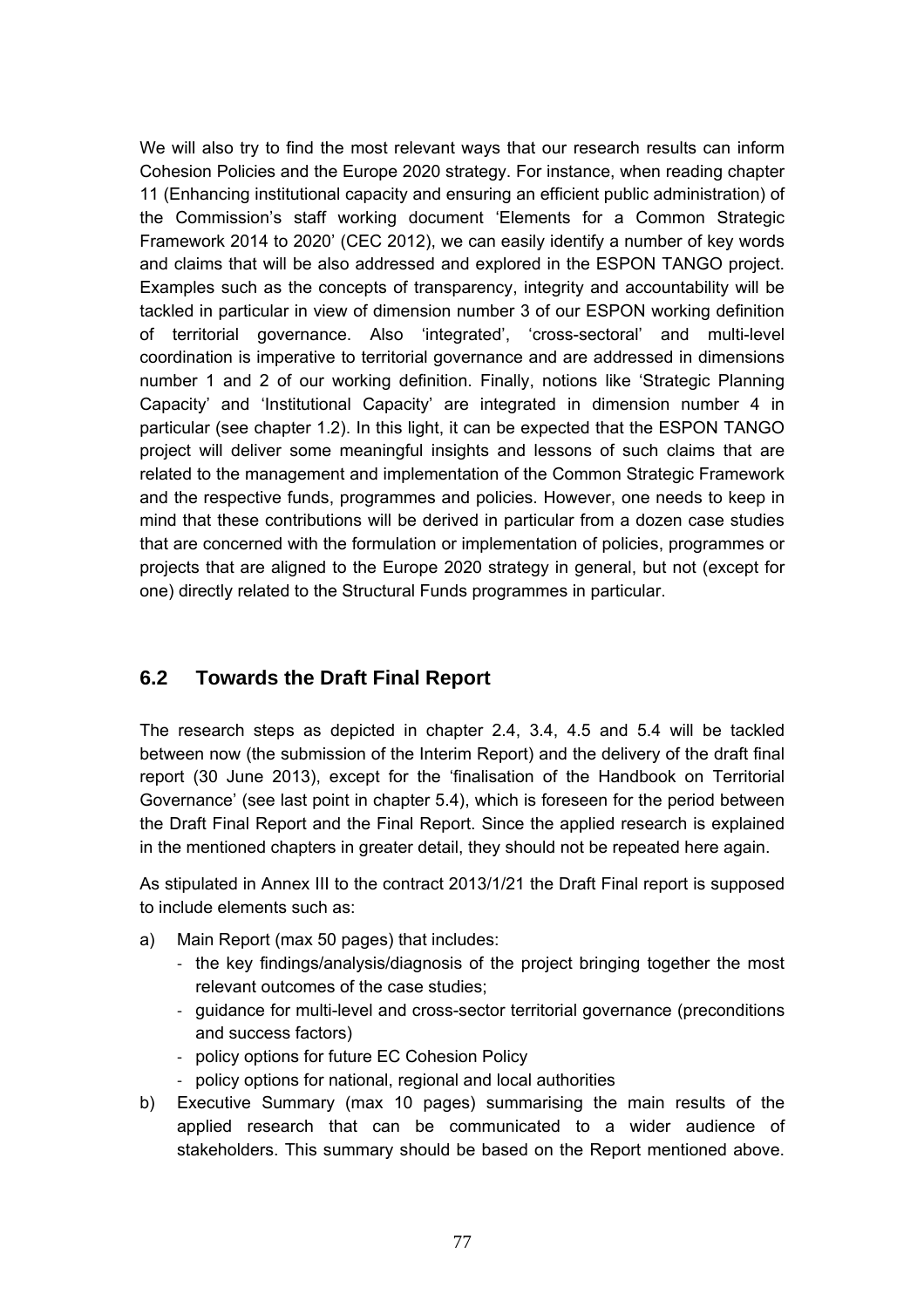- c) Scientific Report documenting the scientific work undertaken in the applied research including elements such as:
	- ‐ Literature and methodology/theory used.
	- ‐ Typologies, concepts developed and used.
	- ‐ Data collected and indicators used, including tables with the exact values of indicators.
	- ‐ Maps produced in support of the results, covering the territory of EU 27, Iceland, Liechtenstein, Norway and Switzerland.
	- ‐ Models and other tools used or developed.
	- ‐ Detailed description of the case studies.
	- ‐ An outline roadmap as to how policy options might be implemented and governance implications and on the further research avenue to follow, including further data requirements and ideas of territorial indicators, concepts and typologies as well as on further developments linked to the database and mapping facilities.
- d) Appendices to the Scientific Report including detailed results of the separate case studies.
- e) Draft Handbook (max 50 pages) with 'good' practices for territorial governance.

Taking into account our preliminary results as presented in chapter 2 to 5 and the methodological and conceptual framework that has been developed so far, we would like to make the following comments and proposals:

## **a) The 'Main Report' (max 50 pages) could have the following 'Table of Contents':**

- 1) Brief introduction: The ESPON TANGO approach
- 2) The ESPON TANGO typology of territorial governance
- 3) Experts' views on good territorial governance: results from the Delphiprocess
- 4) Synthesis of outcomes of the Case Studies
- 5) Transferable features of good territorial governance
- 6) Policy options for future EC Cohesion Policy
- 7) Policy options for national, regional and local authorities

Note: Chapter 5 would address all five dimensions of territorial governance and thus include multi-level and cross-sectoral aspects as stipulated in Annex III (see above).

### **b) Executive Summary (***as described above* **-** *no further comments***)**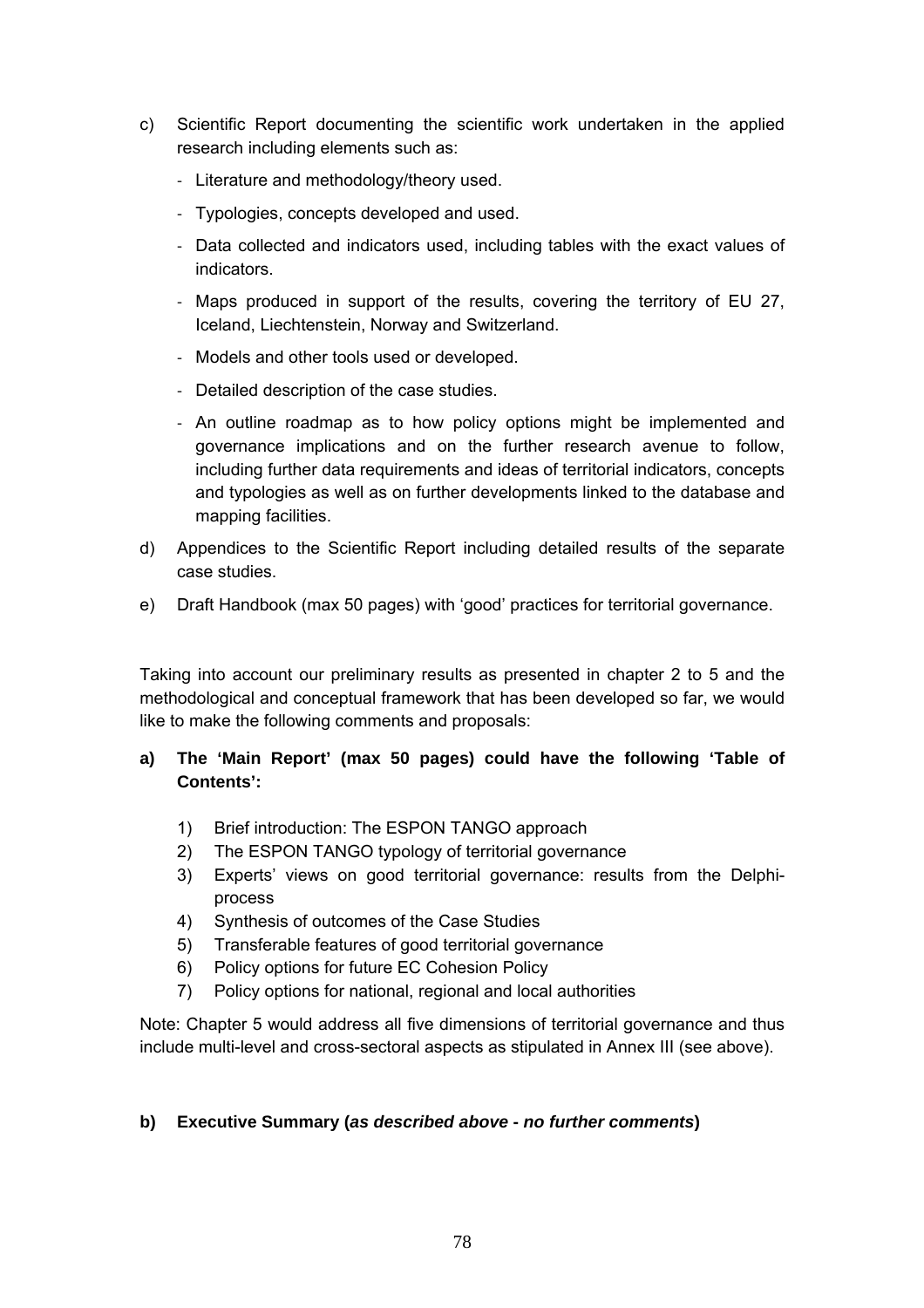### **c) The 'Scientific Report' could have the following 'Table of Contents':**

1) Exploring Territorial Governance across Europe

*(literature review on (territorial) governance and the derived conclusions for the analysis undertaken in ESPON TANGO, such as the argument for a deductive approach, the working definition of territorial governance)* 

2) The ESPON TANGO typology of territorial governance

*(literature review on typologies, methodological notes, detailed presentation and discussion of results from the expert survey including*  exact values, list of a experts included, detailed presentation of further *specific aspects such as trends and styles in territorial governance )* 

3) Good territorial governance: the Delphi-process

*(detailed documentation of the Delphi-process, detailed presentation and discussion of results including exact values of the indicators, final version of case study protocols)* 

4) Territorial Governance at play

*(detailed description of the methodological approach, maps of territorial scope of case studies using the ESPON layout, detailed description and discussion of the case studies, illustration of identified features of 'good' territorial governance and their reflection why they are considered to be 'good' and what distinguish them from 'bad' territorial governance etc.)* 

5) Transferring and disseminating good territorial governance

*(detailed description of the methodological approach, in-depth discussion of the transferability of the identified features of 'good' territorial governance, description of the rationale and make-up of the Handbook, reflection of other dissemination aspects in this respect)* 

6) Outline roadmap: policy options and further research avenues

*(discussion of the extent to which identified policy option can be implemented and of the concrete implications regarding mechanisms and practices of territorial governance across Europe, discussion of further need for research, reflection of the opportunities and limits of qualitative research in a European comparative perspective, further considerations of case study work in the ESPON context)* 

## **d) Appendices to the Scientific Report**

Here we envisage in total 12 annexes each illustrating the detailed results of the separate case studies. Each case study should be presented within 25 to 30 pages following the same structure.

### **e) Draft Handbook (***as described in chapter 5.3* **-** *no further comments***)**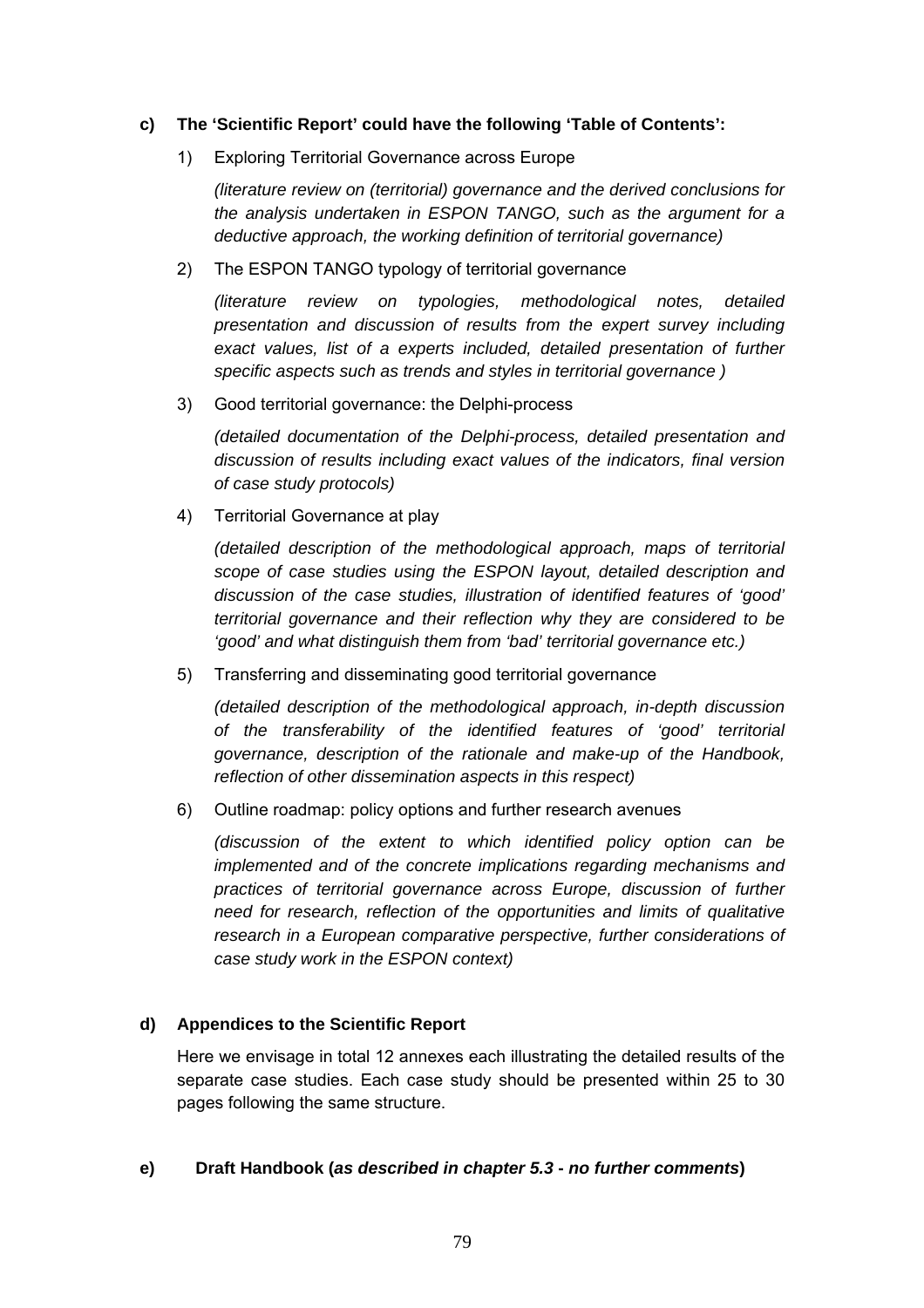#### **References**

Adams, N., Cotella, G. & Nunes, R. (Eds) (2010), Territorial development, cohesion and spatial planning knowledge and policy development in an enlarged EU, London and New York, Routledge.

Aiginger, K. & Guger, A. (2006). The Ability to Adapt: Why it differs between the Scandinavian and Continental European Models. Intereconomics 14(1) 14-23.

Alber, J. (2006). The European Social Model and the United States. European Union Politics 7(3) 393-419.

Alexander, E. R. (1995), How organizations act together, Luxembourg, Gordon and Breach.

Bale, T. (2005). European Politics. A Comparative Introduction. Palgrave Macmillan, London.

Bambra, C. (2007). 'Sifting the Wheat from the Chaff': A Two-dimensional Discriminant Analysis of Welfare State Regime Theory. Social Policy & Administration 41(1) 1-28.

Beauregard, R. A. (Ed) (2005), Institutional transformations, special issue, Planning Theory, 4(3), 203-310.

Bennett, R.J. (1993). European Local Government Systems. In: Bennett, R.J. (ed.) Local Government in the New Europe. Belhaven Press, London/New York.

Bird, A. (1998), Philosophy of Science, London, UCL Press.

Blatter, J. K. and T. Blume (2008). "Co-Variation and Causal Process Tracing Revisited: Clarifying New Directions for Causal Inference and Generalization" in Case Study Methodology, Qualitative Methods.

Böhme, K. & Waterhout, B. (2008), The Europeanization of spatial planning, in: Faludi, A. (Ed.), European spatial research and planning, Cambridge MA, Lincoln Institute of Land Policy, 225-248.

Bolan, R. S. (1991), Planning and institutional design, Planning Theory, 5/6, 7-34.

Bonoli, G. (1997). Classifying welfare states: a two-dimension approach. Journal of Social Policy 26(3) 351-372.

Boudon, R. (1984), La Place du désordre. Critique des théories du changement social, Paris, PUF.

Broome, A. and Seabrooke, J. (2012) 'Seeing like an international organisation', New Political Economy, 17 (1). pp. 1-16.

Bulkeley, H. (2006), Urban sustainability: learning from best practice?, Environment and Planning A, 38(6), 1029-1044.

Cars, G., Healey, P., Madanipour, A. & De Magalhaes (Eds) (2002), Urban governance, institutional capacity and social milieux, Aldershot, Ashgate.

Castles, F. (1998). Comparative Public Policy: Patterns of Post-war Transformation. Edward Elgar, Cheltenham.

Commission of the European Communities – CEC (1997). The EU Compendium of Spatial Planning Systems and Policies. Regional development studies. Office for Official Publications of the European Communities, Luxembourg.

Commission of the European Communities – CEC (2012). Elements for a Common Strategic Framework 2014 to 2020.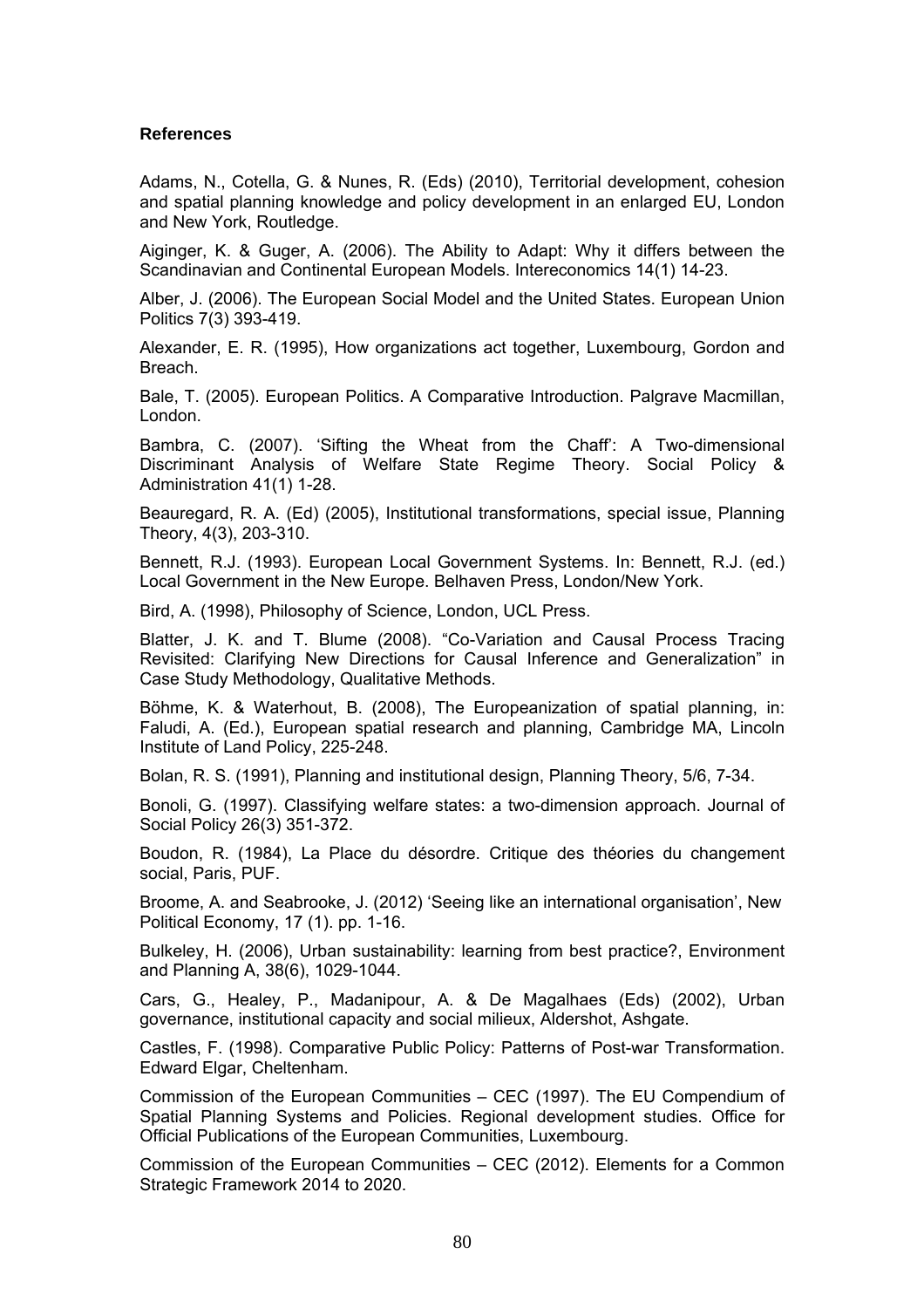Conde Martínez, C. (2005), Policy transfer in the EU: a model for MENA countries?, paper for the UNPAN Experts meeting on Approaches and methodologies for the assessment and transfer of best practices in governance and public administration.

Cotella, G. & Janin Rivolin, U. (2010), Institutions, discourse and practices: towards a multi-dimensional understanding of EU territorial governance, paper presented at the XXIV AESOP Congress Space is Luxury, Helsinki, 7–10 July.

Cotella, G. & Janin Rivolin, U. (2012), Europeanization of spatial planning through discourse and practice in Italy, disP, 186, 42-53.

Dalkey, N.C. and Helmer, O. (1963) An experimental application of the Delphi method to the use of experts, Management Science, 9(3)458-467

Davies, H.W.E.; Edwards, D.; Hooper, A.J. & Punter, J.V. (1989). Comparative Study. In: Davies, H.W.E. (ed.) Planning Control in Western Europe. HMSO, London 409-442.

Davies, J. S. (2009) 'The limits of joined-up government: towards a political analysis', Public Administration, 87 (1): 80-96.

Davoudi, S. (2012a), Resilience: A bridging conpet or a dead end? Planning Theory and Practice, 13(2) 299-307

Davoudi, S. (2012b) The legacy of positivism and the emergence of interpretive tradition in spatial planning, Regional Studies, 46(4):429-441

Davoudi, S. and Dammers, E. (2010) Territorial Futures of Europe, Introduction to the special issue, Futures, 42(8) 779-785.

Davoudi, S. and Evans, N. (2005) 'The challenge of governance in regional waste planning', Environment and Planning C: Government and Policy, 23, pp. 493-517.

Davoudi, S., E. Evans, F. Governa, and M. Santangelo (2008). "Territorial Governance in the Making. Approaches, Methodologies, Practices", in: Boletin de la A.G.E.N, No 46 – 2008.

Dolowitz, D. & Marsh, D. (1996), Who learns What from Whom: a review of the policy transfer literature, Political Studies, 44(2), 343-357.

Dolowitz, D. & Marsh, D. (2000), Learning from abroad: the role of policy transfer in contemporary policy-making, Governance, 13(1), 5-24.

Dühr, S., Stead, D. & Zonneveld, W. (2007), The Europeanization of spatial planning through territorial cooperation, Planning Practice and Research, 22(3), 291-307.

Edelenbos, J., Steijn, B. and Kleijn, J. (2010) 'Does democratic anchorage matter? An inquiry into the relation between democratic anchorage and outcome of Dutch environmental projects', American Review of Public Administration, 40(1): 46-63.

Engle, N.A. (2011) 'Adaptive capacity and its assessment', Global Environmental Change, 21 (2), 647-656.

Esping-Andersen, G. (1990). The Three Worlds of Welfare Capitalism. Polity Press, Cambridge.

Falleti, T. G. (2006). "Theory-Guided Process-tracing in Comparative Politics: Something Old, Something New". American Association of Political Science Newsletter, Fall 2006. 9-14.

Faludi, A. (2007) 'Now more than ever: The Open Method of Coordination in EU territorial cohesion policy', European Spatial Research and Policy, 14(1), pp. 11-24.

Faludi, A (2012a). Multi-level (Territorial) Governance. Three Criticisms. Planning Theory & Practice, Vol. 13, Issue 2, 2012 DOI: 10.1080/14649357.2012.677578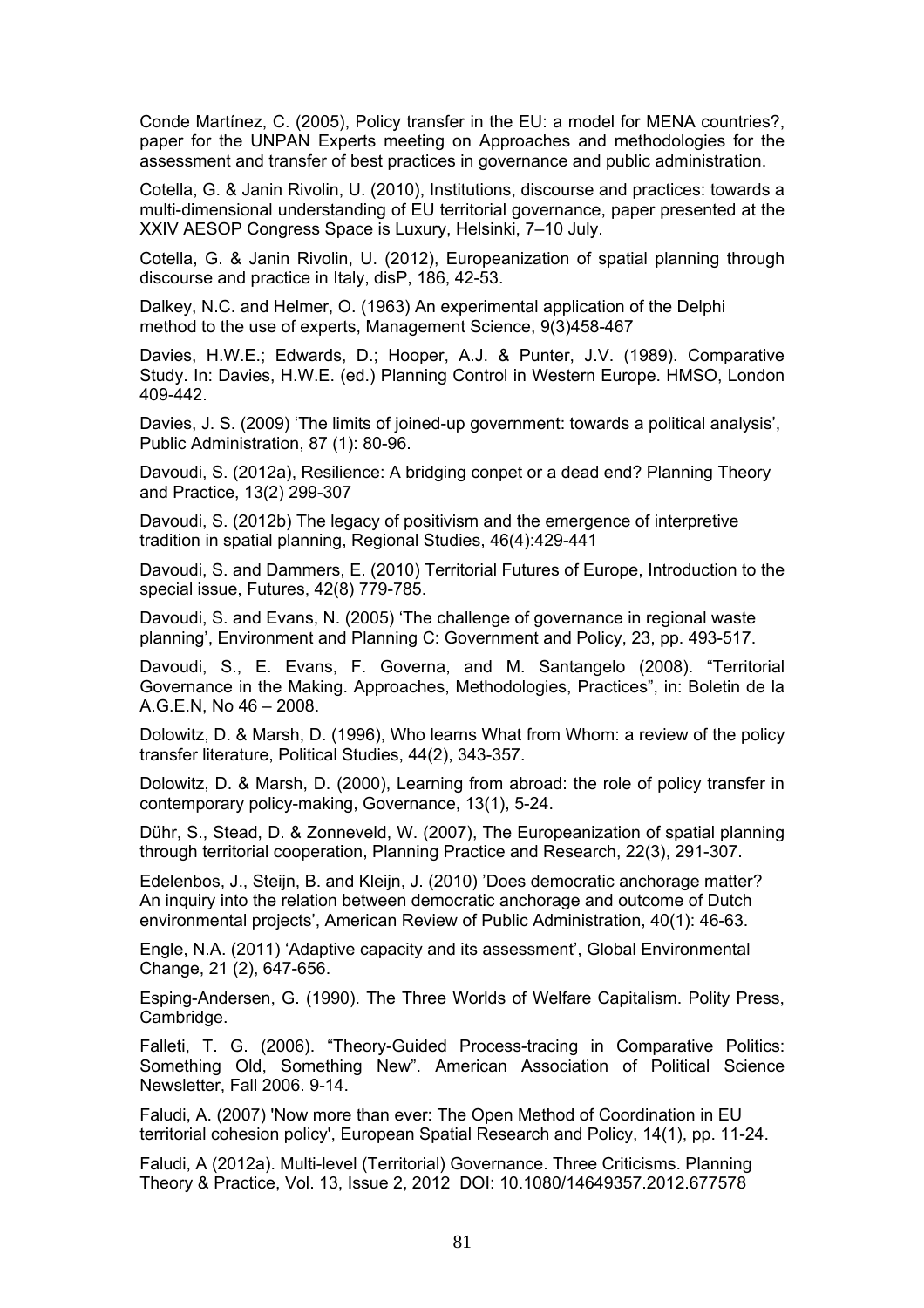Faludi, A. (2012b) "Territorial Cohesion and Subsidiarity under the European Union Treaties: A Critique of the ´Territorialism´ Underlying. Regional Studies, DOI:10.1080/00343404.2012.657170.

Farinós Dasí, J. (ed.) (2006). ESPON Project 2.3.2: Governance of Territorial and Urban Policies from EU to Local Level. ESPON Coordination Unit, Luxembourg.

Ferrera, M. (1996). The southern model of welfare in social Europe. Journal of European Social Policy 6(1) 17-37.

Gallopín, G.C. (2006) 'Linkages between vulnerability, resilience, and adaptive capacity', Global environmental change: human and policy dimensions, 16(3) 293- 303.

George, A., and Bennett, A. (2005). Case Studies and theory Development in the Social Sciences. Belfer Center for Science and International Affairs. MIT Press: Cambridge, Mass.

George, A., and McKeown, T.J. (1985). "Case Studies and Theories of Organizational Decision Making". Advances in Information processing in Organizations 2:21-58).

Goldsmith, M. (1992). Local Government. Urban Studies 29(3/4): 393-410.

Gordon, T. and Pease, A. (2006) An efficient, "Round-less" Almost Real Time Delphi Method, Technological Forecasting and Social Change, 73:321-333

Gualini, E. (2001), Planning and the intelligence of institutions. Interactive approaches to territorial policy-making between institutional design and institutionbuilding, Aldershot, Ashgate.

Gualini, E. (2008). 'Territorial cohesion' as a category of agency: the missing dimension in the EU spatial policy debate, European Journal of Spatial Development, Refereed Articles, 28, pp. 1-22 http://www.nordregio.se/EJSD/refereed28.pdf.

Gupta, J., Termeer, C., Klostermann, J., Meijerink, S., van den Brink, M., Jong, P., Nooteboom, S. and Bergsma, E. (2010). The Adaptive Capacity Wheel: a method to assess the inherent characteristics of institutions to enable the adaptive capacity of society. Environmental Science & Policy, 13 (6), 459-471.

Haas, P. (1992), Introduction: epistemic communities and international policy coordination, International Organization, 46(1), 1-35.

Haddad, B. (2005) 'Ranking the adaptive capacity of nations to climate change when socio-political goals are explicit', Global Environmental Change, 15 (2), 165-176.

Harrison, J. (2012) "Configuring the New ´Regional World´: On being Caught between Territory and Networks. Regional Studies. DOI:10.1080/00343404.2011.644239.

Hartley, J. & Allison, M. (2002), Good, better, best? Inter-organizational learning in a network of local authorities, Public Management Review, 4(1), 101-118.

Healey P. (1997). Collaborative Planning: Shaping Places in Fragmented Societies, Mac-Millan, Basingstoke, London.

Healey, P. (1999), Institutionalist analysis, communicative planning and shaping places, Journal of Planning Education & Research, 19(2), 111-122.

Healey, P. (2006), Transforming governance: challenges of institutional adaptation and a new politics of space, European Planning Studies, 14(3), 299-320.

Hendrick, F and Drosterij, G (2011) Good urban governance and essential values, Tilburg University.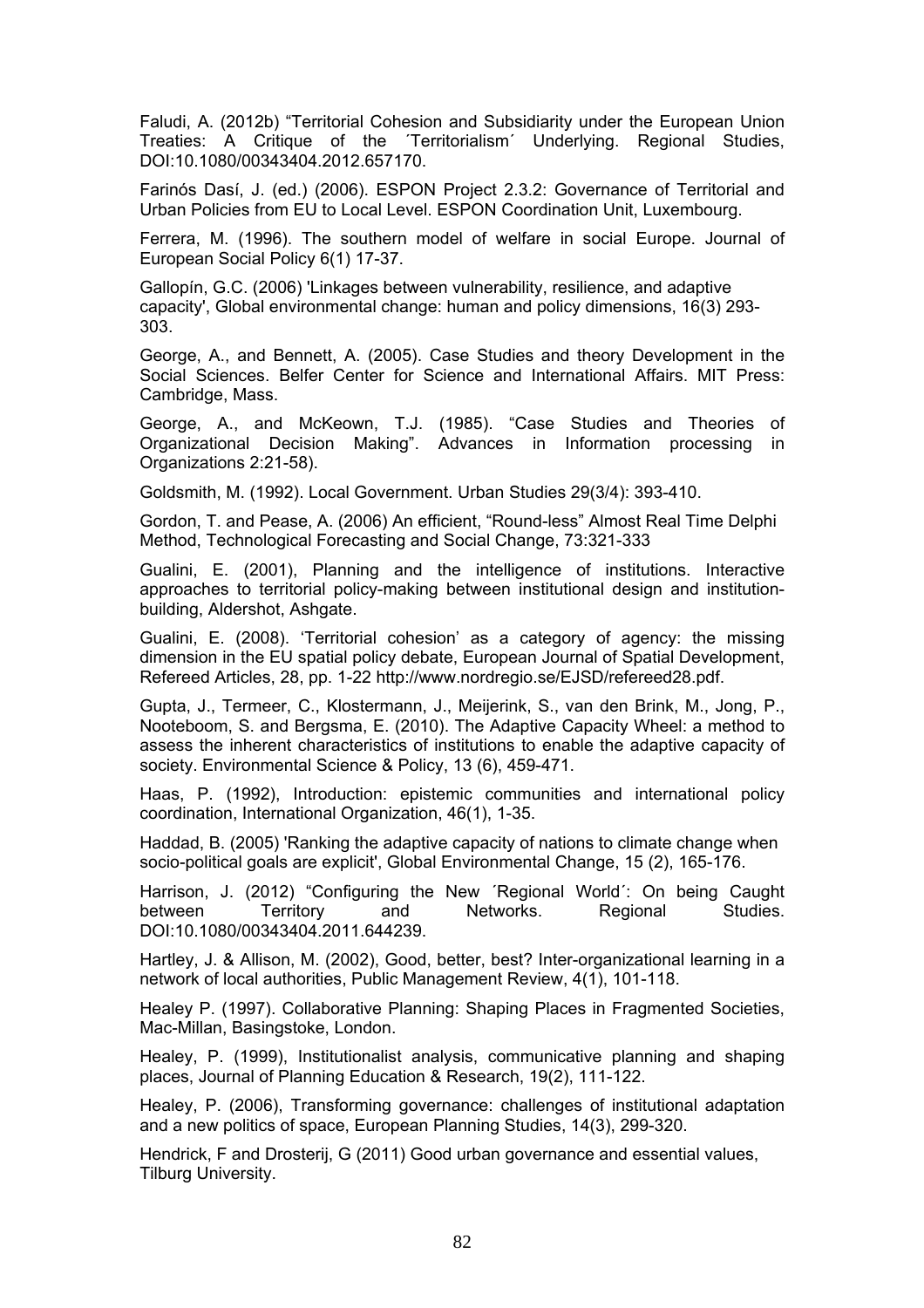Hesse, J-J, & Sharpe, L.J. (1991). Conclusions. In: Hesse, J-J. (ed.) Local Government and Urban Affairs in International Perspective. Nomos, Baden-Baden.

Hillier, J. (2005), Straddling the post-structuralist abyss: between transcendence and immanence?, Planning Theory, 4(3), 271-299.

Hohn, U., & Neuer, B. (2006), New urban governance: Institutional change and consequences for urban development, European Planning Studies, 14(3), 291-298.

Holzinger, K. & Knill, C. (2005), Causes and conditions of cross-national policy convergence, Journal of European Public Policy, 12(5), 775-796.

Hooghe, L. and G. Marks (2001). Multi-level governance and European integration Lanham MD, Rowman & Littlefield.

Hooghe, L., and Marks, G. (2003). "Unraveling the Central State, but How? Types of Multi-Level Governance. The American Political Science Review, Vol. 97, No. 2 (May 2003). Pp-233-243.

Hsu, C. and Sanford, B. (2007) The Delphi techniques: Making sense of consensus, Practical assessment, Research and Evaluation, 12(10) 1-8)

Huber, E. & Stephens, J. (2001). Development and Crisis of the Welfare State. University of Chicago Press, Chicago.

James, O. & Lodge M. (2003), The limitations of 'policy transfer' and 'lesson drawing' for public policy research", Political Studies Review, 20(1), 179-193.

Janin Rivolin, U. (2010). EU territorial governance: learning from institutional progress, European Journal of Spatial Development, Refereed article, 38, pp. 1-28 (http://www.nordregio.se/EJSD/refereed%2038.pdf).

Janin Rivolin, U. (2012), Planning systems as institutional technologies: a proposed conceptualization and the implications for comparison, Planning Practice and Research, 27(1), 63-85.

Jordan, A. (2008). The governance of sustainable development, Environment and Planning C: Government and Policy 2008, volume 26, pp. 17-33.

Kaufmann, D. Kraay, A. and Massimo M. (2004) Governance Matters VI: Governance Indicators for 1996-2006. World Bank Policy Research Working Paper No. 4280.

Kickert, WJM. (2007). The study of public management in Europe and the US: a comparative analysis of national distinctiveness. Routledge, London.

Kjaer, A.M. (2005) Governance. Cambridge: Polity Press.

Knill, C. & Lehmkuhl, D. (1999), How Europe matters. Different mechanisms of Europeanization, European Integration Online Papers, 7 (3), http://eiop.or.at/eiop/texte/1999-007.htm.

Korpi, W. & Palme, J. (1998). The paradox of redistribution and the strategy of equality: welfare state institutions, inequality and poverty in the Western countries. American Sociological Review 63(5) 661-687.

Lalenis, K., de Jong, M. & Mamadouh, V. (2002). Families of Nations and Institutional Transplantation. In: de Jong, M., Lalenis, K. & Mamadouh, V. (eds.) Lessons in Institutional Transplantation: How adoption of foreign policy institutions actually works. Kluwer Academic Publishers, Dordrecht, 33-55.

Leibfried, S. (1992). Towards a European welfare state. In: Ferge, Z. & Kolberg, J.E. (eds.) Social Policy in a Changing Europe. Campus-Verlag, Frankfurt, 245-279.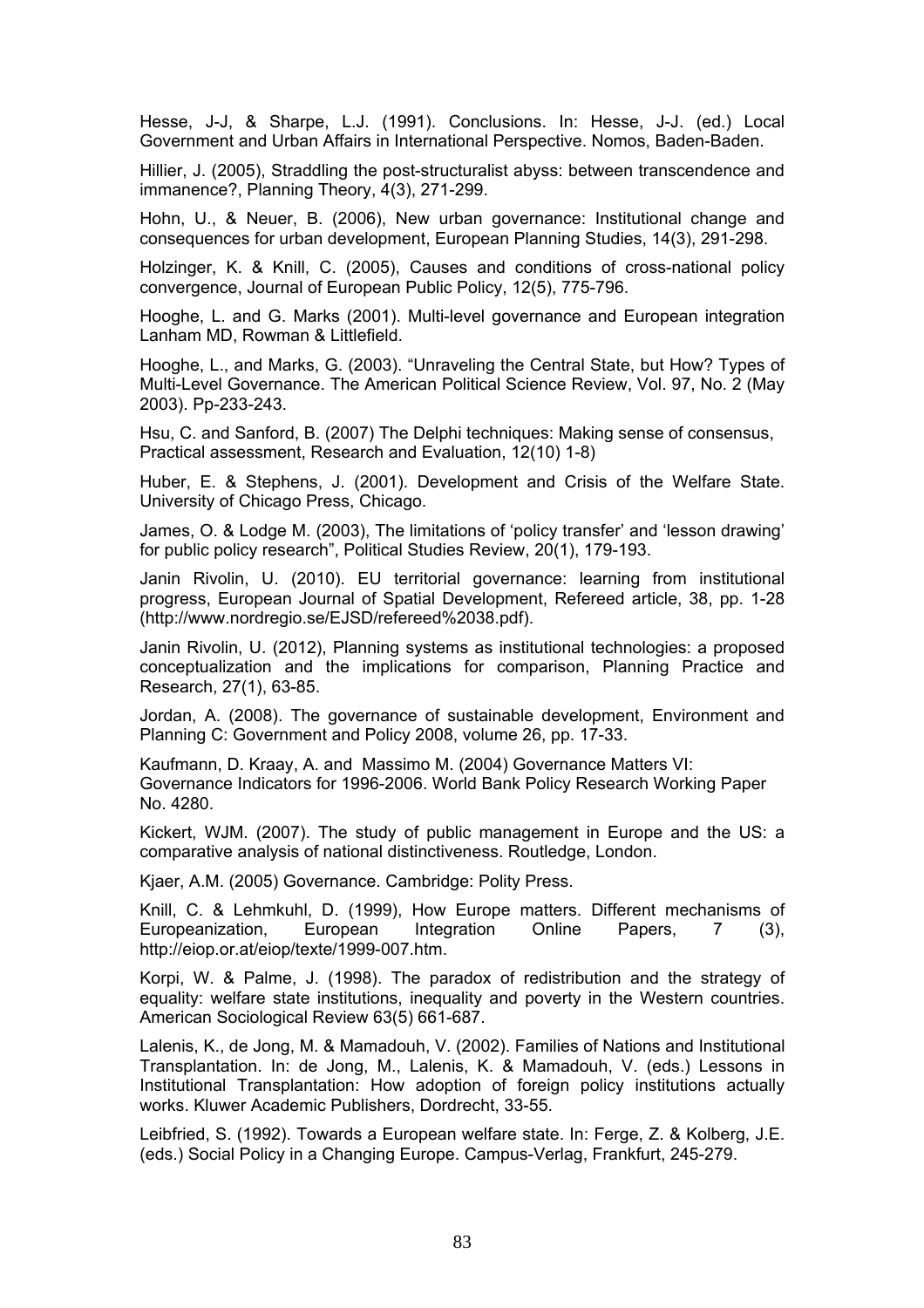Lenschow, A. (2006), Europeanization of public policy, in Richardson, J. (Ed.), European Union. Power and policy making, Abingdon, Routledge, 55-71.

Lidström, A. (1999). Kommunsystem i Europa [Local government systems in Europe]. Liber, Malmö.

Lidström, A. (2007). Territorial Governance in Transition, Regional and Federal Studies, Vol. 17, n. 4, 499-508.

Loughlin, J. & Peters, B.G. (1997). State Traditions, Administrative Reform and Regionalisation. In: Keating & Loughlin (eds). The Political Economy of Regionalism. Frank Cass, London, 41-61.

Loughlin, J. (2004). Introduction: The Transformation of the Democratic State in Western Europe. In: Loughlin, J. (ed.) Subnational Democracy in the European Union: Challenges and Opportunities. Oxford University Press, Oxford, 1-33.

Lowndes V. and Skelcher, C. (1998) 'The Dynamics of Multi-organizational Partnerships: an Analysis of Changing Modes of Governance', Public Administration, 76(2), 313-333.

March, J. G. & Olsen, J. P. (1979), Ambiguity and choice in organizations, 2nd ed., Bergen, Universitetsforlaget.

Maru, Y. (2010). Resilient Regions: Clarity of Concepts and Challenges to Systemic Measurement, No 2010-04, Socio-Economics and the Environment in Discussion (SEED) Working Paper Series from CSIRO Sustainable Ecosystems. Last accessed 5 April 2011 at:

http://econpapers.repec.org/scripts/redir.plex?u=http%3A%2F%2Fwww.csiro.au%2Ff iles%2Ffiles%2Fpw5h.pdf;h=repec:cse:wpaper:2010-04

Moroni, S. (2010), An evolutionary theory of institutions and a dynamic approach to reform, Planning Theory, 9(4), 275-297.

Moulaert, F. (2005), Institutional economics and planning theory. A partnership between ostriches, Planning Theory, 4(1), 21-32.

Munro, H., Roberts M. and Skelcher, C. (2008) 'Partnership Governance and Democratic Effectiveness Community Leaders and Public Managers as Dual Intermediaries', Public Policy and Administration, 23 (1) 61-79.

Nadin, V. & Stead, D. (2008). European Spatial Planning Systems, Social Models and Learning. disP – The Planning Review 172(1) 35-47.

Nanda, V.D. ( 2006) 'The "Good Governance" Concept Revisited', Annals of the American Academy, 603: 269-83.

Newman, P. & Thornley, A. (1996). Urban Planning in Europe: International Competition, National Systems, and Planning Projects. Routledge, London.

Nuissl, H and Heinrichs, D. (2011). "Fresh Wind or Hot Air – Does the Governance Discourse Have Something to Offer Spatial Planning?" Journal of Planning Education and Research 2011 31:47. DOI: 10.1177/0739456X10392353- Sage.

OECD (2001), Best practices in local development, OECD, Paris.

Olsen, J. P. (2002), The many faces of Europeanization, Journal of Common Market Studies, 40(5), 921-952.

Peck, J. (2011), Geographies of policy: from transfer-diffusion to mobility-mutation, Progress in Human Geography, 35(6), 773-797.

Pierre, J. and Peters, B. (2000) Governance, Politics and the State. Macmillan: Basingstoke, Hants.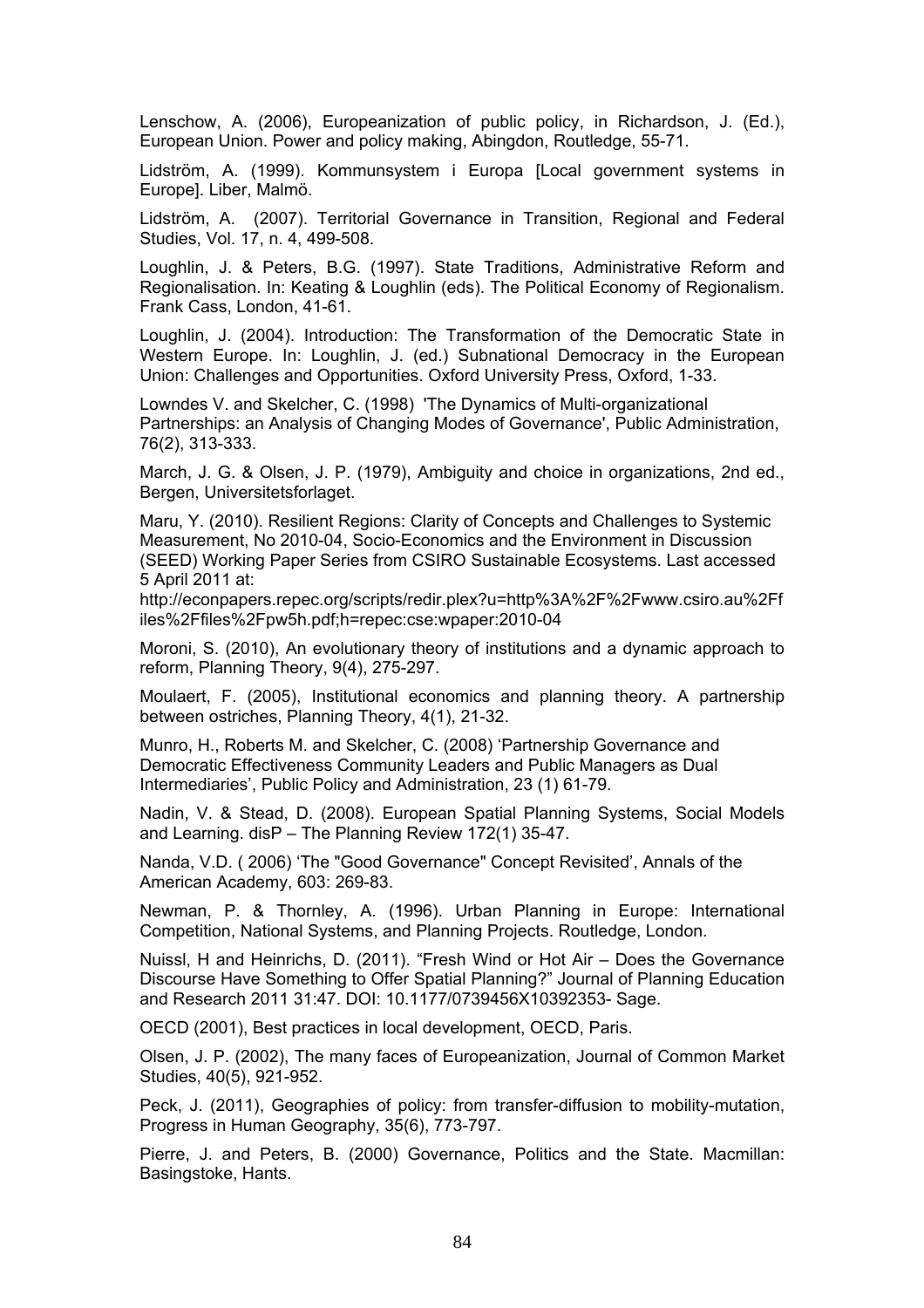Radaelli, C. M. (2000), Policy transfer in the European Union: institutional isomorphism as a source of legitimacy, Governance, 13(1), 25-43

Radaelli, C. M. (2003), The diffusion of regulatory impact analysis – Best practice or lesson-drawing?, European Journal of Political Research, 43(5), 723-747.

Radaelli, C. M. (2004), Europeanization: solution or problem?, European Integration Online Papers, 8(16), http://eiop.or.at/eiop/texte/2004-016.htm.

Rhodes, R. A. W. (1997), Understanding governance: policy networks, governance, reflexivity and accountability, Milton Keynes, Open University Press.

Rittel, H.W.J. & Webber, M.M. (1973) 'Dilemmas in a general theory of planning', Policy sciences, 4(2), 155 -169.

Rose, R. (1991), What is Lesson Drawing?, Journal of Public Policy, 11(1), 3-30.

Rose, R. (1993), Lesson-Drawing in Public Policy, Chatham NJ, Chatham House.

Sapir, A. (2006). Globalization and the reform of European social models. Journal of Common Market Studies 44(2) 369-390.

Schön, D. (1983), The reflective practitioner, New York, Basic Books.

Scott, J.C. (1998) Seeing like a state: how certain schemes to improve the human condition have failed. New Haven: Yale University Press.

Sellers, J.M. & Kwak, S-Y. (2010). State and society in local governance: lessons from a multilevel comparison. International Journal of Urban and Regional Research 35(3) 620-643.

Sellers, J.M. & Lidström, A. (2007), Decentralization, Local Government, and the Welfare State. Governance 20(4) 609-632.

Servillo, L. (2010), Territorial cohesion discourses: hegemonic strategic concepts in European spatial planning, Planning Theory & Practice, 11(3), 397-416.

Sørensen, E. and Torfing, J. (2005), The democratic anchorage of governance network, Scandinavian Political Studies, 28(3): 195-218

Sørensen, E. and Torfing, J. (eds) (2007) Theories of democratic network governance. Basingstoke: Palgrave Macmillan.

Sørensen, E. and Torfing, J. (2009) 'Making governance networks effective and democratic through metagovernance', Public Administration, 87(2), pp. 234-258.

Stead, D. & Nadin, V. (2009). Planning Cultures between Models of Society and Planning Systems. In: Knieling, J. & Othengrafen, F. (eds.) Planning Cultures in Europe. Decoding Cultural Phenomena in Urban and Regional Planning. Ashgate, Aldershot, 283-300.

Stead, D. (2012), Best practices and policy transfer in spatial planning, Planning Practice and Research, 27(1), 103-116.

Stoker, G (1998). Governance as theory: five propositions. UNESCO 1998. **Blackwell** 

Thomas, H.D.; Minett, J.M.; Hopkins. S.; Hamnett, S.L.; Faludi, A. & Barrell, D. (1983). Flexibility and Commitment in Planning. Martinus Nijhoff Publishers, The Hague/Boston/London.

Torfing, J., Sørensen, E, and Fotel, T. (2009) 'Democratic Anchorage of Infrastructural Governance Networks: the case of the Femern Belt Forum', Planning Theory, 8 (3), 282-308.